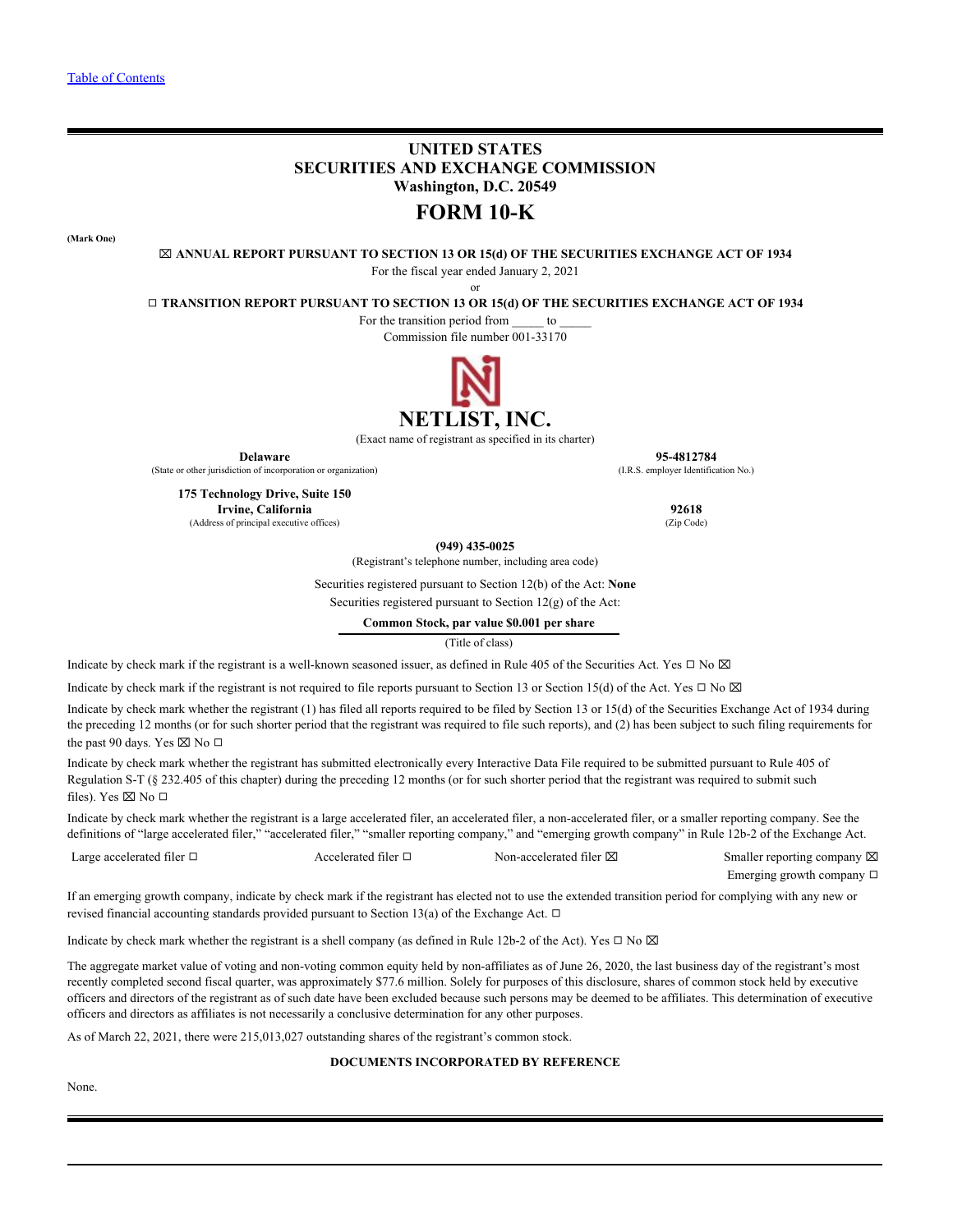# **Netlist, Inc. and Subsidiaries**

# **Form 10-K**

# **For the Fiscal Year Ended January 2, 2021**

# <span id="page-1-0"></span>**TABLE OF CONTENTS**

|                   |                                                                                            | Page |
|-------------------|--------------------------------------------------------------------------------------------|------|
|                   | <b>PART</b>                                                                                |      |
| Item 1            | <b>Business</b>                                                                            | 3    |
| Item 1A           | <b>Risk Factors</b>                                                                        | 10   |
| Item 1B           | <b>Unresolved Staff Comments</b>                                                           | 35   |
| Item 2            | Properties                                                                                 | 35   |
| Item 3            | <b>Legal Proceedings</b>                                                                   | 35   |
| Item 4            | <b>Mine Safety Disclosures</b>                                                             | 35   |
|                   | <b>PART II</b>                                                                             |      |
| <u>Item 5</u>     | Market for Registrant's Common Equity, Related Stockholder Matters and Issuer Purchases of |      |
|                   | <b>Equity Securities</b>                                                                   | 36   |
| Item 6            | <b>Selected Financial Data</b>                                                             | 36   |
| Item <sub>7</sub> | Management's Discussion and Analysis of Financial Condition and Results of Operations      | 36   |
| Item 7A           | <b>Quantitative and Qualitative Disclosures About Market Risk</b>                          | 47   |
| Item 8            | <b>Financial Statements and Supplementary Data</b>                                         | 48   |
| Item 9            | Changes in and Disagreements With Accountants on Accounting and Financial Disclosure       | 80   |
| Item 9A           | <b>Controls and Procedures</b>                                                             | 80   |
| Item 9B           | <b>Other Information</b>                                                                   | 81   |
|                   | <b>PART III</b>                                                                            |      |
| Item 10           | Directors, Executive Officers and Corporate Governance                                     | 82   |
| Item 11           | <b>Executive Compensation</b>                                                              | 84   |
| Item 12           | Security Ownership of Certain Beneficial Owners and Management and Related Stockholder     |      |
|                   | <b>Matters</b>                                                                             | 90   |
| Item 13           | <b>Certain Relationships and Related Transactions, and Director Independence</b>           | 91   |
| Item 14           | <b>Principal Accounting Fees and Services</b>                                              | 92   |
|                   | <b>PART IV</b>                                                                             |      |
| Item 15           | <b>Exhibits, Financial Statement Schedules</b>                                             | 93   |
| Item 16           | Form 10-K Summary                                                                          | 97   |
| <b>SIGNATURES</b> |                                                                                            | 98   |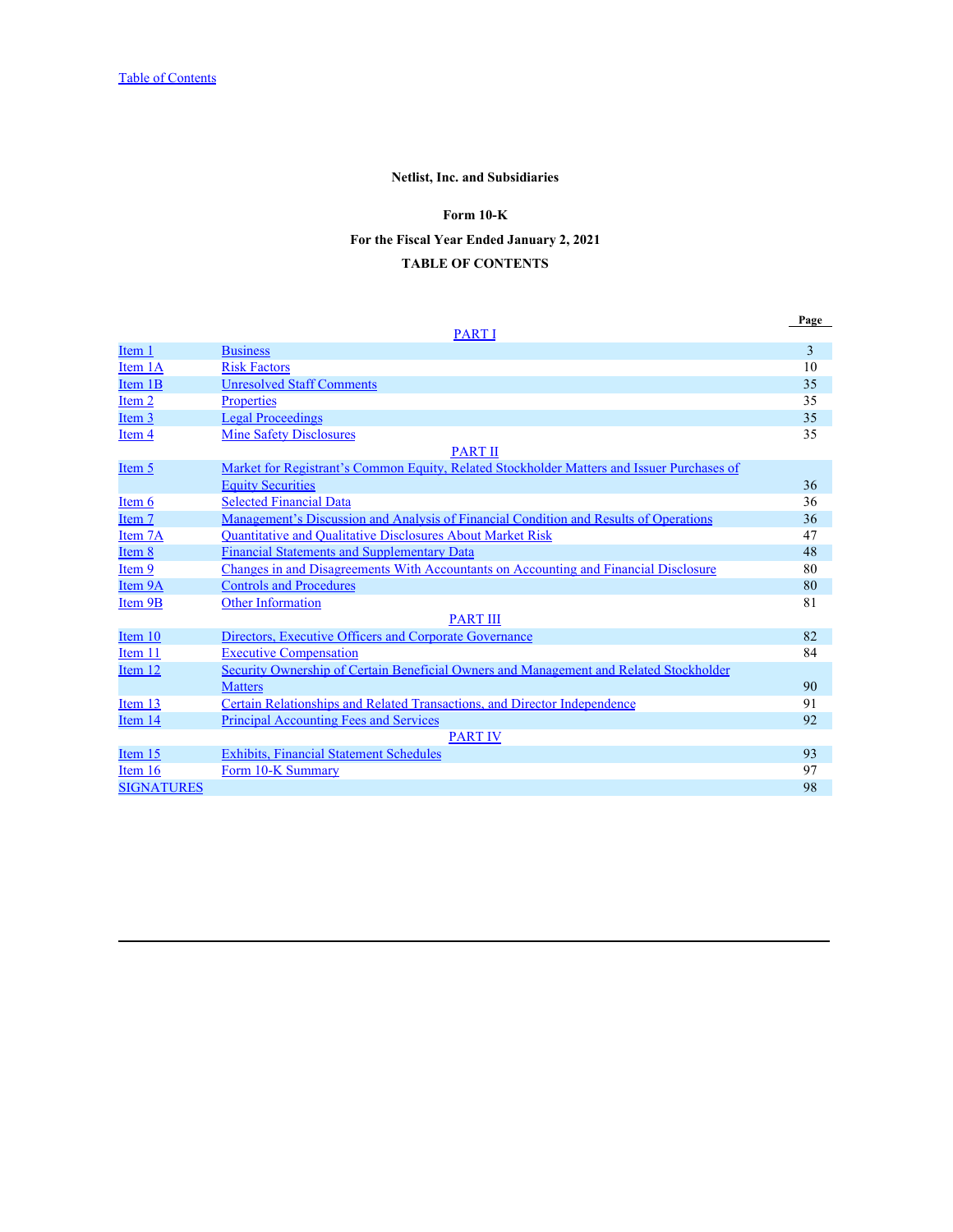# **CAUTIONARY NOTE ABOUT FORWARD-LOOKING STATEMENTS**

This report includes "forward-looking statements" within the meaning of the Private Securities Litigation Reform Act of 1995. Forward-looking statements are statements other than historical facts and often address future events or our future performance. Words such as "anticipate," "estimate," "expect," "project," "intend," "may," "will," "might," "plan," "predict," "believe," "should," "could" and similar words or expressions are intended to identify forward-looking statements, although not all forward-looking statements contain these identifying words.

Forward-looking statements contained in this report include statements about, among other things:

- specific and overall impacts of the COVID-19 pandemic on our financial condition and results of operations;
- our beliefs regarding the market and demand for our products or the component products we sell;
- our ability to develop and launch new products that are attractive to the market and stimulate customer demand for these products;
- our plans relating to our intellectual property, including our goals of monetizing, licensing, expanding and defending our patent portfolio;
- our expectations and strategies regarding outstanding legal proceedings and patent reexaminations relating to our intellectual property portfolio, including our pending proceedings against SK hynix Inc., a South Korean memory semiconductor supplier ("SK hynix");
- our expectations with respect to any strategic partnerships or other similar relationships we may pursue;
- the competitive landscape of our industry;
- general market, economic and political conditions;
- our business strategies and objectives;
- our expectations regarding our future operations and financial position, including revenues, costs and prospects, and our liquidity and capital resources, including cash flows, sufficiency of cash resources, efforts to reduce expenses and the potential for future financings;
- our ability to remediate any material weakness and maintain effective internal control over financial reporting; and
- the impact of the above factors and other future events on the market price and trading volume of our common stock.

All forward-looking statements reflect management's present assumptions, expectations and beliefs regarding future events and are subject to known and unknown risks, uncertainties and other factors that could cause actual results to differ materially from those expressed in or implied by any forward-looking statements. These risks, uncertainties and other factors include those described in Item 1A. Risk Factors of this Form 10-K. In light of these risks, uncertainties and other factors, our forward-looking statements should not be relied on as predictions of future events. Additionally, many of these risks and uncertainties are currently elevated by and may or will continue to be elevated by the COVID-19 pandemic. All forward-looking statements reflect our assumptions, expectations and beliefs only as of the date they are made, and except as required by law, we undertake no obligation to revise or update any forward-looking statements for any reason. We qualify all of our forward-looking statements by this cautionary note.

#### \* \* \* \* \*

Unless the context indicates otherwise, all references to "Netlist," our "Company," "we," "us," or "our" in this report refer to Netlist, Inc., together with its consolidated subsidiaries, and all cross-references to notes in this Form 10-K refer to the identified note contained in our consolidated financial statements included in Part II, Item 8 of this Form 10-K. We own registered or unregistered trademark rights to NVvault®, HyperCloud®, HybriDIMM™, EXPRESSvault™, PreSight™, "memory at storage capacities, storage at memory speeds"™, Netlist® and our company logo. Although we do not use the "®" or "™" symbol in each instance in which one of our registered or common law trademarks appears in this report, this should not be construed as any indication that we will not assert our rights thereto to the fullest extent under applicable law. Any other service marks, trademarks or trade names appearing in this report are the property of their respective owners.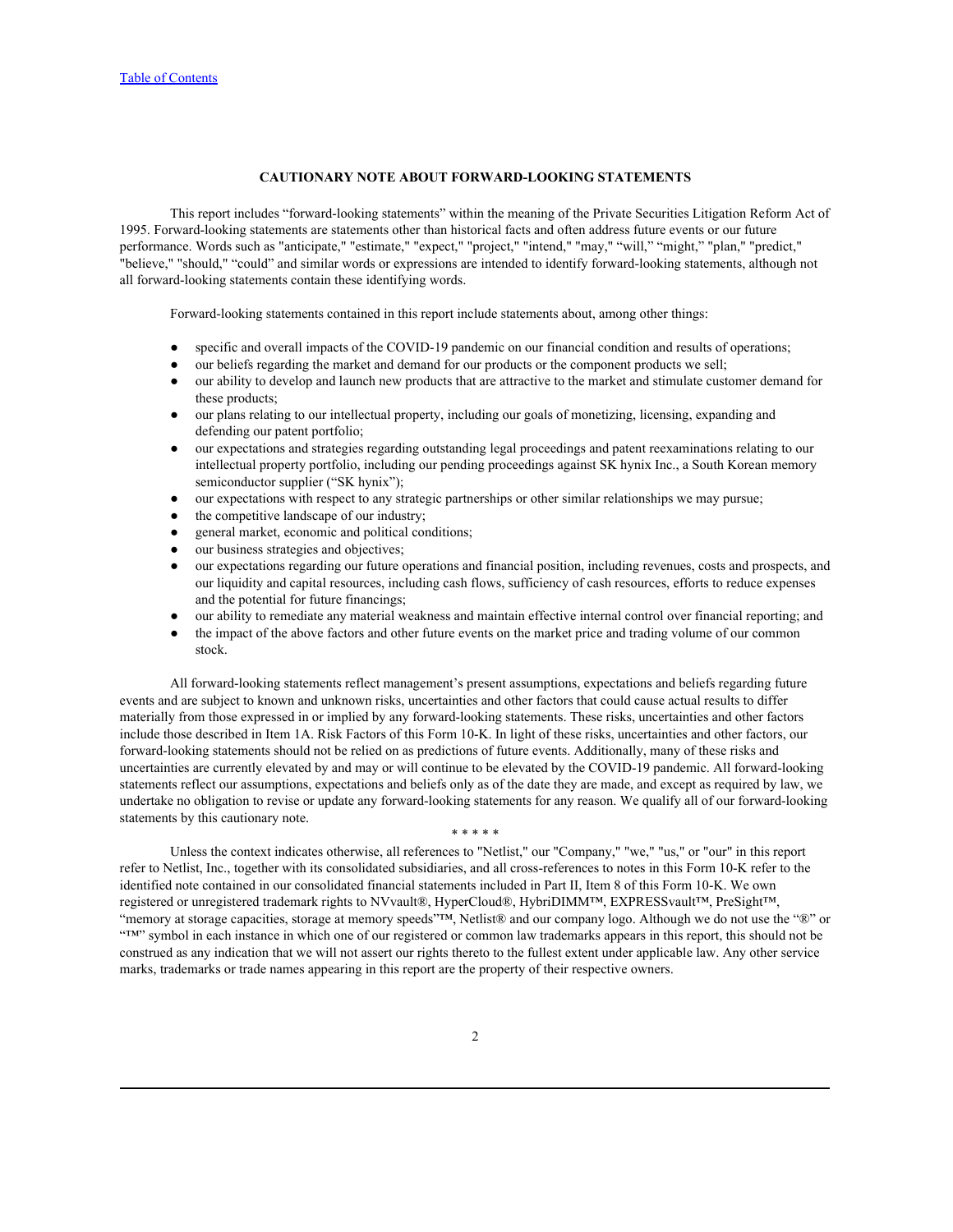# <span id="page-3-0"></span>**PART I**

### <span id="page-3-1"></span>**Item 1. Business**

#### **Overview Overview** *COVERS <b>COVERS*

We provide high-performance modular memory subsystems to customers in diverse industries that require enterprise and storage class memory solutions to empower critical business decisions. We have a history of introducing disruptive new products, such as one of the first load-reduced dual in-line memory module ("LRDIMM") based on our distributed buffer architecture, which has been adopted by the industry for DDR4 LRDIMM. We were also one of the first to bring NAND flash memory ("NAND flash") to the memory channel with our NVvault non-volatile dual in-line memory modules ("NVDIMM") using software-intensive controllers and merging dynamic random access memory integrated circuits ("DRAM ICs" or "DRAM") and NAND flash to solve data bottleneck and data retention challenges encountered in high-performance computing environments. We also offer storage class memory products called HybriDIMM to address the growing need for real-time analytics in Big Data applications, in-memory databases, high performance computing and advanced data storage solutions. We publicly demonstrated a HybriDIMM prototype in August 2016 and sampled HybriDIMM to select customers in the second half of 2017. We are continuously developing and improving upon the HybriDIMM product while exploring opportunities with strategic partners.

Due to the ground-breaking product development work of our engineering teams, we have built a robust portfolio of over 130 issued and pending U.S. and foreign patents, many seminal, in the areas of hybrid memory, storage class memory, rank multiplication and load reduction. Since our inception, we have dedicated substantial resources to the development, protection and enforcement of technology innovations we believe are essential to our business. Our early pioneering work in these areas has been broadly adopted in industry-standard registered dual in-line memory modules ("RDIMM"), LRDIMM and in NVDIMM. Our objective is to continue to innovate in our field and invest further in our intellectual property portfolio, with the goal of monetizing our intellectual property through a combination of product sales and licensing, royalty or other revenue-producing arrangements, which may result from joint development or similar partnerships or defense of our patents through enforcement actions against parties we believe are infringing them.

We also resell solid state drives ("SSDs"), NAND flash, DRAM products and other component products to endcustomers that are not reached in the distribution models of the component manufacturers, including storage customers, appliance customers, system builders and cloud and datacenter customers.

### **Our Industry**

The global high-performance memory module market is driven by increasing demand from data center and enterprise storage applications for improved input/output performance, lower latency and data retention capabilities in the event of unexpected system failure. The proliferation of mobile devices, social media platforms, cognitive/artificial intelligence systems and cloud-based software applications is resulting in the creation of unprecedented amounts of unstructured data. In order to manage and analyze this data, we believe new computing and memory architectures need to be developed to satisfy the needs in the industry.

In high-performance computing environments, such as cloud-based computing and Big Data applications, a system's overall processing speed is limited to the ability of the central processing unit ("CPU") to access data cached in memory. Memory speeds have failed to keep pace with improvements in CPU processing speeds, resulting in buffering delays encountered in highly intensive computing environments. To mitigate challenges arising from differences in CPU and memory clock speeds, data center operators have increased the number of servers in their facilities as well as the memory content in each server. Memory capacity is expanded through the use of DIMMs, generally incorporating up to 16 GB of DRAM per module with today's technology and moving up to 64/128 GB of DRAM per module and beyond. Our technology enables an intelligent controller to be integrated onto the DIMM, in order to manage the rapid flow of data between the CPU and memory. The number of DIMMs incorporated into a server increases in correlation with the number of processing cores in the CPU. DDR4 DIMMs incorporate our loadreduction technology to mitigate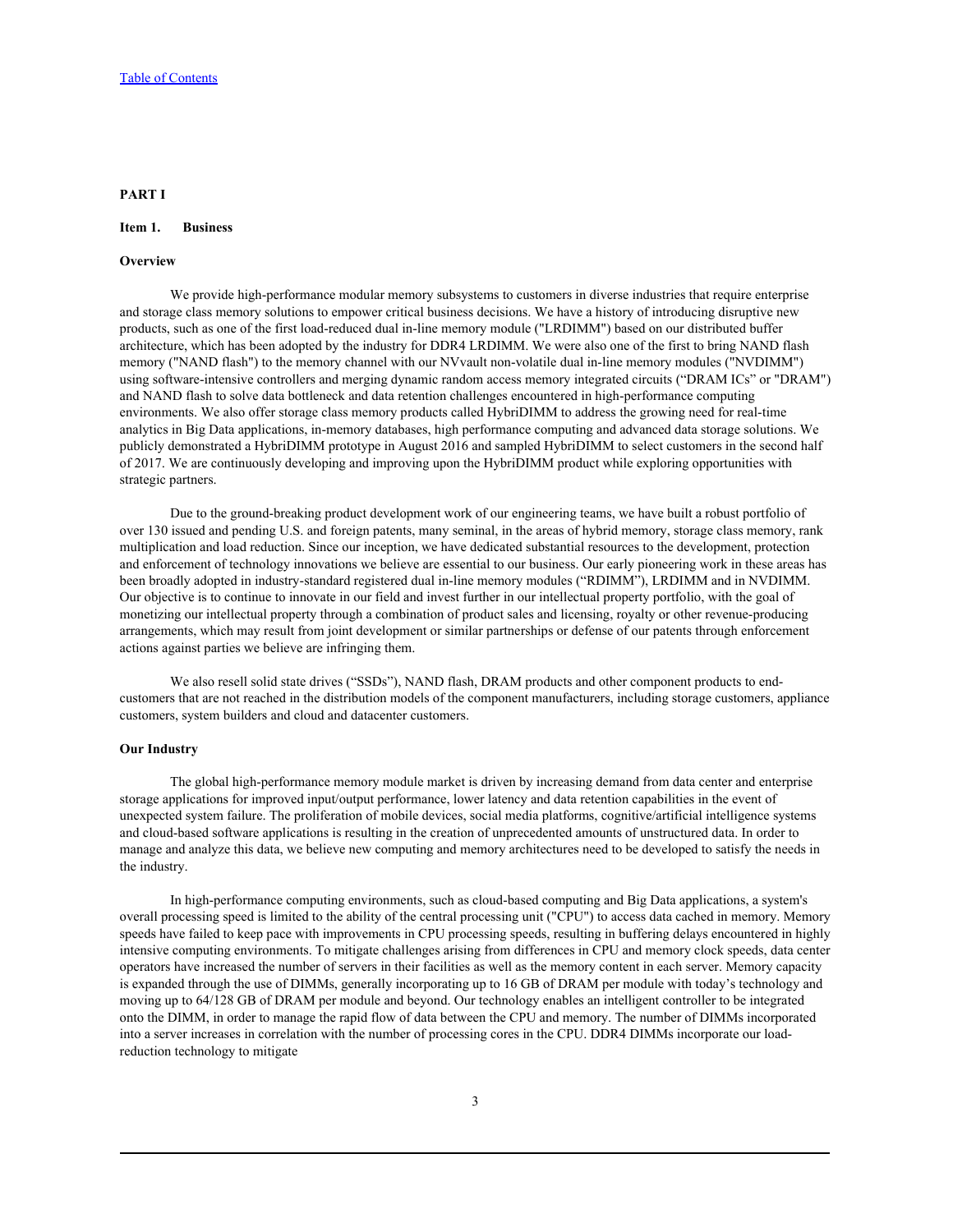the trade-off between operating speed and memory capacity inherent in prior generations of server DIMM. These load-reduced DIMMs, or LRDIMMs, are now the predominant memory technology used in high-capacity servers and high-performance computing clusters.

Technical challenges arising from the production of DRAM using leading edge semiconductor manufacturing processes is limiting the material's long-term viability as the high-speed memory of choice in demanding computing environments. Conversely, NAND flash, while characterized by lower access speeds, is scaling down in cost and scaling up in density at a significantly better rate than DRAM. This has led the industry to explore alternative computer architectures and new memory materials capable of bridging DRAM's superior access speed with NAND flash's lower cost and higher densities. We expect memory subsystems relying on intelligent controller technology to leverage NAND flash will most effectively address the industry's growing need for high-speed data management and analytics.

# **Technology**

Our portfolio of proprietary technologies and design techniques includes:

### *HybriDIMM Technology*

HybriDIMM technology is, we believe, a breakthrough that allows for data that lives on a slower media, such as NAND flash, to coexist on the memory channel without breaking the deterministic nature of the memory channel. A proprietary software protocol controls the movement of data between DRAM and NAND flash on the DIMM while maintaining the integrity of the memory channel. HybriDIMM technology is material and protocol agnostic, allowing for leverage of future storage and memory technologies on the DIMM.

### *Distributed Buffer Architecture*

We invented the distributed buffer architecture that enables the buffering of data signals along the bottom edge of the memory module using multiple data buffer devices distributed between the edge connector and the DRAM. The result is shorter data paths, improved signal integrity, and reduced latency compared to the industry-standard design for DDR3 LRDIMM. The memory industry has widely adopted our distributed architecture for DDR4 LRDIMM. Our HyperCloud product was our first LRDIMM product built on this distributed buffer architecture.

### *Design Expertise*

We have designed special algorithms that can be implemented in stand-alone integrated circuits or integrated into other functional blocks in application-specific integrated circuits ("ASICs"). We utilize these algorithms in our HybriDIMM product to incorporate load reduction functionality. We also incorporate these algorithms in our NVvault product line, which is also known in the industry as NVDIMM-N.

#### *Proprietary PCB Designs*

We utilize advanced techniques to optimize electronic signal strength and integrity within a printed circuit board ("PCB"). These techniques include the use of 10-layer or 12-layer boards, matching conductive trace lengths, a minimized number of conductive connectors, or vias, and precise load balancing to, among other benefits, help reduce noise and crosstalk between adjacent traces. In addition, our proprietary designs for the precise placement of intra-substrate components allow us to assemble memory subsystems with significantly smaller physical size, enabling original equipment manufacturers ("OEMs") to develop products with smaller footprints for their customers.

### *Very Low Profile Designs*

We believe we were the first company to create memory subsystems in a form factor of less than one inch in height. Our innovative very low profile ("VLP") DIMMs provide developers of server blades, storage bridge bay applications, telecommunications servers, switches and routers with a wide range of high performance memory options where efficient use of motherboard space is critical. Our technology has allowed us to decrease the system board space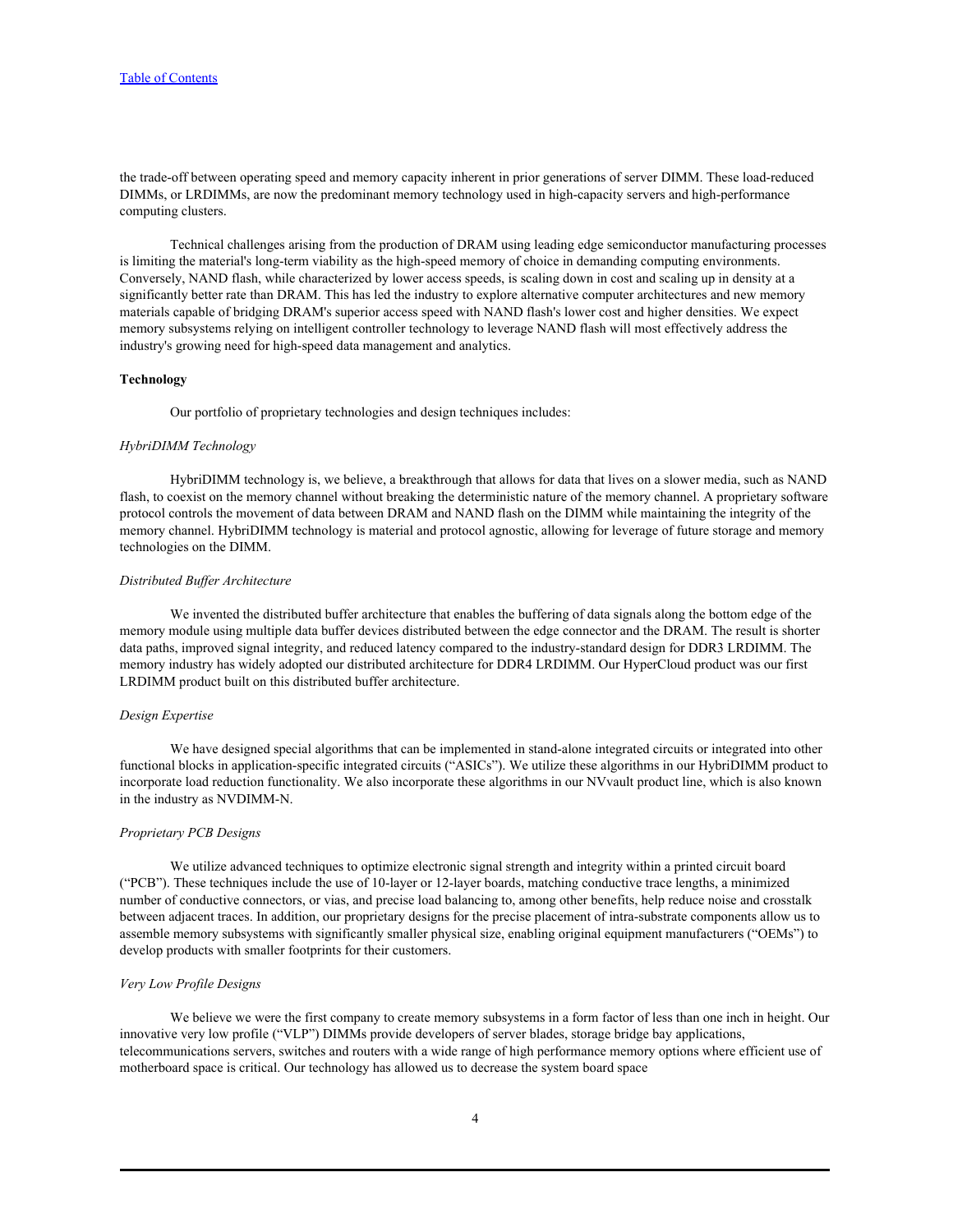required for memory, and improve thermal performance and operating speeds, by enabling our customers to use alternative methods of component layout.

#### *Thermal Management Designs*

We design our memory subsystems to ensure effective heat dissipation. We use thermal simulation and data to obtain thermal profiles of the memory subsystem during the design phase, allowing us to rearrange components to enhance thermal characteristics and, if necessary, replace components that do not meet specifications. We also develop and use proprietary heat spreaders to enhance the thermal management characteristics of our memory subsystems.

### **Products**

Our commercially available memory subsystem products and other products that we sell include:

#### *Component and Other Product Resales*

Due to our relationships with memory channel customers, in addition to our own products, we resell certain component products that we purchase for the purpose of resale. We have purchased certain of these products, including SSDs, NAND flash and DRAM products, from Samsung under the terms of a joint development and license agreement ("JDLA"). We have also sourced these products from other suppliers to the extent sufficient product is not available from Samsung to meet customer demand or in the event of other Samsung supply issues. In 2020 and 2019, resales of these products represented approximately 66% and 77% of our net sales, respectively. Additionally, we sell excess component inventory to distributors and other users of memory integrated circuits.

#### *Storage Class Memory*

Using an industry standard DDR4 LRDIMM interface, we believe HybriDIMM is the industry's first storage class memory product capable of operating in existing Intel x86 servers without BIOS and hardware changes. HybriDIMM unifies DRAM and NAND flash in a plug-and-play module, delivering terabyte storage capacities operating at DRAM-like nanosecond memory speeds. HybriDIMM's architecture combines an on-DIMM co-processor with our software-defined data management algorithm. HybriDIMM's feature set encompasses the NVDIMM functionalities adopted by the industry. HybriDIMM dramatically improves application performance by reducing data access latency by up to 1,000 times versus the fastest existing storage solution known to us.

#### *Nonvolatile Memory*

Our Vault product line enables customers to accelerate data running through their servers and storage and reliably protect enterprise-level cache, metadata and log data by providing near instantaneous recovery in the event of a system failure or power outage. Our nonvolatile memory offering includes:

*NVvault DDR4 NVDIMM ("NV4").* NV4 is an NVDIMM-N that provides data acceleration and protection in the Joint Electron Device Engineering Council ("JEDEC") standard DDR4 interface. It is designed to be integrated into industry standard server or storage solutions.

#### *Specialty DIMMs and Embedded Flash*

A small portion of our net product sales is from OEM sales of specialty memory modules and flash-based products, the majority of which are utilized in data center and industrial applications. When developing custom modules for an OEM system launch, we engage with our OEM customers from the earliest stages of new product development definition, providing us valuable insight into their full range of system architecture and performance requirements. This close collaboration has also allowed us to develop a significant level of systems expertise. We leverage a portfolio of proprietary technologies and design techniques, including efficient planar design, alternative packaging techniques and custom semiconductor logic, to deliver memory subsystems with persistence, high density, small form factor, high signal integrity, attractive thermal characteristics, reduced power consumption and low cost per bit.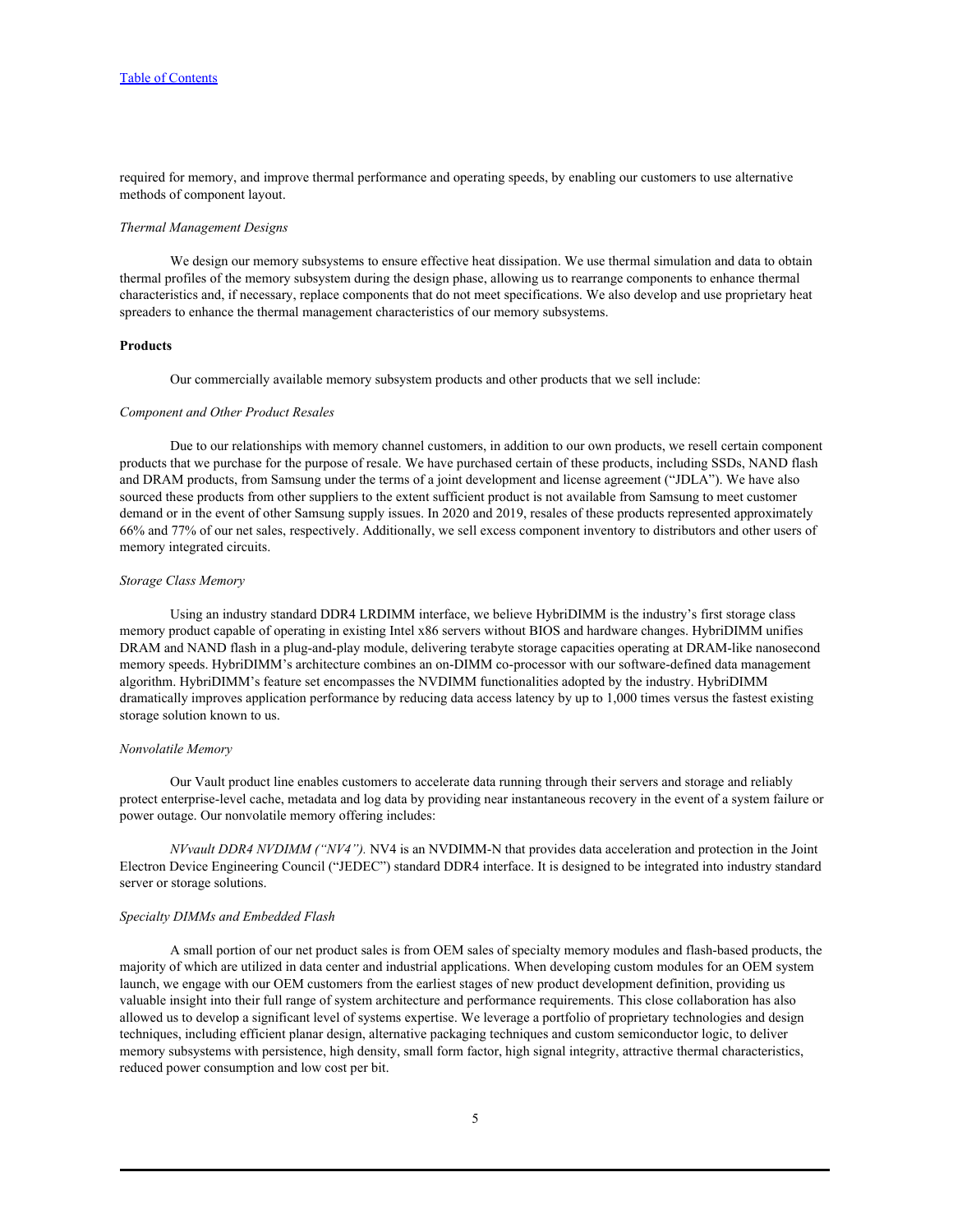#### **Intellectual Property**

We believe the strength of our intellectual property rights will be important to the success of our business. We utilize patent and trade secret protection, confidentiality agreements with customers and partners, disclosure and invention assignment agreements with employees and consultants and other contractual provisions to protect our technologies and other proprietary information. As of January 2, 2021, we had 98 U.S. and foreign issued patents and 33 pending U.S and foreign patent applications. Assuming they are properly maintained and are not invalidated by reexamination proceedings, our patents will expire at various dates between 2022 and 2035. Our issued patents cover various aspects of our innovations and include various claim scopes and, as a result, we believe our business is not materially dependent on any one claim in any of our existing patents or pending patent applications.

We have devoted significant resources to develop and enforce our intellectual property portfolio. For instance, we have taken action to protect and defend our innovations by filing legal proceedings for patent infringement against SK hynix and its subsidiaries in the U.S. U.S. District Court for the Western District of Texas which remains ongoing. All of our patents involved in these proceedings cover key features of RDIMM and LRDIMM products.

#### **Customers**

We resell certain component products that we purchase for the purpose of resale to certain end-customers that are not reached in the distribution models of the component manufacturers, including storage customers, appliance customers, system builders and cloud and datacenter customers. We also market and sell our memory subsystem products, primarily to OEMs in the server, high-performance computing and communications markets.

Our target markets are characterized by a limited number of large companies, and consolidation in one or more of our target markets may further increase this concentration. As a result, sales to small numbers of customers have historically represented a substantial portion of our net product sales. Additionally, the composition of major customers and their respective contributions to our net product sales have fluctuated and will likely continue to fluctuate from period to period as our existing and prospective customers progress through the life cycle of the products they produce and sell and experience resulting fluctuations in their product demand. For further information about our customer concentrations, see Note 12 "Major Customers, Suppliers and Products" to our consolidated financial statements in Part II, Item 8 of this Form 10-K.

We do not have long-term agreements with any of our customers. Instead, our product sales are made primarily pursuant to stand-alone purchase orders that we often receive no more than two weeks in advance of the desired delivery date and that may be rescheduled or cancelled on relatively short notice, which reduces our backlog of firm orders. Customers are generally allowed limited rights of return for up to 30 days, except for sales of excess inventories, which contain no right-of-return privileges.

Additionally, we offer warranties on our memory subsystems generally ranging from one to three years, depending on the product and negotiated terms of purchase orders from our customers. These warranties require us to repair or replace defective products returned to us during such warranty period at no cost to the customer.

### **Sales and Marketing**

We primarily market and sell our products and the component products we resell through a direct sales force and a network of independent sales representatives. Our sales activities focus primarily on developing strong relationships at the technical, marketing and executive management levels within existing and prospective customers in our target markets.

We utilize well-trained, highly technical program management teams to drive new product development and quickly respond to our customers' needs and expectations. Our program management teams provide quick response times and act as a single point-of-contact for customer's issues that may arise during the sales process. Additionally, they help us address the longterm business and technology goals of our customers. We employ a team approach to business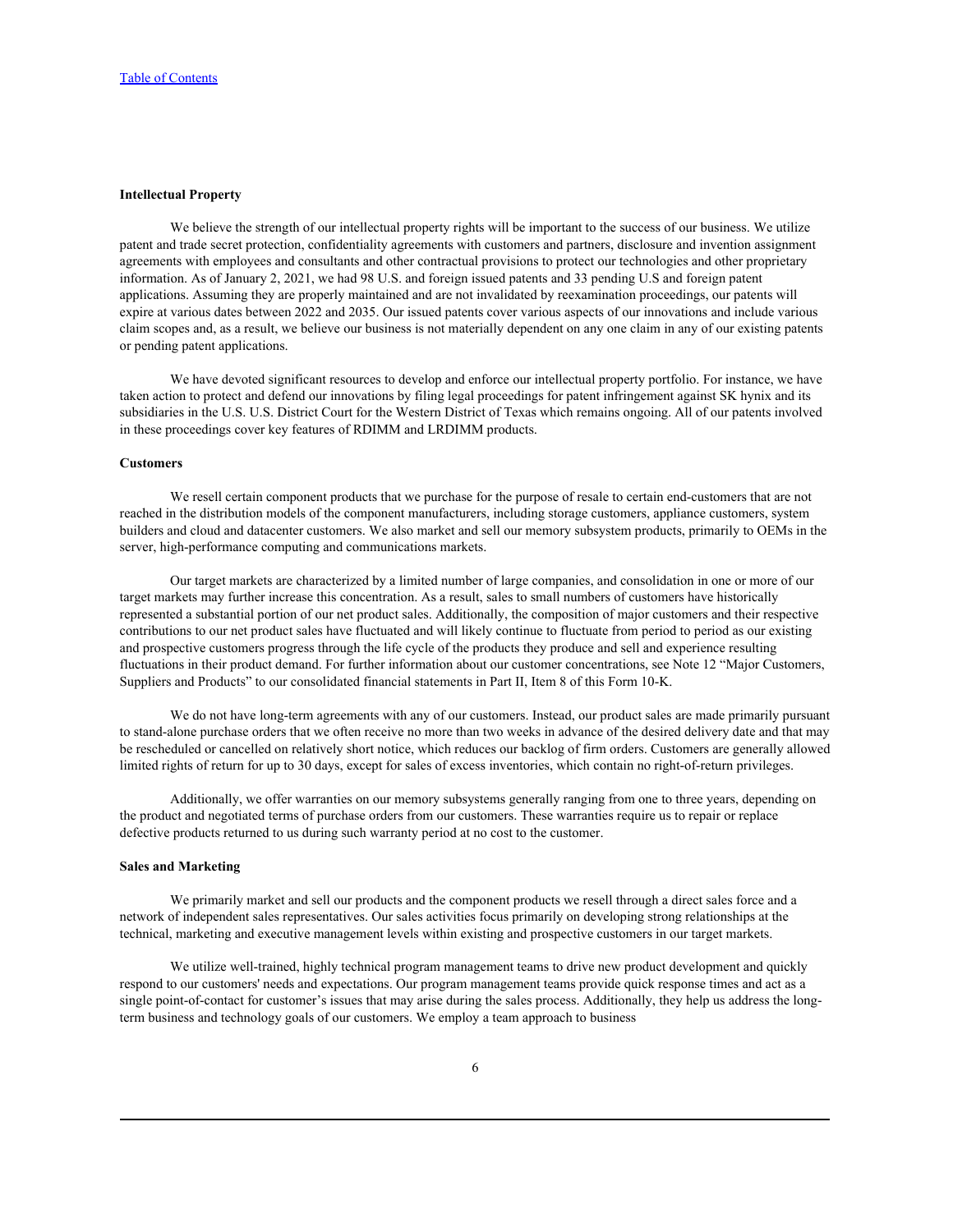development whereby our sales team and independent representatives identify, qualify and prioritize customer prospects through offices in a number of locations worldwide.

#### **Manufacturing and Supply**

#### *Manufacturing*

We manufacture memory subsystem products at our facility in the PRC, which is certified in International Organization for Standardization ("ISO") 9001:2008 Quality Management Systems and ISO 14001:2004 Environmental Management Standards. Our in-house manufacturing function, combined with our engineering and design capabilities, allows us to assemble our memory subsystems quickly and in high volume. Our manufacturing facility is capable of surface mount assembly, subsystem testing, system-level burn-in testing, programming, marking, labeling and packaging. Manufacturing cycle times for our memory subsystem products, from receipt of order, are typically one week or less and in some cases as short as two days.

We schedule production based on purchase order commitments and anticipated orders. We release raw materials to the manufacturing floor by means of an online shop floor control system, which allows for internal quality analysis, direct access to inventory information and production floor material tracking. We have a flexible manufacturing workforce, which allows us to manage unforecasted demand.

We perform ongoing reliability testing on our memory subsystems and share the results of that testing with our customers. In addition, we have implemented procedures that require all of our memory subsystems to undergo functional and system burn-in testing prior to delivery to a customer. We also supplement our test capabilities with advanced imaging technology to inspect the quality of our assemblies.

### *Supply*

We acquire components and materials, such as field-programmable gate arrays ("FPGAs"), ASICs, DRAM ICs and NAND flash, directly from integrated circuit manufacturers and assemble them into our finished subsystem products. We also purchase some of these component products from Samsung under the terms of the JDLA, and from alternative suppliers, for the purpose of resale to customers directly.

We have developed supplier relationships with several manufacturers of these component products, and we typically qualify our memory subsystem products with our customers using multiple component manufacturers. However, our actual purchases of component products, both for integration into our products and for resale, are concentrated in a small number of suppliers, including an affiliate of Samsung, from which we obtained 28% and 37% of our total inventory purchases in 2020 and 2019, respectively, Memblaze Limited from which we obtained 14% of our total inventory purchases in 2020 and Techtronics (Singapore) Pte, Ltd from which we obtained 11% and 17% of our total inventory purchases in 2020 and 2019, respectively. For further information about our supplier concentrations, see Note 12 "Major Customers, Suppliers and Products" to our consolidated financial statements in Part II, Item 8 of this Form 10-K.

We order component products based primarily on forecasts of customer demand, which subjects us to certain inventory risks in the event our forecasts are not accurate. In order to mitigate these inventory risks, we seek to resell to distributors and other users of memory integrated circuits excess quantities of the component inventories we have purchased for integration in our memory subsystem products.

Our quality assurance engineers work with our suppliers to ensure that the raw materials we receive meet our quality standards. These engineers also perform on-site supplier factory audits and use our internal test and inspection systems to verify that purchased components and materials meet our specifications. Our supplier quality program and incoming material quality control program are important aspects of our manufacturing and sale processes.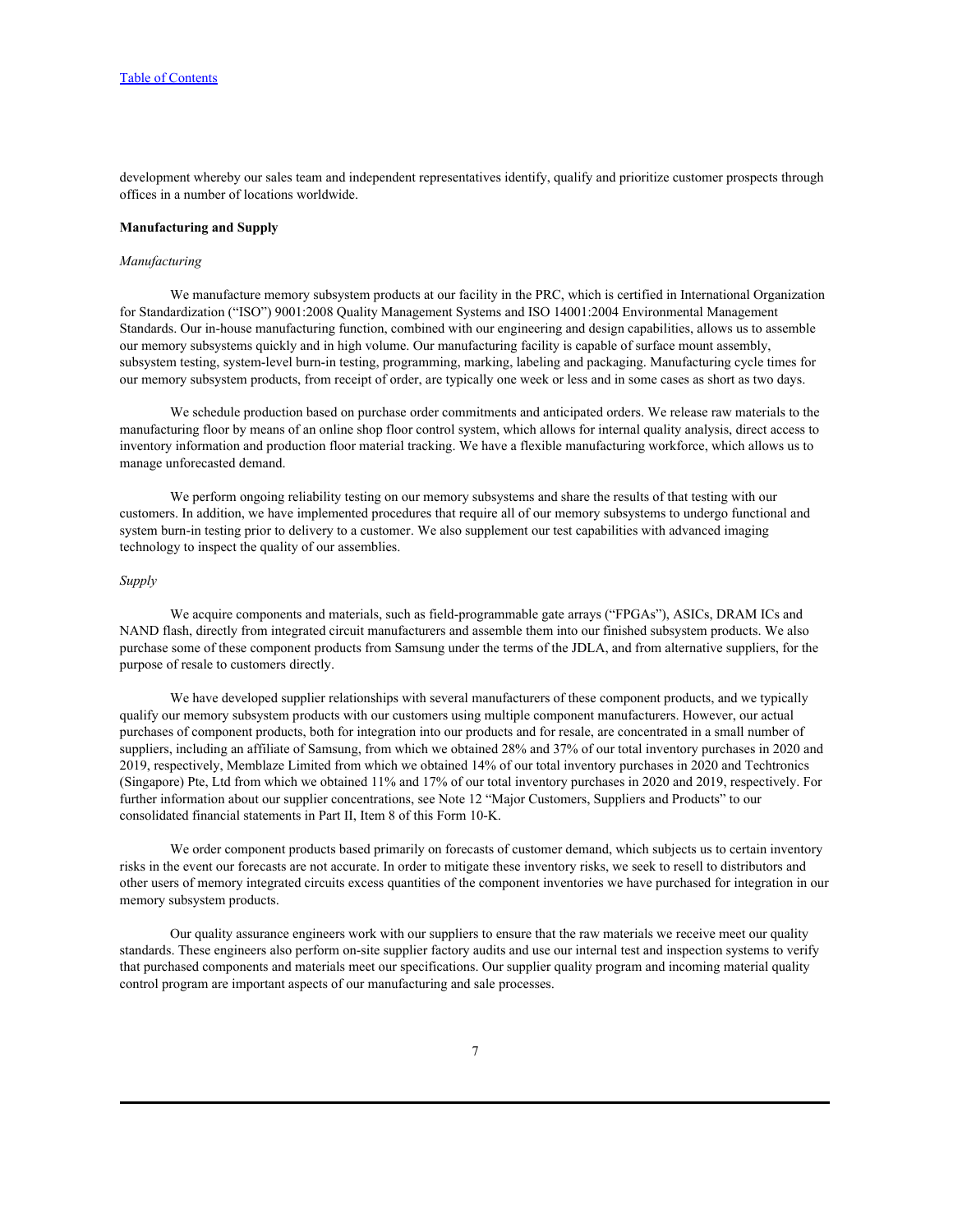# **Competition**

Our products are primarily targeted to OEMs in the server, high-performance computing and communications markets. In addition, we resell certain component products to storage customers, appliance customers, system builders and cloud and datacenter customers. These markets are intensely competitive, as numerous companies vie for business opportunities at a limited number of large OEMs and other customers. We face competition from DRAM suppliers, memory module providers and logic suppliers for many of our products, including NVvault and HybriDIMM. Additionally, if and to the extent we enter new markets or pursue licensing arrangements to monetize our technologies and intellectual property portfolio, we may face competition from a large number of competitors that produce solutions utilizing similar or competing technologies.

Some of our customers and suppliers may have proprietary products or technologies that are competitive with our products or the components we resell to them, or could develop internal solutions or enter into strategic relationships with, or acquire, other high-density memory module or component providers. Any of these actions could reduce our customers' demand for our products or the component products we resell. Additionally, some of our significant suppliers could choose to sell component products to customers directly, which would adversely affect our ability to resell these products, or may be choose to manufacture competitive memory subsystem products themselves or reduce our supply of essential components of our products, which could adversely affect our ability to manufacture and sell our memory subsystems.

We believe the principal competitive factors in the selection of memory subsystems or the component products we resell by existing and potential future customers are:

- price;
- timeliness of new value-add product introductions;
- development of advanced technologies;
- fulfillment capability and flexibility;
- understanding of system and business requirements;
- design characteristics and performance;
- quality and reliability;
- track record of volume delivery; and
- credibility with the customer

We believe we compete favorably with respect to these factors. However, our target markets could disagree, or circumstances could change with respect to one or more of these competitive factors. Further, we believe our ability to compete in our current target markets and potential future markets will depend in part on our ability to successfully and timely develop, introduce and sell at attractive prices new and enhanced products or technologies and otherwise respond to changing market requirements, which we may not be able to do faster and better than our competitors. Moreover, many of our competitors have substantially greater financial, technical, marketing, distribution and other resources, broader product lines, lower cost structures, greater brand recognition, more influence on industry standards, more extensive or established patent portfolios and longer standing relationships with customers and suppliers. We may not be able to compete effectively against any of these organizations. If we are unable to compete effectively, then our market position and prospects could deteriorate and our revenues could decline.

# **Research and Development**

Our industry is characterized by rapid technological change, evolving industry standards and rapid product obsolescence. As a result, continuous development of new technology, processes and product innovation is necessary in order to be successful. We believe the continued and timely development of new products and improvement of existing products are critical to our business and prospects for growth.

To this end, we have assembled a team of engineers with expertise in computer architectures, system memory, subsystem design and memory software, as well as PCB design, VLP design and thermal management. Our engineers also focus on developing and incorporating new techniques, methodologies and processes for testing and manufacturing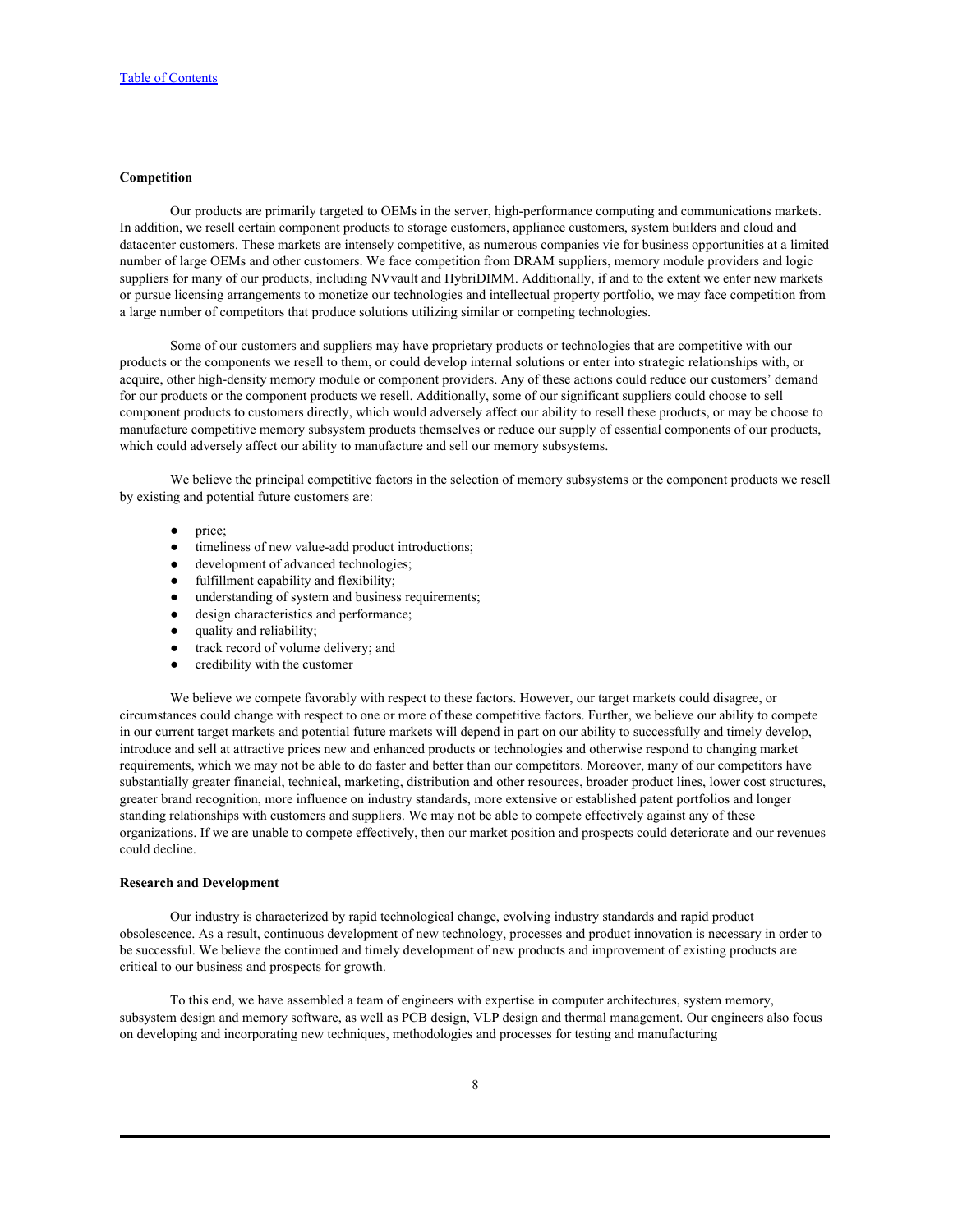our products, and also collaborate with our customers to provide us with insights into and expertise in systems architecture, power budget, performance requirements, operating environment (such as air flow and operating temperature) and any mechanical constraints.

We have invested significant resources in our product research and development efforts. Our customers typically do not separately compensate us for design and engineering work involved in developing application-specific products for them.

#### **Employees**

As of January 2, 2021, we had approximately 70 full-time and part-time employees. Our future success will depend in part on our ability to attract, retain and motivate highly qualified technical, managerial and other personnel for whom competition is intense. We are not party to any collective bargaining agreements with any of our employees. We have never experienced a work stoppage, and we believe our employee relations are good.

#### **Compliance with Environmental and Other Laws**

We are subject to various and frequently changing U.S. federal, state and local and foreign laws and regulations relating to the protection of the environment, including laws governing the discharge of pollutants into the air and water, the management and disposal of hazardous substances and wastes and the clean-up of contaminated sites. In particular, some of our manufacturing processes may require us to handle and dispose of hazardous materials from time to time. For example, in the past our manufacturing operations have used lead-based solder in the assembly of our products. Today, we use lead-free soldering technologies in our manufacturing processes, as this is required for products entering the European Union. We could incur substantial costs, including clean-up costs, civil or criminal fines or sanctions and third-party claims for property damage or personal injury, as a result of violations of or noncompliance with these and other environmental laws and regulations. Although we have not incurred significant costs to date to comply with these laws and regulations, new laws or changes to current laws and regulations to make them more stringent could require us to incur significant costs to remain in compliance.

We also may be subject to a variety of laws and regulations relating to other matters, including workplace health and safety, labor and employment, foreign business practices (including the U.S. Foreign Corrupt Practices Act and applicable foreign anti-bribery laws), data protection, public reporting and taxation, among others. It is difficult and costly to manage the requirements of every authority having jurisdiction over our various activities and to comply with their varying standards. Any changes to existing regulations or adoption of new regulations may result in significant additional expense to us or our customers. Further, our failure to comply with any applicable laws and regulations may result in a variety of administrative, civil and criminal enforcement measures, including monetary penalties or imposition of sanctions or other corrective requirements.

### **General Information**

We were incorporated in Delaware in June 2000 and commenced operations in September 2000. Our principal executive offices are located at 175 Technology Drive, Suite 150, Irvine, California 92618 and our telephone number at that address is (949) 435-0025. Our corporate website address is *www.netlist.com*.

We file reports with the Securities and Exchange Commission ("SEC") and make available, free of charge, on or through our website, our annual reports on Form 10-K, quarterly reports on Form 10-Q, current reports on Form 8-K, proxy and information statements and amendments to these reports filed or furnished pursuant to Section 13(a) or 15(d) of the Securities Exchange Act of 1934, as amended (the "Exchange Act"), as soon as reasonably practicable after we electronically file such material with, or furnish it to, the SEC. All SEC filings are also available at the SEC's website at *www.sec.gov*. Our website also contains copies of our corporate governance guidelines, code of business conduct and ethics, insider trading policy and whistleblower policy.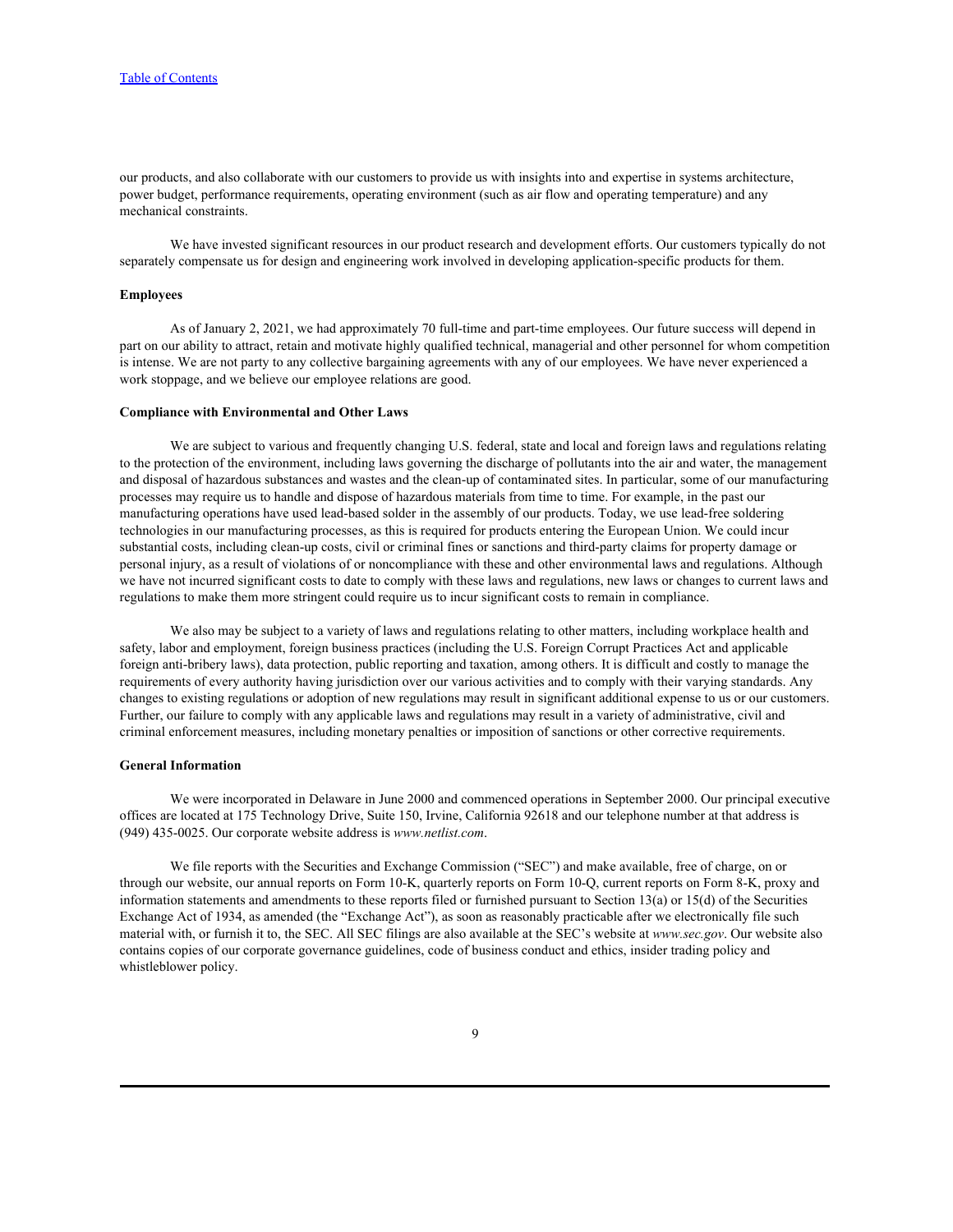## <span id="page-10-0"></span>**Item 1A. Risk Factors**

### **Summary of Risk Factors**

*The risk factors summarized and detailed below could materially harm our business, operating results, financial condition, impair our future growth prospects and/or cause the price of our common stock to decline. These are not all of the risks we face and other factors not presently known to us or that we currently believe are immaterial may also affect our business if they occur. In assessing these risks, you should also review the other information contained in this report, including our consolidated financial statements and accompanying notes, and the other filings we make with the SEC. Material risks that may affect our business, operating results and financial condition include, but are not necessarily limited to, those relating to the following:*

#### *Risks Related to Our Business, Operations and Industry*

- We face risks related to the impact of the COVID-19 pandemic and the related protective public health measures;
- We have historically incurred losses and may continue to incur losses;
- The vast majority of our revenues in recent periods have been generated from resales of component products, including products sourced from Samsung, and any decline in these product resales could significantly harm our performance;
- We are subject to risks relating to our focus on developing our HybriDIMM and NVvault products for our target customer markets;
- Sales to a small number of customers have historically represented a significant portion of our net product sales, and the loss of, or a significant reduction in sales to, any one of these customers could materially harm our business;
- We are subject to risks of disruption in the supply of component products;
- Our customers require that our products undergo a lengthy and expensive qualification process without any assurance of sales;
- If we are unable to timely and cost-effectively develop new or enhanced products that achieve customer and market acceptance or technologies we can monetize, our revenues and prospects could be materially harmed;
- We face intense competition in our industry, and we may not be able to compete successfully in our target markets;
- Our operating results may be adversely impacted by worldwide economic and political uncertainties and specific conditions in the markets we address and in which we or our strategic partners or competitors do business, including ongoing effects of the COVID-19 pandemic and the cyclical nature of and volatility in the memory market and semiconductor industry;
- Our lack of a significant backlog of unfilled orders and the difficulty inherent in estimating customer demand makes it difficult to forecast our short-term requirements, and any failure to optimally calibrate our production capacity and inventory levels to meet customer demand could adversely affect our revenues, gross margins and earnings;
- Declines in our average sale prices, driven by volatile prices for components and other factors, may result in declines in our revenues and gross profit;
- Our manufacturing operations involve significant risks;
- We depend on third parties to design and manufacture components for our products and the component products we resell, which exposes us to risks;
- If our products or the component products we resell do not meet quality standards or are defective or used in defective systems, we may be subject to quality holds, warranty claims, recalls or liability claims;
- If a standardized memory solution that addresses the demands of our customers is developed, our net product sales and market share may decline;
- Our indemnification obligations for the infringement by our products of the rights of others could require us to pay substantial damages;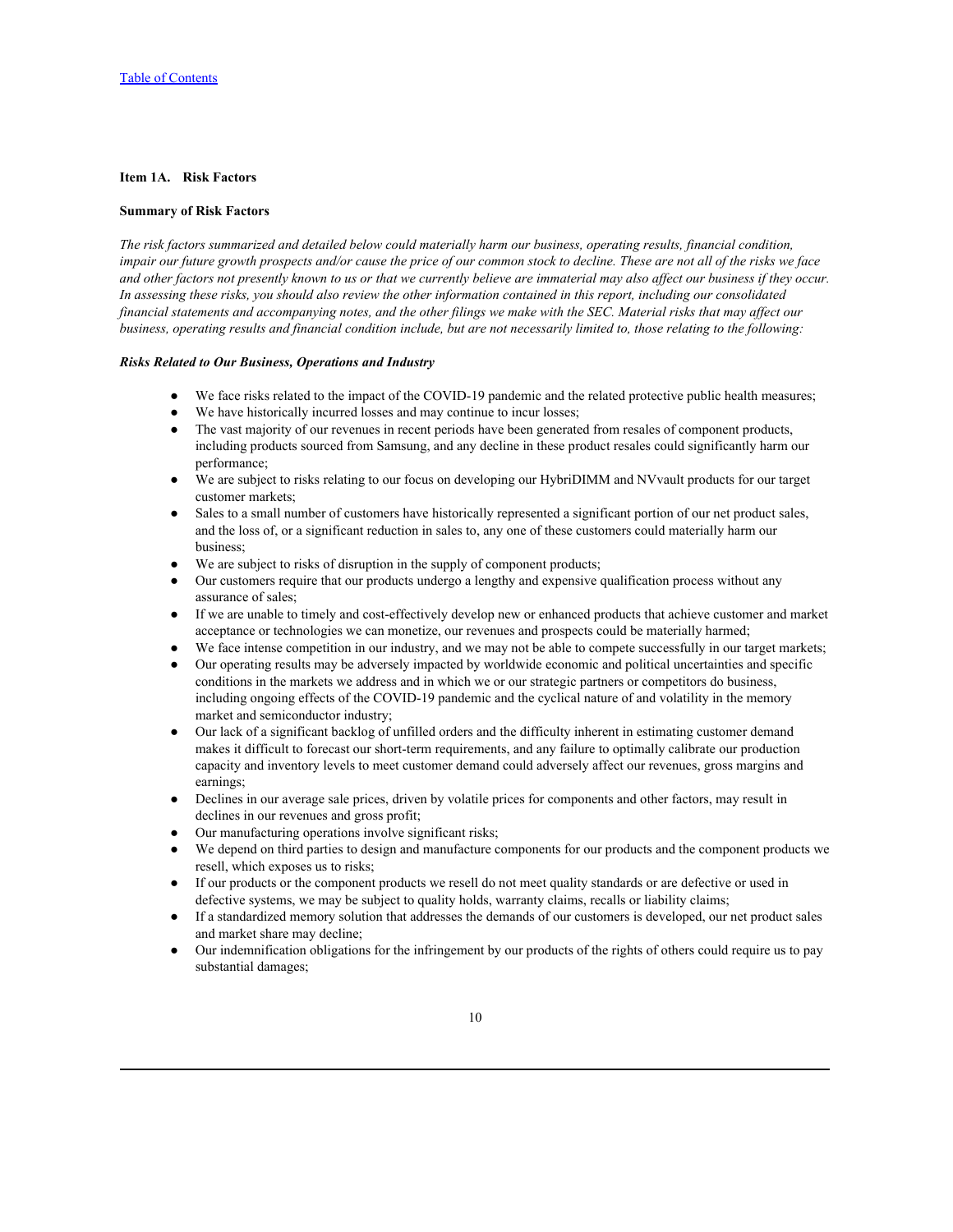- We depend on certain key employees, and our business could be harmed if we lose the services of any of these employees or are unable to attract and retain other qualified personnel;
- We rely on our internal and third-party sales representatives to market and sell our products and the component products we resell, and any failure by these representatives to perform as expected could reduce our sales;
- Our operations could be disrupted by power outages, natural disasters or other factors;
- Difficulties with our global information technology systems, including any unauthorized access, could harm our business;
- If we do not effectively manage any future growth we may experience, our resources, systems and controls may be strained and our results of operations may suffer; and
- If we acquire businesses or technologies or pursue other strategic transactions or relationships in the future, these transactions could disrupt our business and harm our operating results and financial condition.

#### *Risks Related to Laws and Regulations*

- We are exposed to additional business, regulatory, political, operational, financial and economic risks related to our international sales and operations;
- Our failure to comply with environmental and other applicable laws and regulations could subject us to significant fines and liabilities or cause us to incur significant costs;
- Regulations related to "conflict minerals" may cause us to incur additional expenses and could limit the supply and increase the cost of certain metals used in manufacturing our products;
- We have a material weakness in our internal control over financial reporting due to the lack of an independent audit committee. If we are unable to remediate the material weakness, or if we identify additional material weaknesses in the future or otherwise fail to maintain an effective system of internal controls, we may not be able to accurately or timely report our financial condition or results of operations, which may adversely affect our business; and
- We are required to comply with certain provisions of Section 404 of the Sarbanes-Oxley Act of 2002, as amended, that place significant demands on our resources.

#### *Risks Related to Intellectual Property and Litigation*

- We may be unsuccessful in monetizing our intellectual property portfolio;
- We are and expect to continue to be involved in other legal and administrative proceedings to enforce or protect our intellectual property rights and to defend against claims that we infringe the intellectual property rights of others;
- If our proprietary rights are not protected, our customers or our competitors might gain access to our proprietary designs, processes and technologies, which could adversely affect our operating results; and
- We may become involved in non-patent related litigation and administrative proceedings that may materially adversely affect us.

#### *Risks Related to Capitalization and Financial Markets*

- We may not have sufficient working capital to fund our planned operations, and, as a result, we may need to raise additional capital in the future, which may not be available when needed, on acceptable terms or at all;
- The price and trading volume of our common stock has and may continue to fluctuate significantly;
- We have incurred a material amount of indebtedness to fund our operations, the terms of which have required us to pledge substantially all of our assets as security. Our level of indebtedness and the terms of such indebtedness could adversely affect our operations and liquidity;

#### 11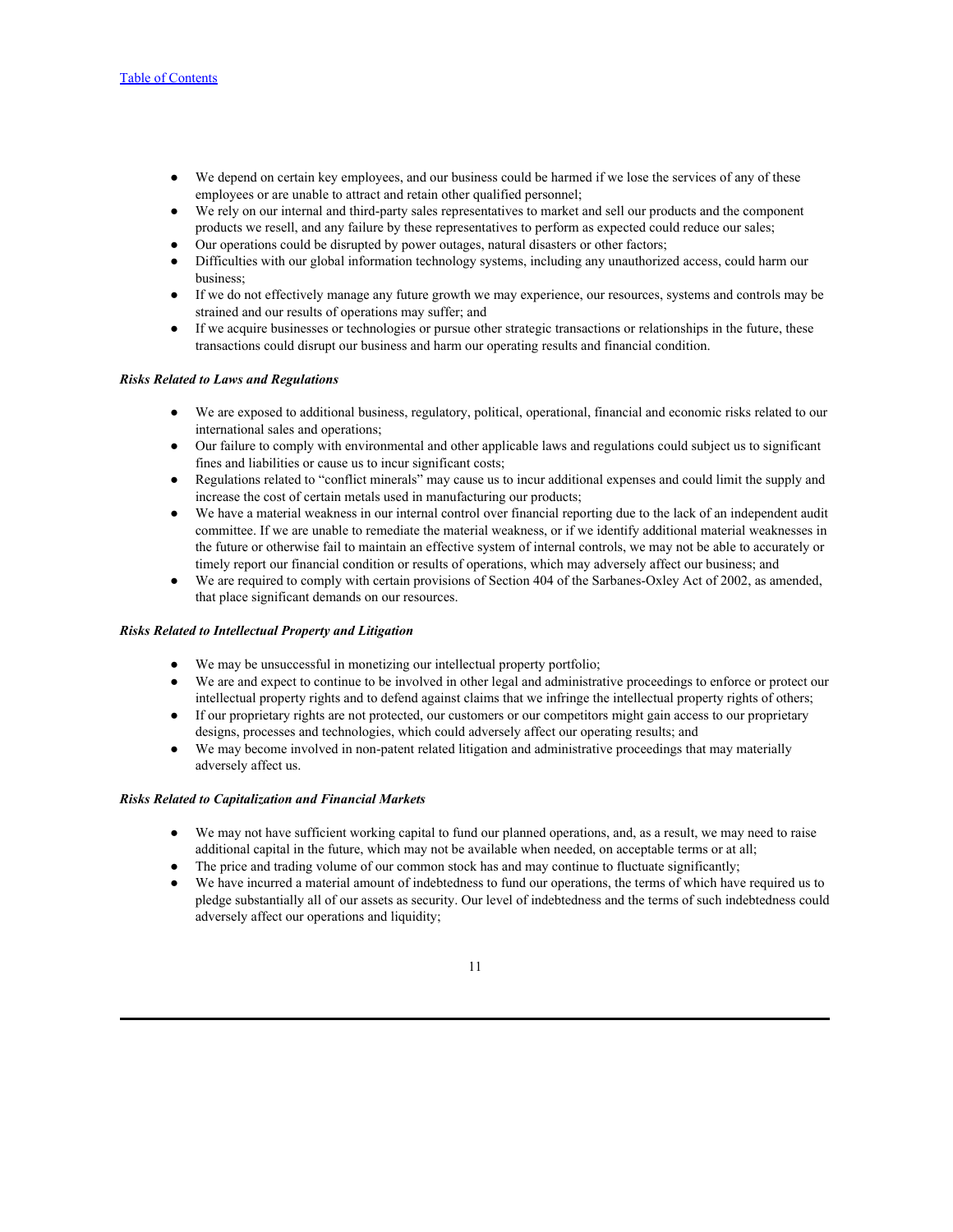- There is a limited market for our common shares, and the trading price of our common shares is subject to volatility;
- Future issuances of our common stock or rights to purchase our common stock, including pursuant to our equity incentive plans, could result in additional dilution to the percentage ownership of our stockholders and could cause the price of our common stock to decline;
- Sales of our common stock, or the perception that such sales could occur, could cause the market price of our stock to drop significantly, regardless of the state of our business;
- Chun K. Hong has significant control over all corporate decisions that may not be in the best interest of our other stockholders;
- Anti-takeover provisions under our charter documents and Delaware law, as well as our rights agreement, could delay or prevent a change of control and could also limit the market price of our common stock; and
- We do not currently intend to pay dividends on our common stock, and any return to investors is expected to result, if at all, only from potential increases in the price of our common stock.

### **Risks Related to Our Business, Operations and Industry**

### *We face risks related to the impact of the COVID-19 pandemic and the related protective public health measures.*

COVID-19 has spread globally and has resulted in authorities imposing, and businesses and individuals implementing, numerous unprecedented measures to try to contain the virus, such as travel bans and restrictions, quarantines, shelter-in-place/stay-at-home and social distancing orders, and shutdowns. These measures have impacted and may further impact our workforce and operations, the operations of our customers, and those of our respective vendors, suppliers, and partners. The ultimate impact and efficacy of government measures and potential future measures is currently unknown. In addition, the continued spread of COVID-19, or the occurrence of other epidemics could result in a widespread health crisis that could adversely affect the economies and financial markets of many countries, resulting in an economic downturn that could affect demand for our products and further adversely impact our results of operations.

There are numerous uncertainties associated with the coronavirus outbreak, including the number of individuals who will become infected, whether a vaccine or cure that mitigates the effect of the virus will be synthesized, and, if so, when such vaccine or cure will be ready to be used, and the extent of the protective and preventative measures that have been put in place by both governmental entities and other businesses and those that may be put in place in the future. Any or all of the foregoing uncertainties could have a material adverse effect on our results of operations, financial position and/or cash flows.

### *We have historically incurred losses and may continue to incur losses.*

Since the inception of our business in 2000, we have only experienced one fiscal year (2006) with profitable results. In order to regain profitability, or to achieve and sustain positive cash flows from operations, we must reduce operating expenses and/or increase our revenues and gross margins. Although we have in the past engaged in a series of cost reduction actions, such expense reductions alone will not make us profitable or allow us to sustain profitability if it is achieved, and eliminating or reducing strategic initiatives could limit our opportunities and prospects. Our ability to achieve profitability will depend on increased revenue growth from, among other things, increased demand for our product offerings and our ability to monetize our intellectual property. We may not be successful in any of these pursuits, and we may never achieve profitability or sustain profitability if achieved.

# *The vast majority of our revenues in recent periods have been generated from resales of component products, including products sourced from Samsung, and any decline in these product resales could significantly harm our performance.*

The vast majority of our revenues in recent periods have been generated from resales of component products, including SSDs, NAND flash and DRAM products. We resell these component products to end-customers that are not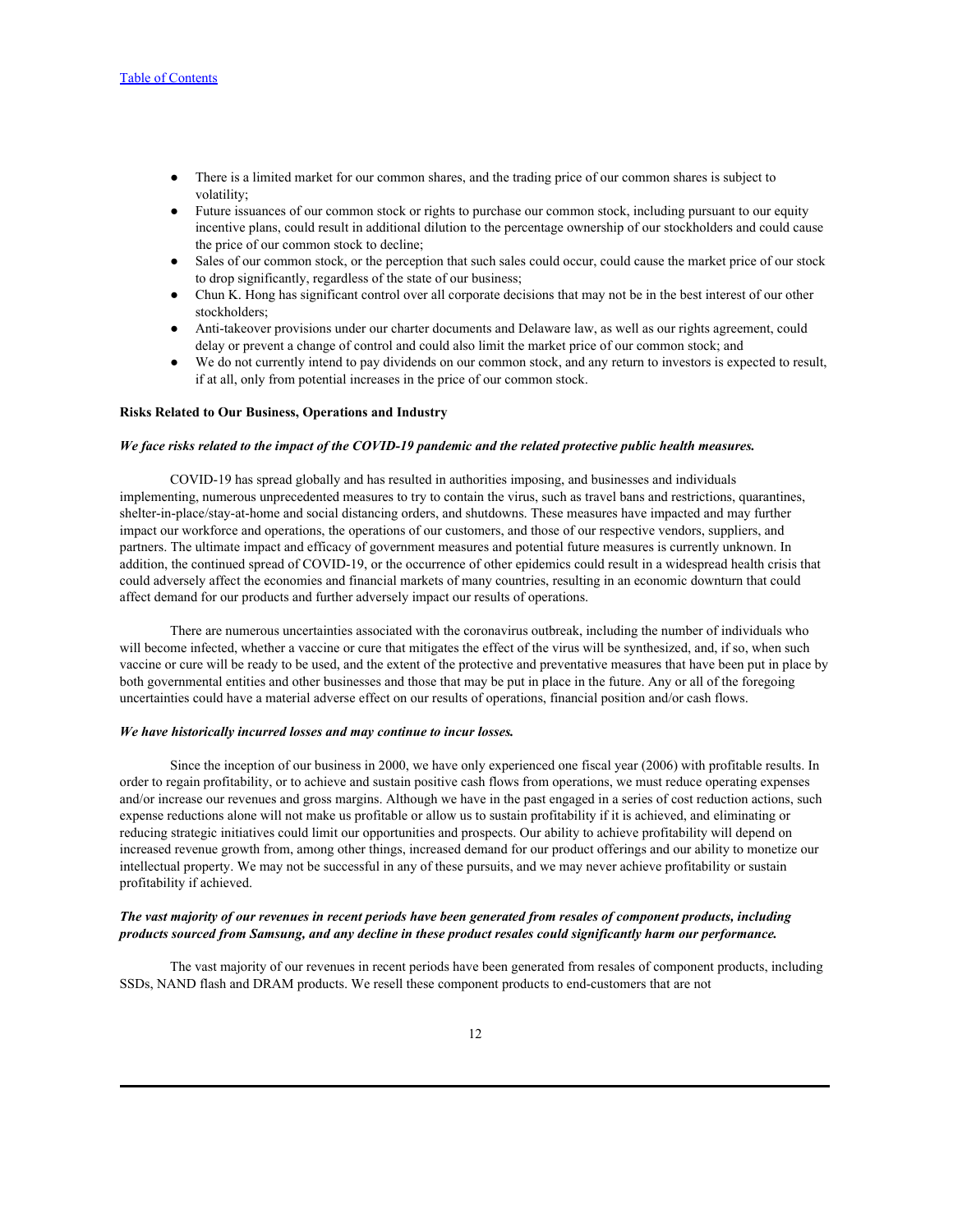reached in the distribution models of the component manufacturers, including storage customers, appliance customers, system builders and cloud and datacenter customers.

These component product resales are subject to a number of risks. For example, demand for these products could decline at any time for a number of reasons, including, among others, changing customer requirements or preferences, product obsolescence, introduction of more advanced or otherwise superior competing products by our competitors, the ability of our customers to obtain these products or substitute products from alternate sources (including from the manufacturer directly), customers reducing their need for these products generally, or the other risk factors described in this report. We have no longterm agreements or other commitments with respect to sales of these or any of the other products we sell. As a result, any decrease in demand for these products from us would reduce our sale levels and could materially adversely impact our revenues. Additionally, opportunistic purchases of products for resale, when coupled a decrease in demand, may cause us to write off excess inventory which would adversely affect our operating performance.

We may experience supply shortages at any time and for a variety of reasons, including, among others, spikes in customer demand that cannot be satisfied, any problems that arise with Samsung's manufacturing operations or facilities that cause disruptions or delays, including from the recent COVID-19 pandemic, or any failure to comply with the terms of the JDLA regarding the supply of these products. If we choose, or if we are forced, to seek to supply the component products we resell from other suppliers, we may not be able to identify other suppliers that are available and able to produce the particular components with the specific product specifications and in the quantities our customers require, or we may not be able to make arrangements with any other suppliers in a timely manner to avoid delays in satisfying customer orders. Further, even if we are able to make arrangements with other suppliers for sufficient component products to replace any undersupply from Samsung, we may not be able to make these arrangements on financial and other terms comparable to those we have negotiated with Samsung under the JDLA. As a result, any inability to obtain sufficient component products from Samsung could increase our cost of sales for component product resales if we are forced to pay higher prices to obtain the products from other suppliers. Moreover, all of our supply arrangements for these component products, including the terms of the JDLA and any arrangements we may establish with other suppliers, are subject to the other supply and manufacturing risks discussed elsewhere in these risk factors.

Increased reliance on product resales also has a substantial impact on our results of operations. Because the cost of the component products we purchase for resale is added to our cost of sales for these products, our gross margin on resales of component products is significantly lower than our gross margin on sales of our own memory subsystem products. As a result, increased resales of component products as a percentage of our total product sales have a significant negative impact on our gross margin and gross profit. This gross margin and gross profit differential between memory product sales and component product resales would be amplified if our costs to purchase component products were to increase. The occurrence of any one or more of these risks could cause our performance to materially suffer.

### *We are subject to risks relating to our focus on developing our HybriDIMM and NVvault products for our target customer markets.*

We have historically derived revenues from sales of our high-performance modular memory subsystems to OEM in the server, high-performance computing and communications markets. Although we expect these memory subsystems to continue to account for a portion of our revenues, we have experienced declines in sales of these products in recent periods, and these declines could continue or intensify in the future. We believe market acceptance of these products or derivative products that incorporate our core memory subsystem technology is critical to our success, and any continued decline in sales of these products could have a material adverse impact on our performance and long-term prospects.

We have invested significant research and development time and capital in the design of ASIC and hybrid devices, including our NVvault family of products and our next-generation HybriDIMM memory subsystem. These products are subject to significant risks, including:

we are dependent on a limited number of suppliers for the SSDs, DRAM ICs, NAND flash and ASIC devices that are essential to the functionality of these products, and in the past, we have experienced supply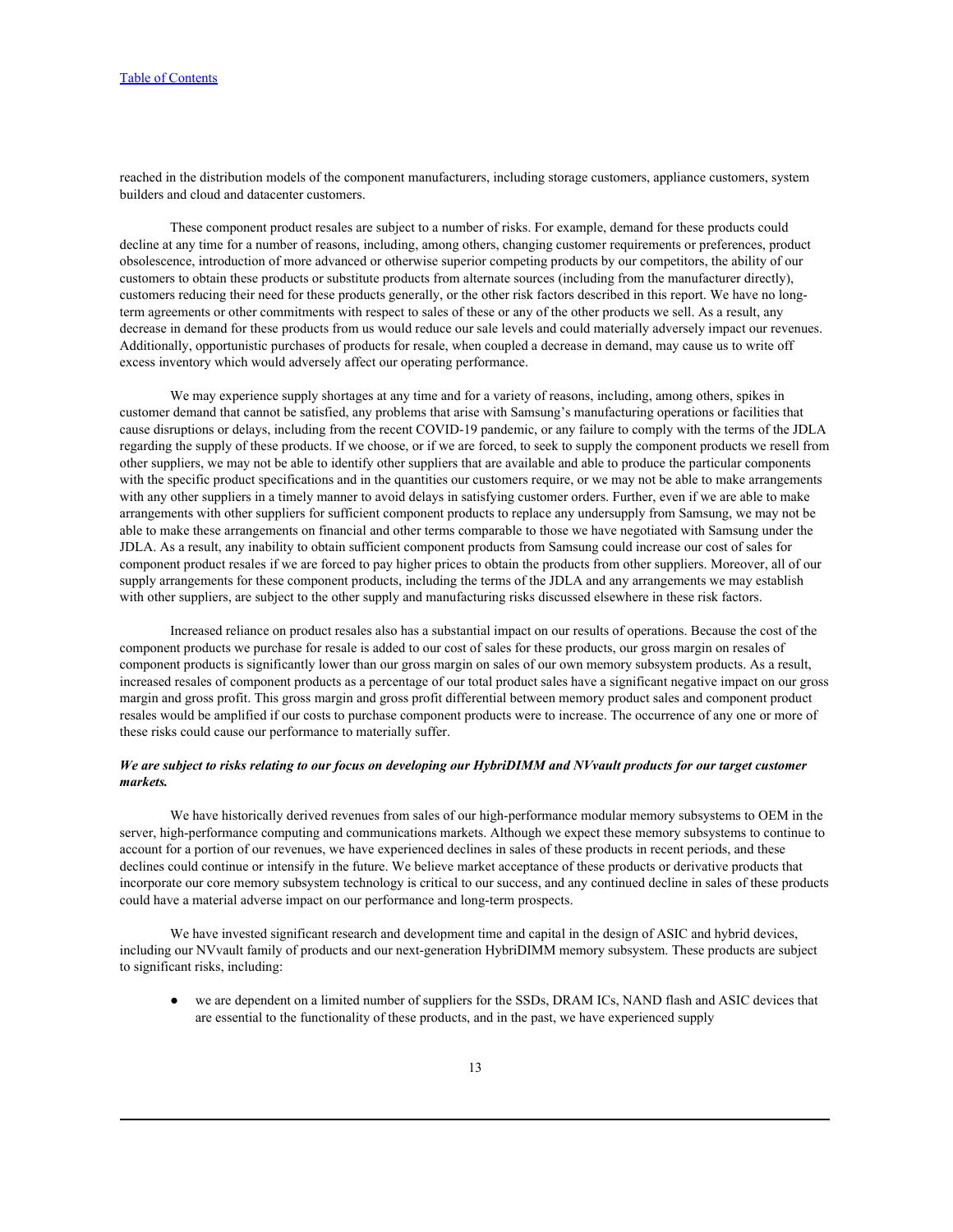chain disruptions and shortages of SSDs, DRAM and NAND flash required to create these products as a result of issues that are specific to our suppliers or the industry as a whole;

- HybriDIMM and some of our other next-generation products may require additional time including the services and attention of key employees who have competing demands on their available time and may require capital investment to bring the products to market;
- our development and commercialization strategies for these products;
- we are required to demonstrate the quality and reliability of our products to and qualify them with our customers before purchases are made, which requires investments of time and resources in significant and unpredictable amounts prior to the receipt of any revenues from these customers; and
- our NVvault products or other new products, such as HybriDIMM, may contain currently undiscovered flaws, the correction of which could result in increased costs and time to market.

These and other risks associated with our memory subsystem products could impair our ability to obtain customer or market acceptance of these products or obtain such acceptance in a timely manner, which would reduce our achievable revenues from these products and limit our ability to recoup our investments in developing these technologies.

Additionally, if the demand for servers deteriorates, if the demand for our products to be incorporated in servers continues to decline, or if demand for our products deteriorates because customers in our other target markets change their requirements or preferences or otherwise reduce their need for these types of products generally, our operating results would be adversely affected, and we would be forced to diversify our product portfolio and our target customer markets in order to try to replace revenues lost from the further decreases in product sales. We may not be able to achieve this diversification, and any inability to do so may adversely affect our business, operating performance and prospects.

# *Sales to a small number of customers have historically represented a significant portion of our net product sales, and the loss of, or a significant reduction in sales to, any one of these customers could materially harm our business.*

Our target markets are characterized by a limited number of large companies, and consolidation in one or more of these markets may further increase this concentration. As a result, sales to small numbers of customers have historically represented a substantial portion of our net product sales, and we expect this concentration to continue. Additionally, the composition of major customers and their respective contributions to our net product sales have fluctuated and will likely continue to fluctuate from period to period as our existing and prospective customers progress through the life cycle of the products they produce and sell and experience resulting fluctuations in their product demand. We believe our performance depends in significant part on our ability to establish and maintain relationships with and effect substantial sales to our large customers.

We do not have long-term agreements with any of our customers and, as result, any or all of them could decide at any time to decrease, delay or discontinue their purchase of our products or the component products we resell. In addition, the prices customers pay for products are subject to fluctuations, and large or key customers may exert pressure on us to make concessions in the prices at which we sell products to them. Further, we may not be able to sell some of our products developed for one customer to a different customer because our products are often customized to address specific customer requirements, and even if we are able to sell these products to another customer, our margin on these products may be reduced. Additionally, although customers are generally allowed only limited rights of return after purchasing our products or the component products we resell, we may determine that it is in our best interest to accept returns from certain large or key customers even if we are not contractually obligated to accept them in order to maintain good relations with these customers. Any returns beyond our expectations could negatively impact our operating results. Moreover, because a few customers often account for a substantial portion of our net product sales, the failure of any one of these customers to pay on a timely basis would negatively impact our cash flows. As a result, our net product sales and operating results could be materially adversely affected by the loss of any of our customers, particularly our large or key customers, a decrease in product sales to any of our customers, including as a result of normal fluctuations in demand or other factors, reductions in the prices at which we sell products to any of our customers, including as a result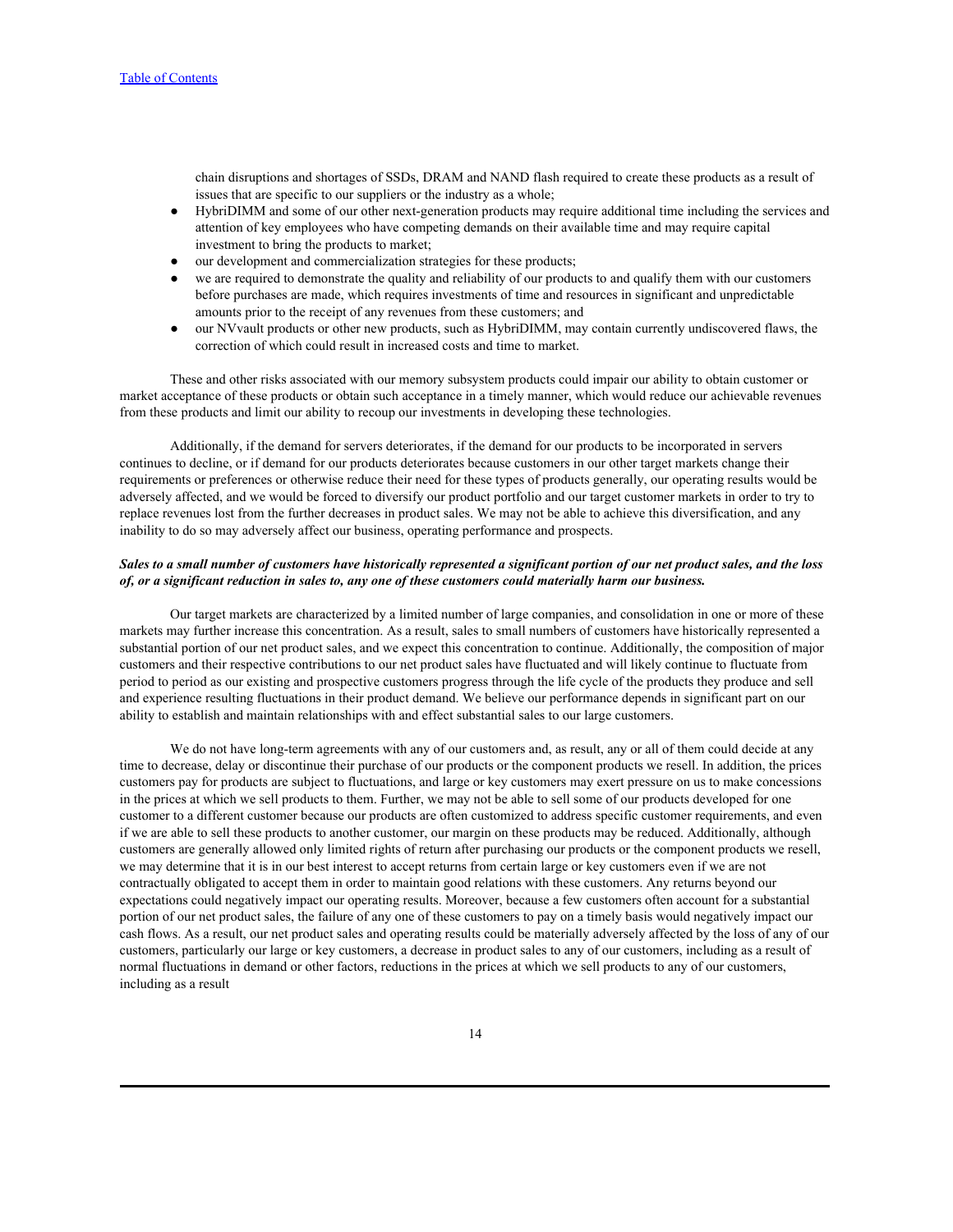of price concessions or general declines in average sale prices, or difficulties collecting payments from any of our customers.

Our ability to maintain or increase our product sales to our key customers depends on a variety of factors, many of which are beyond our control. These factors include our customers' continued sales of servers and other computing systems that incorporate our memory subsystems, our customers' continued incorporation of our products or the component products we resell into their systems, and our customers' sales activity and business results. Because of these and other factors, sales to these customers may not continue and the amount of such sales may not reach or exceed historical levels in any future period.

### *We are subject to risks of disruption in the supply of component products.*

Our ability to fulfill customer orders for or produce qualification samples of our memory subsystem products, as well as orders for the component products we resell, is dependent on a sufficient supply of SSDs, FPGAs, ASICs, DRAM ICs and NAND flash, which are essential components of our memory subsystems. We have no long-term supply contracts for any of these component products. Further, there are a relatively small number of suppliers of these components, and we typically purchase from only a subset of these suppliers. As a result, our inventory purchases have historically been concentrated in a small number of suppliers, including an affiliate of Samsung, from which we obtained a large portion of our component products purchased for resale and our total inventory purchases in 2017 and 2019. We also use consumables and other components, including PCBs, to manufacture our memory subsystems, which we sometimes procure from single or limited sources to take advantage of volume pricing discounts.

From time to time, shortages in SSDs, DRAM ICs and NAND flash have required some suppliers to limit the supply of these components. In the past, we have experienced supply chain disruptions and shortages of SSDs, DRAM and NAND flash required to create certain of our memory subsystem products, and we have been forced to procure the component products we resell from other suppliers to the extent sufficient product is not available from Samsung to meet customer demand or in the event of other Samsung supply issues. We are continually working to secure adequate supplies of the components necessary to fill customers' orders in a timely manner. If we are unable to obtain a sufficient supply of SSDs, DRAM ICs, NAND flash or other essential components, as a result of a natural disaster, political unrest military conflict, medical epidemics, such as the COVID-19 pandemic, climate change, economic instability, equipment failure or other cause, to avoid interruptions or failures in the delivery of our products as required by our customers or the delivery of these components to customers to whom we resell them directly, these customers may reduce future orders for these products or not purchase these products from us at all, which could cause our net product sales to decline and harm our operating results. In addition, our reputation could be harmed due to failures to meet our customers' demands and, even assuming we are successful in resolving supply chain disruptions, we may not be able to replace any lost business and we may lose market share to our competitors. Further, if our suppliers are unable to produce qualification samples of our products on a timely basis or at all, we could experience delays in the qualification process with existing or prospective customers, which could have a significant impact on our ability to sell our products. Moreover, if we are not able to obtain these components in the amounts needed on a timely basis and at commercially reasonable prices, we may not be able to develop or introduce new products, we may experience significant increases in our cost of sales if we are forced to procure components from alternative suppliers and are not able to negotiate favorable terms with these suppliers, or we may be forced to cease our sales of products dependent on the components or resales of the components we sell to customers directly.

Our dependence on a small number of suppliers and the lack of any guaranteed sources for the essential components of our products and the components we resell expose us to several risks, including the inability to obtain an adequate supply of these components, increases in their costs, delivery delays and poor quality. Additionally, our customers qualify certain of the components provided by our suppliers for use in their systems. If one of our suppliers experiences quality control or other problems, it may be disqualified by one or more of our customers. This would disrupt our supplies of these components, and would also reduce the number of suppliers available to us and may require that we qualify a new supplier, which we may not be able to do.

Declines in customer demand for our products in recent periods have caused us to reduce our purchases of SSDs, DRAM ICs and NAND flash for use as components in our products. Such declines or other fluctuations could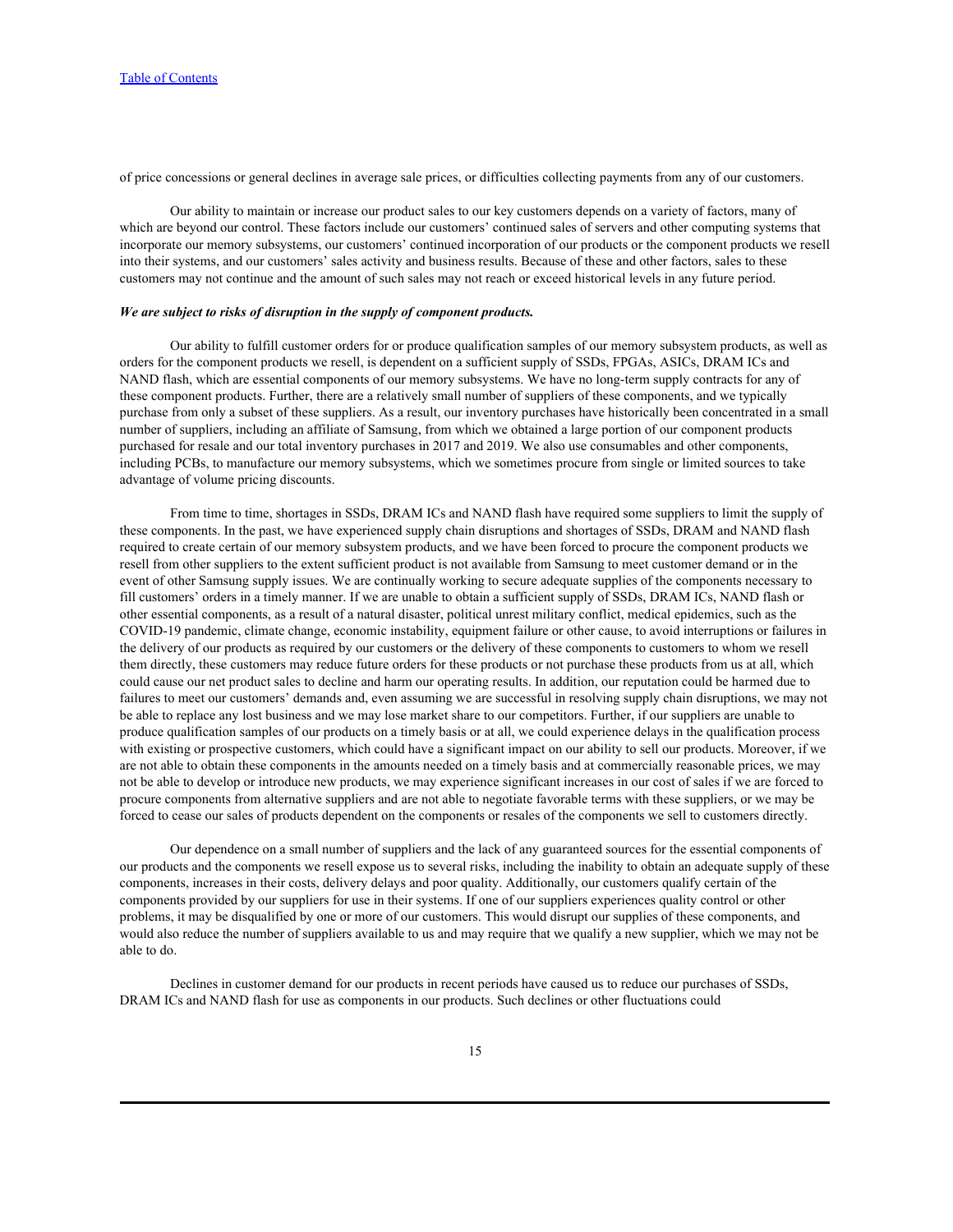continue in the future. If we fail to maintain sufficient purchase levels with some suppliers, our ability to obtain supplies of these raw materials may be impaired due to the practice of some suppliers of allocating their products to customers with the highest regular demand.

Frequent technology changes and the introduction of next-generation versions of component products may also result in the obsolescence of our inventory on-hand, which could involve significant time and costs to replace, reduce our net product sales and gross margin and adversely affect our operating performance and financial condition.

### *Our customers require that our products undergo a lengthy and expensive qualification process without any assurance of sales.*

Our prospective customers generally test and evaluate our memory subsystems before purchasing our products and integrating them into their systems. This extensive qualification process involves rigorous reliability testing and evaluation of our products, which may continue for nine months or longer and is often subject to delays. In addition to qualification of specific products, some of our customers may also require us to undergo a technology qualification if our product designs incorporate innovative technologies that the customer has not previously encountered. Such technology qualifications often take substantially longer than product qualifications and can take over a year to complete. Even after our products are qualified with existing or new customers, the customer may take several months to begin purchasing the product or may decide not to purchase the product at all, as qualification does not ensure product sales. As a result, we could receive no or limited revenues from a customer even after our investment of time and resources in the qualification process with this customer, which could adversely affect our operating results.

Even after successful qualification and sales of our products to a customer, because the qualification process is both product-specific and platform-specific, our existing customers sometimes require us to re-qualify our products or to qualify our new products for use in new platforms or applications. For example, as our OEM customers transition from prior generation architectures to current generation architectures, we must design and qualify new products for use by these customers. Our net product sales to these customers can decline significantly during this re-qualification process.

Likewise, changes in our products, our manufacturing facilities, our production processes or our component suppliers may require a new qualification process. For example, if our memory, SSDs, NAND flash and DRAM component suppliers discontinue production of these components, it may be necessary for us to design and qualify new products for our customers. As a result, some customers may require us, or we may decide, to purchase an estimated quantity of discontinued memory components necessary to ensure a steady supply of existing products until products with new components can be qualified. Purchases of this nature may affect our liquidity. Additionally, our forecasts of quantities required during the transition may be incorrect, which could adversely impact our results of operations through lost revenue opportunities or charges related to excess and obsolete inventory.

We must devote substantial resources, including design, engineering, sales, marketing and management efforts, to qualify our products with prospective customers in anticipation of sales. Significant delays or other difficulties in the qualification process could result in an inability to keep pace with rapid technology change or new competitive products. If we experience delays or do not succeed in qualifying a product with an existing or prospective customer, we would not be able to sell that product to that customer, which may result in excess and obsolete inventory that we may not be able to sell to another customer and could reduce our net product sales and customer base, any of which could materially harm our operating results and business.

# *If we are unable to timely and cost-effectively develop new or enhanced products that achieve customer and market acceptance or technologies we can monetize, our revenues and prospects could be materially harmed.*

Our industry is characterized by rapid technological change, evolving industry standards and rapid product obsolescence. As a result, continuous development of new technology, processes and product innovations is necessary in order to be successful. We believe the continued and timely development of new products and technologies and improvement of existing products and technologies are critical to our business and prospects for growth.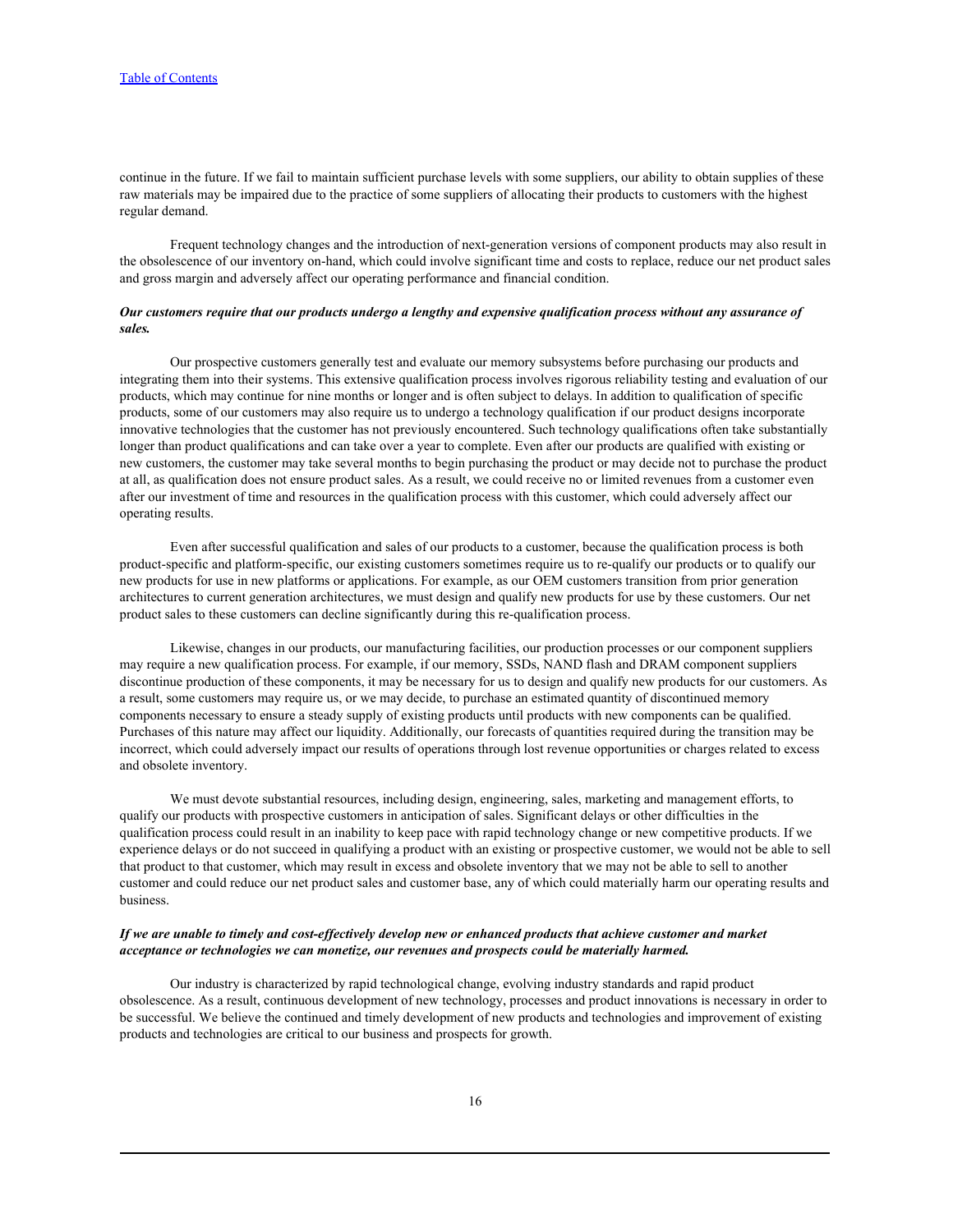In order to develop and introduce new or enhanced products and technologies, we need to:

- retain and continue to attract new engineers with expertise in memory subsystems and our key technology competencies;
- identify and adjust to the changing requirements and preferences of our existing and potential future customers and markets;
- identify and adapt to emerging technological trends and evolving industry standards in our markets;
- continue to develop and enhance our design tools, manufacturing processes and other technologies on which we rely to produce new products or product enhancements;
- design and introduce cost-effective, innovative and performance-enhancing features that differentiate our products and technologies from those of our competitors;
- secure licenses to enable us to use any technologies, processes or other rights essential to the manufacture or use of any new products or product enhancements we may develop, which licenses may not be available when needed, on acceptable terms or at all;
- maintain or develop new relationships with suppliers of components required for any new or enhanced products and technologies;
- qualify any new or enhanced products for use in our customers' products; and
- develop and maintain effective commercialization and marketing strategies.

We may not be successful at any of these activities. As a result, we may not be able to successfully develop new or enhanced products or technology or we may experience delays in this process. Failures or delays in product development and introduction could result in the loss of, or delays in generating, net products sales or other revenues and the loss of key customer relationships. Even if we develop new or enhanced products or technologies, they may not meet our customers' requirements, gain market acceptance or attract monetization opportunities, as our product and technology development efforts are inherently risky due to the challenges of foreseeing changes or developments in technology, predicting changes in customer requirements or preferences or anticipating the adoption of new industry standards. Moreover, we have invested significant resources in our product and technology development efforts, which would be lost if we fail to generate revenues from these efforts. If any if these risks occur, our revenues, prospects and reputation could be materially adversely affected.

# *We face intense competition in our industry, and we may not be able to compete successfully in our target markets.*

Our products are primarily targeted to OEMs in the server, high-performance computing and communications markets. In addition, we resell certain component products to storage customers, appliance customers, system builders and cloud and datacenter customers. These markets are intensely competitive, as numerous companies vie for business opportunities at a limited number of large OEMs and other customers. We face competition from DRAM suppliers, memory module providers and logic suppliers for many of our products, including NVvault and HybriDIMM. We also face competition from the manufacturers and distributors of the component products we resell to customers, as these manufacturers and distributors could decide at any time to sell these component products to these customers directly. Additionally, if and to the extent we enter new markets or pursue licensing arrangements to monetize our technologies and intellectual property portfolio, we may face competition from a large number of competitors that produce solutions utilizing similar or competing technologies.

Some of our customers and suppliers may have proprietary products or technologies that are competitive with our products or the components we resell to them or could develop internal solutions or enter into strategic relationships with, or acquire, other high-density memory module or component providers. Any of these actions could reduce our customers' demand for our products or the component products we resell. Additionally, some of our significant suppliers could choose to sell component products to customers directly, which would adversely affect our ability to resell these products, or may choose to manufacture competitive memory subsystem products themselves or reduce our supply of essential components of our products, which could adversely affect our ability to manufacture and sell our memory subsystems.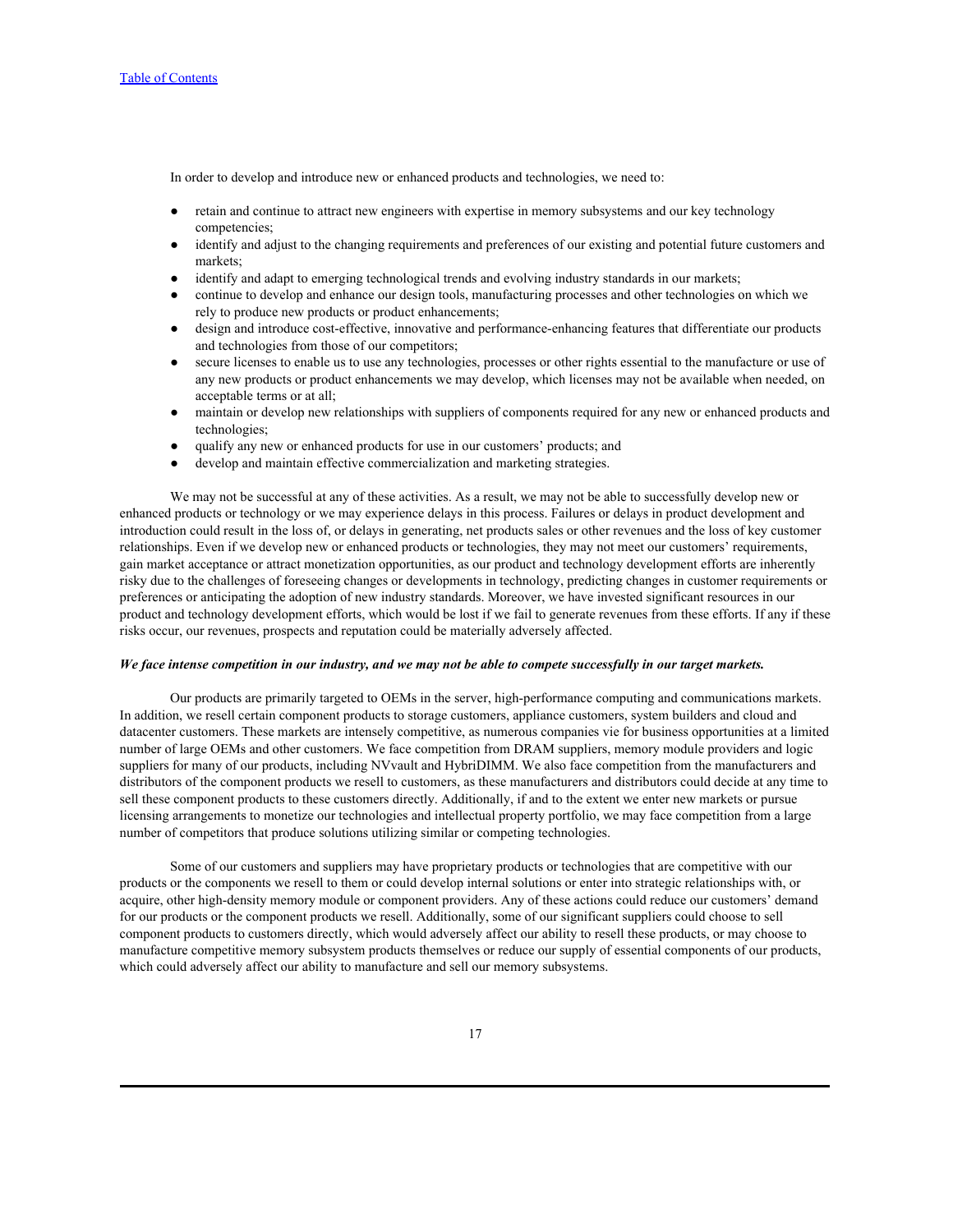We believe our ability to compete in our current target markets and potential future markets will depend in part on our ability to successfully and timely develop, introduce and sell at attractive prices new and enhanced products or technologies and otherwise respond to changing market requirements, which we may not be able to do faster and better than our competitors. Moreover, many of our competitors have substantially greater financial, technical, marketing, distribution and other resources, broader product lines, lower cost structures, greater brand recognition, more influence on industry standards, more extensive or established patent portfolios and longer standing relationships with customers and suppliers. We may not be able to compete effectively against any of these organizations. If we are unable to compete effectively, then our market position and prospects could deteriorate and our revenues could decline.

### *Our operating results may be adversely impacted by worldwide economic and political uncertainties and specific conditions in the markets we address and in which we or our strategic partners or competitors do business, including ongoing effects of the COVID-19 pandemic and the cyclical nature of and volatility in the memory market and semiconductor industry.*

Changes in domestic and global economic and political conditions make it difficult for our customers, our vendors and us to accurately forecast and plan future business activities, and these conditions have caused and could continue to cause U.S. and foreign businesses to slow or decrease spending on our products and the products we resell.

In addition, sales of our products and the products we resell are dependent on demand by customers in our target markets. These markets are characterized by wide fluctuations in product supply and demand and have been cyclical in the past, which may result in substantial period-to-period fluctuations in our operating results. In addition, these markets have in the past experienced significant downturns, often connected with or in anticipation of maturing product cycles, reductions in technology spending and declines in general economic conditions. During these downturns, product demand diminishes, production capacity exceeds demand, inventory levels increase and average sale prices decline, all of which would materially adversely impact our business and operating results. In addition, because many of our costs and operating expenses are relatively fixed, if we are unable to control our expenses adequately in response to reduced product demand and sales, our gross margins and cash flows would be negatively impacted. Further, such a downturn could decrease the perceived value of our intellectual property portfolio and reduce our ability to pursue our intellectual property monetization objectives.

During challenging economic times, our customers may face challenges gaining timely access to sufficient credit, which could impair their ability to make timely payments to us. This may negatively affect our liquidity and cash flows and require us to increase our allowance for doubtful accounts. Furthermore, our vendors may face similar issues gaining access to credit, which may limit their ability to supply components or provide trade credit to us.

We cannot predict the timing, strength or duration of any economic slowdown or subsequent economic recovery, either generally or in our customer markets. If the economy or markets in which we operate experience such a slowdown, our business, financial condition and results of operations could be materially and adversely affected. The combination of our lengthy sales cycle coupled with any challenging macroeconomic conditions could compound the negative impact of any such downturn on the results of our operations.

# *Our lack of a significant backlog of unfilled orders and the difficulty inherent in estimating customer demand makes it difficult to forecast our short-term requirements, and any failure to optimally calibrate our production capacity and inventory levels to meet customer demand could adversely affect our revenues, gross margins and earnings.*

We make significant decisions regarding the levels of business we will seek and accept, production schedules, component procurement, personnel needs and other resource requirements based on our estimates of customer demand. We do not have long-term agreements with any of our customers. Instead, our product sales are made primarily pursuant to stand-alone purchase orders that we often receive no more than two weeks in advance of the desired delivery date and that may be rescheduled or cancelled on relatively short notice. The short-term nature of the commitments by many of our customers and our customers' ability to cancel or defer purchase orders for any reason reduces our backlog of firm orders and our ability to accurately estimate future customer requirements for our products or the component products we resell. These facts, combined with the short turnaround times that apply to most orders, makes it difficult to predict our production and inventory needs and allocate production capacity and capital for inventory purchases effectively. As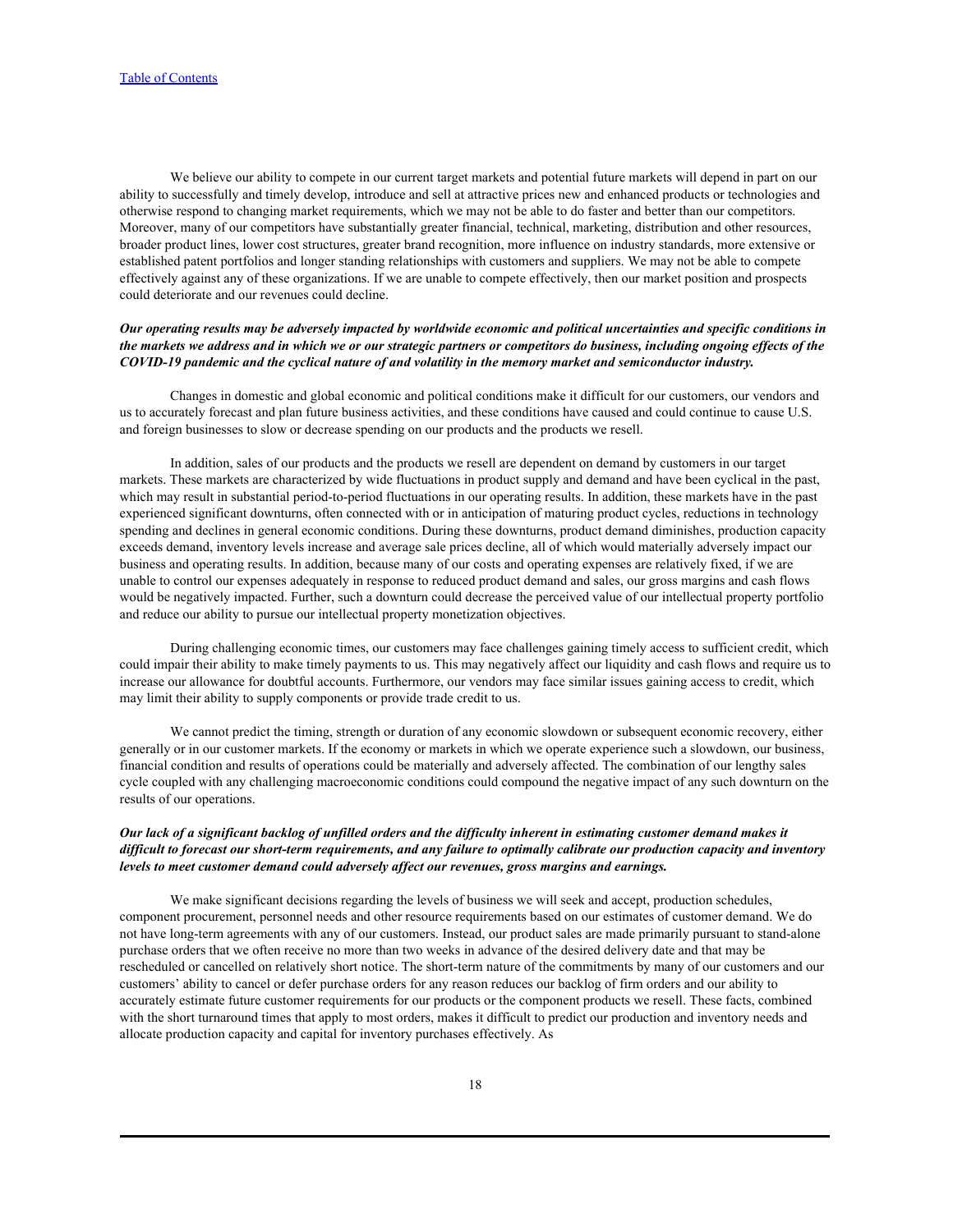a result, we attempt to forecast the demand for the components needed to manufacture our products and to resell to customers directly, but any such forecasts could turn out to be wrong. Further, lead times for components vary significantly and depend on various factors, such as the specific supplier and the demand and supply for a component at any given time.

Our production expense and component purchase levels are to a large extent fixed in the short term. As a result, we may be unable to adjust spending on a timely basis to compensate for any unexpected shortfall in customer orders. If we overestimate customer demand, we may have excess component or finished goods inventory, which may not be able to be used in other products or resold and may become obsolete before any such use or resale. If there is a subsequent decline in the prices of components, the value of our inventory would fall and we may be required to write-down the value of our component inventory, which may result in a significant increase in our cost of sales and decrease in our gross margin. In the past, we have had to writedown inventory due to obsolescence, excess quantities and declines in market value below our costs. As a result, any significant shortfall of customer orders in relation to our expectations could hurt our operating results, cash flows and financial condition.

Conversely, any rapid increases in demand by our customers could strain our resources. If we underestimate customer demand, we may not have sufficient inventory of necessary components on hand to meet that demand and we may need to try to procure additional quantities, which may not be available or may only be available at high prices or on otherwise unfavorable terms. We also may not have sufficient manufacturing capacity at any given time to meet any demands for rapid increases in production of our memory subsystem products. Any shortages of inventory or manufacturing capacity could lead to delays in the delivery of products, which may force us to forego sales opportunities, reduce our net product sales and damage our customer relationships.

In addition, if our product demand forecasts are wrong, we may understate or overstate the provision required for excess and obsolete inventory. If our inventories are determined to be overvalued, we would be required to recognize additional expense in our cost of sales at the time of the determination. Conversely, if our inventories are determined to be undervalued, we may have over-reported our costs of sales in previous periods and would be required to recognize additional gross profit at the time the inventories are sold.

### *Declines in our average sale prices, driven by volatile prices for components and other factors, may result in declines in our revenues and gross profit.*

Our industry has historically been characterized by declines in average sale prices. If sale price declines are not offset by corresponding decreases in costs or increases in sales volume or sales of products with higher margins, these sale price declines could have a material adverse effect on our operating results.

The prices customers pay for the products we sell can fluctuate due to many factors, including, among others, competitive conditions in our key customer markets, changes in customer requirements or preferences, volatility in the market prices for SSDs, DRAM ICs, NAND flash and other component products, and changes in manufacturing efficiencies or capacities. Market prices for component products have historically constituted a substantial portion of the total cost of our memory subsystems and in recent periods have constituted the vast majority of the cost of resales of these products to customers directly. As a result, fluctuations in the prices for these component products, due to overcapacity in worldwide supply or increased manufacturing efficiencies, implementation of new manufacturing processes or expansion of manufacturing capacity by component suppliers, among other factors, significantly impact our costs to sell our products or component products.

Once our prices with a customer are negotiated, we are generally unable to revise pricing with that customer until our next regularly scheduled price adjustment. As a result, if market prices for essential components increase, we generally cannot pass the price increases through to our customers for products purchased under an existing purchase order. Consequently, we are exposed to the risks associated with the volatility of prices for these components and our cost of sales could increase and our gross margins could decrease in the event of sudden price increases. Alternatively, if there are declines in the prices of these components, we may be required to reduce our selling prices for subsequent purchase orders, which may result in a decline in our net product sales.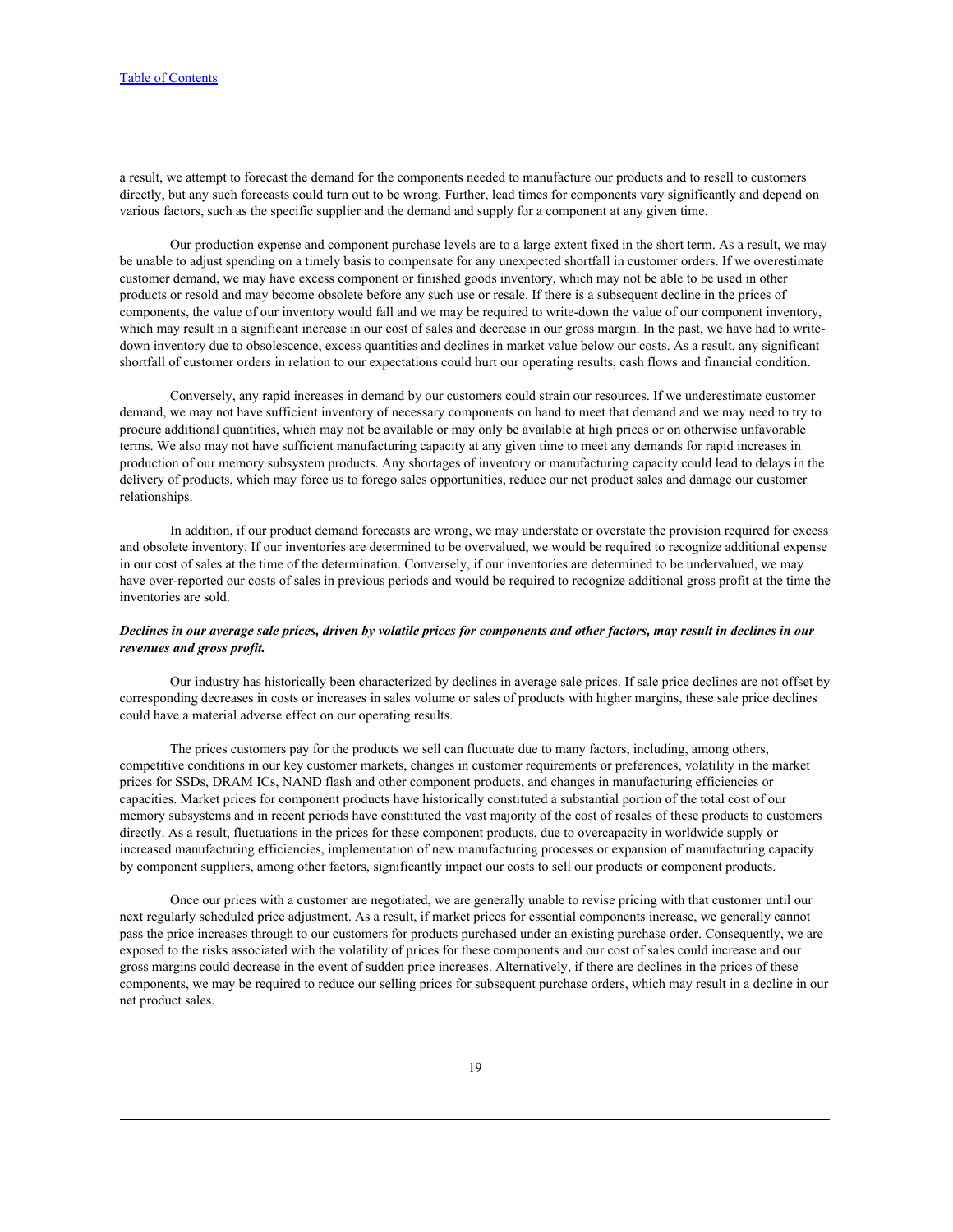### *Our manufacturing operations involve significant risks.*

We maintain a manufacturing facility in the PRC at which we produce most of our products. These manufacturing activities require significant resources to maintain. For instance, we must continuously review and improve our manufacturing processes in order to maintain satisfactory manufacturing yields and product performance, try to lower our costs and otherwise remain competitive. As we manufacture new and more complex products, the risk of encountering delays, difficulties or higher costs increases. In addition, the start-up costs associated with implementing new manufacturing technologies, methods and processes, including the purchase of new equipment and any resulting manufacturing delays and inefficiencies, could negatively impact our results of operations.

Additionally, we could experience a prolonged disruption, material malfunction, interruption or other loss of operations at our manufacturing facility for any number of reasons, including the occurrence of a contagious disease or illness, such as COVID-19, or catastrophic weather events, or we may need to add manufacturing capacity to satisfy any increased demand for our products. Under these circumstances, we may be forced to rely on third parties for our manufacturing needs, which could increase our manufacturing costs, decrease our gross margin, decrease our control over manufacturing processes, limit our ability to satisfy customer requirements and demand and delay new product development until we could secure a relationship with a third-party manufacturer, which we may not be able to do in a timely manner, on acceptable terms or at all. If any of these risks occur, our operations, performance and customer relationships could be severely harmed.

We also may need to expand our existing manufacturing facility or establish a new facility in the future. Any need to expand or replace our manufacturing facility would be expensive and time-consuming and could also subject us to factory audits by our customers that could themselves result in delays, unexpected costs or customer losses if we cannot meet the standards of any such audits. Further, we may not be able to replace or increase our manufacturing capacity at all. The occurrence of any of these events could have a material adverse effect on our business, financial condition and results of operations.

### *We depend on third parties to design and manufacture components for our products and the component products we resell, which exposes us to risks.*

Components that are used in our products, as well as all of the component products we resell, are designed and manufactured by third parties. In addition, some of our memory subsystem products rely on significantly customized components. The ability and willingness of third parties to enter into these engagements with us and perform in accordance with these engagements is largely outside our control. If one or more of our design or manufacturing partners experiences a manufacturing disruption for any number of factors including labor disruptions, catastrophic weather events and the occurrence of a contagious disease or illness, such as COVID-19, fails to dedicate adequate resources to the production of the components we use in our products or the components we resell, experiences financial instability or otherwise fails to perform its obligations to us in a timely manner or at satisfactory quality levels, our ability to bring products to market or deliver products to our customers, as well as our reputation, could suffer and our business and prospects could be materially harmed. In the event of any failure by our component manufacturers, we may have no readily available alternative source of supply for these components, since, in our experience, the lead time needed to establish a relationship with a new design or manufacturing partner is substantial, and the time for our OEM customers to re-qualify our products with components from a new vendor is also significant. Additionally, even if an alternative manufacturer is available, we may not be able to engage the manufacturer on acceptable terms, which could result in increased costs, timing requirements or other adverse changes. Further, we may not be able to redesign the customized components used in our products to be manufactured by a new manufacturer, in which case we could infringe on the intellectual property of our current design or manufacturing partner when we manufacture the products with a new design or manufacturing partner. Such an occurrence could force us to stop selling certain of our products or could expose us to lawsuits, license payments or other liabilities.

Our dependence on third-party manufacturers exposes us to many other risks, including, among others: reduced control over delivery schedules, quality, manufacturing yields and costs; the potential lack of adequate capacity during periods of excess demand; limited warranties on products supplied to us; and potential infringement or misappropriation of our intellectual property or the intellectual property of others. We are dependent on our manufacturing partners to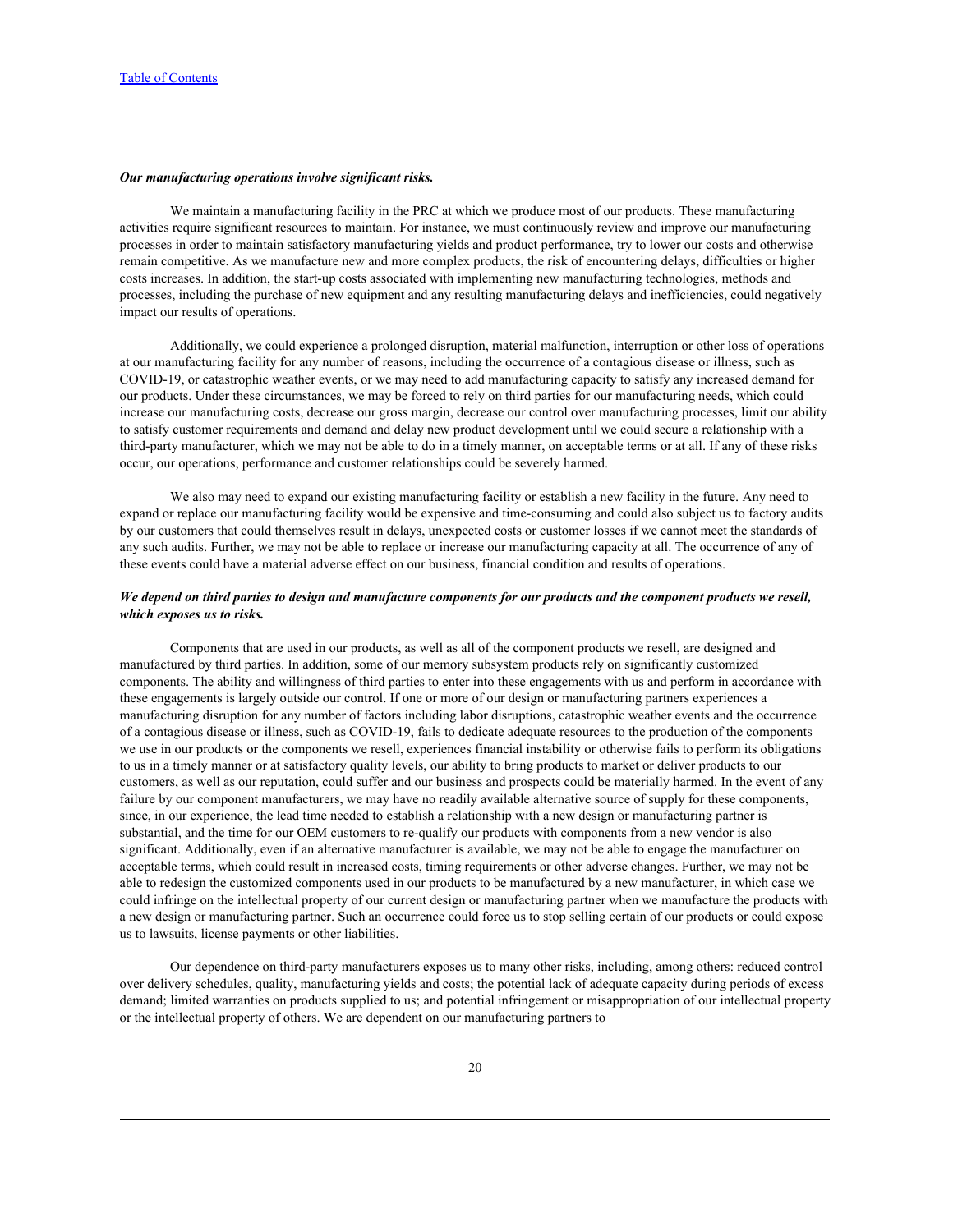manufacture components with acceptable quality and manufacturing yields, to deliver these components to us on a timely basis and at an acceptable cost and to allocate a portion of their manufacturing capacity sufficient to meet our needs. However, these component manufacturers may not be able to achieve these tasks. Additionally, our manufacturing partners may not continue to devote adequate resources to produce our products or the component products we resell, or continue to advance the process design technologies on which the customer qualifications of our products are based. Any of these risks could limit our ability to meet customer demand and materially adversely affect our business and operating results.

### *If our products or the component products we resell do not meet quality standards or are defective or used in defective systems, we may be subject to quality holds, warranty claims, recalls or liability claims.*

Our customers require our products and the component products we resell to meet strict quality standards. If the products fail to meet these standards, our customers may discontinue purchases from us until we are able to resolve the quality issues that are causing these failures, which we may not be able to do. These "quality holds" can be costly and time-consuming to resolve. In addition, if the products we sell are defectively manufactured, contain defective components or are used in defective or malfunctioning systems, we could be subject to warranty and product liability claims, product recalls, safety alerts or advisory notices.

Although we generally attempt to contractually limit our exposure to incidental and consequential damages, if these contract provisions are not enforced or if liabilities arise that are not effectively limited, we could incur substantial costs in defending or settling product liability claims. While we currently have product liability insurance, it may not provide coverage under certain circumstances and it may not be adequate to satisfy claims made against us. We also may be unable to maintain insurance in the future at satisfactory rates or in adequate amounts.

Warranty and product liability claims, product "quality holds," product recalls, safety alerts or advisory notices, regardless of their coverage by insurance or their ultimate outcome, could have a material adverse effect on our business, performance and financial condition, as well as our ability to attract and retain customers.

### *If a standardized memory solution that addresses the demands of our customers is developed, our net product sales and market share may decline.*

Many of our memory subsystems are specifically designed for our OEM customers' high-performance systems. In a drive to reduce costs and assure supply of their memory module demand, our OEM customers may endeavor to design JEDEC standard DRAM modules into their new products. Although we also manufacture JEDEC modules, this trend could reduce the demand for our higher-priced customized memory solutions, which would have a negative impact on our operating results. In addition, the adoption of a JEDEC standard module instead of a previously custom module might allow new competitors to participate in a share of our customers' memory module business that previously belonged to us.

If our OEM customers were to adopt JEDEC standard modules, our future business may be limited to identifying the next generation of high-performance memory demands of OEM customers and developing solutions that address these demands. Until fully implemented, any next generation of products may constitute a significantly smaller market, which could reduce our revenues and harm our competitive position.

# *Our indemnification obligations for the infringement by our products of the rights of others could require us to pay substantial damages.*

As is common in our industry, we have a number of agreements in which we have agreed to defend, indemnify and hold harmless our customers and suppliers from damages and costs that may arise from the infringement by our products of third-party patents, trademarks or other proprietary rights. The scope of these indemnities varies, the duration of these indemnities is generally perpetual after execution of an agreement, and the maximum potential amount of future payments we could be required to make under these indemnities is often unlimited. Any indemnification claims by customers could require us to incur significant legal fees and could potentially result in our payment of substantial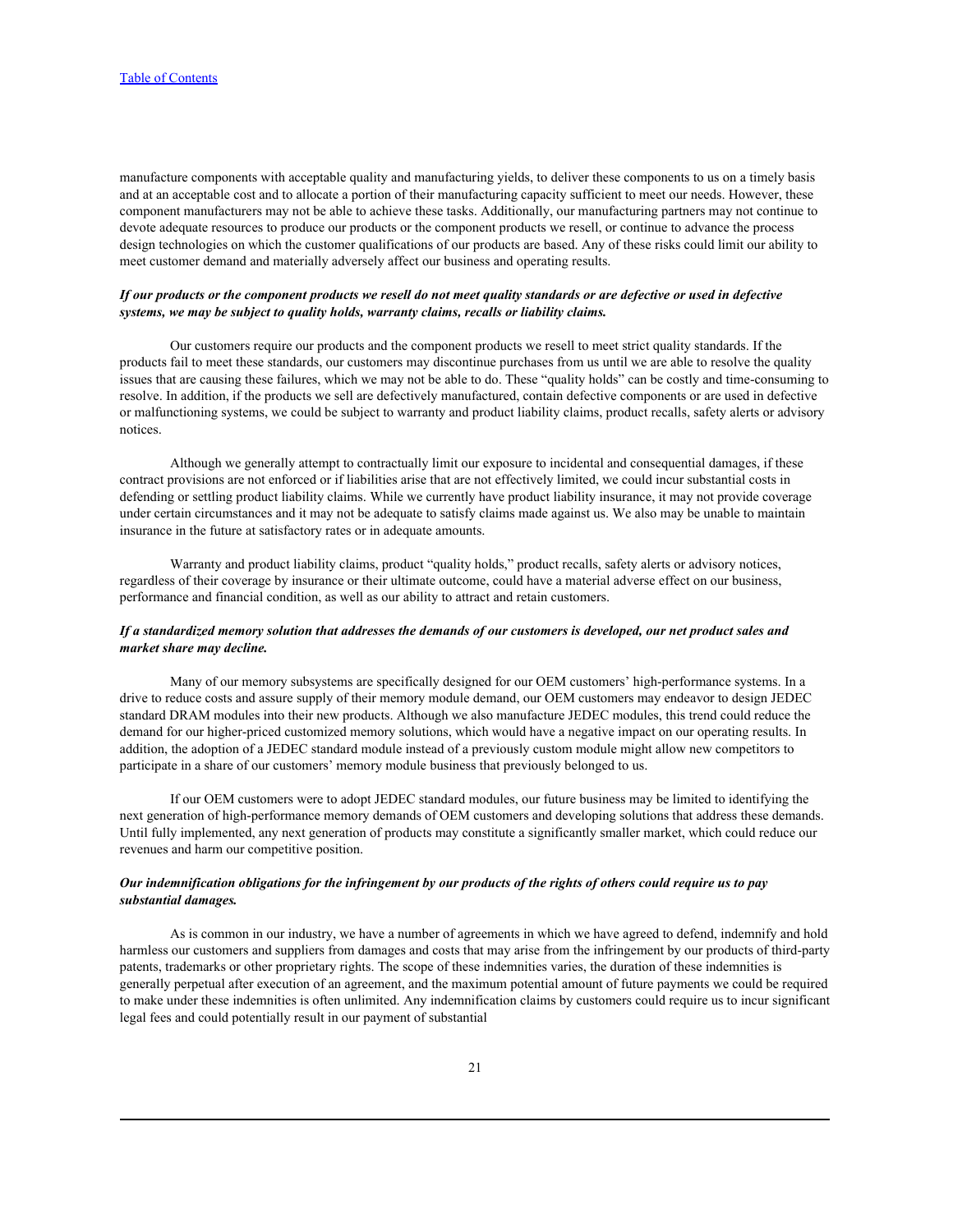damages, and our insurance generally would not cover these fees or damages. As a result, the occurrence of any of these risks could have a material adverse effect on our business and results of operations.

# *We depend on certain key employees, and our business could be harmed if we lose the services of any of these employees or are unable to attract and retain other qualified personnel.*

To date, we have been highly dependent on the experience, relationships and technical knowledge of certain key employees. We believe our future success will be dependent on our ability to retain the services of these key employees, develop their successors and properly manage the transition of their roles should departures occur. The loss of these key employees or their inability to continue to provide their services could delay the development and introduction of new or enhanced products or technologies, negatively impact our ability to sell our existing products, limit our ability to pursue our other business goals and strategies and otherwise harm our business. We do not have employment agreements with any of our employees other than Chun K. Hong, our President, Chief Executive Officer and sole member of our board of directors, and as a result most of our employees may terminate their employment with us at any time. We maintain "Key Man" life insurance on Mr. Hong, but we do not carry "Key Man" life insurance on any of our other employees.

Our future success also depends on our ability to attract, retain and motivate highly skilled engineering, manufacturing and other technical and sales personnel. Competition for these personnel is intense. We may not be successful in attracting new engineers or other technical personnel or in retaining or motivating our existing personnel. If we are unable to hire and retain personnel with the skills necessary to keep pace with the evolving technologies in our markets, our ability to continue to provide our existing products and to develop new or enhanced products and technologies would be negatively impacted, which could harm our business. In addition, a general shortage of experienced engineers or other technical personnel could lead to increased recruiting, relocation and compensation costs to attract new recruits, which may increase our operating expenses or make these hires more difficult or impossible if increased recruiting costs exceed our resources.

A significant portion of our workforce consists of contract personnel. We invest considerable time and expense to train these contract personnel; however, they typically may terminate their relationships with us at any time. As a result, we may experience high turnover rates in this contract personnel workforce, which may require us to expend additional resources to attract, train and retain replacements. Additionally, if we convert any of these contract personnel to permanent employees, we may have to pay finder's fees to the contract agency. These risks associated with our contract personnel workforce may involve increased costs or delays or failures in meeting customer requirements or developing new or enhanced products or technologies, any of which could materially adversely affect our business and operating performance.

We are also subject to employment laws and regulations, including the changing regulatory landscape. For example, in California, State Assembly Bill 5 ("AB5"), which went into effect in January 2020, codifies a test to determine whether a worker is an employee under California law. AB5 provides a mechanism for determining whether workers of a hiring entity are employees or independent contractors, but AB5 does not result in any immediate change in how workers are classified. If the State of California, cities or municipalities, or workers disagree with how a hiring entity classifies workers, AB5 sets forth the test for evaluating their classification. The legal and other costs associated with any misclassification of our personnel can be substantial and could materially adversely affect our results of operations and financial condition.

# *We rely on our internal and third-party sales representatives to market and sell our products and the component products we resell, and any failure by these representatives to perform as expected could reduce our sales.*

We primarily market and sell our products and the component products we resell through a direct sales force and a network of independent sales representatives. We have expended significant resources to build our internal sales and marketing function, but compared to many of our competitors, we have relatively little experience creating a sales and marketing platform and developing a team to implement it. We may be unsuccessful in these efforts.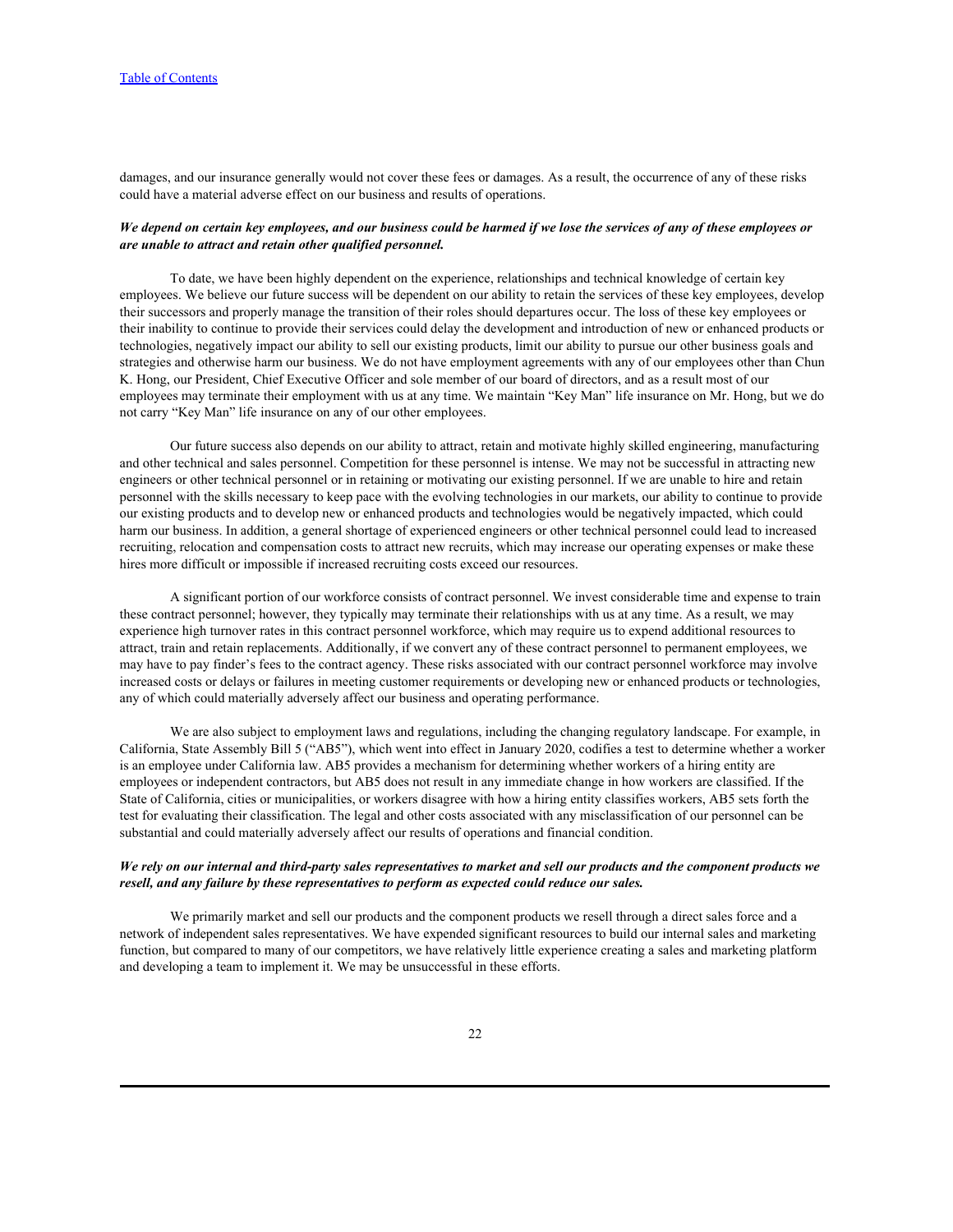Our sales representatives generally may terminate their relationships with us at any time. As a result, our performance depends in part on our ability to retain existing and attract additional sales representatives that will be able to effectively market and support our products or the component products we resell, especially in markets in which we have not previously distributed these products. Our efforts to attract, train and retain these sales representatives to be knowledgeable about our industry, products and technologies are costly and time-consuming. If these efforts fail, our investments in these sales representatives may not produce the expected or any benefits and our ability to market and sell our products or the component products we resell may be limited, which could materially harm our financial condition and operating results. Further, our reliance on independent sales representatives subjects us to risks, as we have very little control over their activities and they are generally free to market and sell other, potentially competing, products. As a result, these independent sales representatives could devote insufficient time or resources to marketing our products or the component products we resell, could market them in an ineffective manner or could otherwise be unsuccessful in selling adequate quantities of these products.

#### *Our operations could be disrupted by power outages, natural disasters or other factors.*

Due to the geographic concentration of our manufacturing operations in our PRC facility and our small number of component suppliers, including Samsung for many of the component products we resell, a disruption resulting from equipment or power failures, quality control issues, human errors, government intervention or natural disasters, including earthquakes and floods, could require significant costs to repair and could interrupt or interfere with product manufacture and sale and cause significant delays in product shipments, which could harm our customer relationships, financial condition and results of operations. In the past, our PRC facility has suffered water damage as a result of heavy rains and floods, which forced us to temporarily halt manufacturing at the facility while necessary repairs or equipment replacements were made. This incident caused us to incur additional expenses because we were forced to shift our manufacturing activities to a third-party facility in the PRC to mitigate the disruption in product shipments to our customers. If manufacturing at the PRC facility is disrupted for similar or other reasons in the future, we may again be subject to increased expenses in order to engage a third-party manufacturer, or, if we are not able to secure alternative manufacturing capabilities, our ability to sell products and our relationships with our customers could be materially harmed. Additionally, we may be forced to bear significant costs in order to repair any damage to our manufacturing equipment and facility. Any of these outcomes could have a material adverse effect on our business and results of operations.

### *Difficulties with our global information technology systems, including any unauthorized access, could harm our business.*

We store key data about our business, including certain customer data, information about our and our customer's intellectual property and other proprietary information, on our global information technology systems. Any failure or malfunctioning of our global information technology systems, errors or misuse by system users, difficulties migrating stand-alone systems to our centralized systems or inadequacy of the systems in addressing the needs of our operations could disrupt our ability to timely and accurately manufacture and ship products, divert management's and key employees' attention from other business matters and involve significant costs and other resources to repair or otherwise resolve, any of which could have a material adverse effect on our business, financial condition and results of operations. Any such event could also disrupt our ability to timely and accurately process, report and evaluate key operating metrics and key components of our results of operations, financial position and cash flows and could adversely affect our ability to complete other important business processes, such as maintenance of our disclosure controls and procedures and internal control over financial reporting.

While our information technology systems include security measures designed to prevent unauthorized access, employee error, employee malfeasance or other causes, including intentional misconduct by computer hackers, could circumvent these measures and result in unauthorized access to these systems. Because the techniques used to gain unauthorized access to information technology systems evolve frequently and often are not recognized until successful, we may be unable to anticipate these techniques or implement adequate preventative measures in a timely manner. Any security breach could require significant resources to correct, if correction is possible, and could result in disruption to our business, misappropriation or loss of data, loss of confidence in us by our customers, damage to our reputation and legal liability. Further, any failure to implement appropriate security measures to protect our information or any breach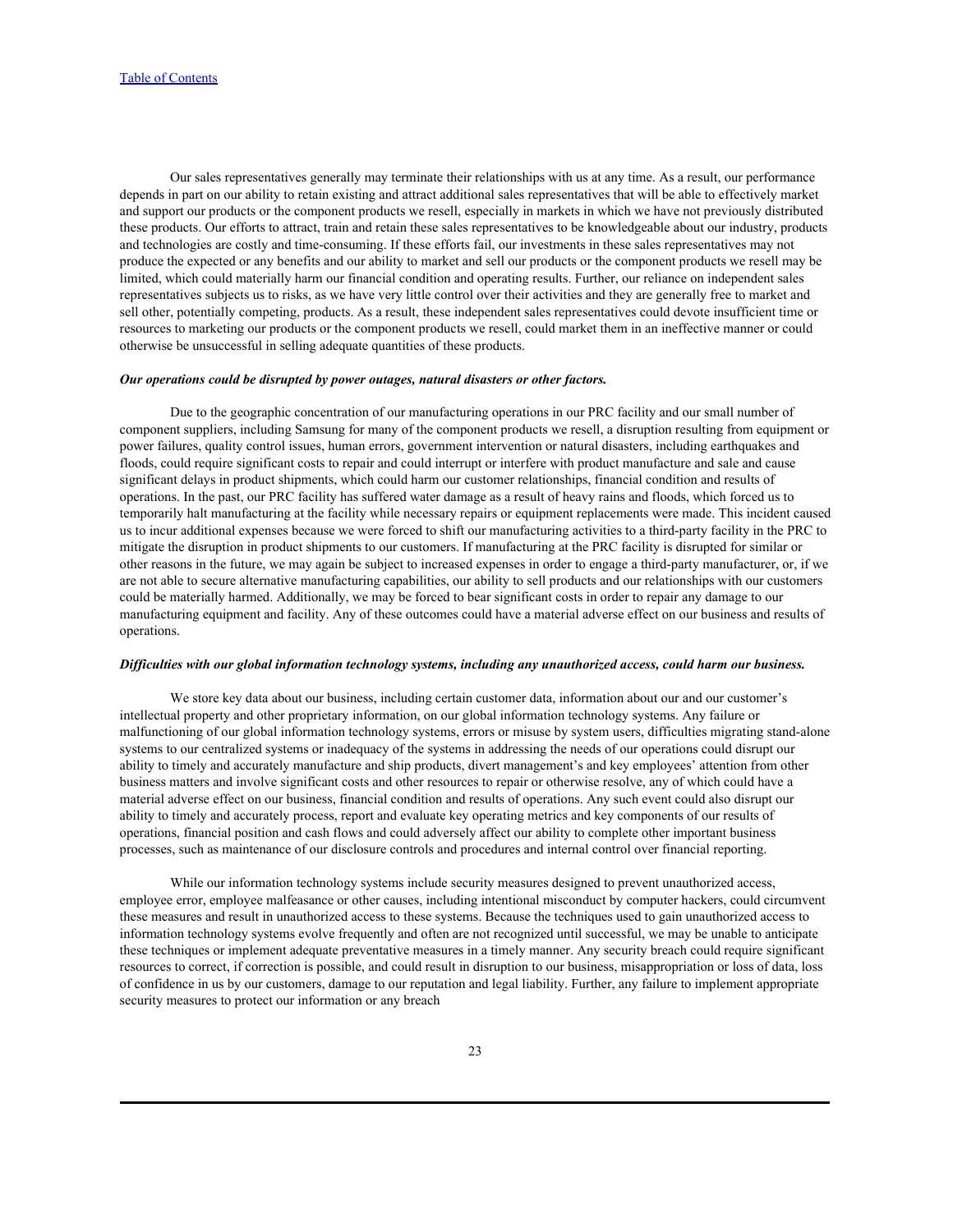or other failure of our systems that results in unauthorized access, manipulation, disclosure or loss of this information could result in our violation of any U.S. or foreign data protection laws that are applicable to us, including the California Consumer Privacy Act which went into effect in January 2020. These laws and their interpretation and application are constantly evolving, and they could be interpreted and applied in a manner that is inconsistent with our current practices or they could become more stringent over time. Efforts to comply with applicable data protection laws or any new interpretations of their application could involve significant time and substantial costs or require us to change our business practices and compliance procedures, and any failures to so comply could subject us to substantial civil or criminal fines or sanctions. Any of these outcomes could have a material negative impact on our business, performance and prospects.

### *If we do not effectively manage any future growth we may experience, our resources, systems and controls may be strained and our results of operations may suffer.*

Any future growth we may experience could strain our resources, management, information and telecommunication systems and operating and financial controls. To manage future growth effectively, including any expansion of volume in our manufacturing facility in the PRC, we must be able to improve and expand our systems and controls, which we may not be able to do in a timely or cost-effective manner. In addition, our management team has relatively limited experience managing a rapidly growing business. As a result, they may not be able to manage any future growth we may experience. A failure to manage any growth we may experience or improve or expand our existing systems and controls, or unexpected difficulties in doing so, could harm our business and results of operations.

# *If we acquire businesses or technologies or pursue other strategic transactions or relationships in the future, these transactions could disrupt our business and harm our operating results and financial condition.*

From time to time, we evaluate opportunities to acquire businesses or technologies or pursue other strategic transactions or relationships, including collaboration or joint development arrangements, that might complement our current product offerings or enhance our intellectual property portfolio or technical capabilities. We have no experience acquiring other businesses or technologies.

Acquisitions and other strategic transactions or relationships entail a number of risks that could adversely affect our business and operating results, including, among others:

- difficulties integrating the operations, technologies or products of acquired companies or working with third parties with which we may partner on joint development or collaboration relationships;
- the diversion of management's time and attention from the daily operations of our business;
- insufficient increases in revenues to offset increased expenses associated with an acquisition or strategic transaction or relationship;
- difficulties retaining business relationships with our existing suppliers and customers or the suppliers and customers of an acquired company;
- overestimation of potential synergies or other benefits, or a delay in realizing these synergies or other benefits;
- entering markets in which we have no or limited experience and in which competitors have stronger market positions;
- the potential loss of our key employees or an acquired company;
- exposure to contingent liabilities of an acquired company;
- depletion of cash resources to fund an acquisition or other strategic transaction or establish a strategic relationship, or dilution of existing stockholders or increased leverage relative to our earnings or to our equity capitalization if we issue debt or equity securities for these purposes;
- adverse tax consequences; and
- incurrence of material charges, such as depreciation, deferred compensation charges, in-process research and development charges, the amortization of amounts related to deferred stock-based compensation expense and identifiable purchased intangible assets or impairment of goodwill.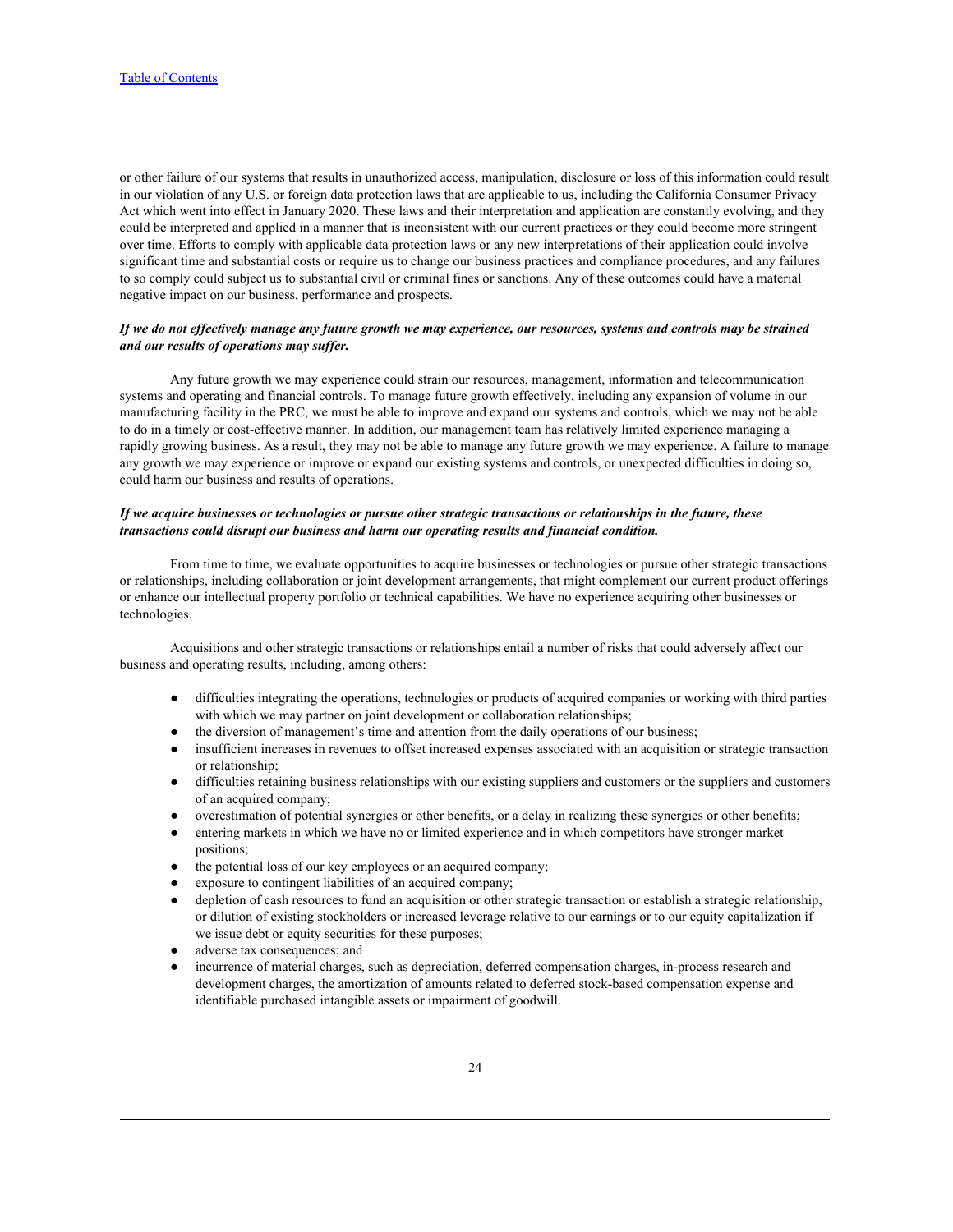If any of these risks occur, we may not be able to realize the intended benefits of an acquisition or strategic transaction or relationship, and our operating results, financial condition and business prospects could be materially negatively affected.

#### **Risks Related to Laws and Regulations**

#### *We are exposed to additional business, regulatory, political, operational, financial and economic risks related to our international sales and operations.*

We sell products to foreign corporations and deliver products to facilities located in foreign countries. To facilitate this process and to meet the long-term projected demand for our products, we have established a manufacturing facility in the PRC that performs most of the manufacturing activities for our memory subsystem products.

Selling and manufacturing in foreign countries subjects us to additional risks not present with our domestic operations, as we are operating in business and regulatory environments in which we have limited experience and that may impose materially different requirements. Further, the geographic distance from our headquarters in Irvine, California, compounds the difficulties of maintaining a manufacturing operation in the PRC. For instance, we may not be able to maintain the desired amount of control over production capacity and timing, inventory levels, product quality, delivery schedules, manufacturing yields or costs. Moreover, we will need to continue to overcome language and cultural barriers to effectively conduct these international operations. Failures in any of these areas could result in legal consequences or production delays and increased turnaround times, which could adversely affect our business. In addition, changes to the labor or other laws of the PRC or the economic and political conditions in the PRC, including increased industrialization in recent years, natural disasters, public health crises, including the occurrence of a contagious disease or illness, such as COVID-19, and other catastrophic events, could increase the costs of employing a local workforce or conducting our manufacturing operations in the PRC. Any of these factors could negatively impact any cost savings we experience from locating our manufacturing facility in the PRC. Additionally, our management has limited experience creating or overseeing foreign operations generally, and the ongoing administration and operation of our PRC facility may require substantial amounts of time and attention by our management team, particularly if we encounter operational, legal or cultural difficulties or disruptions at our PRC facility.

To date, all of our net product sales have been denominated in U.S. dollars. In the future, however, some of our net product sales may be denominated in Chinese Renminbi ("RMB"). The Chinese government controls the procedures by which RMB is converted into other currencies, which generally requires government consent. As a result, RMB may not be freely convertible into other currencies at all times. If the Chinese government institutes changes in currency conversion procedures or imposes additional restrictions on currency conversion, our operations and our operating results could be negatively impacted. In addition, Chinese law imposes restrictions on the movement of funds outside of the PRC. If we need or decide to repatriate funds from our Chinese operations, we would be required to comply with the procedures and regulations of applicable Chinese law, and any failure to so comply could adversely affect our liquidity and financial condition. Further, if we are able to repatriate funds from our Chinese operations, these funds would be subject to U.S. taxes. In addition, fluctuations in the exchange rate between RMB and U.S. dollars may adversely affect our expenses, the value of our assets and liabilities and the comparability of our period-to-period results.

Our international operations and sales are subject to a number of additional risks, including, among others, timing and availability of export licenses; difficulties in accounts receivable collections; difficulties managing distributors; lack of a significant local sales presence in a number of markets; difficulties obtaining government approvals; compliance with antibribery, data protection and other applicable U.S. and foreign laws, including the U.S. Foreign Corrupt Practices Act and similar anti-bribery laws in the non-U.S. jurisdictions in which we operate, as well as a wide variety of other complex foreign laws, regulations and treaties; and potentially adverse tax consequences. In addition, the United States or foreign countries may implement quotas, duties, tariffs, taxes or other charges or restrictions on the importation or exportation of our products or the component products we resell, which could lead to a reduction in sales and profitability in that country. The implementation of tariffs by the United States on goods manufactured in other countries, including PRC, could cause the costs of our products to increase, which could significantly impair the gross profit we receive and thereby harm our operating results significantly.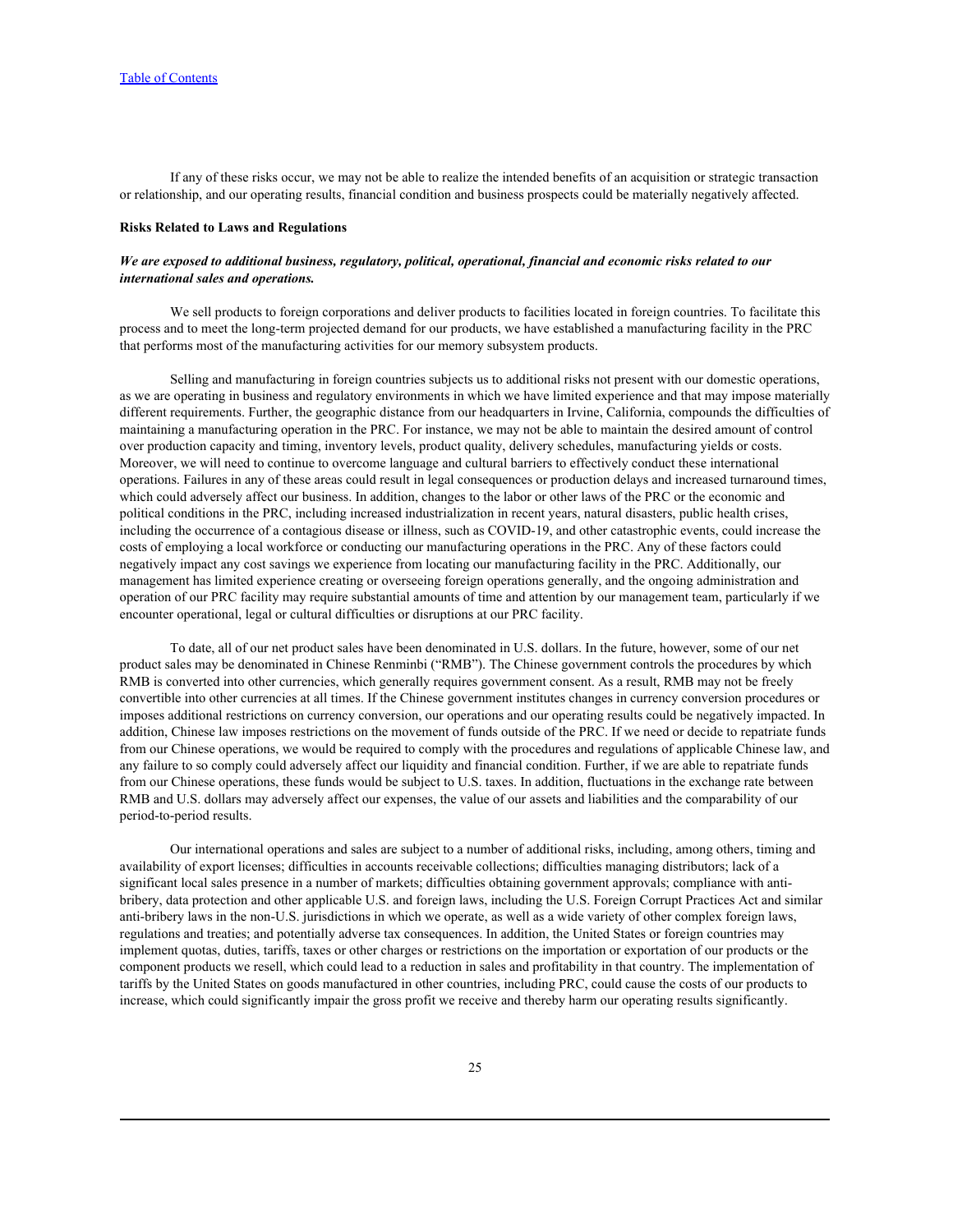In addition, international turmoil and the threat of future terrorist attacks have contributed to an uncertain political and economic climate, both in the United States and globally, and have negatively impacted the worldwide economy. The economies of the PRC and other countries in which we make sales have been volatile in recent years, resulting in significant fluctuations in local currencies and other instabilities. These conditions could continue or worsen, which could adversely affect our foreign operations and our performance. The occurrence of any of these risks related to our international operations, including our manufacturing facility in the PRC and our international sales, could have a material adverse effect on our business, financial condition and prospects for growth.

### *Our failure to comply with environmental and other applicable laws and regulations could subject us to significant fines and liabilities or cause us to incur significant costs.*

We are subject to various and frequently changing U.S. federal, state and local and foreign laws and regulations relating to the protection of the environment, including laws governing the discharge of pollutants into the air and water, the management and disposal of hazardous substances and wastes and the clean-up of contaminated sites. In particular, some of our manufacturing processes may require us to handle and dispose of hazardous materials from time to time. For example, in the past our manufacturing operations have used lead-based solder in the assembly of our products. Today, we use lead-free soldering technologies in our manufacturing processes, as this is required for products entering the European Union. We could incur substantial costs, including clean-up costs, civil or criminal fines or sanctions and third-party claims for property damage or personal injury, as a result of violations of or noncompliance with these and other environmental laws and regulations. Although we have not incurred significant costs to date to comply with these laws and regulations, new laws or changes to current laws and regulations to make them more stringent could require us to incur significant costs to remain in compliance.

We also may be subject to a variety of laws and regulations relating to other matters, including workplace health and safety, labor and employment, foreign business practices (including the U.S. Foreign Corrupt Practices Act and applicable foreign anti-bribery laws), data protection, public reporting and taxation, among others. It is difficult and costly to manage the requirements of every authority having jurisdiction over our various activities and to comply with their varying standards. Additionally, any changes to existing regulations or adoption of new regulations may result in significant additional expense to us or our customers. Further, our failure to comply with any applicable laws and regulations may result in a variety of administrative, civil and criminal enforcement measures, including monetary penalties or imposition of sanctions or other corrective requirements, any of which could materially adversely affect our reputation and our business.

# *Regulations related to "conflict minerals" may cause us to incur additional expenses and could limit the supply and increase the cost of certain metals used in manufacturing our products.*

The U.S. Congress has enacted laws, and the SEC has adopted rules, requiring disclosure of specified minerals, known as conflict minerals, that are necessary to the functionality or production of products manufactured or contracted to be manufactured by public companies. These laws and rules require companies to verify and disclose whether or not such minerals, as used in a company's products or their manufacture, originate from the Democratic Republic of Congo or an adjoining country. Because our products contain certain conflict minerals and we or our manufacturers use these conflict minerals in the manufacture of our products, we are required to comply with these laws and disclosure rules. To comply, we are required to conduct a reasonable country of origin inquiry each year and, depending on the results of that inquiry, we may be required to exercise due diligence on the source and chain of custody of conflict minerals contained in or used to manufacture our products. Such due diligence must conform to a nationally or internationally recognized due diligence framework. We are also required to file a disclosure report with the SEC each year relating to our conflict mineral use.

The due diligence activities required to determine the source and chain of custody of minerals contained in our products or used in their manufacture are time-consuming and may result in significant costs. Due to the size and complexity of our supply chain, we face significant challenges verifying the origins of the minerals used in our products or their manufacture. Further, these rules could affect the availability in sufficient quantities and at competitive prices of certain minerals used in our products and their manufacture, which could result in increased material and component costs and additional costs associated with potential changes to our products, processes or sources of supply.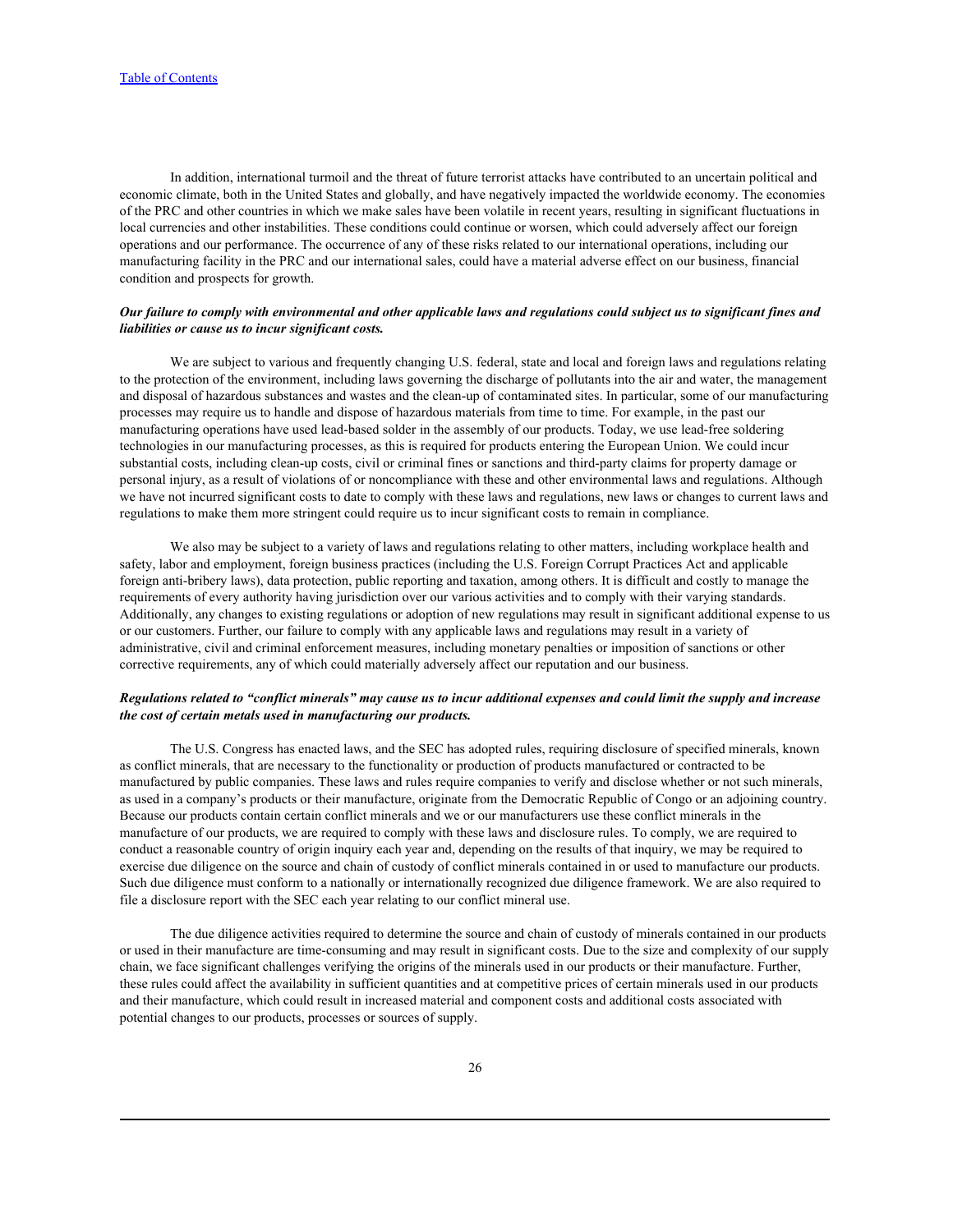Additionally, if we are unable to sufficiently verify the origin of the minerals used in our products through the due diligence measures we implement, we may not be able to satisfy customer preferences or requirements regarding the use of conflict minerals in the products they purchase, which could place us at a competitive disadvantage.

# *We have a material weakness in our internal control over financial reporting due to the lack of an independent audit committee. If we are unable to remediate the material weakness, or if we identify additional material weaknesses in the future or otherwise fail to maintain an effective system of internal controls, we may not be able to accurately or timely report our financial condition or results of operations, which may adversely affect our business.*

A material weakness is a deficiency, or a combination of deficiencies, in internal control over financial reporting such that there is a reasonable possibility that a material misstatement of our annual or interim consolidated financial statements will not be prevented or detected on a timely basis. As described in Item 9A. Controls and Procedures, we have concluded that our internal control over financial reporting was ineffective as of January 2, 2021 due to a material weakness. The identified material weakness, at January 2, 2021, relates to the lack of an independent audit committee. While the control deficiency identified did not result in any identified misstatements, a reasonable possibility exists that a material misstatement to the annual or interim consolidated financial statements and disclosures will not be prevented or detected on a timely basis.

In an effort to remediate the identified material weakness and enhance our internal controls, our finance and accounting personnel are continuing to follow all of the same procedures that they undertook in preparation for independent audit committee meetings on a quarterly and annual basis. Our CEO and sole director will oversee these processes and review materials prepared by the finance and accounting staff as well as our independent auditors on a quarterly and annual basis. If our remedial measures are insufficient to address the material weakness, or if additional material weaknesses or significant deficiencies in our internal control over financial reporting occur in the future, we may not be able to timely or accurately report our results of operations or maintain effective disclosure controls and procedures. If we are unable to report financial information timely or accurately, or to maintain effective disclosure controls and procedures, we could be required to restate our financial statements and be subject to, among other things, regulatory or enforcement actions, securities litigation, limitations on our ability to access capital markets, debt rating agency downgrades or rating withdrawals, or loss in confidence of our investors, any one of which could adversely affect the valuation of our common stock and our business prospects. We can give no assurance that the measures we have taken and plan to take in the future will remediate the material weakness identified or that any additional material weaknesses will not arise in the future due to a failure to implement and maintain adequate internal control over financial reporting.

# *We are required to comply with certain provisions of Section 404 of the Sarbanes-Oxley Act of 2002, as amended, that place significant demands on our resources.*

Section 404 of the Sarbanes-Oxley Act of 2002 and the related rules and regulations of the SEC, which we collectively refer to as Section 404, require us to evaluate our internal control over financial reporting and require management to report on the effectiveness of this internal control as of the end of each fiscal year. In addition, if and when we are no longer a "smaller reporting company" under applicable SEC rules, Section 404 will require us to obtain an attestation report from our independent registered public accounting firm as to our internal control over financial reporting.

Our Section 404 evaluations may lead us to conclude that enhancements, modifications or changes to our internal control over financial reporting are necessary or desirable. Implementing any such changes would divert the attention of management, involve significant time and costs and negatively impact our financial reporting functions during the transition, any of which could have a material negative effect on our results of operations and financial condition.

### 27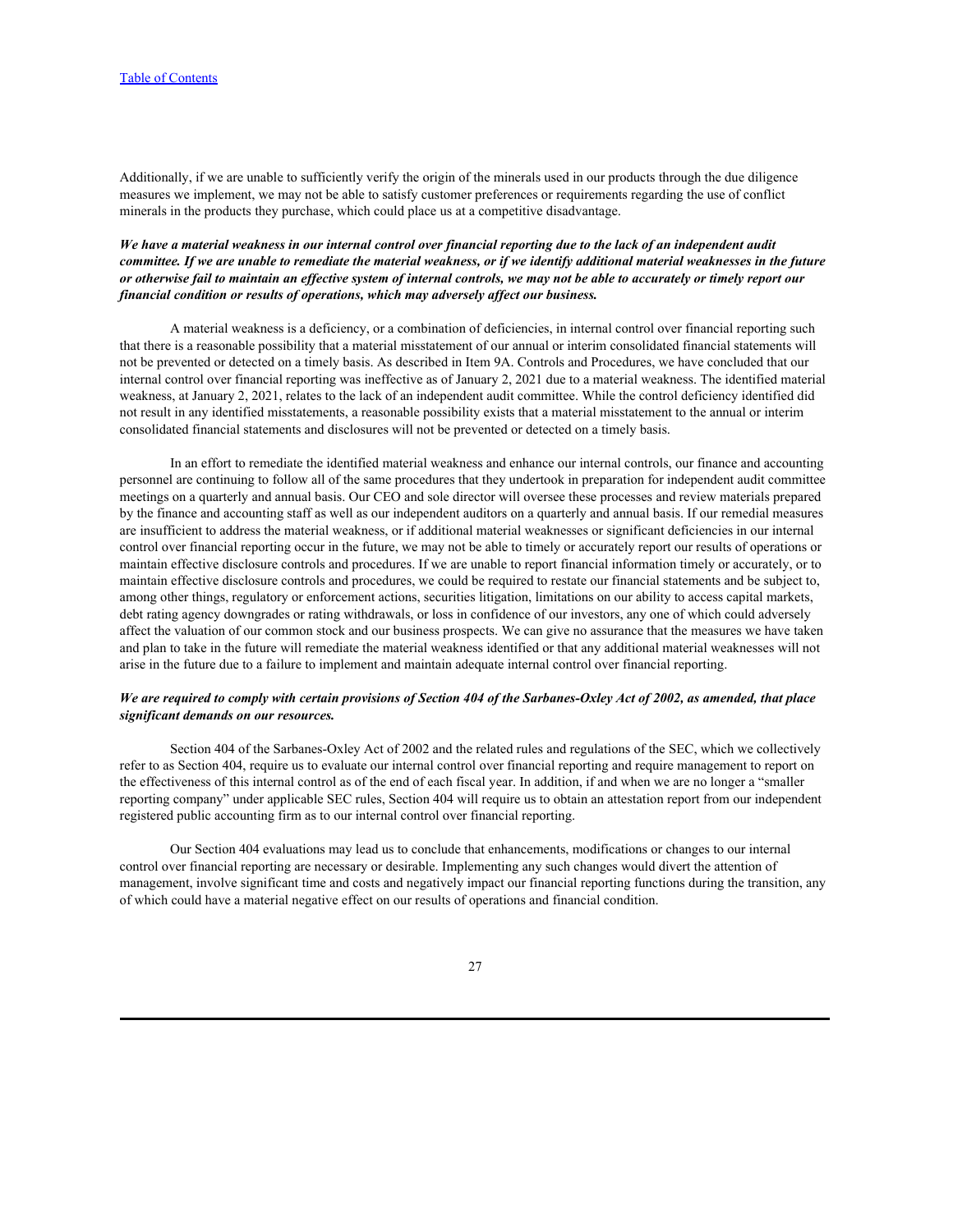# **Risks Related to Intellectual Property and Litigation**

#### *We may be unsuccessful in monetizing our intellectual property portfolio.*

We dedicate substantial resources to developing technology innovations we believe are essential to our business. We intend to pursue monetization avenues for our intellectual property portfolio, potentially including licensing, royalty or other revenue-producing arrangements. However, we have not generated any such revenue stream from our intellectual property to date, and we may never be successful in achieving this objective.

Although we may pursue agreements with third parties to commercially license certain of our products or technologies, we may never successfully enter into any such agreement. Further, the terms of any such agreements we may reach with thirdparty licensees are uncertain and may not provide sufficient royalty or other licensing revenues to us to justify our costs of developing and maintaining the licensed intellectual property or may otherwise include terms that are not favorable to us. Additionally, the pursuit of licensing arrangements would require by its nature that we relinquish certain of our rights to our technologies and intellectual property that we license to third parties, which could limit our ability to base our own products on such technologies or could reduce the economic value we receive from such technologies and intellectual property. Additionally, the establishment of arrangements to monetize our intellectual property may be more difficult or costly than expected, may require additional personnel and investments and may be a significant distraction for management.

Our ability to establish licensing, royalty or similar revenues, and maintain or increase any such revenues we are able to establish, depends on a variety of factors, including, among others, the novelty, utility, performance, quality, breadth, depth and overall perceived value of our intellectual property portfolio, all as compared to that of our competitors, as well as our sales and marketing capabilities. Even if we are able to secure these revenues, they may be negatively affected by factors that are entirely or partially outside our control, including reductions in our customers' sales prices, sales volumes and the general state of their business, as well as the terms of the license arrangements.

If we are not successful in monetizing our intellectual property portfolio, we may never recoup our investments of time, capital and other resources in the development, maintenance, defense and enforcement of this portfolio, which could materially harm our financial condition and prospects.

### *We are and expect to continue to be involved in other legal and administrative proceedings to enforce or protect our intellectual property rights and to defend against claims that we infringe the intellectual property rights of others.*

As is common in the semiconductor industry, we have experienced substantial litigation regarding patent and other intellectual property rights. We are currently involved in litigation and proceedings at the U.S. Patent and Trademark Office ("USPTO") and Patent Trial and Appeal Board based on alleged third-party infringement of our patents, and lawsuits claiming we are infringing others' intellectual property rights also have been and may in the future be brought against us.

Our business strategy includes litigating claims against others, such as our competitors and customers, to enforce our intellectual property, contractual and commercial rights, including, in particular, our patent portfolio and our trade secrets, as well as to challenge the validity and scope of the proprietary rights of others. This or other similar proceedings could also subject us to counterclaims or countersuits against us, or the parties we sue could seek to invalidate our patents or other intellectual property rights through reexamination or similar processes at the USPTO or similar bodies. Further, any legal disputes with customers could cause them to cease buying or using our products or the component products we resell or delay their purchase of these products and could substantially damage our relationship with them.

Moreover, our ability to continue to pursue this strategy depends on our ability to obtain and protect patents, which is governed by an uncertain process. In addition to the patent issuance process established by law and the procedures of the USPTO, we must also comply with administrative procedures of the JEDEC to protect our intellectual property within its industry standard-setting process. These procedures evolve over time, are subject to variability in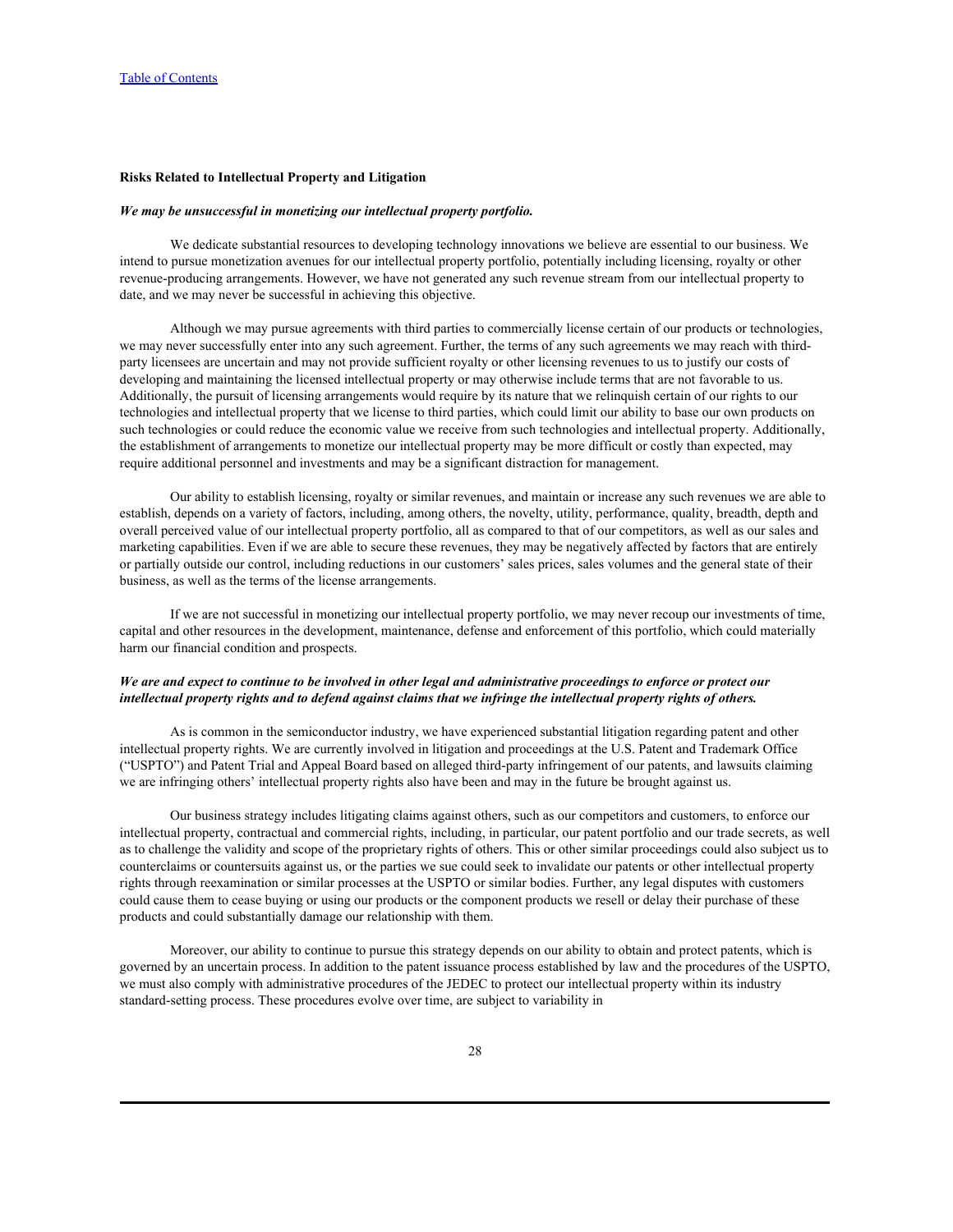their application and may be inconsistent with each other. Any failure to comply with the USPTO's or JEDEC's administrative procedures could jeopardize our ability to claim that our patents have been infringed.

Making use of new technologies and entering new markets increases the likelihood that others might allege that our products or the component products we resell infringe their intellectual property rights. The likelihood of this type of lawsuit may also be increased due to the limited pool of experienced technical personnel that we can draw on to meet our hiring needs. As a result, a number of our existing employees have worked for our existing or potential competitors at some point during their careers, and we anticipate a number of our future employees will have similar work histories. Moreover, lawsuits of this type may be brought, even if there is no merit to the claim, as a strategy to prevent us from hiring qualified candidates, drain our financial resources and divert management's attention away from our business.

Litigation is inherently uncertain. An adverse outcome in existing or any future litigation could force us to, among other things:

- relinquish patents or other protections of our technologies if they are invalidated, which would enable our competitors and others to freely use this technology;
- compete with products that rely on technologies and other intellectual property rights that we believe we have the right to protect from third-party use;
- accept terms of an arrangement to license our technologies to a third party that are not as favorable as we might expect;
- receive little or no returns for our time and capital investments in the litigation;
- cease manufacturing and/or selling products or using certain processes that are claimed to be infringing a third party's intellectual property;
- pay damages (which in some instances may be three times actual damages), including royalties on past or future sales, if we are found to infringe a third party's intellectual property;
- seek a license from a third-party intellectual property owner to use its technology in our products or the component products we resell, which may not be available on reasonable terms or at all; or
- redesign any products that are claimed to be infringing a third party's intellectual property, which may not be possible to do in a timely manner, without incurring significant costs or at all.

Moreover, any litigation, regardless of its outcome, involves a significant dedication of resources, including time and capital, and diverts management's attention from our other activities. As a result, any current or future infringement claims or patent challenges by or against third parties, whether or not eventually decided in our favor or settled, could materially adversely affect our business, financial condition and results of operations. Additionally, the outcome of pending or future litigation and related patent reviews and reexaminations, as well as any delay in their resolution, could affect our ability to continue to sell our products, protect against competition in the current and expected markets for our products or license or otherwise monetize our intellectual property rights in the future.

# *If our proprietary rights are not protected, our customers or our competitors might gain access to our proprietary designs, processes and technologies, which could adversely affect our operating results.*

We rely on a combination of patent protection, trade secret laws and restrictions on disclosure to protect our intellectual property and other proprietary rights. We have submitted a number of patent applications regarding our proprietary processes and technology, many of which have resulted in issued patents. For our pending patent applications, it is uncertain when or if any of the claims in these applications will be allowed or result in issued patents, in which case the technologies or processes sought to be patented would remain unprotected from use by third parties. In addition, although we intend to continue filing patent applications with respect to new processes and technologies we develop, patent protection may not be available for some of these processes or technologies. Further, even if we are successful in obtaining patent protection, these protections could be limited in scope by the USPTO, a court or applicable foreign authorities or challenged by third parties by way of review or reexamination proceedings and subsequently invalidated, which would reduce the protections these patents are able to provide. Moreover, patent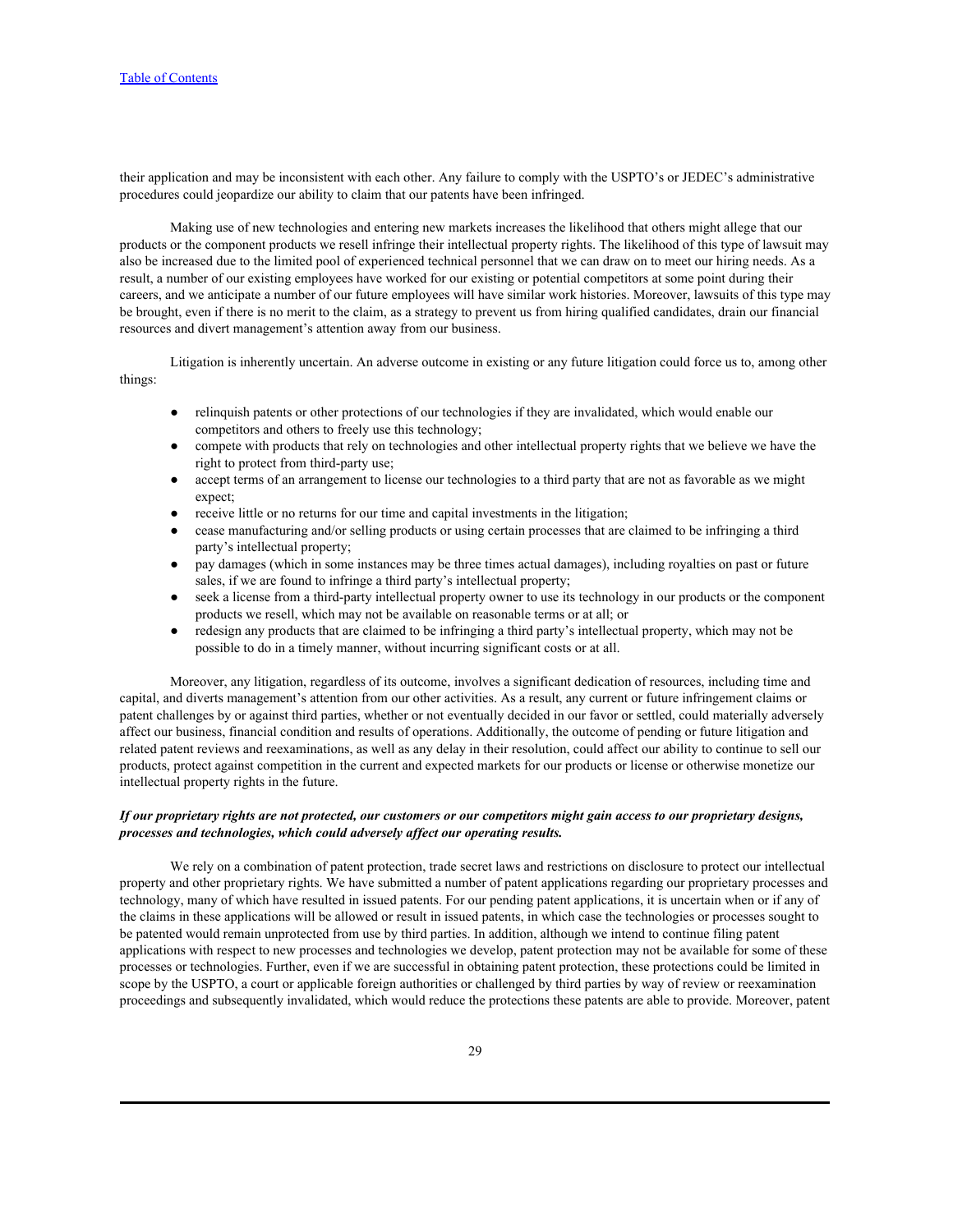protection is limited as to duration and all of our issued patents will eventually expire, at which time the previously protected technologies would become widely available for use by third parties, including our competitors.

Despite our efforts to protect our intellectual property rights, these efforts may not:

- prevent challenges to or the invalidation or circumvention of our intellectual property rights;
- keep our competitors or other third parties from independently developing similar products or technologies, duplicating, reverse engineering or otherwise using our products or technologies without our authorization or designing around any patents that may be issued to us;
- prevent disputes with third parties regarding ownership of our intellectual property rights;
- prevent disclosure of our trade secrets and know-how to third parties or into the public domain;
- result in valid patents, including international patents, from any of our pending or future applications; or
- otherwise adequately protect our intellectual property rights.

Moreover, monitoring for any unauthorized use of our technologies is costly, time-consuming and difficult. This is particularly true in foreign countries, such as the PRC, where we have established a manufacturing facility and where the laws may not protect our proprietary rights to the same extent as applicable U.S. laws.

If some or all of the claims in our patent applications are not allowed, if any of our issued patents or other intellectual property protections are limited, invalidated or circumvented by third parties, or if we are not able to obtain extensions of existing patents upon their expiration or issuance of new patents to maintain protections provided by expiring patents, we could face increased competition for our products and technologies and be unable to execute on our strategy of monetizing our intellectual property. Any of these outcomes could significantly harm our business, operating results and prospects.

### *We may become involved in non-patent related litigation and administrative proceedings that may materially adversely affect us.*

From time to time, we may become involved in various legal proceedings relating to matters incidental to the ordinary course of our business, including commercial, employment, class action, whistleblower and other litigation and claims, as well as governmental and other regulatory investigations and proceedings. Such matters can be time-consuming, divert management's attention and resources and cause us to incur significant expenses. Furthermore, because litigation is inherently unpredictable, the results of these actions could subject us to monetary damages or other liabilities and have a material adverse effect on our business, results of operations and financial condition.

### **Risks Related to Capitalization and Financial Markets**

# *We may not have sufficient working capital to fund our planned operations, and, as a result, we may need to raise additional capital in the future, which may not be available when needed, on acceptable terms or at all.*

To support our activities in the near term, we expect to rely on cash generated from our business and proceeds from issuances of debt and equity securities, including our equity line with Lincoln Park Capital Fund, LLC ("Lincoln Park"), and borrowing availability under our credit facility with Silicon Valley Bank ("SVB"). Taking into account our planned activities and sources of capital, we believe we have sufficient cash resources to satisfy our capital needs for at least the next 12 months. However, our estimates of our operating revenues and expenses and working capital requirements could be incorrect, and we may use our cash resources faster than we anticipate. Moreover, our convertible note issued to Samsung Venture Investment Co. ("SVIC") ("SVIC Note") will mature in December 2021, and if it is not converted into equity, we may not have adequate liquidity to repay the obligations thereunder unless we raise additional capital or enter into an amendment to the SVIC Note. While we believe that we will be able to raise such funds or obtain an amendment to the SVIC Note, there can be no assurance that this will occur. Further, some or all of our ongoing or planned investments may not be successful and could further deplete our capital without immediate, or any, cash returns.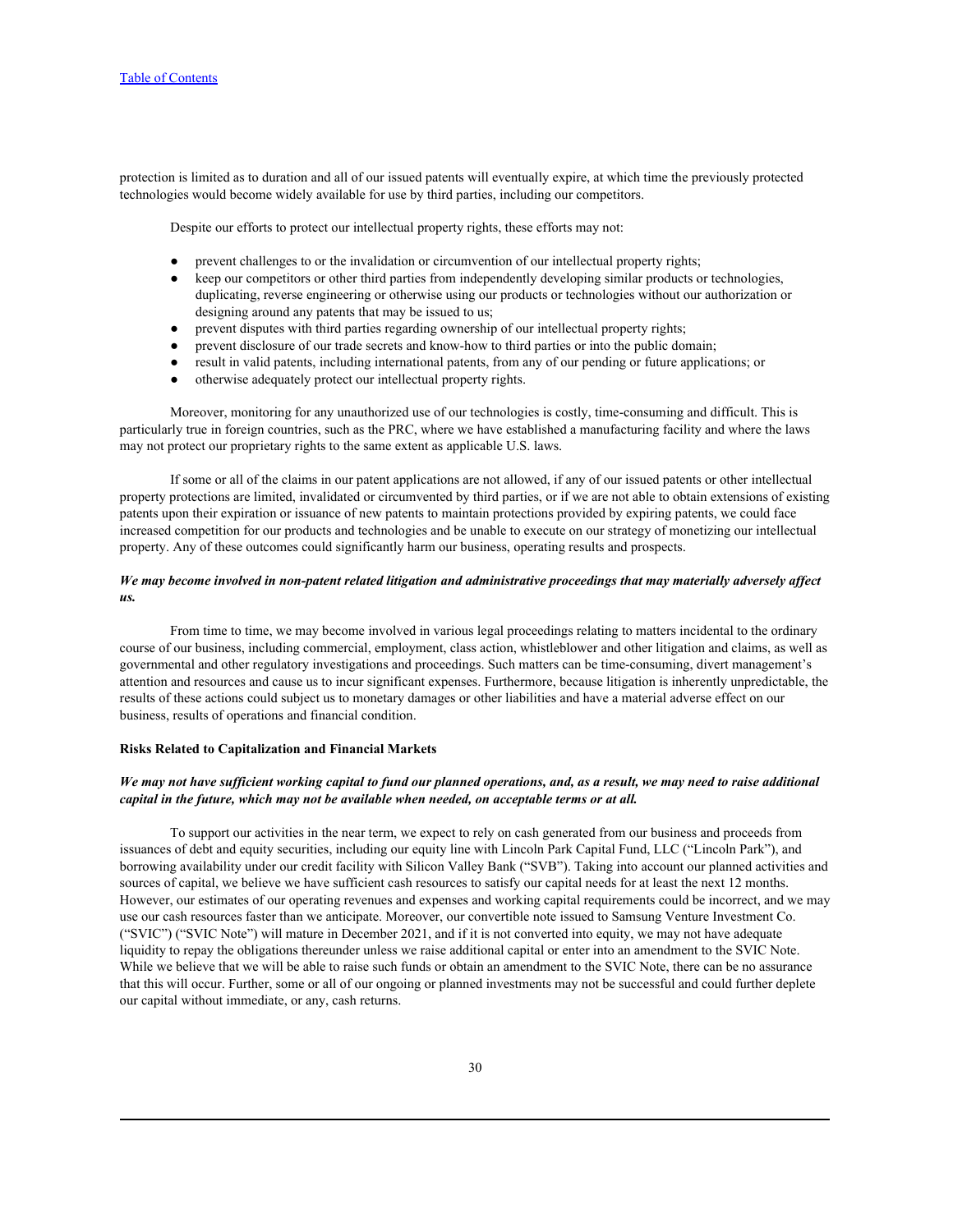Our capital requirements will depend on many factors, including, among others:

- the costs associated with maintaining, defending and enforcing our intellectual property rights;
- the acceptance of, and demand for, our products and the component products we resell to customers;
- our success, and that of our strategic partners, in developing and selling products derived from our technology;
- the extent and timing of any investments in developing, marketing and launching new or enhanced products or technologies;
- the costs of developing, improving and maintaining our internal design, testing and manufacturing processes;
- our results of operations, including our levels of net product sales and any other revenues we may receive, including non-recurring engineering ("NRE"), license, royalty or other fees;
- the amount and timing of vendor payments and the collection of receivables, among other factors affecting our working capital;
- our receipt of cash proceeds from the exercise of outstanding stock options or warrants to acquire our common stock;
- the nature and timing of acquisitions or other strategic transactions or relationships in which we engage, if any; and
- the costs associated with the continued operation, and any future growth, of our business.

Until we can generate sufficient revenues to finance our cash requirements from our operations, which we may never do, we may need to increase our liquidity and capital resources by one or more measures, which may include, among others, reducing operating expenses, restructuring our balance sheet by negotiating with creditors and vendors, entering into strategic partnerships or alliances, raising additional financing through the issuance of debt, equity or convertible securities or pursuing alternative sources of capital, such as through asset or technology sales or licenses or other alternative financing arrangements. Further, even if our near-term liquidity expectations prove correct, we may still seek to raise capital through one or more of these financing alternatives. However, we may not be able to obtain capital when needed or desired, on terms acceptable to us or at all.

Inadequate working capital would have a material adverse effect on our business and operations and could cause us to fail to execute our business plan, fail to take advantage of future opportunities or fail to respond to competitive pressures or customer requirements. A lack of sufficient funding may also require us to significantly modify our business model and/or reduce or cease our operations, which could include implementing cost-cutting measures or delaying, scaling back or eliminating some or all of our ongoing and planned investments in corporate infrastructure, research and development projects, legal proceedings, business development initiatives and sales and marketing activities, among other activities. Modification of our business model and operations could result in an impairment of assets, the effects of which cannot be determined. Furthermore, if we continue to issue equity or convertible debt securities to raise additional funds, our existing stockholders may experience significant dilution, and the new equity or debt securities may have rights, preferences and privileges that are superior to those of our existing stockholders. Additionally, because our common stock is no longer listed on The Nasdaq Capital Market, the challenges and risks of equity financings may significantly increase, including potentially increasing the dilution of any such financing or decreasing our ability to affect such a financing at all. If we incur additional debt, it may increase our leverage relative to our earnings or to our equity capitalization or have other material consequences. If we pursue asset or technology sales or licenses or other alternative financing arrangements to obtain additional capital, our operational capacity may be limited and any revenue streams or business plans that are dependent on the sold or licensed assets may be reduced or eliminated. Moreover, we may incur substantial costs in pursuing any future capital-raising transactions, including investment banking, legal and accounting fees, printing and distribution expenses and other similar costs, which would reduce the benefit of the capital received from the transaction.

#### *The price and trading volume of our common stock have been volatile and may continue to fluctuate significantly.*

Our common stock has been publicly traded since November 2006. The price and trading volume of our common stock are volatile and have in the past fluctuated significantly. This volatility could continue, in which case an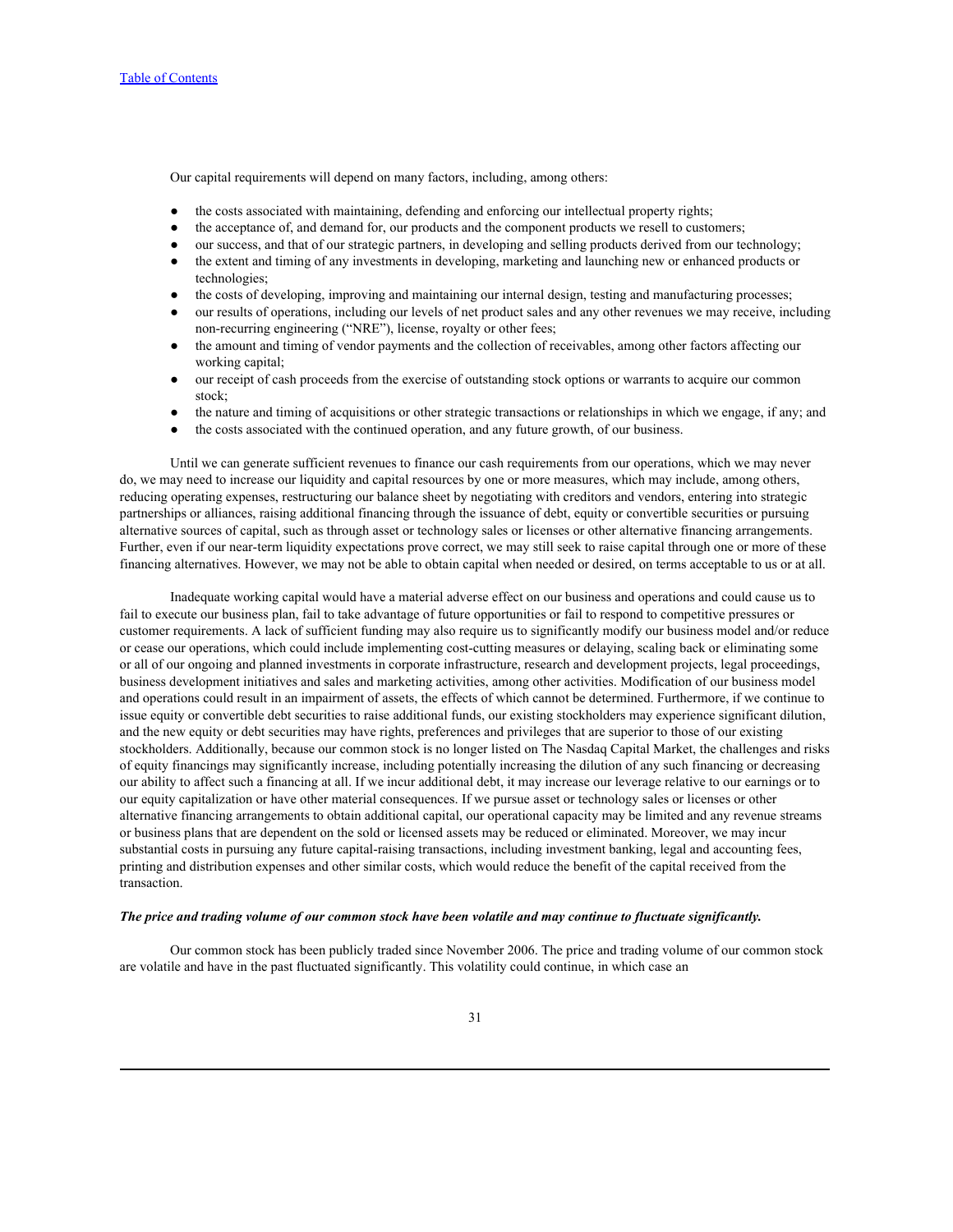active trading market in our common stock may not be sustained and stockholders may not be able to sell their shares at a desired time or a desired price.

The market price at which our common stock trades may be influenced by many factors, including, among others, the following:<br>● the ongoing impacts of the COVID-19 pandemic;

- 
- the results of legal proceedings in which we are involved;
- our operating and financial performance and prospects;
- investor perceptions of us and the industry in which we operate;
- our ability to meet investor and analyst expectations for our operating results;
- the availability and level of research coverage of and market-making in our common stock;
- changes in buy/sell recommendations by analysts;
- any financial projections we may provide to the public, any changes to these projections or our failure to meet these projections;
- our announcement of significant strategic transactions or relationships or the initiation of legal proceedings, including patent infringement actions;
- general political, economic and market conditions, including volatility or uncertainty in these conditions; and
- the other risk factors described in this report.

In addition, shares of our common stock and the public stock markets in general have experienced, and may continue to experience, extreme price and trading volume volatility, at times irrespective of the state of the business of any particular company. These fluctuations may adversely affect the market price of our common stock. Further, following periods of volatility in the overall market and the market price of a particular company's securities, securities litigation can sometimes be instituted against the company. Securities litigation, like other types of litigation, is expensive and time-consuming, and if such litigation is instituted against us in the future, we may incur substantial costs, management's attention and resources may be diverted, and we could be subject to damages in the event of unfavorable results.

# *We have incurred a material amount of indebtedness to fund our operations, the terms of which have required us to pledge substantially all of our assets as security. Our level of indebtedness and the terms of such indebtedness could adversely affect our operations and liquidity.*

We have incurred the SVIC Note, our credit facility with SVB, and our funding arrangement with TR Global Funding V, LLC, an affiliate of TRGP Capital Management ("TRGP"). In connection with these debt and other arrangements, we have granted security interests to SVIC, SVB and TRGP in our various assets, such that all of our tangible and intangible assets, including our complete patent portfolio, are subject to one or more outstanding liens held by one or more of these parties.

The SVIC and SVB debt instruments and the TRGP investment agreement contain customary representations, warranties and indemnification provisions, as well as affirmative and negative covenants that, among other things, restrict our ability to:<br>● incur additional indebtedness or guarantees;

- 
- incur liens;
- make investments, loans and acquisitions;
- consolidate or merge;
- sell or exclusively license assets, including capital stock of subsidiaries;
- alter our business;
- change any provision of our organizational documents;
- engage in transactions with affiliates;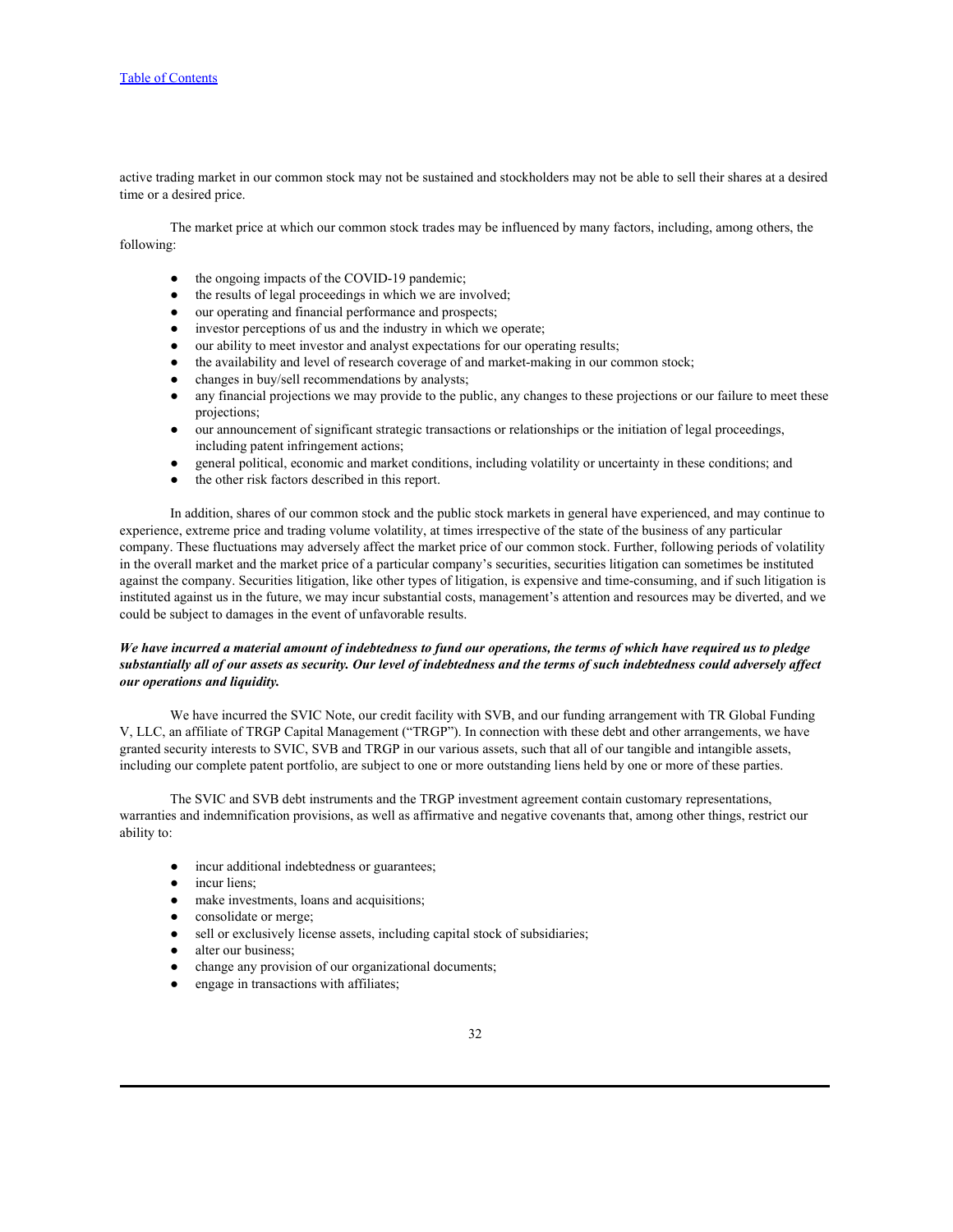- make certain decisions regarding certain of our outstanding legal proceedings without consulting with or obtaining consent from certain of these parties; and
- pay dividends or make distributions.

The SVIC and SVB debt instruments and the TRGP investment agreement also include events of default, including, among other things, payment defaults, any breach by us of representations, warranties or covenants, certain bankruptcy events and certain material adverse changes. If an event of default were to occur under any of these instruments or agreements and we were unable to obtain a waiver for the default, the counterparties could, among other remedies, accelerate our obligations under the debt instrument or other agreement and exercise their rights to foreclose on their security interests, which would cause substantial harm to our business and prospects.

Additionally, incurrence and maintenance of this or other debt could have material adverse consequences on our business and financial condition, such as:

- requiring us to dedicate a portion of our cash flows from operations and other capital resources to debt service, thereby reducing our ability to fund working capital, capital expenditures and other cash requirements;
- increasing our vulnerability to adverse economic and industry conditions;
- limiting our flexibility in planning for or reacting to changes and opportunities in our business and industry, which may place us at a competitive disadvantage; and
- limiting our ability to incur additional debt when needed, on acceptable terms or at all.

# *There is a limited market for our common shares, and the trading price of our common shares is subject to volatility.*

Contents<br>
• make cortain decisions regarding cortain of our oustannding legal proceedings without consulting with or obtaining<br>
• pay dividends or muke distributions<br>
• pay dividends or muke distributions<br>
• PayCra als SVC **CollectContents**<br> **Common stock from stock from the ECO** investment agreement the induced ing with the original Market Capital Market. The SVIC and SVB debt instruments and the TRGP investment agreement this induced con exchange, we are subject to certain "blue sky" laws of the various states which impose restrictions on our ability to offer and sell our securities. These "blue sky" laws may make it more difficult for us to raise capital or to issue our common stock for equity compensation or other strategic purposes, which could adversely affect our ability to fund our operations or to attract and retain employees. In addition, our stock may be defined as a "penny stock" under Rule 3a51-1 under the Exchange Act. "Penny stocks" are subject to Rule 15g-9, which imposes additional sales practice requirements on broker-dealers that sell low-priced securities to persons other than established customers and institutional accredited investors. For transactions covered by this rule, a brokerdealer must make a special suitability determination for the purchaser and have received the purchaser's written consent to the transaction prior to sale. Consequently, the rule may affect the ability of broker-dealers to sell our common stock and affect the ability of holders to sell their shares of our common stock in the secondary market. To the extent our common stock is subject to the penny stock regulations, the market liquidity for the shares will be adversely affected.

# *Future issuances of our common stock or rights to purchase our common stock, including pursuant to our equity incentive plans, could result in additional dilution to the percentage ownership of our stockholders and could cause the price of our common stock to decline.*

We have historically funded our operations in large part with proceeds from equity and convertible debt financings, and we expect to continue to do so in the future. In addition to capital-raising purposes, we may also issue securities from time to time at prices and on other terms as we determine for acquiring other businesses or assets in exchange for shares of our common stock or other securities, issuing securities to collaborators in connection with strategic partnerships, attracting and retaining employees with equity compensation, or other purposes. If we sell common stock or other equity or convertible debt securities in the future, our then-existing stockholders could be materially diluted by such issuances and new investors could gain rights, preferences and privileges senior to the holders of our common stock, which could cause the price of our common stock to decline.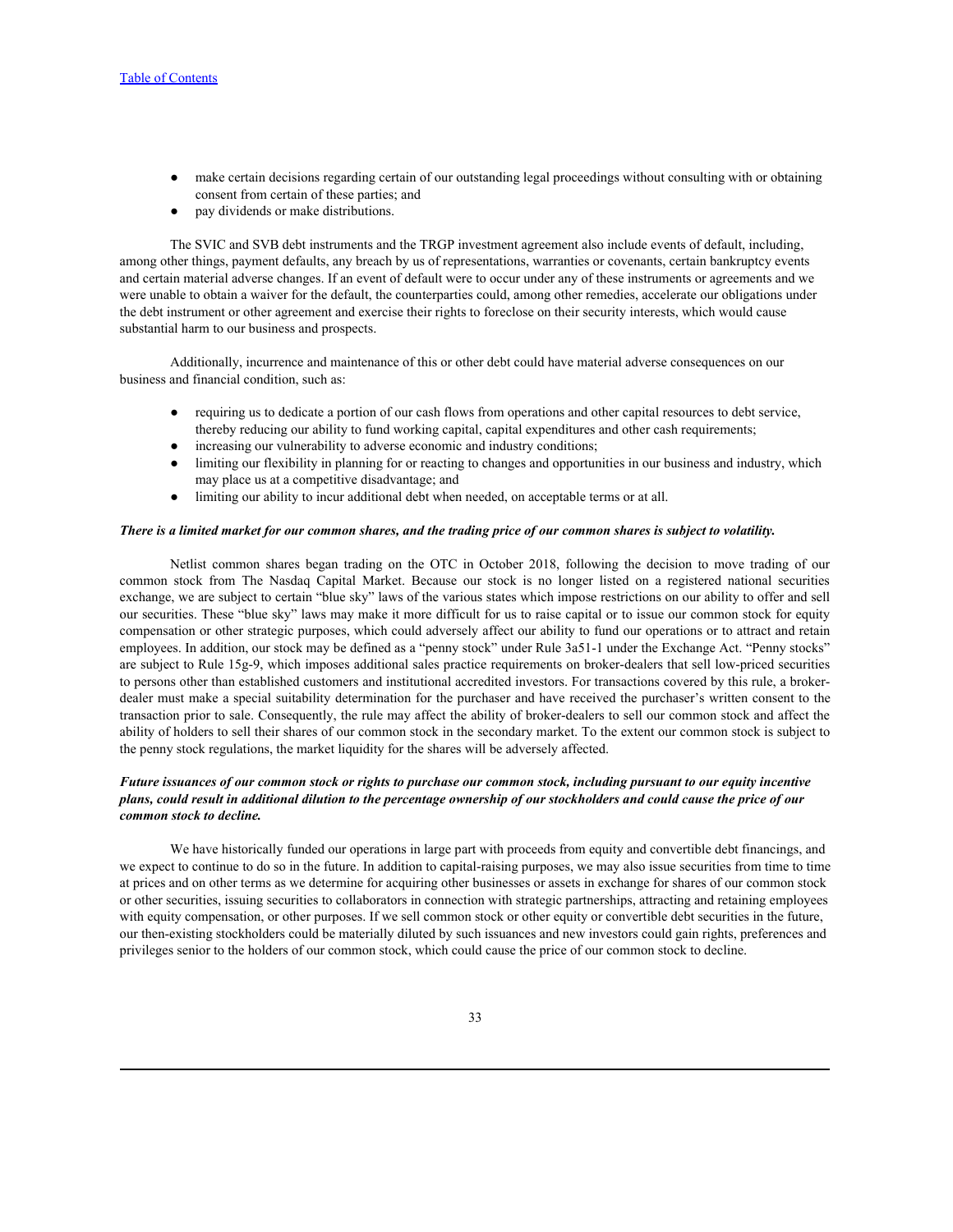# *Sales of our common stock, or the perception that such sales could occur, could cause the market price of our stock to drop significantly, regardless of the state of our business.*

As of January 2, 2021, there were 195,977,567 shares of our common stock outstanding. In addition, 7,519,258 shares of our common stock are subject to outstanding stock options, 3,036,635 shares of our common stock are subject to outstanding unvested restricted stock units, 13,911,110 shares of our common stock are subject to outstanding warrants, and 13,230,246 shares of our common stock subject to an outstanding convertible note. All outstanding shares of our common stock are eligible for sale in the public market under applicable federal securities laws, subject in certain cases to the requirements of Rule 144 under the Securities Act of 1933, as amended (the "Securities Act"), and shares issued upon the exercise or conversion of outstanding stock options, warrants or convertible notes may also be eligible for sale in the public market, to the extent permitted by Rule 144 or other applicable securities laws and the provisions of the applicable stock option, warrant and convertible note agreements. If these shares are sold, or if it is perceived that they may be sold, in the public market, the trading price of our common stock could fall.

### *Chun K. Hong has significant control over all corporate decisions that may not be in the best interest of our other stockholders.*

As of March 22, 2021, 3.3% of our outstanding common stock was held by our directors and officers, including 3.2% held by Chun K. Hong, our President, Chief Executive Officer and the sole member of our board of directors. As a result, Mr. Hong has the ability to exert substantial control over all matters requiring approval by our stockholders and our board of directors, including the election and removal of directors, any proposed merger, consolidation or sale of all or substantially all of our assets and other significant corporate transactions. This concentration of control could be disadvantageous to other stockholders with interests different from those of Mr. Hong.

### *Anti-takeover provisions under our charter documents and Delaware law, as well as our rights agreement, could delay or prevent a change of control and could also limit the market price of our common stock.*

Our certificate of incorporation and bylaws contain provisions that could delay or prevent a change of control of our Company or changes in our board of directors that our stockholders might consider favorable, including:

- our board of directors is authorized, without prior stockholder approval, to designate and issue preferred stock, commonly referred to as "blank check" preferred stock, which may have rights senior to those of our common stock;
- stockholder action by written consent is prohibited;
- nominations for election to our board of directors and the submission of matters to be acted upon by stockholders at a meeting are subject to advance notice requirements; and
- our board of directors is expressly authorized to make, alter or repeal our bylaws.

In addition, we are governed by the provisions of Section 203 of the Delaware General Corporation Law, which may prohibit certain business combinations with stockholders owning 15% or more of our outstanding voting stock. Further, we adopted a rights agreement that would, under certain specified circumstances and for so long as the rights issued under the rights agreement are outstanding, give the holders of our common stock the right to acquire additional shares of our capital stock, which would make it more difficult for a third party to acquire a significant percentage of our outstanding capital stock or attempt a hostile takeover of our Company.

These and other provisions in our certificate of incorporation and bylaws and of Delaware law, as well as the existence of our rights agreement, could make it more difficult for stockholders or potential acquirers to obtain control of our board of directors or initiate actions that are opposed by our board of directors, including a merger, tender offer, proxy contest or other change of control transaction involving our Company. Any delay or prevention of a change of control transaction or changes in our board of directors could prevent the consummation of a transaction in which our stockholders could receive a substantial premium over the then-current market price for our common stock. In addition, these anti-takeover provisions could reduce the price that investors are willing to pay for shares of our common stock.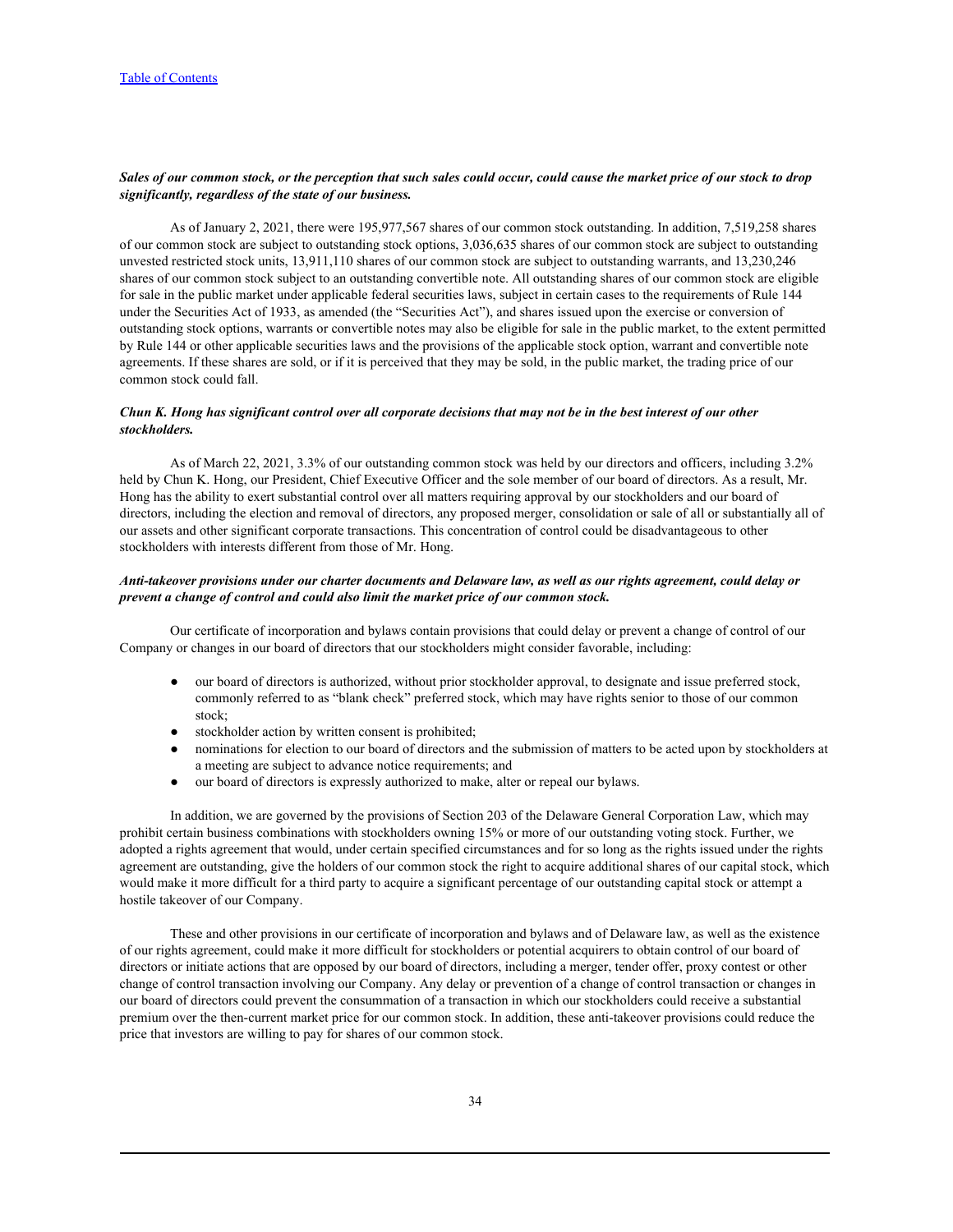# *We do not currently intend to pay dividends on our common stock, and any return to investors is expected to result, if at all, only from potential increases in the price of our common stock.*

We intend to use all available funds to finance our operations. Accordingly, while all decisions about dividends are at the discretion of our board of directors, we have never declared or paid cash dividends on our capital stock in the past, and we have no intention of declaring or paying any such dividends in the foreseeable future. As a result, any return to investors is expected to result, if at all, only from potential increases in the price of our common stock.

### <span id="page-35-0"></span>**Item 1B. Unresolved Staff Comments.**

Not applicable.

## <span id="page-35-1"></span>**Item 2. Properties**

Our corporate headquarters is located in approximately 8,200 square feet of space in Irvine, California, under a lease that expires in July 2021. We also lease approximately 42,200 square feet of space for our manufacturing facility in the PRC under a lease that expires in June 2021. We believe our current facilities are adequate for our current and expected operations for the next 12 months and that additional space could be obtained if needed.

# <span id="page-35-2"></span>**Item 3. Legal Proceedings**

Certain legal proceedings in which we are involved are discussed in Part II, Item 8 of this Form 10-K in the Notes to Consolidated Financial Statements in Note 8 "Commitments and Contingencies" under the heading "Litigation and Patent Reexaminations," and are incorporated herein by reference.

# <span id="page-35-3"></span>**Item 4. Mine Safety Disclosures**

Not applicable.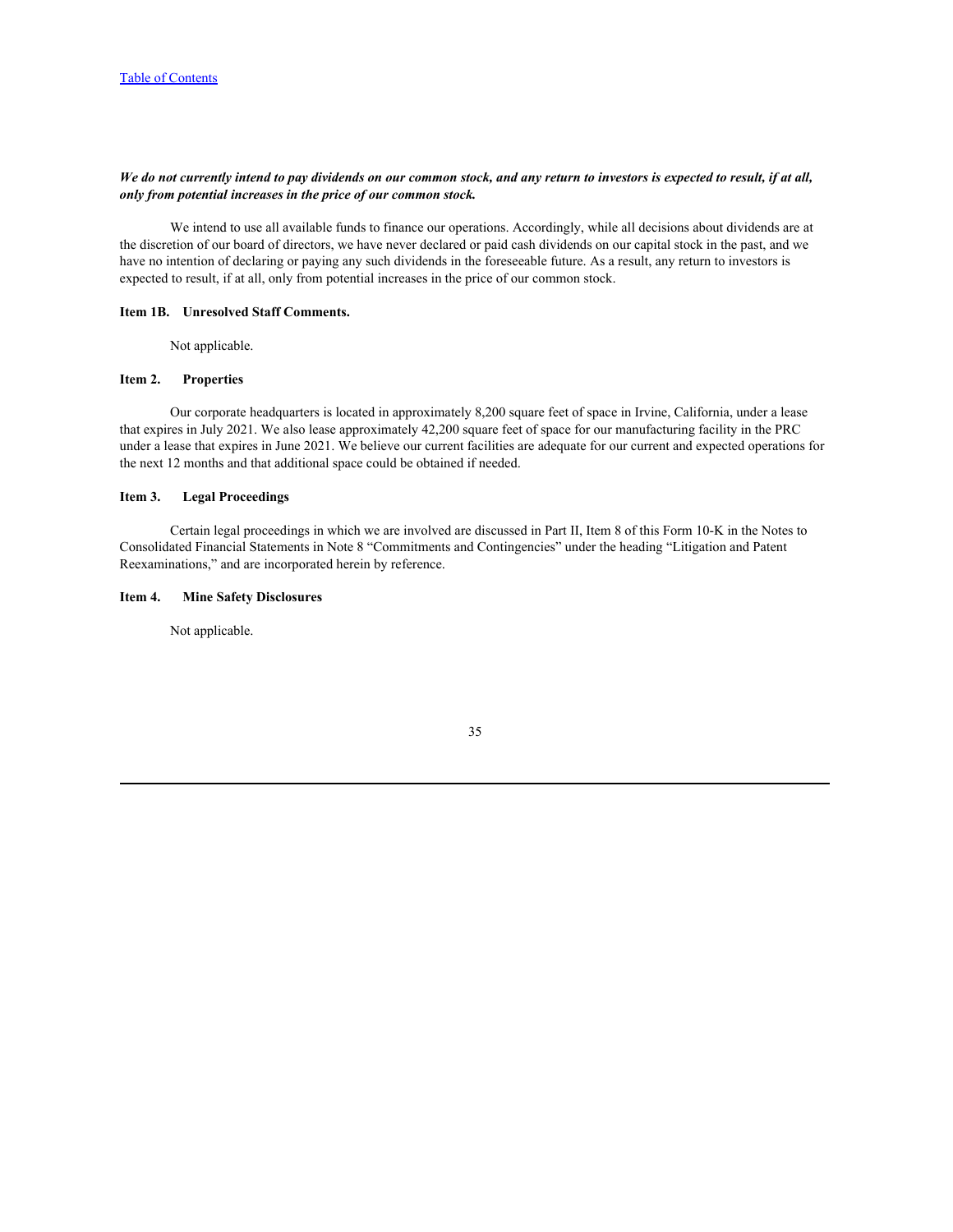## **PART II**

## **Item 5. Market for Registrant's Common Equity, Related Stockholder Matters and Issuer Purchases of Equity Securities**

#### **Market Information**

Our common stock began trading on The Nasdaq Global Market under the symbol "NLST" on November 30, 2006 and was transferred to The Nasdaq Capital Market effective on January 14, 2016. On September 27, 2018, our common stock was transferred to the OTCQX® Best Market. On August 11, 2020, our common stock was transferred to the OTCQB®.

## **Holders**

As of March 22, 2021, there were approximately 15 holders of record of our shares of common stock, plus an indeterminate number of additional stockholders whose shares of our common stock are held on their behalf by brokerage firms or other agents.

#### **Dividend Policy**

We have never declared or paid cash dividends on our capital stock in the past, and we have no intention of declaring or paying any such dividends in the foreseeable future. Additionally, our credit facility with SVB prohibits the payment of cash dividends without obtaining SVB's prior consent. Any declaration or payment of dividends in the future will be at the discretion of our board of directors, and will depend on our results of operations, capital requirements, legal and contractual restrictions and other factors deemed relevant by our board of directors.

## **Item 6. Selected Financial Data**

Not applicable.

## **Item 7. Management's Discussion and Analysis of Financial Condition and Results of Operations**

*This section contains forward-looking statements that reflect our plans, estimates and beliefs and involve numerous risks and uncertainties, including, but not limited to, those described in the "Risk Factors" section of this Form 10-K. Actual results may differ significantly from those contained in any forward-looking statements. You should carefully read the "Cautionary Note Regarding Forward-Looking Statements" and "Risk Factors" sections of this Form 10-K. The following discussion should be read in conjunction with our consolidated financial statements and accompanying notes included in Item 8 of this Form 10-K.*

*Our fiscal year is the 52- or 53-week period that ends on the Saturday nearest to December 31. Our fiscal year 2020 includes 53 weeks and ended on January 2, 2021 and its fiscal year 2019 included 52 weeks and ended on December 28, 2019. The first three quarters of fiscal year 2020 each includes 13 weeks and the fourth quarter includes 14 weeks. The four quarters of fiscal year 2019 each included 13 weeks. Unless otherwise stated, all information presented herein is based on our fiscal calendar, and references to particular years, quarters, months or periods refer to our fiscal years ended in January or December and the associated quarters, months and periods of those fiscal years.*

#### **Fiscal Year Highlights**

## *Impact of COVID-19 on our Business*

The impact of the coronavirus disease ("COVID-19") pandemic will have on our consolidated results of operations is uncertain. Although we initially observed demand increases in our products, we anticipate that the global health crisis caused by COVID-19 may negatively impact business activity across the globe. We will continue to actively monitor the situation and may take further actions altering our business operations that we determine are in the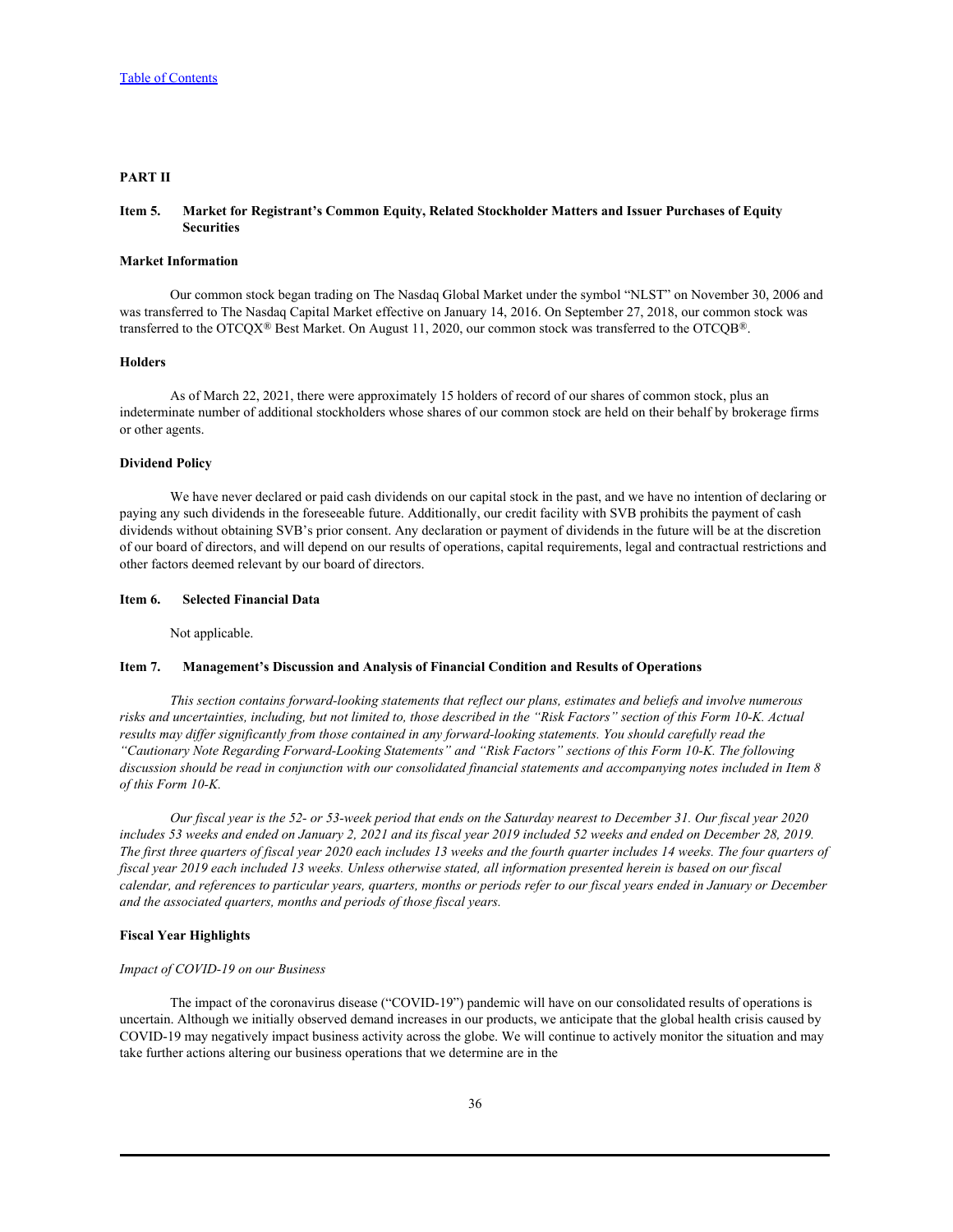best interests of our employees, customers, suppliers, and stakeholders, or as required by federal, state, or local authorities. It is not clear what the potential effects of such alterations or modifications may have on our business, consolidated results of operations, financial condition, and liquidity.

#### *First Amendment to TRGP Agreement*

On January 23, 2020, we entered into the first amendment to the investment agreement dated May 3, 2017 with TR Global Funding V, LLC ("TRGP") ("TRGP Agreement") to amend the recovery sharing formula related to claims against SK hynix, Inc. a South Korean memory semiconductor supplier ("SK hynix"), for alleged infringement of our patents. The TRGP Agreement generally provided that TRGP directly fund the costs incurred by us or on our behalf in connection with our first ITC action and certain U.S. district court proceedings against SK hynix.

## *Amendment to SVB Credit Agreement*

On February 27, 2020, we entered into an amendment to a credit agreement dated October 31, 2009 with Silicon Valley Bank ("SVB") (as the same may from time to time be amended, modified, supplemented or restated, the "SVB Credit Agreement") to extend the maturity date of the borrowings under the SVB Credit Agreement from March 30, 2020 to April 30, 2021.

#### *2019 Lincoln Park Purchase Agreement*

On June 24, 2019, we entered into a purchase agreement (the "2019 Purchase Agreement") with Lincoln Park Capital Fund, LLC ("Lincoln Park"), pursuant to which we have the right to sell to Lincoln Park up to an aggregate of \$10 million in shares of our common stock over the 36-month term of the 2019 Purchase Agreement subject to the conditions and limitations set forth in the 2019 Purchase Agreement. During 2020, Lincoln Park did not purchase shares of our common stock under the 2019 Purchase Agreement. Subsequent to January 2, 2021, Lincoln Park purchased an aggregate of 1,669,429 shares of our common stock for a net purchase price of \$1.6 million under the 2019 Purchase Agreement. In connection with the purchases, we issued to Lincoln Park an aggregate of 129,468 shares of our common stock as commitment shares in noncash transactions.

## *2020 Lincoln Park Purchase Agreement*

On March 5, 2020, we entered into another purchase agreement (the "2020 Purchase Agreement") with Lincoln Park, pursuant to which we had the right to sell to Lincoln Park up to an aggregate of \$20 million in shares of our common stock over the 36-month term of the 2020 Purchase Agreement subject to the conditions and limitations set forth in the 2020 Purchase Agreement. As consideration for entering into the 2020 Purchase Agreement, we issued to Lincoln Park 1,529,052 shares of our common stock as initial commitment shares in a noncash transaction on March 6, 2020 and would issue up to 917,431 additional shares of our common stock as additional commitment shares on a pro rata basis in connection with any additional purchases. We would not receive any cash proceeds from the issuance of these additional commitment shares.

During 2020, Lincoln Park purchased an aggregate of 23,400,122 shares of our common stock for a net purchase price of \$12.2 million under the 2020 Purchase Agreement. In connection with the purchases, during 2020, we issued to Lincoln Park an aggregate of 560,588 shares of our common stock as commitment shares in noncash transactions. Subsequent to January 2, 2021, Lincoln Park purchased an aggregate of 9,544,595 shares of our common stock for a net purchase price of \$7.8 million under the 2020 Purchase Agreement. In connection with the purchases, we issued to Lincoln Park an aggregate of 356,843 shares of our common stock as commitment shares in noncash transactions. In February 2021, we completed the sales under the 2020 Purchase Agreement.

#### *Paycheck Protection Program Loan*

On April 23, 2020, we entered into an unsecured promissory note with a principal amount of \$0.6 million through Hanmi Bank under the Paycheck Protection Program ("PPP") ("PPP Loan") administered by the Small Business Administration ("SBA") and established as part of the Coronavirus Aid, Relief, and Economic Security Act ("CARES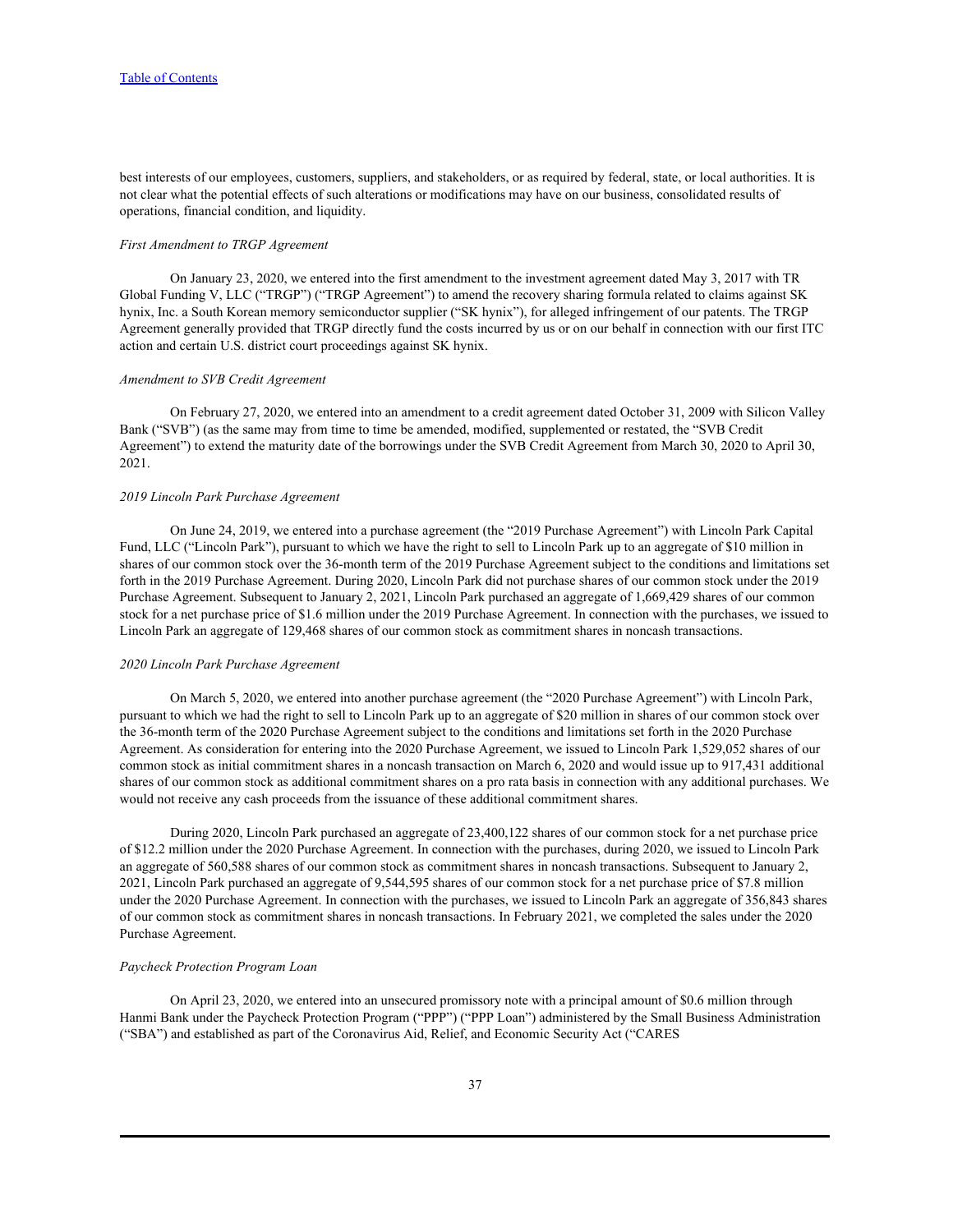Act"). The PPP Loan bears interest at 1.0% per annum and matures in April 2022 with the first six months of interest and principal payments deferred. The amount borrowed under the PPP Loan is eligible for forgiveness if we meet certain conditions. In February 2021, we applied for forgiveness of the PPP Loan.

## **Factors Affecting Our Performance**

#### *Trends in Net Sales*

We have been substantially dependent on sales of single products or product categories. For instance, we have historically been dependent on sales of our memory subsystem products, and in recent periods, we have been dependent on our resales of component products. Demand for any of these products could increase or decrease at any time for a number of reasons, including new customer qualifications, changing customer requirements or preferences, product obsolescence, introduction of more advanced or otherwise superior products by us or our competitors, the ability of our customers to obtain these products or substitute products from alternate sources, customers increasing or reducing their need for these products generally, or a variety of other factors. We have no long-term agreements or other commitments with respect to sales of any of these products. As a result, any fluctuations in demand for these products from us would impact our sale levels and net sales.

In past years, we have experienced declines in demand for and sales of our memory subsystem products, and these declines could continue or intensify in the future. Contrastingly, we have recently experienced marked increases in component product resales. Because the cost of the component products we purchase for resale is added to our cost of sales for these products, our gross margin on resales of component products is generally significantly lower than our gross margin on sales of our memory subsystem products. As a result, increases or decreases in component product resales as a percentage of our total sales have a significant impact on our gross margins.

Next-generation HybriDIMM and some of our other next-generation products may require additional time and capital investments in order to commercialize, and our development and commercialization strategies for these products, including, for instance, our work with the Joint Electron Device Engineering Council ("JEDEC") to facilitate broad industry adoption of this new technology, may not be successful. Our ability to obtain customer or market acceptance of these next-generation products will materially impact our net product sales and gross profits, as well as our ability to recoup our investments in developing these products.

### *Customer Composition and Concentrations*

Our target markets are characterized by a limited number of large companies, and consolidation in one or more of these target markets may further increase this concentration. As a result, sales to small numbers of customers have historically represented a substantial portion of our net sales, and we expect this concentration to continue. Additionally, the composition of major customers and their respective contributions to our net sales have fluctuated and will likely continue to fluctuate from period to period as our existing and prospective customers progress through the life cycle of the products they produce and sell and experience resulting fluctuations in their product demand. We believe our performance depends in significant part on our ability to establish and maintain relationships with and effect substantial sales to our large customers. We do not have long-term agreements with any of our customers and, as result, any or all of them could decide at any time to increase, accelerate, decrease, delay or discontinue their purchase of our products or the component products we resell. These fluctuations in customer demand and concentrations could significantly impact our net sales.

## *Product Sale Prices*

The prices customers pay for the products we sell can fluctuate due to many factors, including, among others, competitive conditions in our key customer markets, changes in customer requirements or preferences, volatility in the market prices for SSDs, merging dynamic random access memory integrated circuits ("DRAM ICs" or "DRAM"), NAND flash memory ("NAND flash") and other component products, and changes in manufacturing efficiencies or capacities. Our industry has historically been characterized by declines in average sale prices. If sale price declines are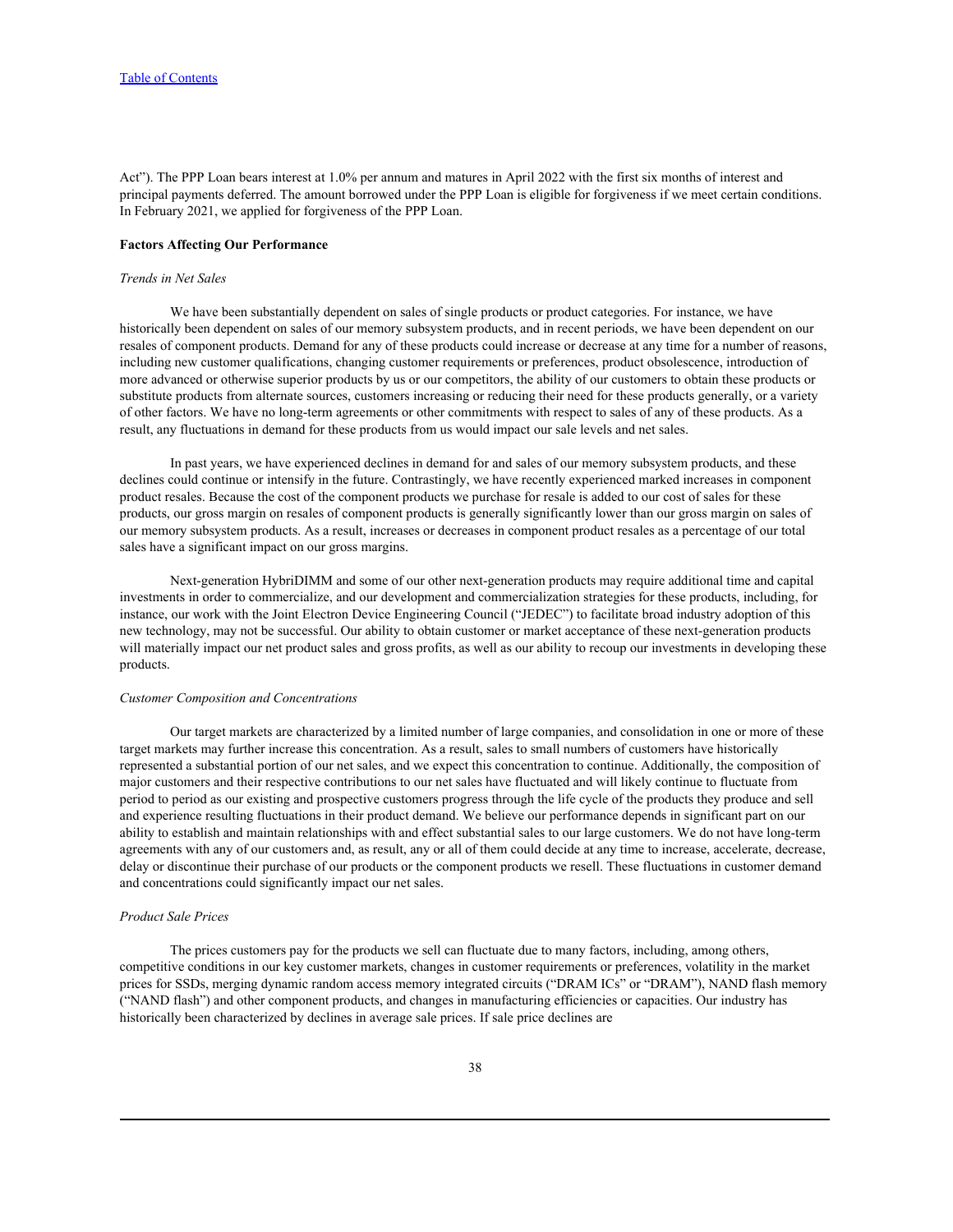not offset by corresponding decreases in costs or increases in sales volume or sales of products with higher margins, these sale price declines could have a material adverse effect on our operating results.

Once our prices with a customer are negotiated, we are generally unable to revise pricing with that customer until our next regularly scheduled price adjustment. As a result, if market prices for essential components increase, we generally cannot pass the price increases through to our customers for products purchased under an existing purchase order. Consequently, we are exposed to the risks associated with the volatility of prices for these components and our cost of sales could increase and our gross margins could decrease in the event of sudden price increases. Alternatively, if there are declines in the prices of these components, we may be required to reduce our selling prices for subsequent purchase orders, which may result in a decline in our net sales.

In addition, because a large percentage of our sales are often from sales to a small number of customers, these customers may exert pressure on us to make concessions in the prices at which we sell products to them. These sale price concessions could have a material effect our net sales.

#### *Component Product Supply*

Our ability to fulfill customer orders for our memory subsystem products or the component products we resell is dependent on a sufficient supply of SSDs, DRAM ICs, NAND flash and other component products. We have no long-term supply contracts for any of these component products. There are a relatively small number of suppliers of these components, and we typically purchase from only a subset of these suppliers.

From time to time, shortages in SSDs, DRAM ICs and NAND flash have required some suppliers to limit the supply of these components. In the past, we have experienced supply chain disruptions and shortages of DRAM and NAND flash required to create certain of our memory subsystem products, and we have been forced to procure the component products we resell from other suppliers to the extent sufficient product is not available from Samsung Electronics Co., Ltd. ("Samsung") to meet customer demand or in the event of other Samsung supply issues. Supply shortages can occur at any time and for a variety of reasons, including, among others, spikes in customer demand that cannot be satisfied by our suppliers, any problems that arise with the supplier's manufacturing operations or facilities that cause disruptions or delays, or any failure by the supplier to comply with the terms of its supply arrangements with us. If we are not able to obtain components in the amounts needed, on a timely basis and at commercially reasonable prices, we may lose customers due to order delivery interruptions or failures, which could impact our net sales, and we may experience increases in our cost of sales if we are forced to procure components from alternative suppliers and are not able to negotiate favorable terms with these suppliers. For example, with respect to Samsung, any inability to obtain sufficient component products from Samsung could increase our cost of sales for component product resales because we may not be able to make arrangements with other suppliers on financial and other terms comparable to those we have negotiated with Samsung under a joint development and license agreement ("JDLA"). As described above, we may or may not be able to pass any such cost increases through to our customers, in which case they could materially adversely impact our results by increasing our cost of sales without a corresponding increase in our net sales.

#### *Product Demand Forecasting*

Because of the short-term nature of the commitments by many of our customers and the short turnaround times that apply to most orders, as well as our customers' ability to cancel or defer purchase orders for any reason, we are required to make component procurement decisions based on forecasts of customer demand for the products we sell.

Our production expense and component purchase levels are to a large extent fixed in the short term. As a result, we may be unable to adjust spending on a timely basis to compensate for any unexpected shortfall in customer orders. If we overestimate customer demand, we may have excess component or finished goods inventory, which may not be able to be used in other products or resold and may become obsolete before any such use or resale. If there is a subsequent decline in the prices of components, the value of our inventory would fall and we may be required to write-down the value of our component inventory, which may result in a significant increase in our cost of sales and decrease in our gross margins. In the past, we have had to writedown inventory due to obsolescence, excess quantities and declines in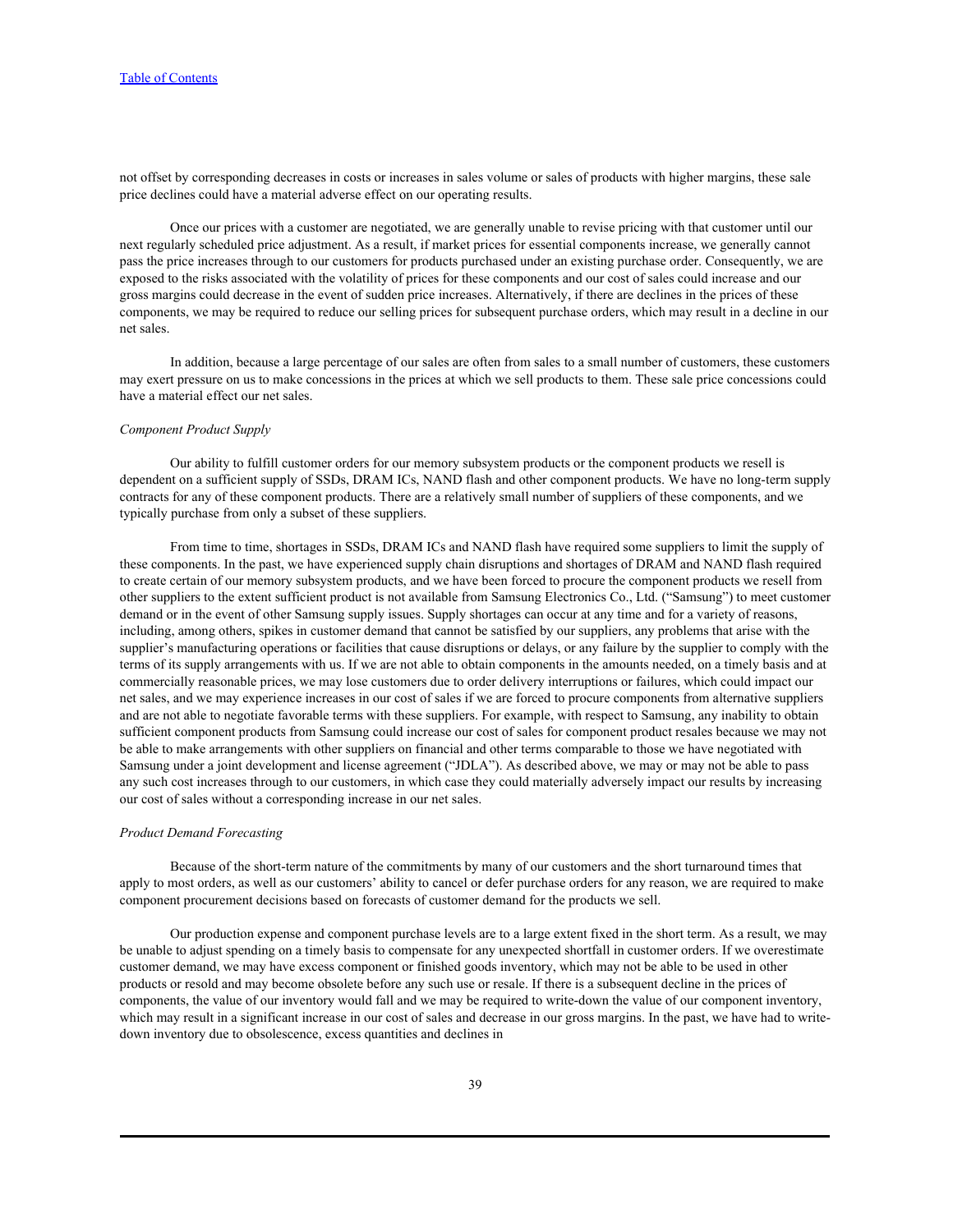market value below our costs. As a result, any significant shortfall of customer orders in relation to our expectations could hurt our operating results, cash flows and financial condition.

Conversely, any rapid increases in demand by our customers could strain our resources. If we underestimate customer demand, we may not have sufficient inventory of necessary components on hand to meet that demand and we may need to try to procure additional quantities, which may not be available or may only be available at high prices or on otherwise unfavorable terms. We also may not have sufficient manufacturing capacity at any given time to meet any demands for rapid increases in production of our memory subsystem products. Any shortages of inventory or manufacturing capacity could lead to delays in the delivery of products, which may reduce our net sales.

In addition, if our product demand forecasts are inaccurate, we may understate or overstate the provision required for excess and obsolete inventory. If our inventories are determined to be overvalued, we would be required to recognize additional expense in our cost of sales at the time of the determination. Conversely, if our inventories are determined to be undervalued, we may have over-reported our costs of sales in previous periods and would be required to recognize additional gross profit at the time the inventories are sold.

#### *Intellectual Property Protection, Enforcement and Monetization*

We dedicate substantial resources to developing technology innovations we believe are essential to our business. We intend to pursue monetization avenues for our intellectual property portfolio, potentially including licensing, royalty or other revenue-producing arrangements. However, we have not generated any such revenue stream from our intellectual property to date. If we are not successful in monetizing our intellectual property portfolio, we may never recoup our investments of time, capital and other resources in the development, maintenance, defense and enforcement of this portfolio, which could materially adversely affect our results of operations.

We also dedicate substantial resources to protecting and enforcing our intellectual property rights, including with patent infringement proceedings we file against third parties and defense of our patents against challenges made by way of reexamination and review proceedings at relevant government agencies. We expect these activities to continue for the foreseeable future, with no guarantee that any ongoing or future patent protection or litigation activities will be successful. We are also subject to litigation based on claims that we have infringed the intellectual property rights of others. Any litigation, regardless of its outcome, is inherently uncertain, involves a significant dedication of resources, including time and capital, and diverts management's attention from our other activities. As a result, any current or future infringement claims or patent challenges by or against third parties, whether or not eventually decided in our favor or settled, could materially adversely affect our business, financial condition and results of operations. Additionally, the outcome of pending or future litigation and related patent reviews and reexaminations, as well as any delay in their resolution, could affect our ability to continue to sell our products, protect against competition in the current and expected markets for our products or license or otherwise monetize our intellectual property rights in the future.

#### **Business Risks and Uncertainties**

Our performance, financial condition and prospects are affected by a number of factors and are exposed to a number of risks and uncertainties. We operate in a competitive and rapidly evolving industry in which new risks emerge from time to time, and it is not possible for us to predict all of the risks we may face, nor can we assess the impact of all factors on our business or the extent to which any factor or combination of factors could cause actual results to differ from our expectations. See the discussion in Part I, Item 1A. Risk Factors of this Form 10-K for more information.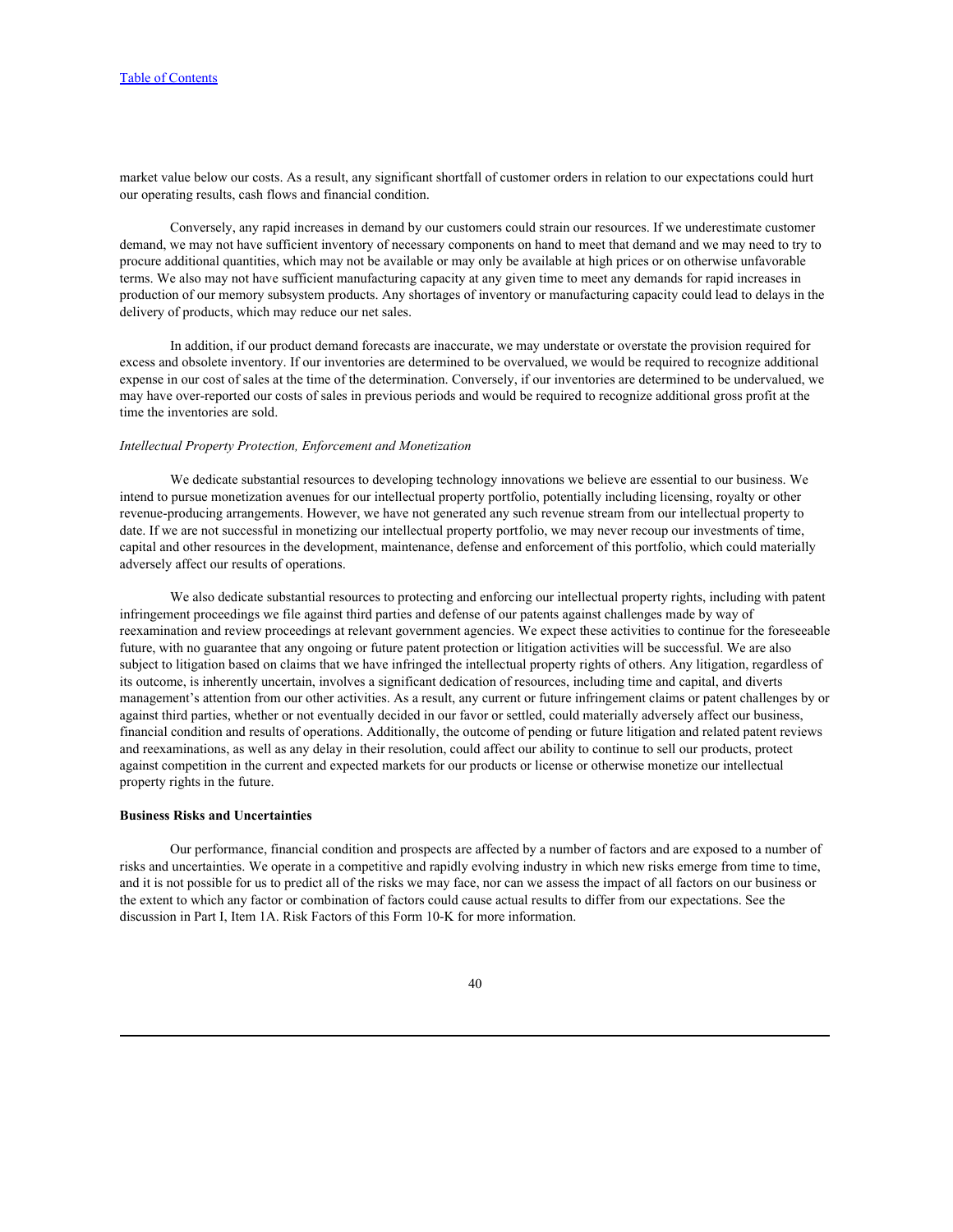## **Results of Operations**

#### *Net Sales and Gross Profit*

Net sales, cost of sales and gross profit for 2020 and 2019 were as follows (dollars in thousands):

|               | 2020        | 2019   | Change |
|---------------|-------------|--------|--------|
| Net sales     | 47,234      | 26,103 | 81%    |
| Cost of sales | 40,503      | 23,533 | 72%    |
| Gross profit  | 721<br>6.13 | 2,570  | 162%   |
| Gross margin  | 14%         | 10%    |        |

## *Net Sales*

Net sales include resales of certain component products, including SSDs and DRAM products, and sales of our highperformance memory subsystems. In 2020 and 2019, resales of component products represented 66% and 77% of net sales, respectively.

Net sales increased 81% or \$21.1 million during 2020 compared to 2019 primarily as a result of a \$14.0 million overall increase in sales of NAND flash products (including a \$8.3 million increase in sales of Netlist's flash SSD products and a \$5.8 million increase in the resales of NAND flash products), a \$7.8 million overall increase in sales of other small outline dual in-line memory module ("SODIMM") and RDIMM products (a \$5.3 million increase in the resales of SODIMM and RDIMM products and a \$2.5 million increase in sales of our Specialty SODIMM and RDIMM products), partially offset by an aggregate of \$0.5 million increase in sales return reserve and customer discounts.

Our product sales were impacted by fluctuating customer concentrations. During 2020, there was one customer that accounted for more than 10% of our net sales, while during 2019, there were no customers who accounted for more than 10% of our net sales. During 2020 and 2019, our four largest customers accounted for an aggregate of 33% and 27% of our net sales, respectively.

## *Gross Profit and Gross Margin*

Gross profit increased in 2020 compared to 2019 due primarily to higher sales and gross profits on the sales of enterprise SSD products. Gross margin (or gross profit as a percentage of net sales) fluctuates based on the change in our product mix over periods and the relative cost of the factory.

#### *Operating Expenses*

Operating expenses for 2020 and 2019 were as follows (dollars in thousands):

|                                     | 2020  | 2019  | <b>Change</b> |
|-------------------------------------|-------|-------|---------------|
| Research and development            | 2,953 | 2,383 | 24%           |
| Percentage of net sales             | 6%    | 9%    |               |
| Intellectual property legal fees    | 2,368 | 4,131 | (43)%         |
| Percentage of net sales             | 5%    | 16%   |               |
| Selling, general and administrative | 8,247 | 7,546 | $9\%$         |
| Percentage of net sales             | 17%   | 29%   |               |

## *Research and Development*

Research and development expenses increased in 2020 compared to 2019 primarily as a result of an increase in employee headcount and overhead.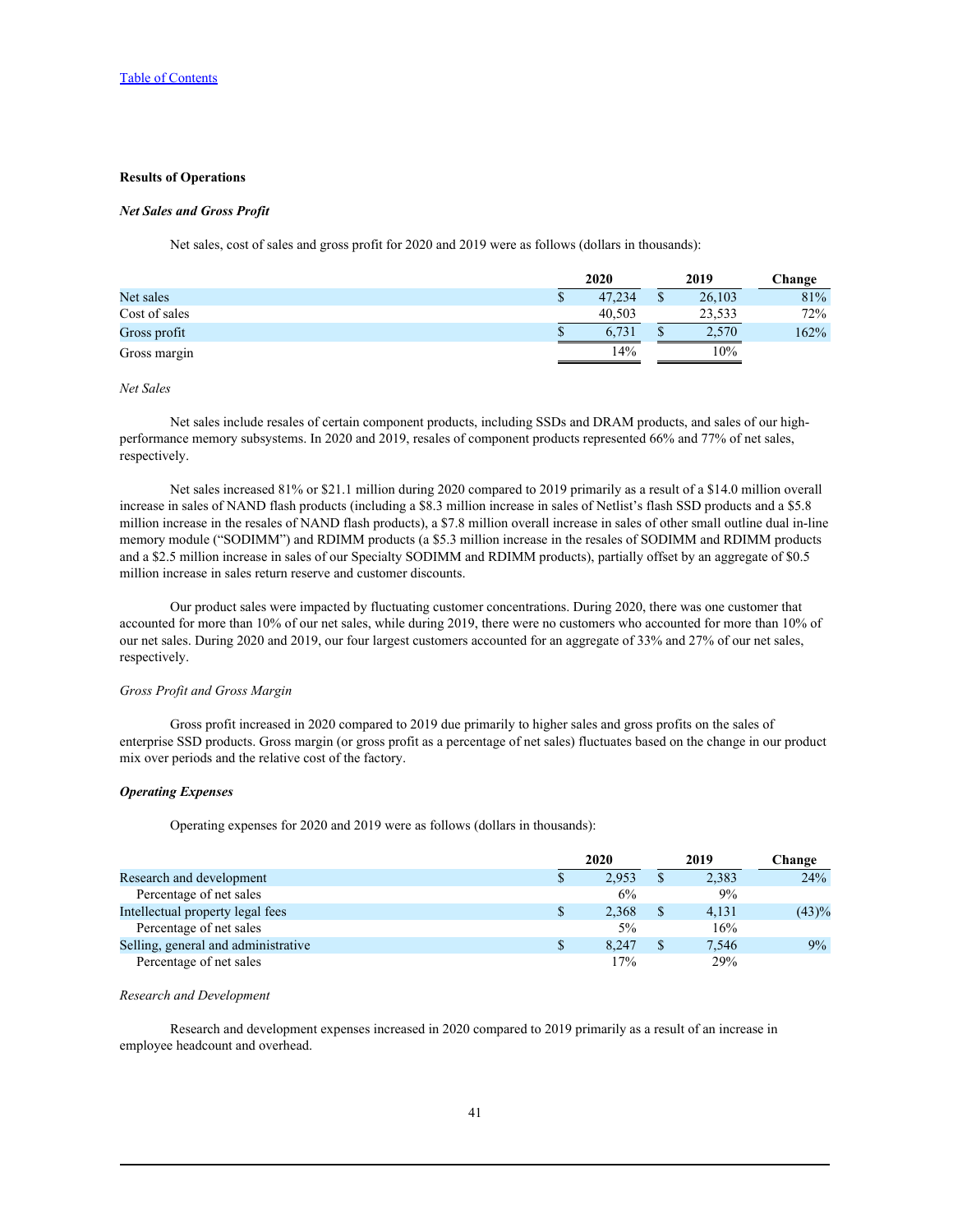## *Intellectual Property Legal Fees*

Intellectual property legal fees consist of legal fees incurred for patent filings, protection and enforcement. Although we expect intellectual property legal fees to generally increase over time as we continue to protect, defend and enforce and seek to expand our patent portfolio, these increases may not be linear but may occur in lump sums depending on the due dates of patent filings and their associated fees and the arrangements we may make with our legal advisors in connection with enforcement proceedings, which may include fee arrangements or contingent fee arrangements in which we would pay these legal advisors on a scaled percentage of any negotiated fees, settlements or judgments awarded to us based on if, how and when the fees, settlements or judgments are obtained. See Note 8 "Commitments and Contingencies" to the consolidated financial statements in Item 8 of this Form 10-K for further discussion.

Pursuant to the terms of the TRGP Agreement, the legal expenses we incurred for our first action against SK hynix at the ITC and our U.S. district court proceedings that were paid directly by TRGP were excluded in their entirety from our financial statements. As of January 2, 2021, accumulated deficit excluded \$1.7 million and \$10.2 million of such legal expenses incurred in 2018 and 2017, respectively. No further legal expenses will be paid by TRGP under this agreement. TPGP did not fund the legal expenses incurred for our second ITC action and our proceedings in international courts as well as other District Court proceedings. TRGP is not currently funding our legal expenses.

Intellectual property legal fees decreased in 2020 as compared to 2019 due primarily to lower legal expenses incurred to defend our patent portfolio internationally, including the costs incurred for our second ITC action and *inter partes* review of our patents before the U.S. Patent and Trademark Office and a current year reversal of legal fees due to certain law firms on the settlement of liabilities owing to them.

#### *Selling, General and Administrative*

Selling, general and administrative expenses slightly increased in 2020 compared to 2019 due primarily to an increase in sales and marketing payroll costs and related overhead and commissions and outside services, partially offset by a decrease in travel expenses.

## *Other Expense, Net*

Other expense, net for 2020 and 2019 was as follows (dollars in thousands):

|                             | 2020  | 2019  | Change |
|-----------------------------|-------|-------|--------|
| Interest expense, net       | (531) | (945) |        |
| Other income (expense), net | 101   |       |        |
| Total other expense, net    | (430) | (949) | (55)%  |

Interest expense, net, consists primarily of interest expense on the \$15 million secured convertible note issued to Samsung Venture Investment Co. ("SVIC") ("SVIC Note") in November 2015, a revolving line of credit under the SVB Credit Agreement, and an unsecured convertible note with an original principal amount of \$2.3 million issued to Iliad Research and Trading, L.P. in August 2018 ("Iliad Note"), along with the accretion of debt discounts and amortization of debt issuance costs on the SVIC Note and Iliad Note. The Iliad Note was fully converted to shares of our common stock during 2019 and there was no outstanding balance as of December 28, 2019. As a result, during 2020 compared to 2019, the interest expense decreased. Other income increased during 2020 as a result of a foreign exchange gain recognized upon the receipt of withholding tax refund from the Korean tax authority.

## **Liquidity and Capital Resources**

Our primary sources of cash are historically proceeds from issuances of equity and debt securities and receipts from revenues, including from product sales. We have also funded our operations with a revolving line of credit under a bank credit facility, a funding arrangement for costs associated with certain of our legal proceedings against SK hynix and, to a lesser extent, equipment leasing arrangements.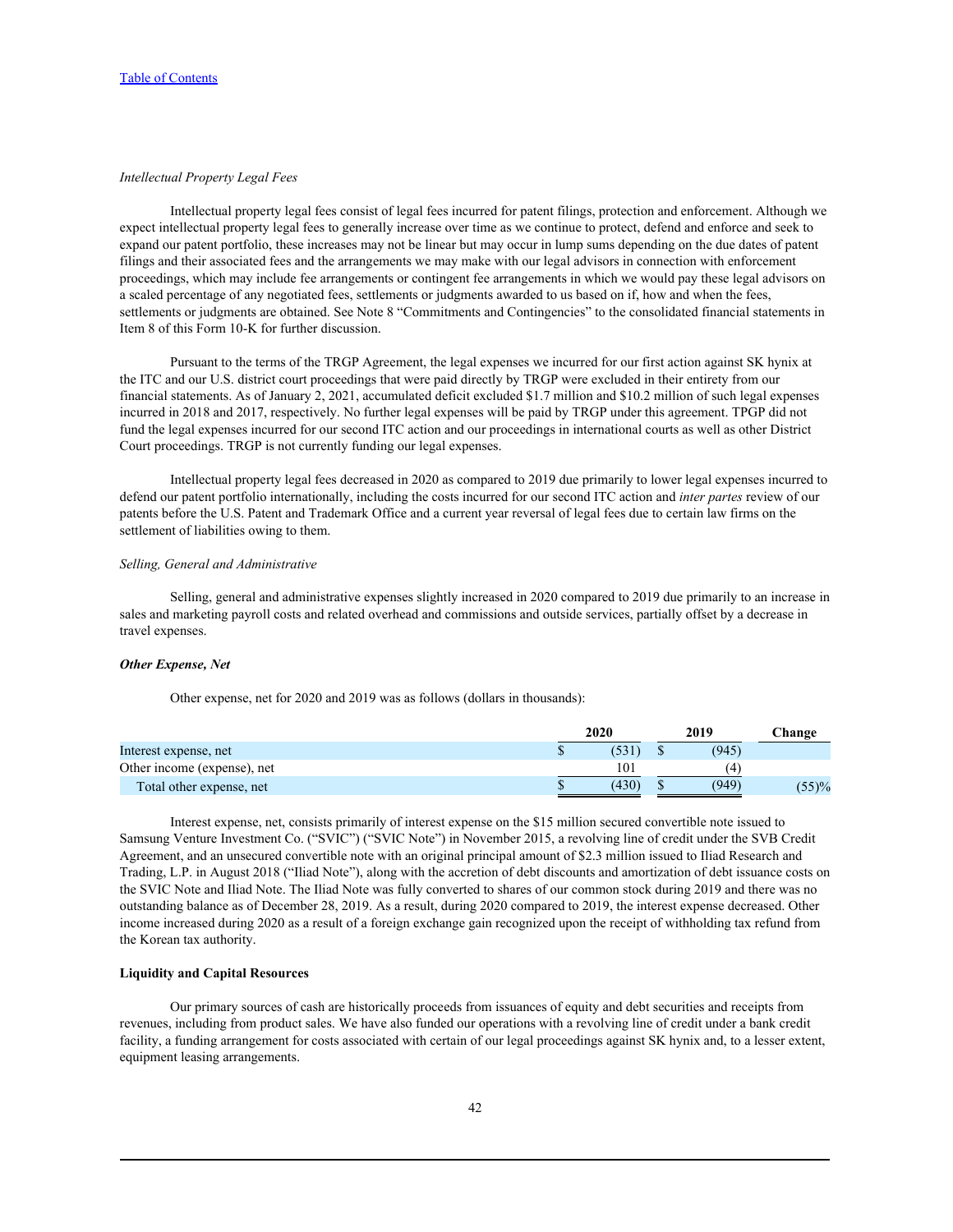The following table presents selected financial information as of and for the years ended January 2, 2021 and December 28, 2019 (in thousands):

|                                                       | 2020    | 2019      |
|-------------------------------------------------------|---------|-----------|
| Cash and cash equivalents                             | 13,326  | 8,966     |
| Convertible promissory note and accrued interest, net | 16,310  | 15,793    |
| Total PPP Loan and accrued interest                   | 641     |           |
| Working capital                                       | (2,726) | 5,442     |
| Net cash used in operating activities                 | (8,134) | (11, 485) |
| Net cash used in investing activities                 | (43)    | (83)      |
| Net cash provided by financing activities             | 12,987  | 6,632     |

#### *Cash Flows from Operating Activities*

Net cash used in operating activities for 2020 was primarily a result of a net loss of \$7.3 million, adjusted for non-cash charges of \$2.1 million, which primarily consisted of stock-based compensation, non-cash lease expense, interest accrued on our convertible note and amortization of debt discounts. These non-cash activities are offset by net cash outflows from changes in working capital balances of \$2.9 million driven predominantly by a decrease in accounts payable due to lower legal expenses incurred to defend our patent portfolio internationally and a current year reversal of legal fees due to certain law firms on the settlement of all liabilities owing to them and prepaid expenses and other assets due to the settlement of refundable withholding tax from the Korean tax authority, partially offset by an increase in accounts receivable due to higher sales.

Net cash used in operating activities for 2019 was primarily a result of a net loss of \$12.5 million, adjusted for non-cash charges of \$2.6 million, which primarily consisted of stock-based compensation, non-cash lease expense, amortization of debt discounts and interest accrued on our convertible notes. These non-cash activities are offset by net cash outflows from changes in working capital balances of \$1.8 million driven predominantly by a \$0.8 million increase in accounts receivable due to higher sales in the fourth quarter of 2019, a \$0.6 million increase in inventories due to higher purchases to support increased sales, and a \$0.6 million decrease in accrued expenses and other liabilities primarily from the decrease in operating lease liabilities, partially offset by a decrease of \$0.5 million in prepaid expenses and other assets.

#### *Cash Flows from Financing Activities*

Net cash provided by financing activities for 2020 primarily consisted of \$12.2 million in net proceeds from issuance of common stock under the 2020 Lincoln Park Purchase Agreement, \$0.6 million in proceeds from the issuance of the PPP Loan and \$0.7 million in net borrowings under the SVB Credit Agreement, partially offset by \$0.4 million in payments of note payable to finance insurance policies.

Net cash provided by financing activities for 2019 primarily consisted of \$6.4 million in proceeds from issuance of common stock to Lincoln Park under the 2019 Lincoln Park Purchase Agreement and \$0.7 million in net borrowings under the SVB Credit Agreement, partially offset by \$0.4 million in payment of note payable to finance insurance policies.

#### *Capital Resources*

#### *2019 Lincoln Park Purchase Agreement*

On June 24, 2019, we entered into the 2019 Purchase Agreement with Lincoln Park, pursuant to which we have the right to sell to Lincoln Park up to an aggregate of \$10 million in shares of our common stock over the 36-month term of the 2019 Purchase Agreement subject to the conditions and limitations set forth in the 2019 Purchase Agreement. As of January 2, 2021, an aggregate of \$3.6 million in shares of our common stock was available for purchases over the remaining term under the 2019 Purchase Agreement.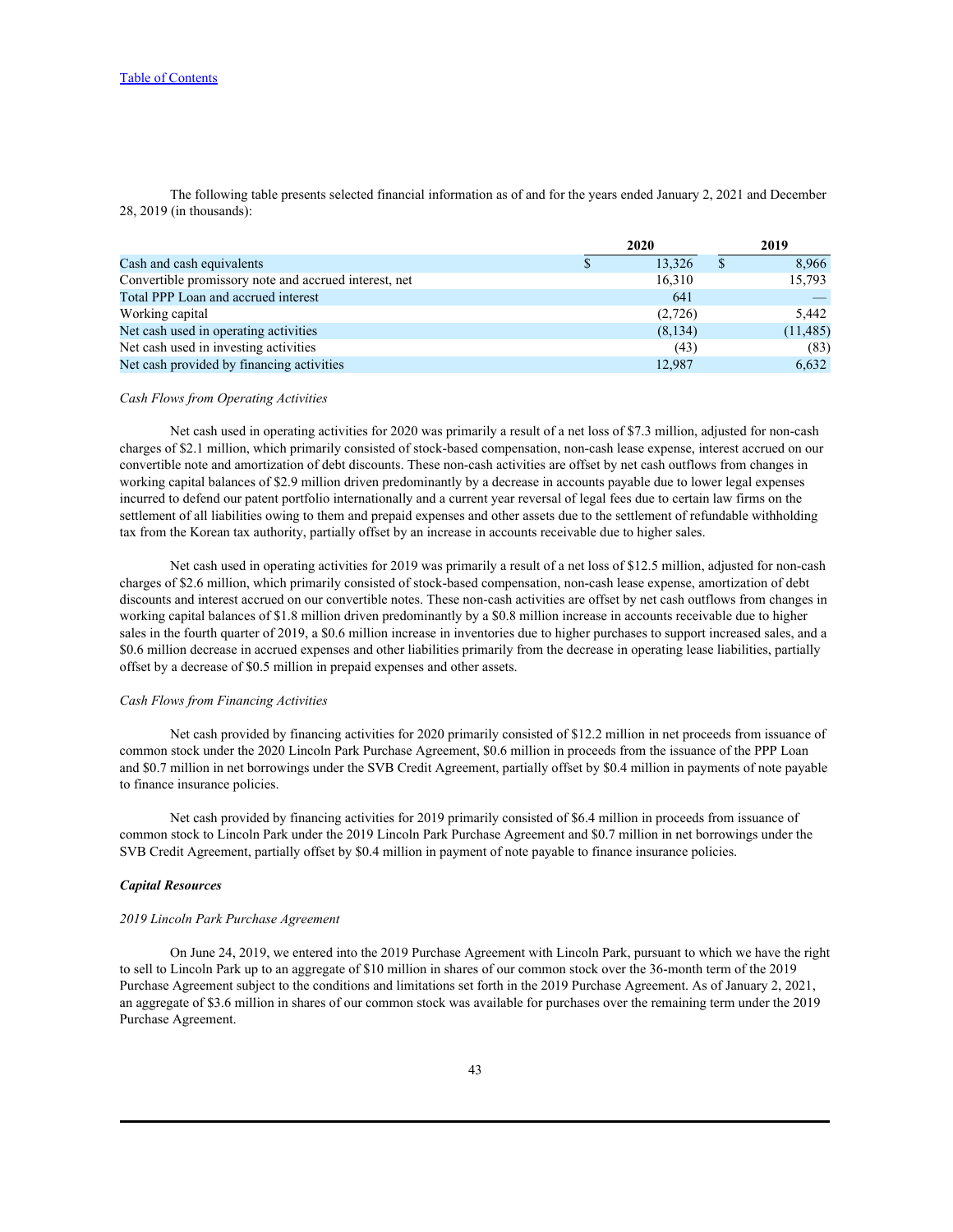#### *2020 Lincoln Park Purchase Agreement*

On March 5, 2020, we entered into the 2020 Purchase Agreement with Lincoln Park, pursuant to which we had the right to sell to Lincoln Park up to an aggregate of \$20 million in shares of our common stock over the 36-month term of the 2020 Purchase Agreement subject to the conditions and limitations set forth in the 2020 Purchase Agreement. In February 2021, we completed the sales under the 2020 Purchase Agreement.

#### *TRGP Agreement*

On May 3, 2017, we entered into the TRGP Agreement, which generally provided that TRGP directly fund the costs incurred by us or on our behalf in connection with our first ITC action and our U.S. district court proceedings against SK hynix. On January 23, 2020, we entered into an amendment to the TRGP Agreement to alter the recovery sharing formula related to claims against SK hynix.

#### *SVB Credit Agreement*

On October 31, 2009, we entered into an SVB Credit Agreement, which provides for a revolving line of credit of up to \$5.0 million. The borrowing base is limited to 85% of eligible accounts receivable, subject to certain adjustments as set forth in the SVB Credit Agreement. As of January 2, 2021, the borrowings under the SVB Credit Agreement bear interest at the Wall Street Journal "prime rate" plus 2.75% per annum and mature on April 30, 2021.

As of January 2, 2021, the outstanding borrowings under the SVB Credit Agreement were \$3.7 million with additional borrowing availability of \$0.1 million. During 2020, we made net borrowings of \$0.7 million under the SVB Credit Agreement.

## *Sufficiency of Cash Balances and Potential Sources of Additional Capital*

We believe our existing balance of cash and cash equivalents together with cash receipts from revenues, borrowing availability under the SVB Credit Agreement, the equity financing available under the 2019 Lincoln Park Purchase Agreement, funds raised through other future debt and equity offerings and taking into account cash expected to be used in our operations, will be sufficient to meet our anticipated cash needs for at least the next 12 months. Our capital requirements will depend on many factors, including, among others: the acceptance of, and demand for, our products; our levels of net product sales and any other revenues we may receive, including NRE, license, royalty or other fees; the extent and timing of any investments in developing, marketing and launching new or enhanced products or technologies; the costs of developing, improving and maintaining our internal design, testing and manufacturing processes; the costs associated with defending and enforcing our intellectual property rights; and the nature and timing of acquisitions and other strategic transactions in which we participate, if any. However, the SVIC Note will mature at the end of December 2021, and if it is not converted into equity, we may not have adequate liquidity to repay the obligations thereunder unless we raise additional capital or enter into an amendment to the SVIC Note. While we believe that we will be able to raise such funds or obtain an amendment to the SVIC Note, there can be no assurance that this will occur.

Although we expect to rely in the near term on our existing cash and cash equivalents balance and our primary source of cash described above, our estimates of our operating revenues and expenses and working capital requirements could be incorrect, and we may use our cash resources faster than we anticipate. Further, some or all of our ongoing or planned investments may not be successful and could result in further losses. Until we can generate sufficient revenues to finance our cash requirements from our operations, which we may never do, we may need to increase our liquidity and capital resources by one or more measures, which may include, among others, reducing operating expenses, restructuring our balance sheet by negotiating with creditors and vendors, entering into strategic partnerships or alliances, raising additional financing through the issuance of debt, equity or convertible securities or pursuing alternative sources of capital, such as through asset or technology sales or licenses or other alternative financing arrangements. We may not be able to obtain capital when needed, on terms acceptable to us or at all and may have the need to seek the authorization of additional shares from our stockholders, which could be costly, time-consuming and unsuccessful.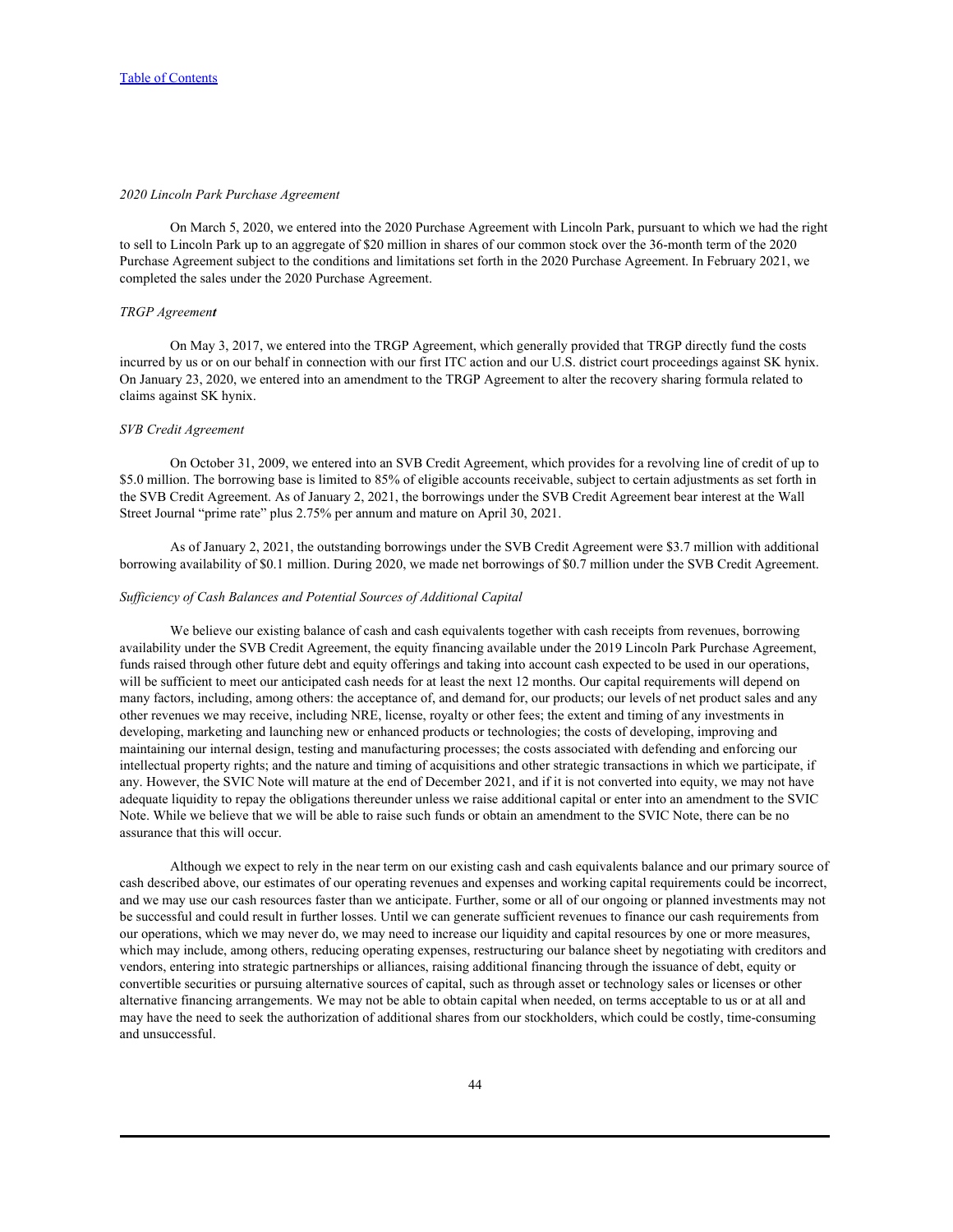Inadequate working capital would have a material adverse effect on our business and operations and could cause us to fail to execute our business plan, fail to take advantage of future opportunities or fail to respond to competitive pressures or customer requirements. A lack of sufficient funding may also require us to significantly modify our business model and/or reduce or cease our operations, which could include implementing cost-cutting measures or delaying, scaling back or eliminating some or all of our ongoing and planned investments in corporate infrastructure, research and development projects, business development initiatives and sales and marketing activities, among other activities. Modification of our business model and operations could result in an impairment of assets, the effects of which cannot be determined. Furthermore, if we continue to issue equity or convertible debt securities to raise additional funds, our existing stockholders may experience significant dilution, and the new equity or debt securities may have rights, preferences and privileges that are superior to those of our existing stockholders. If we incur additional debt, it may increase our leverage relative to our earnings or to our equity capitalization or have other material consequences. If we pursue asset or technology sales or licenses or other alternative financing arrangements to obtain additional capital, our operational capacity may be limited and any revenue streams or business plans that are dependent on the sold or licensed assets may be reduced or eliminated. Moreover, we may incur substantial costs in pursuing any future capital-raising transactions, including investment banking, legal and accounting fees, printing and distribution expenses and other similar costs, which would reduce the benefit of the capital received from the transaction.

#### **Off-Balance Sheet Arrangements.**

We do not have any off-balance sheet arrangements that have or are reasonably likely to have a current or future effect on our financial condition, changes in financial condition, revenues or expenses, results of operations, liquidity, capital expenditure or capital resources that is material to investors.

## **Critical Accounting Policies**

The preparation of our consolidated financial statements in conformity with accounting principles generally accepted in the United States requires management to make judgments, assumptions and estimates that affect the amounts reported. Note 2 "Summary of Significant Accounting Policies" of the notes to consolidated financial statements in Item 8 of this Form 10-K describes the significant accounting policies and methods used in the preparation of our consolidated financial statements. We base our estimates and assumptions on our historical experience, knowledge of current conditions and our beliefs of what could occur in the future considering available information. We review our estimates and assumptions on an ongoing basis. Actual results may differ from these estimates, which may result in material adverse effects on our consolidated operating results and financial position.

#### *Allowance for Doubtful Accounts*

We perform credit evaluations of our customers' financial condition and limit the amount of credit extended to our customers as deemed necessary, but generally require no collateral. We evaluate the collectability of accounts receivable based on a combination of factors. In cases where we are aware of circumstances that may impair a specific customer's ability to meet its financial obligations subsequent to the original sale, we will record an allowance against amounts due, and thereby reduce the net recognized receivable to the amount we reasonably believe will be collected. For accounts receivable from our international customers, we purchase comprehensive foreign credit insurance to mitigate risks related to the collectability. For all other customers, we record allowances for doubtful accounts based primarily on the length of time the receivables are past due based on the terms of the originating transaction, the current business environment, general economic conditions, and our historical experience. Uncollectible accounts are charged against the allowance for doubtful accounts when all cost-effective commercial means of collection have been exhausted. Generally, our credit losses have been within expectations and the provisions established. However, we cannot guarantee that we will continue to experience credit loss rates similar to those experienced in the past.

Our accounts receivable are generally highly concentrated among a small number of customers, and a significant change in the liquidity or financial position of one of these customers could have a material adverse effect on the collectability of our accounts receivable, liquidity and future operating results.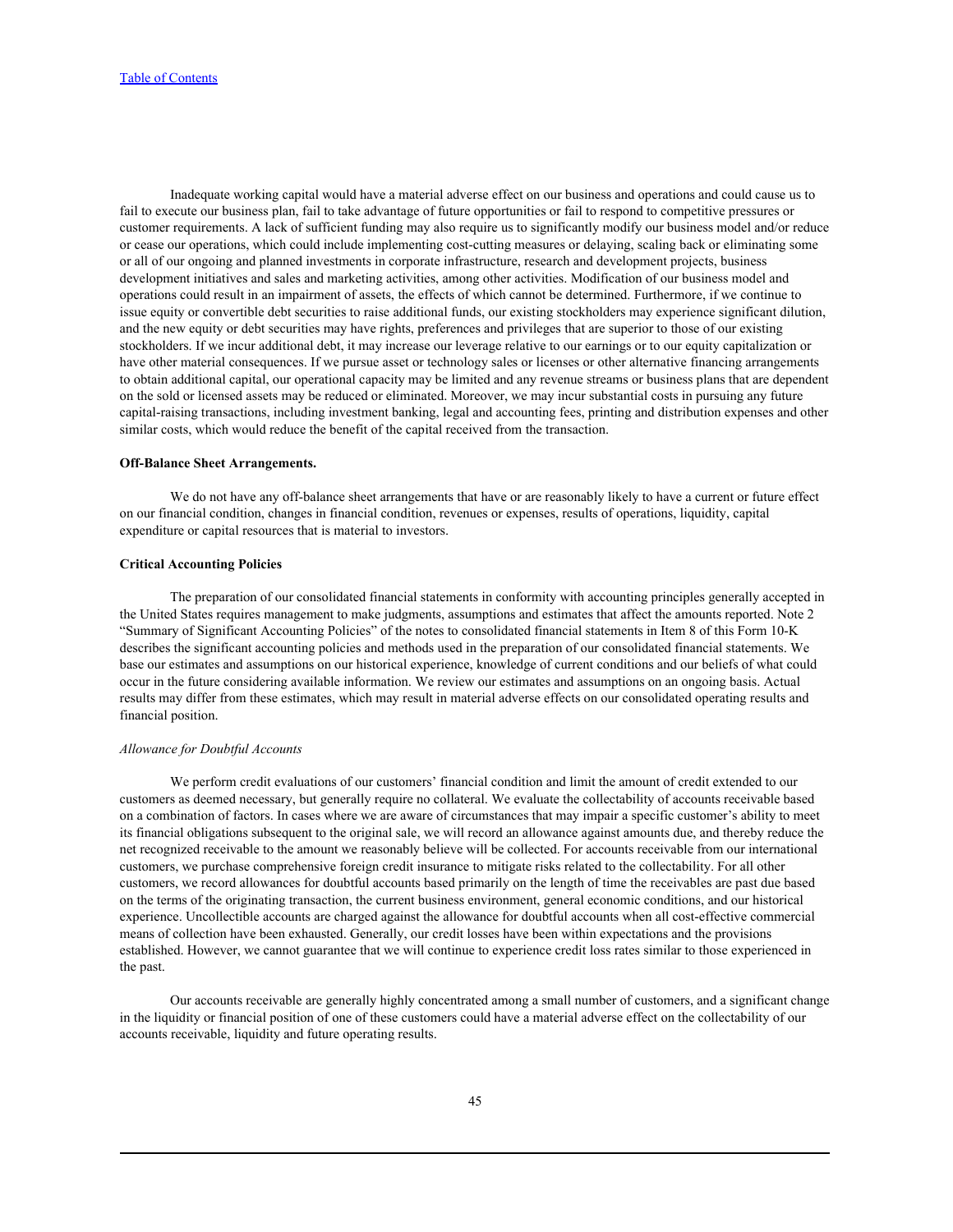## *Inventories*

We value inventories at the lower of cost or the net realizable value. Cost is determined on an average cost basis which approximates actual cost on a first-in, first-out basis and includes raw materials, labor and manufacturing overhead. Net realizable value is the estimated selling prices in the ordinary course of business, less reasonably predictable costs of completion, disposal, and transportation. On a regular basis, we evaluate inventory balances for excess quantities and obsolescence by analyzing estimated demand, inventory on hand, sales levels and other information and reduce inventory balances to net realizable value for excess and obsolete inventory based on this analysis. Once established, lower of cost or net realizable value write-downs are considered permanent adjustments to the cost basis of the excess or obsolete inventories.

#### *Impairment of Long-Lived Assets*

We evaluate the recoverability of the carrying value of long-lived assets held and used by us in our operations for impairment on at least an annual basis or whenever events or changes in circumstances indicate that their carrying value may not be recoverable. When such factors and circumstances exist, we compare the projected undiscounted future net cash flows associated with the related asset or group of assets over their estimated useful lives against their respective carrying amount. These projected future cash flows may vary significantly over time as a result of increased competition, changes in technology, fluctuations in demand, consolidation of our customers and reductions in average sale prices. If the carrying value is determined not to be recoverable from future operating cash flows, the asset is deemed impaired and an impairment loss is recognized to the extent the carrying value exceeds the estimated fair value of the asset. The fair value of the asset or asset group is based on market value when available, or when unavailable, on discounted expected cash flows.

## *Warranty Liability*

We offer product warranties generally ranging from one to three years, depending on the product and negotiated terms of any purchase agreements with our customers. Such warranties require us to repair or replace defective product returned to us during the warranty period at no cost to the customer. Warranties are not offered on sales of component products. We record an estimate for warranty-related costs at the time of sale based on our historical and estimated future product return rates and expected repair or replacement costs. While such costs have historically been within management's expectations and the provisions established, unexpected changes in failure rates could have a material adverse impact on us, requiring additional warranty reserves, and could adversely affect our gross profit and gross margins.

#### *Stock-Based Compensation*

Stock-based awards are comprised principally of stock options, restricted stock awards ("RSAs") and restricted stock units ("RSUs"). Stock-based compensation cost is measured at the grant date based on the fair value of the award and is recognized as an expense over the requisite service period, which is the vesting period, on a straight-line basis, net of estimated forfeitures. We use the Black-Scholes option pricing model to determine the grant date fair value of stock options. The model requires us to estimate the expected volatility and expected term of the stock options, which are highly complex and subjective variables. The expected volatility is based on the historical volatility of our common stock. The expected term is computed using the simplified method as our best estimate given our lack of actual exercise history. The risk-free rate selected to value any particular grant is based on the U.S. Treasury rate that corresponds to the expected term of the grant effective as of the date of the grant. The expected dividend assumption is based on our history and management's expectation regarding dividend payouts. The grant-date fair value of RSAs and RSUs equals the closing price of our common stock on the grant date.

### *Income Taxes*

Deferred income tax assets and liabilities are recognized for temporary differences between the financial statement carrying amounts of assets and liabilities and the amounts that are reported in the income tax returns. Deferred taxes are evaluated for realization on a jurisdictional basis. We record valuation allowances to reduce deferred tax assets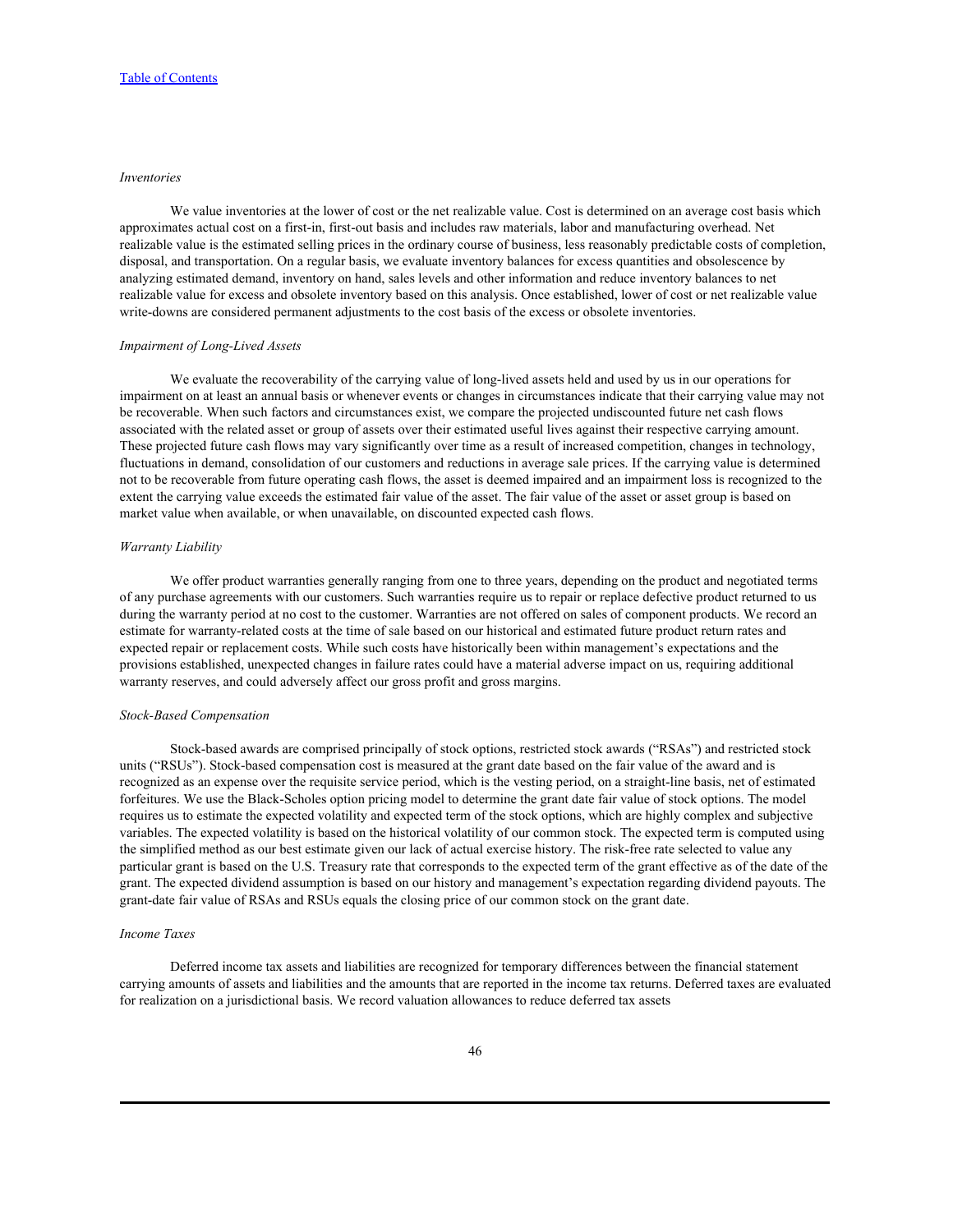to the amount that is more likely than not to be realized. In making this assessment, management analyzes future taxable income, reversing temporary differences and ongoing tax planning strategies. Should a change in circumstances lead to a change in judgment about the realizability of deferred tax assets in future years, we will adjust related valuation allowances in the period that the change in circumstances occurs, along with a corresponding increase or charge to income.

We recognize the tax benefit from an uncertain tax position only if it is more likely than not that the tax position will be sustained upon examination by the taxing authorities based on the technical merits of our position. The tax benefit recognized in the financial statements for a particular tax position is based on the largest benefit that is more likely than not to be realized. The amount of unrecognized tax benefits is adjusted as appropriate for changes in facts and circumstances, such as significant amendments to existing tax laws, new regulations or interpretations by the taxing authorities, new information obtained during a tax examination, or resolution of an examination. We recognize both accrued interest and penalties associated with uncertain tax positions as a component of provision for income taxes in the consolidated statements of operations.

The application of tax laws and regulations is subject to legal and factual interpretation, judgment and uncertainty. Tax laws and regulations may change as a result of changes in fiscal policy, changes in legislation, the evolution of regulations and court rulings. Therefore, the actual liability for U.S. or foreign taxes may be materially different from our estimates, which could require us to record additional tax liabilities or to reduce previously recorded tax liabilities, as applicable.

#### *Recent Accounting Pronouncements*

See Note 2 "Summary of Significant Accounting Policies" of the Notes to Consolidated Financial Statements in Item 8 of this Form 10-K for further discussion

## **Item 7A. Quantitative and Qualitative Disclosures About Market Risk**

Not applicable.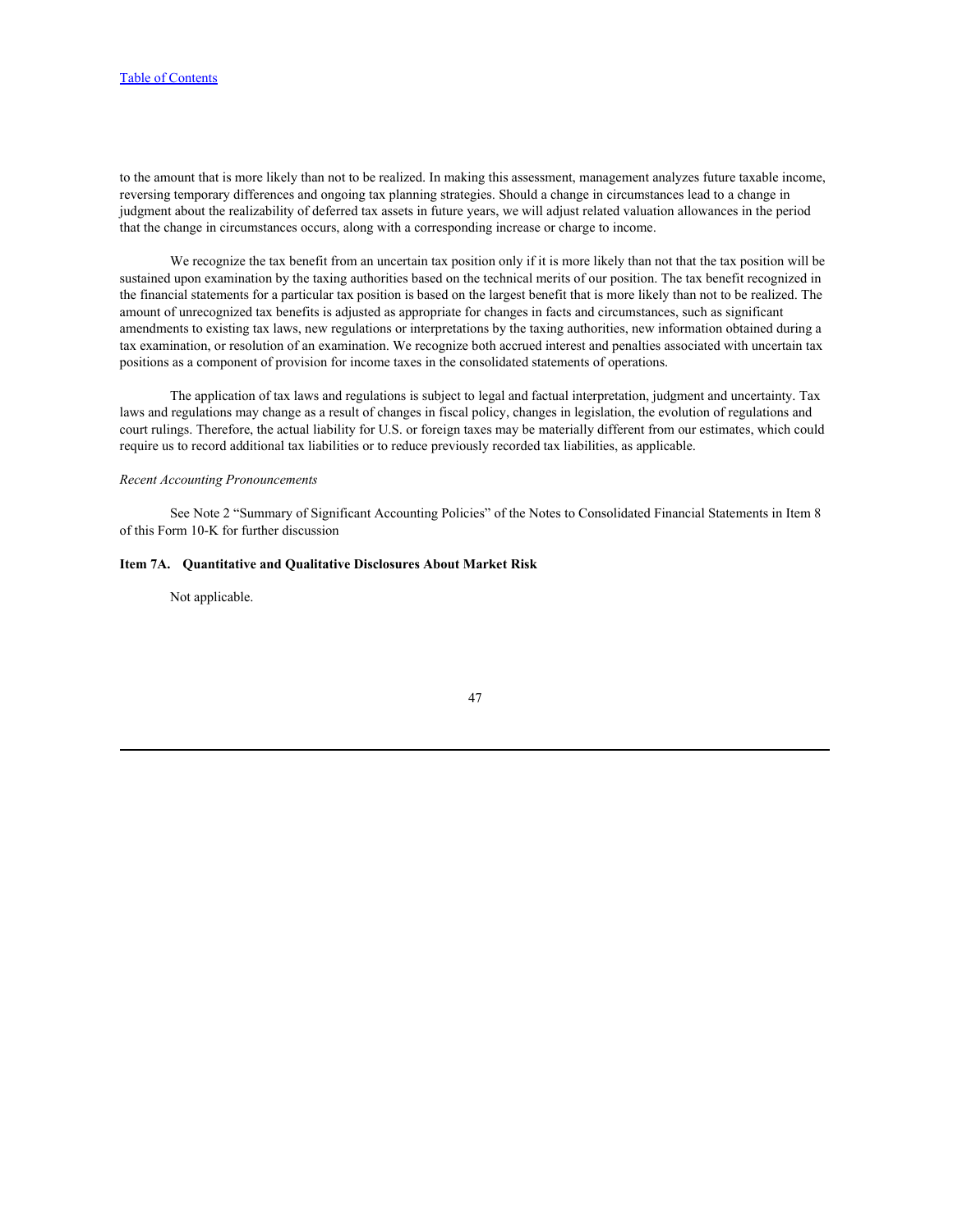## **Item 8. Financial Statements and Supplementary Data**

| <b>Index to Consolidated Financial Statements</b>       | Page |
|---------------------------------------------------------|------|
| <b>Consolidated Balance Sheets</b>                      | 49   |
| <b>Consolidated Statements of Operations</b>            | 50   |
| <b>Consolidated Statements of Stockholders' Deficit</b> | υı   |
| <b>Consolidated Statements of Cash Flows</b>            |      |
| Notes to Consolidated Financial Statements              | 53   |
| Report of Independent Registered Public Accounting Firm | 78   |

All financial statement schedules have been omitted, since the required information is not applicable or is not present in amounts sufficient to require submission of the schedule, or because the information required is included in the consolidated financial statements and accompanying notes.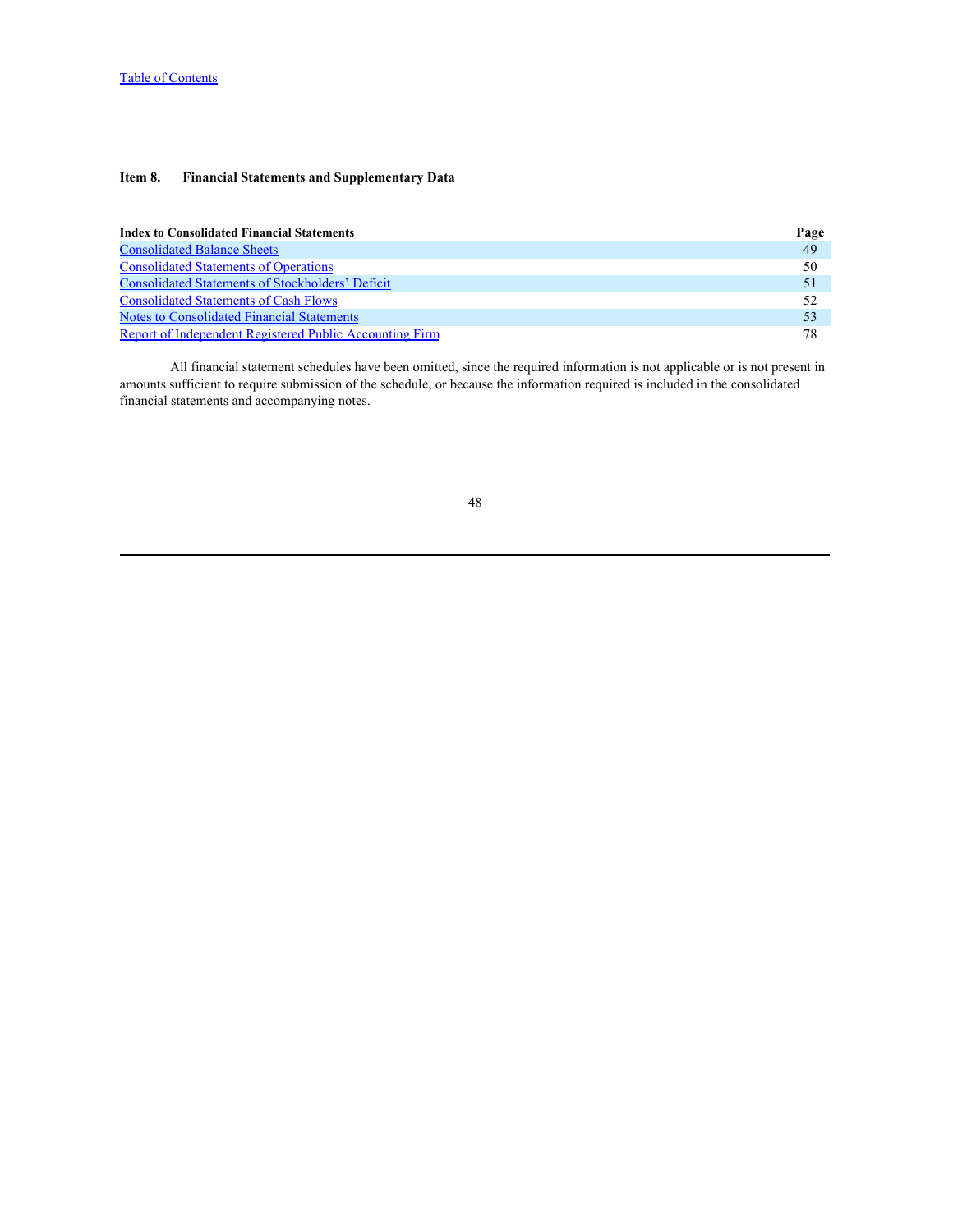## **CONSOLIDATED BALANCE SHEETS**

(in thousands, except par value amounts)

<span id="page-49-0"></span>

|                                                                                        |              | January 2,<br>2021 |             | December 28,<br>2019 |
|----------------------------------------------------------------------------------------|--------------|--------------------|-------------|----------------------|
| <b>ASSETS</b>                                                                          |              |                    |             |                      |
| <b>Current Assets:</b>                                                                 |              |                    |             |                      |
| Cash and cash equivalents                                                              | $\mathbf{s}$ | 13,326 \$          |             | 8,966                |
| Restricted cash                                                                        |              | 3,200              |             | 2,750                |
| Accounts receivable, net of allowances of \$157 (2020) and \$61 (2019)                 |              | 4,680              |             | 3,672                |
| Inventories                                                                            |              | 3,198              |             | 3,496                |
| Prepaid expenses and other current assets                                              |              | 514                |             | 627                  |
| Total current assets                                                                   |              | 24,918             |             | 19,511               |
| Property and equipment, net                                                            |              | 182                |             | 286                  |
| Operating lease right-of-use assets                                                    |              | 114                |             | 968                  |
| Other assets                                                                           |              | 58                 |             | 1,376                |
| Total assets                                                                           |              | 25,272             | $\mathbf S$ | 22,141               |
|                                                                                        |              |                    |             |                      |
| <b>LIABILITIES AND STOCKHOLDERS' DEFICIT</b>                                           |              |                    |             |                      |
| <b>Current Liabilities:</b>                                                            |              |                    |             |                      |
| Accounts payable                                                                       | \$           | 5,327 \$           |             | 9,134                |
| Revolving line of credit                                                               |              | 3,678              |             | 2,990                |
| Accrued payroll and related liabilities                                                |              | 806                |             | 740                  |
| Accrued expenses and other current liabilities                                         |              | 777                |             | 793                  |
| Long-term debt due within one year                                                     |              | 17,056             |             | 412                  |
| Total current liabilities                                                              |              | 27,644             |             | 14,069               |
| Long-term debt                                                                         |              | 146                |             | 15,793               |
| Operating lease liabilities                                                            |              | $\frac{1}{2}$      |             | 498                  |
| Other liabilities                                                                      |              | 102                |             | 144                  |
| <b>Total liabilities</b>                                                               |              | 27,892             |             | 30,504               |
| Commitments and contingencies                                                          |              |                    |             |                      |
| Stockholders' deficit:                                                                 |              |                    |             |                      |
| Preferred stock, \$0.001 par value-10,000 shares authorized: Series A preferred stock, |              |                    |             |                      |
| \$0.001 par value; 1,000 shares authorized; none issued and outstanding                |              |                    |             |                      |
| Common stock, \$0.001 par value-450,000 shares authorized; 195,978 (2020) and          |              |                    |             |                      |
| 169,539 (2019) shares issued and outstanding                                           |              | 195                |             | 169                  |
| Additional paid-in capital                                                             |              | 192,071            |             | 179,086              |
| Accumulated deficit                                                                    |              | (194, 886)         |             | (187, 618)           |
| Total stockholders' deficit                                                            |              | (2,620)            |             | (8,363)              |
| Total liabilities and stockholders' deficit                                            |              | 25,272             |             | 22,141               |
|                                                                                        |              |                    |             |                      |

See accompanying notes to consolidated financial statements.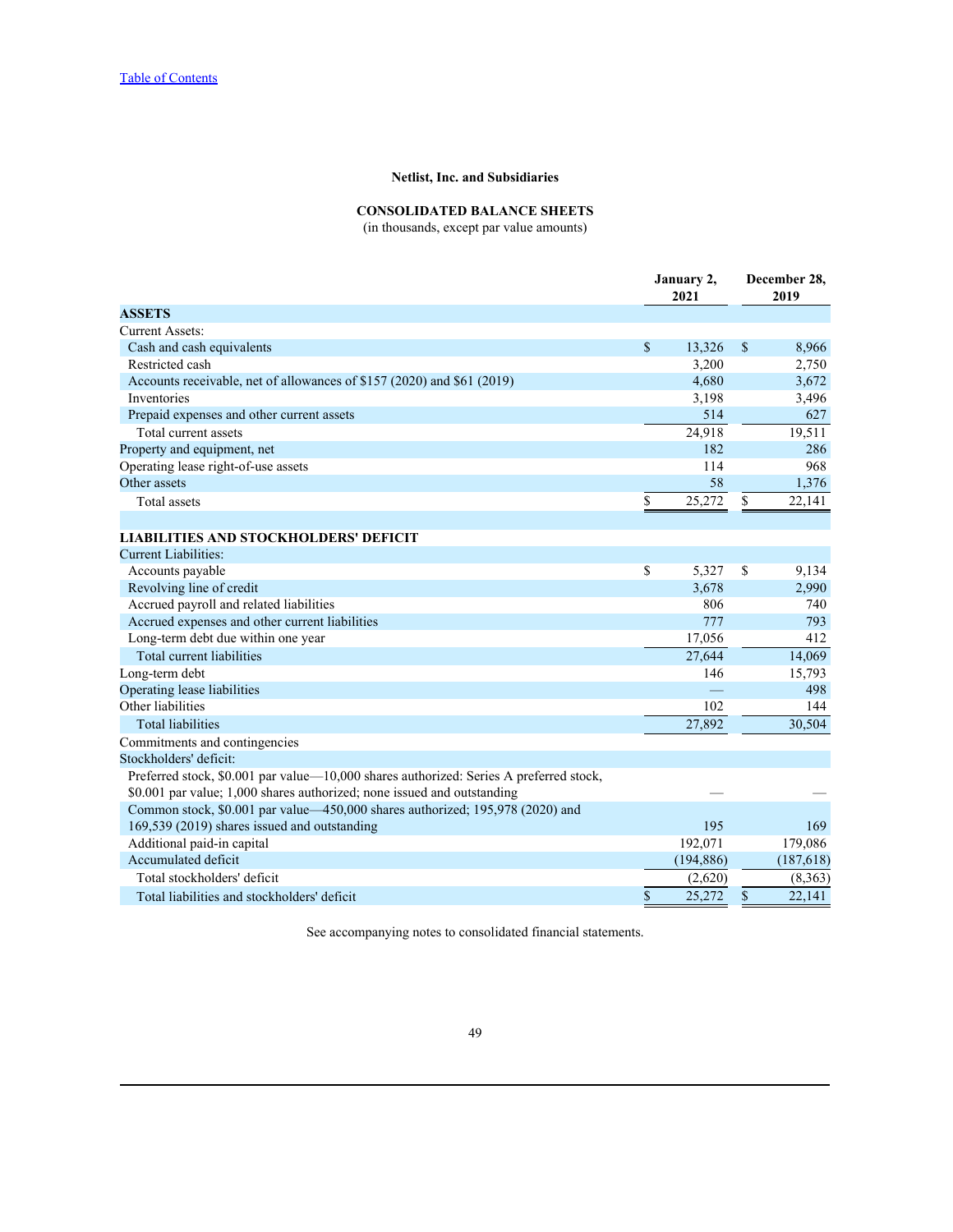## **CONSOLIDATED STATEMENTS OF OPERATIONS**

(in thousands, except per share amounts)

<span id="page-50-0"></span>

| <b>Year Ended</b> |          |               |              |  |  |
|-------------------|----------|---------------|--------------|--|--|
| January 2,        |          |               | December 28, |  |  |
|                   |          |               | 2019         |  |  |
| $\mathbb{S}$      | 47,234   | $\mathbb{S}$  | 26,103       |  |  |
|                   | 40,503   |               | 23,533       |  |  |
|                   | 6,731    |               | 2,570        |  |  |
|                   |          |               |              |  |  |
|                   | 2,953    |               | 2,383        |  |  |
|                   | 2,368    |               | 4,131        |  |  |
|                   | 8,247    |               | 7,546        |  |  |
|                   | 13,568   |               | 14,060       |  |  |
|                   | (6, 837) |               | (11, 490)    |  |  |
|                   |          |               |              |  |  |
|                   | (531)    |               | (945)        |  |  |
|                   | 101      |               | (4)          |  |  |
|                   | (430)    |               | (949)        |  |  |
|                   | (7, 267) |               | (12, 439)    |  |  |
|                   |          |               | 13           |  |  |
|                   | (7, 268) | \$            | (12, 452)    |  |  |
|                   |          |               |              |  |  |
|                   |          |               |              |  |  |
|                   | (0.04)   | <sup>\$</sup> | (0.08)       |  |  |
|                   |          |               |              |  |  |
|                   | 183,594  |               | 148,132      |  |  |
|                   |          | 2021          |              |  |  |

See accompanying notes to consolidated financial statements.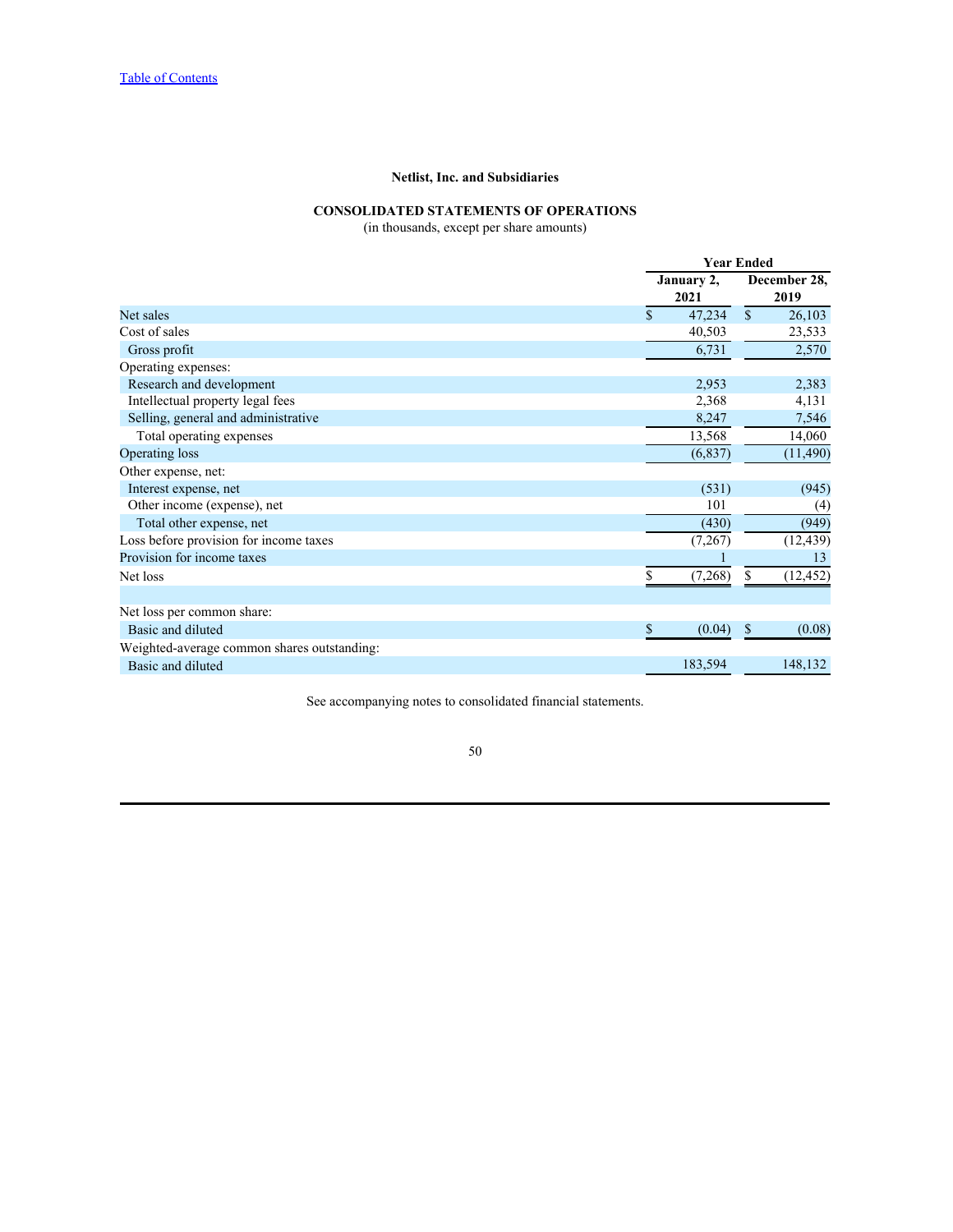# **CONSOLIDATED STATEMENTS OF STOCKHOLDERS' DEFICIT**

(in thousands)

<span id="page-51-0"></span>

|                                                             |                     |                                | <b>Additional</b>        |                               | <b>Total</b>  |
|-------------------------------------------------------------|---------------------|--------------------------------|--------------------------|-------------------------------|---------------|
|                                                             | <b>Common Stock</b> |                                | Paid-in                  | Accumulated                   | Stockholders' |
|                                                             | <b>Shares</b>       | Amount                         | Capital                  | Deficit                       | Deficit       |
| Balance, December 29, 2018                                  | 139,283             | 139                            | $169,355$ \$             | $(175, 166)$ \$               | (5,672)       |
| Net loss                                                    |                     |                                |                          | (12, 452)                     | (12, 452)     |
| Issuance of common stock, net, and commitment shares        | 20,387              | 20                             | 6,332                    | $\overbrace{\phantom{aaaaa}}$ | 6,352         |
| Common stock issued on conversion of Iliad Note             | 9,167               | 9                              | 2,439                    | $\overline{\phantom{0}}$      | 2,448         |
| Exercise of stock options                                   | 175                 | $\qquad \qquad -$              | 49                       |                               | 49            |
| Stock-based compensation                                    |                     |                                | 989                      |                               | 989           |
| Restricted stock units vested and distributed               | 749                 |                                | (1)                      |                               |               |
| Tax withholdings related to net share settlements of equity |                     |                                |                          |                               |               |
| awards                                                      | (222)               |                                | (77)                     |                               | 177           |
| Balance, December 28, 2019                                  | 169,539             | 169                            | 179,086                  | (187,618)                     | (8,363)       |
| Net loss                                                    |                     |                                |                          | (7,268)                       | (7,268)       |
| Issuance of common stock, net, and commitment shares        | 25,490              | 25                             | 12,149                   | $\hspace{0.05cm}$             | 12,174        |
| Issuance of warrants                                        |                     |                                | 145                      |                               | 145           |
| Exercise of stock options                                   | 226                 | $\overbrace{\phantom{123321}}$ | 32                       |                               | 32            |
| Exercise of warrants                                        | 256                 |                                | $\overline{\phantom{m}}$ |                               |               |
| Stock-based compensation                                    |                     |                                | 763                      |                               | 763           |
| Restricted stock units vested and distributed               | 801                 |                                | (1)                      |                               |               |
| Tax withholdings related to net share settlements of equity |                     |                                |                          |                               |               |
| awards                                                      | (334)               |                                | (103)                    |                               | (103)         |
| Balance, January 2, 2021                                    | 195,978             | 195                            | 192,071                  | $(194,886)$ \$                | (2,620)       |

See accompanying notes to consolidated financial statements.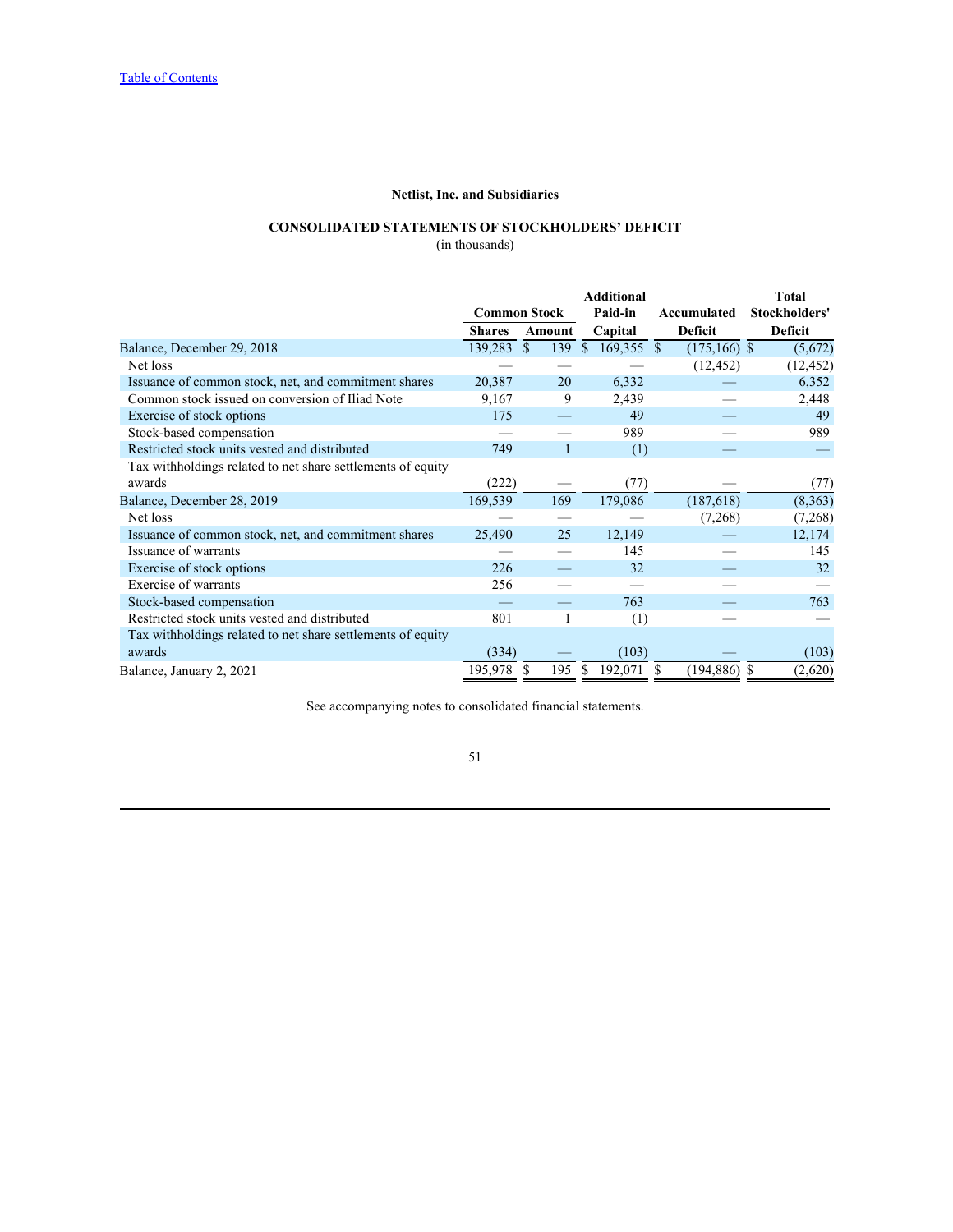# **CONSOLIDATED STATEMENTS OF CASH FLOWS**

(in thousands)

<span id="page-52-0"></span>

|                                                                                |               | <b>Year Ended</b>       |              |              |  |
|--------------------------------------------------------------------------------|---------------|-------------------------|--------------|--------------|--|
|                                                                                |               | January $\overline{2,}$ |              | December 28, |  |
|                                                                                |               | 2021                    |              | 2019         |  |
| Cash flows from operating activities:                                          |               |                         |              |              |  |
| Net loss                                                                       | <sup>\$</sup> | $(7,268)$ \$            |              | (12, 452)    |  |
| Adjustments to reconcile net loss to net cash used in operating activities:    |               |                         |              |              |  |
| Depreciation and amortization                                                  |               | 147                     |              | 172          |  |
| Interest accrued on convertible promissory notes                               |               | 309                     |              | 415          |  |
| Amortization of debt discounts                                                 |               | 212                     |              | 480          |  |
| Non-cash lease expense                                                         |               | 489                     |              | 534          |  |
| Stock-based compensation                                                       |               | 763                     |              | 989          |  |
| Issuance of warrants in lieu of payment                                        |               | 145                     |              |              |  |
| Changes in operating assets and liabilities:                                   |               |                         |              |              |  |
| Accounts receivable                                                            |               | (1,008)                 |              | (755)        |  |
| Inventories                                                                    |               | 298                     |              | (550)        |  |
| Prepaid expenses and other assets                                              |               | 1,693                   |              | 480          |  |
| Accounts payable                                                               |               | (3,807)                 |              | (363)        |  |
| Accrued payroll and related liabilities                                        |               | 66                      |              | 136          |  |
| Accrued expenses and other liabilities                                         |               | (173)                   |              | (571)        |  |
| Net cash used in operating activities                                          |               | (8, 134)                |              | (11, 485)    |  |
| Cash flows from investing activities:                                          |               |                         |              |              |  |
| Acquisition of property and equipment                                          |               | (43)                    |              | (83)         |  |
| Net cash used in investing activities                                          |               | (43)                    |              | (83)         |  |
| Cash flows from financing activities:                                          |               |                         |              |              |  |
| Net borrowings under line of credit                                            |               | 688                     |              | 697          |  |
| Proceeds from issuance of long-term debt                                       |               | 637                     |              |              |  |
| Principal repayments under finance lease                                       |               | (18)                    |              | (13)         |  |
| Payments on note payable                                                       |               | (423)                   |              | (376)        |  |
| Proceeds from issuance of common stock, net                                    |               | 12,174                  |              | 6,352        |  |
| Proceeds from exercise of stock options                                        |               | $32\,$                  |              | 49           |  |
| Payments for taxes related to net share settlement of equity awards            |               | (103)                   |              | (77)         |  |
| Net cash provided by financing activities                                      |               | 12,987                  |              | 6,632        |  |
| Net change in cash, cash equivalents and restricted cash                       |               | 4,810                   |              | (4,936)      |  |
| Cash, cash equivalents and restricted cash at beginning of period              |               | 11,716                  |              | 16,652       |  |
|                                                                                |               | 16,526                  | <sup>S</sup> | 11,716       |  |
| Cash, cash equivalents and restricted cash at end of period                    |               |                         |              |              |  |
| Reconciliation of cash, cash equivalents and restricted cash at end of period: |               |                         |              |              |  |
| Cash and cash equivalents                                                      | <sup>\$</sup> | 13,326                  | -S           | 8,966        |  |
| Restricted cash                                                                |               | 3,200                   |              | 2,750        |  |
| Cash, cash equivalents and restricted cash at end of period                    | <sup>\$</sup> | 16,526                  | $\mathbb{S}$ | 11,716       |  |

See accompanying notes to consolidated financial statements.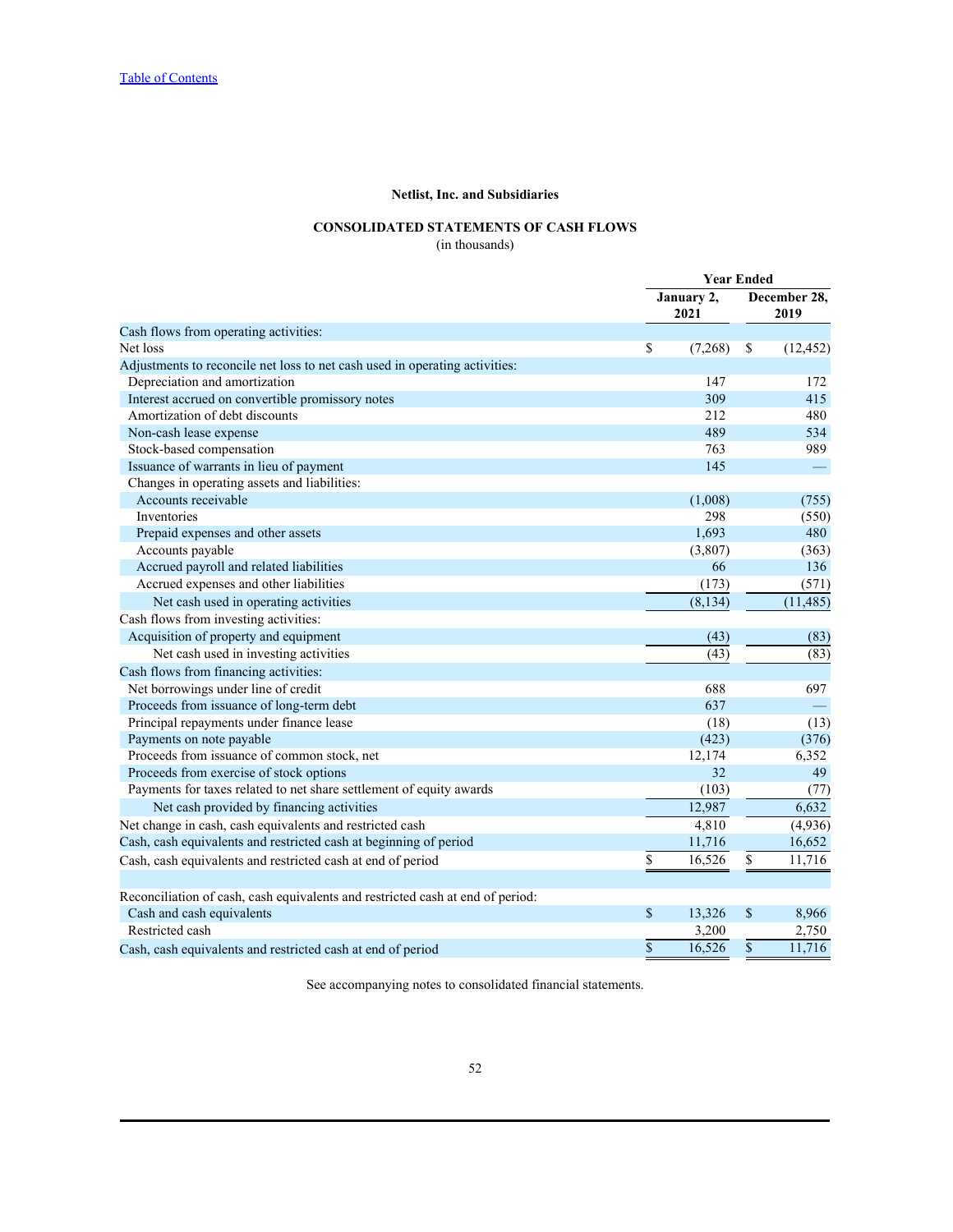#### **Notes to Consolidated Financial Statements**

### <span id="page-53-0"></span>**Note 1—Description of Business**

Netlist, Inc. and its wholly-owned subsidiaries (collectively the "Company" or "Netlist") provides high-performance modular memory subsystems to customers in diverse industries that require enterprise and storage class memory solutions to empower critical business decisions. The Company has a history of introducing disruptive new products, such as one of the first load-reduced dual in-line memory modules ("LRDIMM") based on its distributed buffer architecture, which has been adopted by the industry for DDR4 LRDIMM. The Company was also one of the first to bring NAND flash memory ("NAND flash") to the memory channel with its NVvault non-volatile dual in-line memory modules ("NVDIMM") using software-intensive controllers and merging dynamic random access memory integrated circuits ("DRAM ICs" or "DRAM") and NAND flash to solve data bottleneck and data retention challenges encountered in high-performance computing environments. The Company has introduced a new generation of storage class memory products called HybriDIMM to address the growing need for real-time analytics in Big Data applications, in-memory databases, high performance computing and advanced data storage solutions. The Company also resells NAND flash, DRAM products and other component products to end-customers that are not reached in the distribution models of the component manufacturers, including storage customers, appliance customers, system builders and cloud and datacenter customers.

Due to the ground-breaking product development of its engineering teams, Netlist has built a robust portfolio of over 130 issued and pending U.S. and foreign patents, many seminal, in the areas of hybrid memory, storage class memory, rank multiplication and load reduction. Since its inception, the Company has dedicated substantial resources to the development, protection and enforcement of technology innovations it believes are essential to its business. The Company's early pioneering work in these areas has been broadly adopted in industry-standard registered dual in-line memory module ("RDIMM"), LRDIMM and NVDIMM. Netlist's objective is to continue to innovate in its field and invest further in its intellectual property portfolio, with the goal of monetizing its intellectual property through a combination of product sales and licensing, royalty or other revenue-producing arrangements, which may result from joint development or similar partnerships or defense of the Company's patents through enforcement actions against parties it believes are infringing them.

Netlist was incorporated in June 2000 and is headquartered in Irvine, California. The Company has established a manufacturing facility in the People's Republic of China ("PRC"), which became operational in July 2007. The Company operates in one reportable segment, which is the design and manufacture of high-performance memory subsystems for the server, high-performance computing and communications markets.

## *Liquidity*

The Company incurred net loss of \$7.3 million and \$12.5 million for 2020 and 2019, respectively. The Company has historically financed its operations primarily with revenues generated from operations, including product sales, and proceeds from issuances of debt and equity securities (see Notes 5 and 9). The Company has also funded its operations with a revolving line of credit under a bank credit facility and a funding arrangement for costs associated with certain of its legal proceedings (see Notes 4, 5 and 8).

On August 27, 2018, the Company entered into a Securities Purchase Agreement with Iliad Research and Trading, L.P. ("Iliad") ("Iliad Purchase Agreement"), pursuant to which the Company issued a convertible promissory note in the principal amount of \$2.3 million ("Iliad Note") with an original issue discount of \$0.2 million. The Iliad Note bore interest at an annual rate of 8% and would have matured on August 27, 2020, unless earlier repurchased, redeemed or converted in accordance with its terms. During 2019, Iliad fully-converted the outstanding principal and accrued interest on the Iliad Note to shares of the Company's common stock, and as a result, there were no outstanding principal and accrued interest on the Iliad Note as of December 28, 2019 (see Note 5).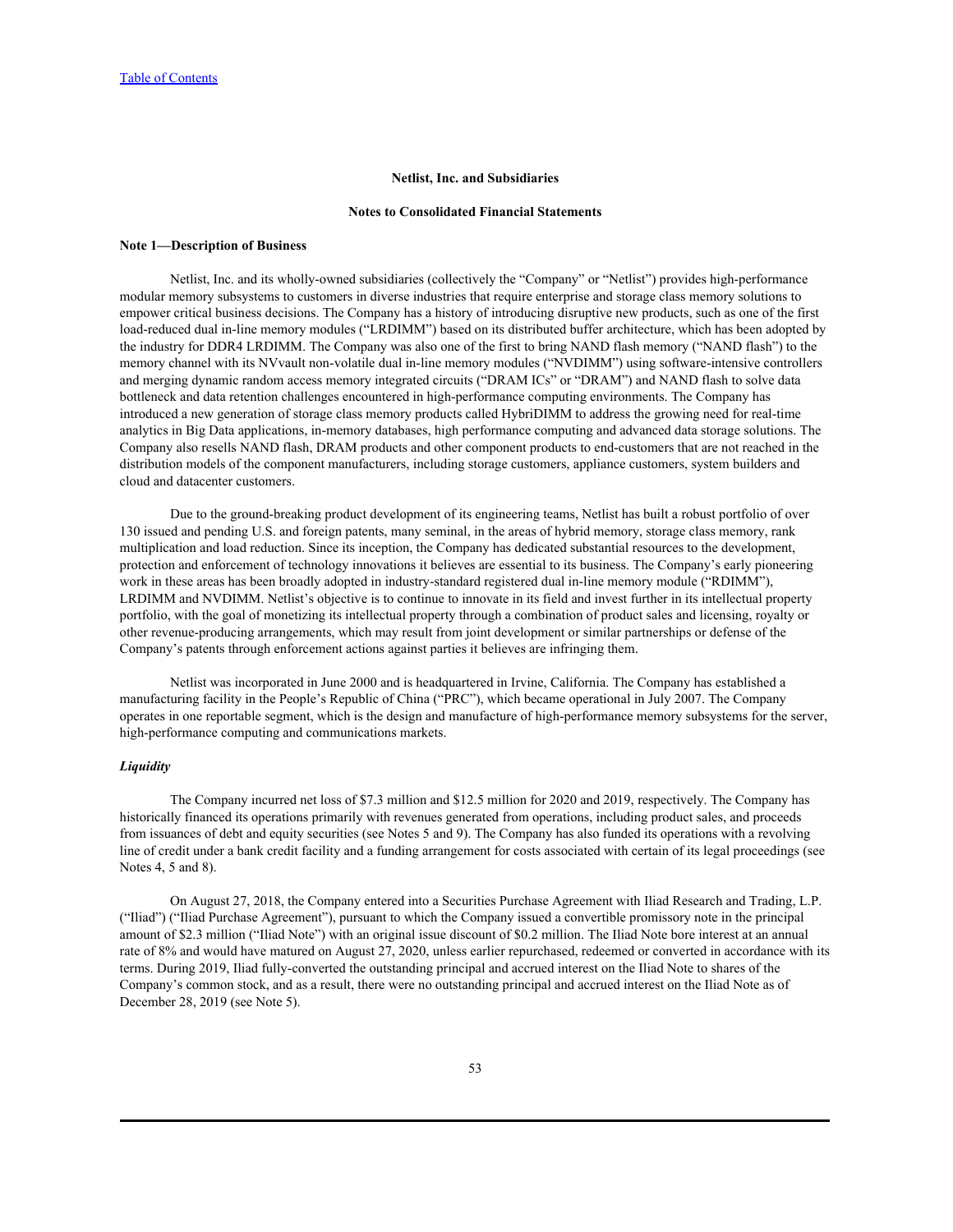On June 24, 2019, the Company entered into a purchase agreement (the "2019 Purchase Agreement") with Lincoln Park Capital Fund, LLC ("Lincoln Park"), pursuant to which the Company has the right to sell to Lincoln Park up to an aggregate of \$10 million in shares of its common stock over the 36-month term of the 2019 Purchase Agreement subject to the conditions and limitations set forth in the 2019 Purchase Agreement (see Note 9).

On March 5, 2020, the Company entered into another purchase agreement (the "2020 Purchase Agreement") with Lincoln Park, pursuant to which the Company had the right to sell to Lincoln Park up to an aggregate of \$20 million in shares of its common stock over the 36-month term of the 2020 Purchase Agreement subject to the conditions and limitations set forth in the 2020 Purchase Agreement (see Note 9).

On April 23, 2020, the Company entered into an unsecured promissory note with a principal amount of \$0.6 million through Hanmi Bank under the Paycheck Protection Program ("PPP") ("PPP Loan") administered by the Small Business Administration ("SBA") and established as part of the Coronavirus Aid, Relief, and Economic Security Act ("CARES Act") (see Note 5).

Inadequate working capital would have a material adverse effect on the Company's business and operations and could cause the Company to fail to execute its business plan, fail to take advantage of future opportunities or fail to respond to competitive pressures or customer requirements. A lack of sufficient funding may also require the Company to significantly modify its business model and/or reduce or cease its operations, which could include implementing cost-cutting measures or delaying, scaling back or eliminating some or all of its ongoing and planned investments in corporate infrastructure, research and development projects, business development initiatives and sales and marketing activities, among other activities. While the Company's estimates of its operating revenues and expenses and working capital requirements could be incorrect and the Company may use its cash resources faster than it anticipates, management believes the Company's existing cash balance together with cash receipts from revenues, borrowing availability under a bank credit facility (see Note 4), funds available to be raised from the 2019 Lincoln Park arrangement (see Note 9) and funds raised through the debt and equity offerings, will be sufficient to meet the Company's anticipated cash needs for at least the next 12 months.

#### **Note 2—Summary of Significant Accounting Policies**

### *Basis of Presentation*

The accompanying consolidated financial statements have been prepared in accordance with accounting principles generally accepted in the United States of America ("U.S. GAAP"). The Company has evaluated events occurring subsequent to January 2, 2021, through the filing date of this Annual Report on Form 10-K and concluded that there were no events that required recognition and disclosures, other than those discussed elsewhere in the notes hereto.

#### *Principles of Consolidation*

The consolidated financial statements include the accounts of Netlist, Inc. and its wholly-owned subsidiaries. All intercompany balances and transactions have been eliminated in consolidation.

## *Fiscal Year*

The Company's fiscal year is the 52- or 53-week period that ends on the Saturday nearest to December 31. The Company's fiscal year 2020 includes 53 weeks and ended on January 2, 2021 and its fiscal year 2019 included 52 weeks and ended on December 28, 2019. The first three quarters of fiscal year 2020 each includes 13 weeks and the fourth quarter includes 14 weeks. The four quarters of fiscal year 2019 each included 13 weeks. Unless otherwise stated, references to particular years, quarters, months and periods refer to the Company's fiscal years ended in January or December and the associated quarters, months and periods of those fiscal years.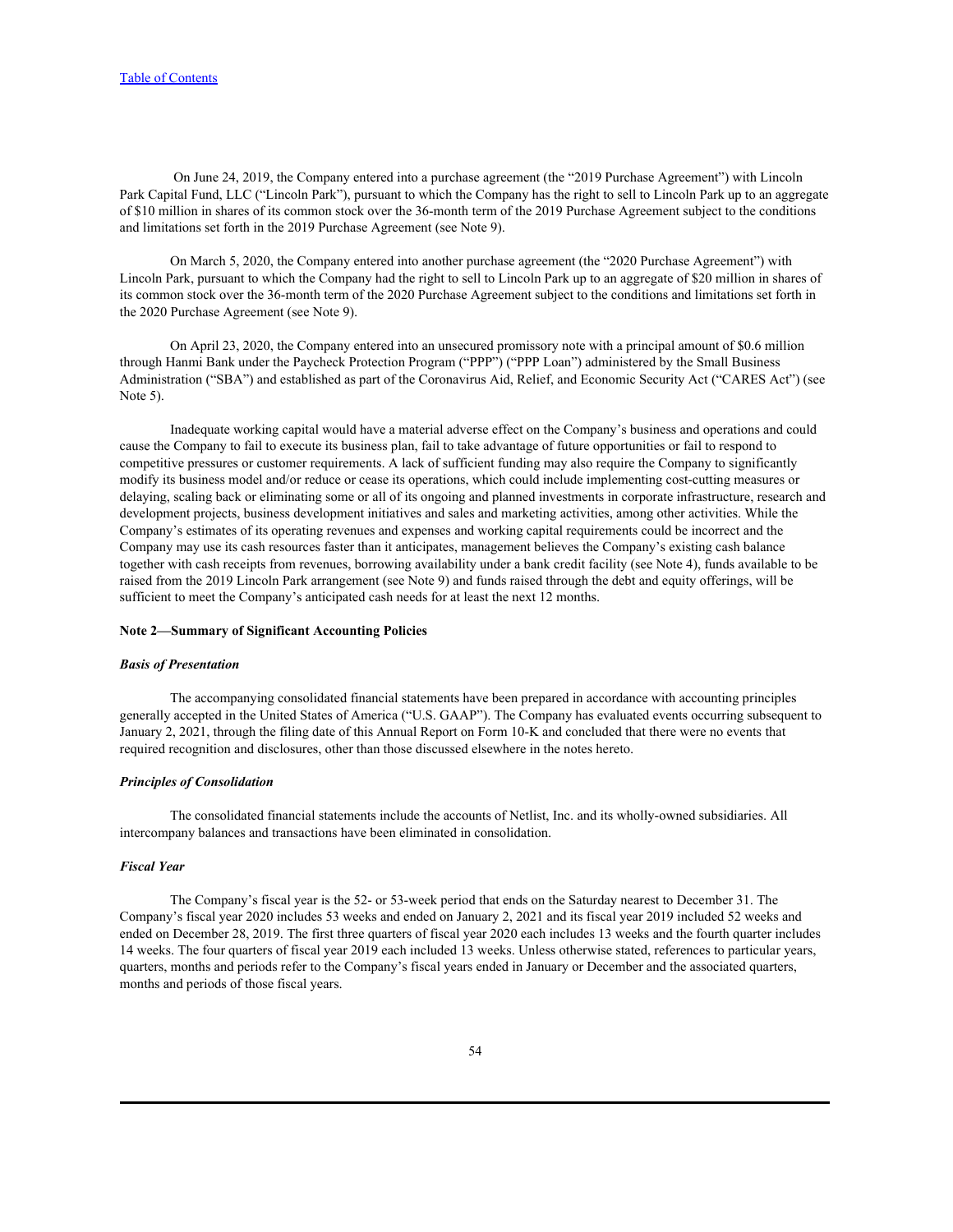## *Use of Estimates*

The preparation of the consolidated financial statements in conformity with U.S. GAAP requires management to make estimates and assumptions that affect the reported amounts of assets, liabilities, net sales and expenses. Significant items subject to such estimates and assumptions include provisions for uncollectible receivables and sales returns, warranty liability, valuation of inventories, fair value of financial instruments, useful lives and impairment of property and equipment, inputs used to value stock-based compensation and convertible debt instruments and the realization of deferred tax assets. Actual results may differ materially from those estimates.

#### *Recently Adopted Accounting Guidance*

In the first quarter of 2020, the Company adopted the Financial Accounting Standards Board ("FASB") Accounting Standards Update ("ASU") No. 2018-15, *Intangibles - Goodwill and Other - Internal-Use Software (Subtopic 350-40): Customer's Accounting for Implementation Costs Incurred in a Cloud Computing Arrangement That Is a Service Contract (a consensus of the FASB Emerging Issues Task Force)* ("ASU 2018-15"), which amends the accounting for implementation, setup, and other upfront costs in a hosting arrangement that is a service contract. The adoption of ASU 2018-15 did not have an impact on the Company's consolidated financial statements.

In the first quarter of 2020, the Company adopted FASB ASU No. 2018-13, *Fair Value Measurement (Topic 820): Disclosure Framework - Changes to the Disclosure Requirements for Fair Value Measurement* ("ASU 2018-13"), which removes, modifies, and adds various disclosure requirements on fair value measurements in Topic 820. The adoption of ASU 2018-13 did not have an impact on the Company's consolidated financial statements.

#### *Recently Issued Accounting Guidance*

In December 2019, the FASB issued ASU No. 2019-12, *Income Taxes (Topic 740) Simplifying the Accounting for Income Taxes*, which eliminates certain exceptions related to the approach for intraperiod tax allocation, the methodology for calculating income taxes in an interim period and the recognition of deferred tax liabilities for outside basis differences. This ASU also clarifies and simplifies other aspects of the accounting for income taxes. The ASU will be effective for fiscal years beginning after December 15, 2020 and interim periods within those fiscal years and early adoption is permitted. Certain amendments of this ASU may be adopted on a retrospective basis, modified retrospective basis or prospective basis. The Company does not expect material impacts from adopting this ASU on its consolidated financial statements.

In August 2020, the FASB issued ASU No. 2020-06, *Debt—Debt with Conversion and Other Options (Subtopic 470-20) and Derivatives and Hedging—Contracts in Entity's Own Equity (Subtopic 815-40): Accounting for Convertible Instruments and Contracts in an Entity's Own Equity*. This ASU amends the guidance on convertible instruments and the derivatives scope exception for contracts in an entity's own equity, and also improves and amends the related earnings per share guidance for both Subtopics. The ASU will be effective for fiscal years beginning after December 15, 2023, including interim periods within those fiscal years and early adoption is permitted. The Company is currently evaluating the impact this guidance will have on its consolidated financial statements.

#### *Revenue Recognition*

Revenue is recognized when control is transferred to customers, in an amount that reflects the consideration the Company expects to be entitled to in exchange for those goods and services. Revenue recognition is evaluated through the five steps outlined within the guidance. Substantially all of the Company's net sales relate to products sold at a point in time through ship-and-bill performance obligations. At contract inception, an assessment of the goods and services promised in the contracts with customers is performed and a performance obligation is identified for each distinct promise to transfer to the customer a good or service (or bundle of goods or services). To identify the performance obligations, the Company considers all of the goods or services promised in the contract regardless of whether they are explicitly stated or are implied by customary business practices. Contracts with customers are comprised of customer purchase orders, invoices (including the Company's standard terms and conditions) and written contracts.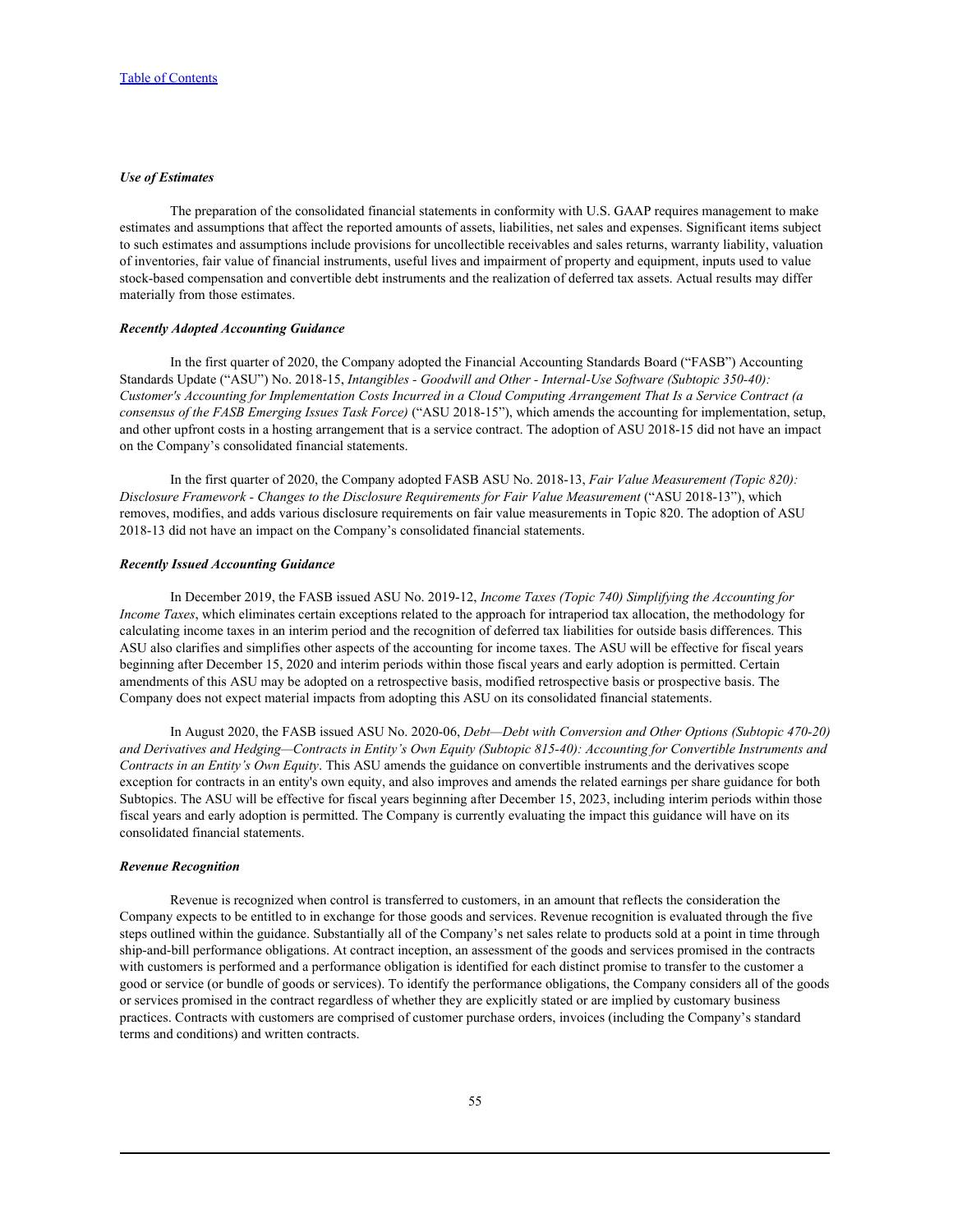## *Performance Obligations*

Net sales and related cost of sales are primarily the result of promises to transfer products to customers. For performance obligations related to substantially all of the ship-and-bill products, control transfers at a point in time when title transfers upon shipment of the product to the customer, and for some sales, control transfers when title is transferred at time of receipt by the customer. Once a product has shipped or has been delivered, the customer is able to direct the use of, and obtain substantially all of the remaining benefits from, the asset. The Company considers control to have transferred upon shipment or delivery, because the Company has a present right to payment at that time, the customer has legal title to the asset, the Company has transferred physical possession of the asset, and the customer has the significant risks and rewards of ownership of the asset.

Amounts billed to its customers for shipping and handling are recorded in net sales. Shipping and handling costs incurred by the Company are included in cost of sales in the accompanying consolidated statements of operations.

#### *Significant Payment Terms*

For ship-and-bill type contracts with customers, the invoice states the final terms of the sale, including the description, quantity, and price of each product purchased. Payment terms are typically due within 30 days after delivery but, in limited instances, can range up to 60 days after delivery. Accordingly, the Company's contracts with customers do not include a significant financing component.

## *Variable Consideration*

The Company's revenue generating activities include variable consideration which is recorded as a reduction of the transaction price based upon expected amounts at the time revenue for the corresponding product sale is recognized. Common forms of variable consideration include limited rights of return for up to 30 days, except for sales of excess component inventories, which contain no right-of-return privileges and volume rebates for meeting established sales targets. Estimates of variable consideration and determination of whether to include estimated amounts in the transaction price are based largely on an assessment of the anticipated performance and all information (historical, current and forecasted) that is reasonably available.

Returns for products sold are estimated using the expected value method and are recorded as a reduction in reported revenues at the time of sale based upon historical product return experience and is adjusted for known trends to arrive at the amount of consideration to which the Company expects to receive. Estimated amounts are included in the transaction price to the extent it is probable that a significant reversal of cumulative revenue recognized will not occur when the uncertainty associated with the variable consideration is resolved.

## *Contract Assets and Liabilities*

The Company continually evaluates whether the revenue generating activities and advanced payment arrangements with customers result in the recognition of contract assets or liabilities. Generally, the Company does not have material amounts of contract assets since revenue is recognized as control of goods is transferred or as services are performed. As of January 2, 2021, the Company recorded a contract liability of \$0.3 million related to volume rebates to a customer, which is included in accrued expenses and other current liabilities in the consolidated balance sheets. As of December 28, 2019, there was no such liability.

## *Warranties*

The Company offers standard product warranties generally ranging from one to three years to its memory subsystem products customers, depending on the negotiated terms of any purchase agreements, and has no other post-shipment obligations or separately priced extended warranty or product maintenance contracts. These warranties require the Company to repair or replace defective product returned to the Company during the warranty period at no cost to the customer. Warranties are not offered on sales of component products. The Company records an estimate for warranty related costs at the time of sale based on its historical and estimated future product return rates and expected repair or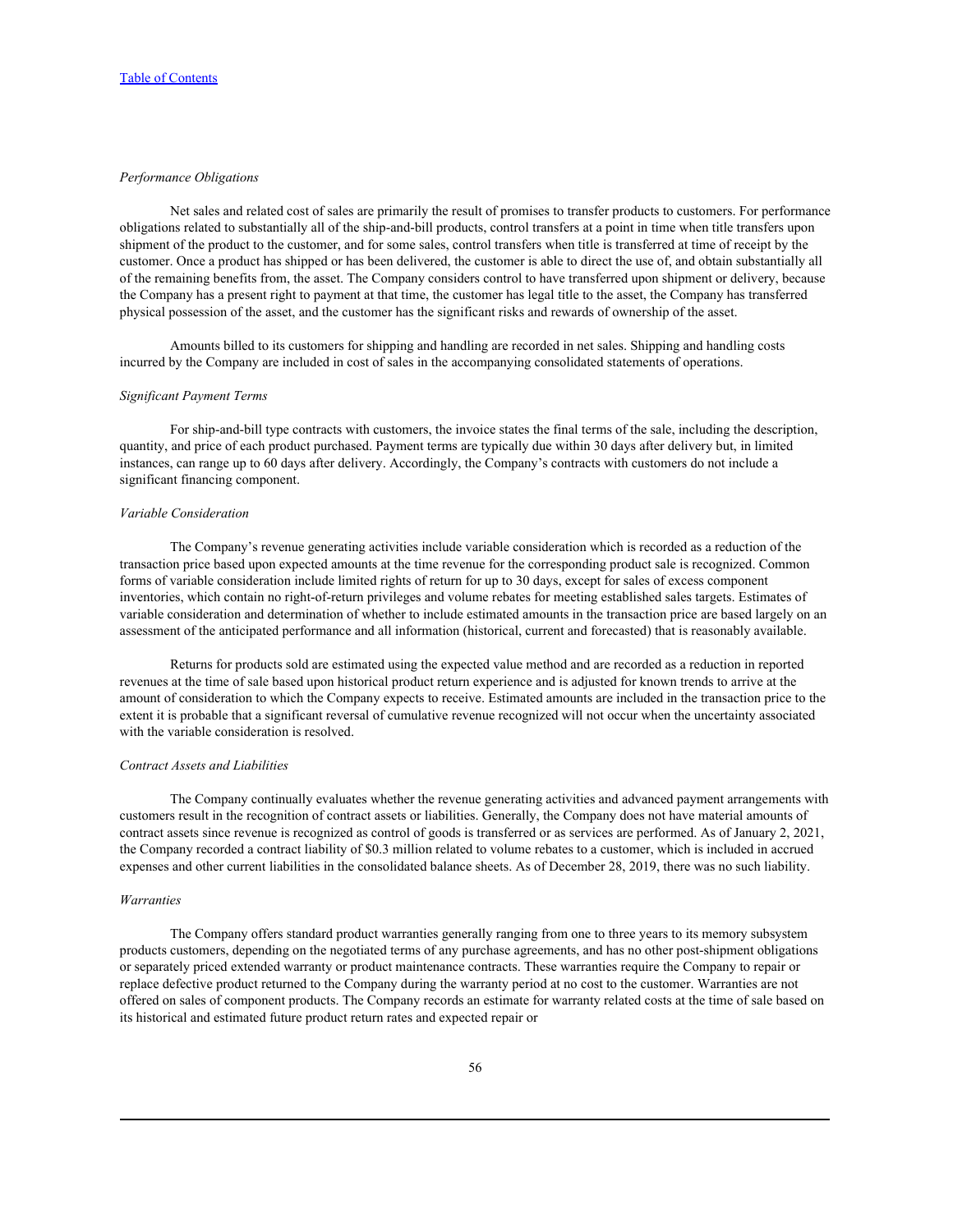replacement costs. Estimated future warranty costs are recorded in the period in which the sale is recorded and are included in cost of sales in the consolidated statements of operations.

### *Cash and Cash Equivalents*

Cash and cash equivalents consist of cash and short-term investments with original maturities of three months or less.

#### *Restricted Cash*

The Company's restricted cash consists of cash to secure standby letters of credit (see Note 4).

### *Fair Value Measurements*

The Company accounts for certain assets and liabilities at fair value. The hierarchy below lists three levels of fair value based on the extent to which inputs used in measuring fair value are observable in the market. The Company categorizes each of its fair value measurements in one of those three levels based on the lowest level input that is significant to the fair value measurement in its entirety.

- *Level 1* inputs are based on unadjusted quoted prices in active markets for identical assets or liabilities that the Company has the ability to access. An active market is defined as a market in which transactions for the assets or liabilities occur with sufficient frequency and volume to provide pricing information on an ongoing basis.
- *Level 2* inputs are based on quoted prices of similar instruments in active markets, quoted prices for identical or similar instruments in market that are not active, and model-based valuation techniques for which all significant assumptions are observable in the market or can be corroborated by observable market data for substantially the full term of the assets or liabilities.
- *Level 3* inputs are generally unobservable inputs for the asset or liability, which are typically based on management's estimates of assumptions that market participants would use in pricing the assets and liabilities. The fair values are therefore determined using model-based techniques, including option pricing models and discounted cash flow models.

The Company's financial instruments consist principally of cash and cash equivalents, restricted cash, a revolving line of credit, the PPP Loan and a convertible promissory note. Cash equivalents consist of short-term investments with original maturities of three months or less and restricted cash consists of cash to secure standby letters of credit (see Note 4). The carrying value of these instruments approximates their fair value due to their short-term nature. The fair value of the revolving line of credit, the PPP Loan and convertible promissory note is estimated by using current applicable rates for similar instruments as of the balance sheet date and an assessment of the credit rating. The carrying values of the revolving line of credit as of January 2, 2021 and December 28, 2019 and the PPP Loan as of January 2, 2021 approximate fair value because the interest rate yield is near current market rates for comparable debt instruments. The fair value of the convertible promissory note is estimated by using a discounted cash flow analysis using borrowing rates available to the Company for debt instruments with similar terms and maturities and is classified in Level 2 of the valuation hierarchy. The carrying value and estimated fair value of the senior secured convertible promissory note as of January 2, 2021 were \$14.8 million and \$12.1 million, respectively. The carrying value and estimated fair value of the senior secured convertible promissory note as of December 28, 2019 were \$14.6 million and \$11.7 million, respectively.

## *Accounts Receivable, net*

The Company extends credit to its customers. An allowance for doubtful accounts is maintained for estimated losses resulting from the inability of the Company's customers to make required payments. The Company specifically analyzes the age of customer balances, historical bad debt experiences, customer creditworthiness and changes in customer payment terms when making estimates of the collectability of the Company's accounts receivable balances. If the Company determines that the financial condition of any of its customers has deteriorated, whether due to customer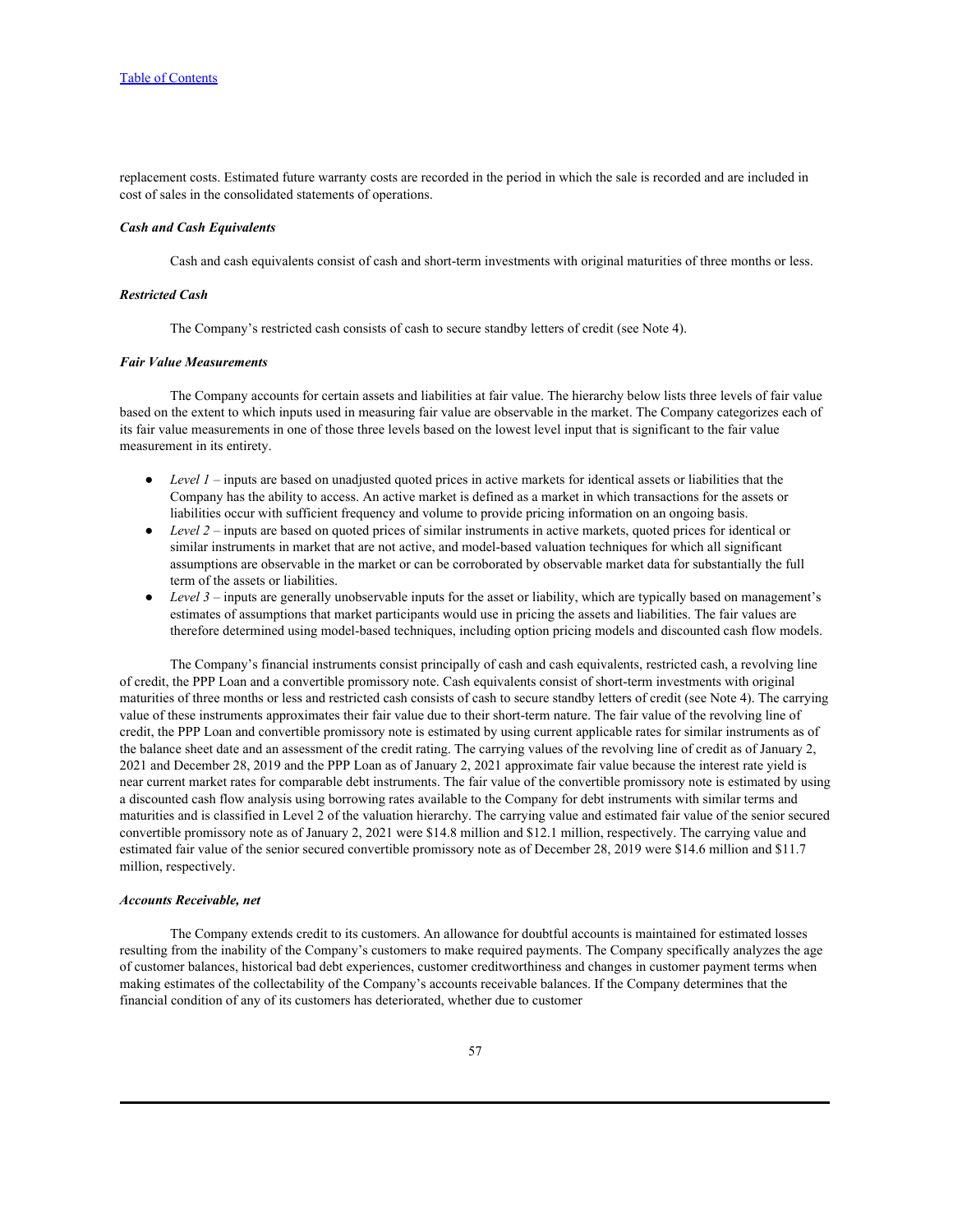specific or general economic issues, an increase in the allowance may be made. After all attempts to collect a receivable have failed, the receivable is written off.

#### *Concentration of Credit Risk*

Financial instruments that potentially subject the Company to significant concentrations of credit risk consist principally of cash and cash equivalents, and accounts receivable. The Company invests its cash equivalents primarily in money market mutual funds. Cash equivalents are maintained with high quality institutions, the composition and maturities of which are regularly monitored by management. At times, deposits held with financial institutions may exceed the amount of insurance provided by the Federal Deposit Insurance Corporation and the Securities Investor Protection Corporation.

The Company's accounts receivable are primarily derived from sales to original equipment manufacturers in the server, high-performance computing and communications markets, as well as from sales to storage customers, appliance customers, system builders and cloud and datacenter customers. The Company performs credit evaluations of its customers' financial condition and limits the amount of credit extended when deemed necessary, but generally requires no collateral. The Company believes the concentration of credit risk in its accounts receivable is moderated by its credit evaluation process, relatively short collection terms, a high level of credit worthiness of its customers (see Note 12), foreign credit insurance, and letters of credit issued in its favor. The allowance for credit losses is maintained, and such losses historically have not been significant and have been within management's expectations.

## *Inventories*

Inventories are valued at the lower of cost or the net realizable value. Cost is determined on an average cost basis which approximates actual cost on a first-in, first-out basis and includes raw materials, labor and manufacturing overhead. Net realizable value is the estimated selling prices in the ordinary course of business, less reasonably predictable costs of completion, disposal, and transportation. The Company evaluates inventory balances for excess quantities and obsolescence on a regular basis by analyzing estimated demand, inventory on hand, sales levels and other information and reduce inventory balances to net realizable value for excess and obsolete inventory based on this analysis. At the point of the write-down recognition, a new, lower cost basis for that inventory is established, and subsequent changes in facts and circumstances do not result in the restoration or increase in that newly established cost basis.

## *Property and Equipment*

Property and equipment are recorded at cost and depreciated on a straight-line basis over their estimated useful lives, which generally range from three to seven years. Leasehold improvements are recorded at cost and amortized on a straight-line basis over the shorter of their estimated useful lives or the remaining lease term. Expenditures for repairs and maintenance are expensed as incurred. Upon retirement or sale, the cost and related accumulated depreciation and amortization of disposed assets are removed from the accounts and any resulting gain or loss is included in other income (expense), net in the consolidated statements of operations.

## *Impairment of Long-Lived Assets*

The Company evaluates the recoverability of the carrying value of long-lived assets held and used by the Company in its operations for impairment on at least an annual basis or whenever events or changes in circumstances indicate that their carrying value may not be recoverable. When such factors and circumstances exist, the Company compares the projected undiscounted future net cash flows associated with the related asset or group of assets over their estimated useful lives against their respective carrying amount. These projected future cash flows may vary significantly over time as a result of increased competition, changes in technology, fluctuations in demand, consolidation of the Company's customers and reductions in average sales prices. If the carrying value is determined not to be recoverable from future operating cash flows, the asset is deemed impaired and an impairment loss is recognized to the extent the carrying value exceeds the estimated fair value of the asset. The fair value of the asset or asset group is based on market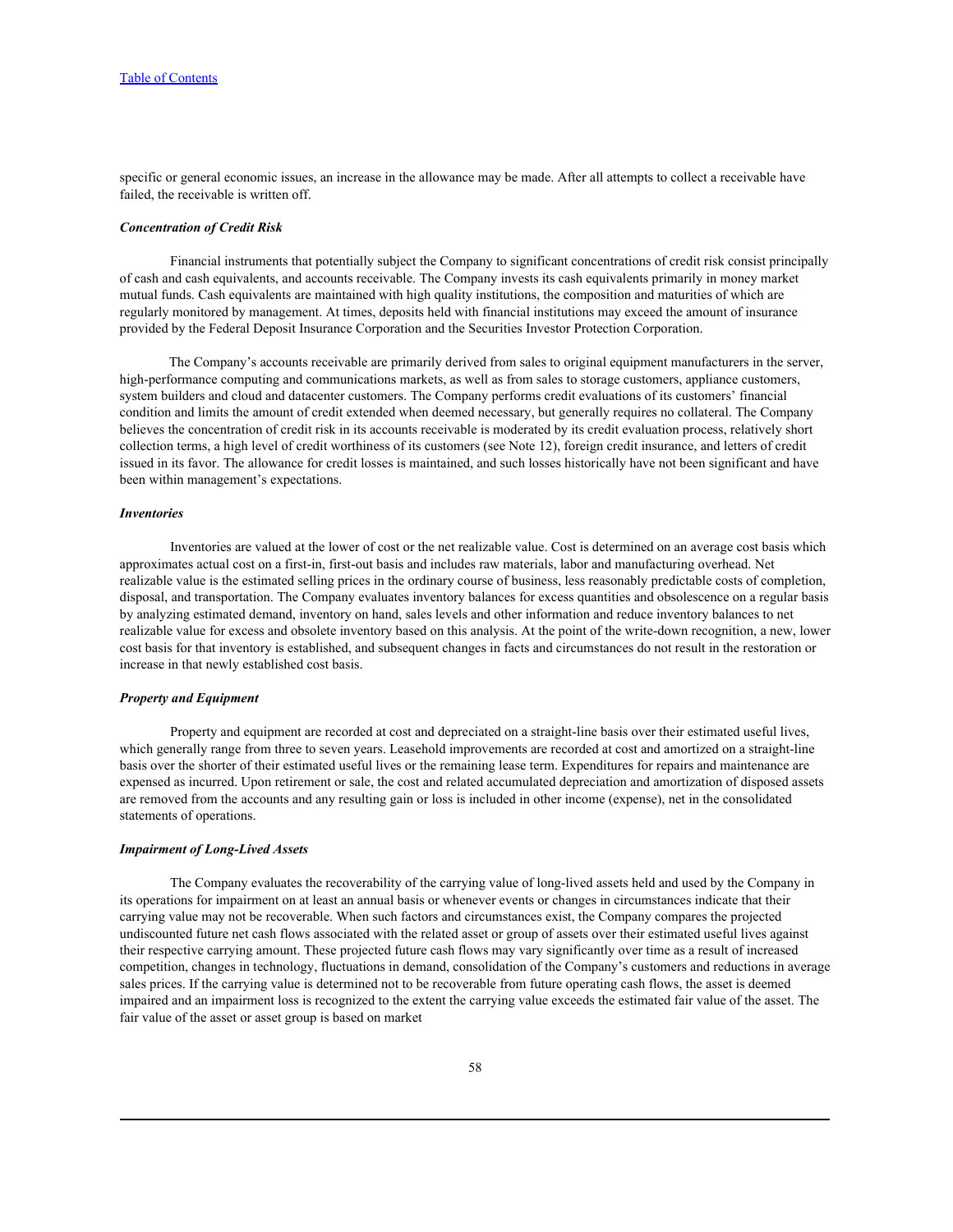value when available, or when unavailable, on discounted expected cash flows. The management believes there is no impairment of long-lived assets as of January 2, 2021 and December 28, 2019.

#### *Leases*

The Company determines if an arrangement is a lease at inception. Operating leases are included in operating lease right-of-use ("ROU") assets, accrued expenses and other current liabilities, and operating lease liabilities on its consolidated balance sheets. Finance leases are included in property and equipment, accrued expenses and other current liabilities, and other liabilities in its consolidated balance sheets.

ROU assets represent the right of the Company to use an underlying asset for the lease term and lease liabilities represent the obligation of the Company to make lease payments arising from the lease. Operating lease ROU assets and liabilities are recognized at commencement date based on the present value of lease payments over the lease term. As most of the Company's leases do not provide an implicit rate, the Company uses its incremental borrowing rate based on the information available at commencement date in determining the present value of lease payments. The Company uses the implicit rate when readily determinable. The operating lease ROU asset also includes any lease payments made and excludes lease incentives. The lease terms may include options to extend or terminate the lease when it is reasonably certain that the Company will exercise that option. Lease expense for lease payments is recognized on a straight-line basis over the lease term.

The Company has lease agreements with lease and non-lease components, which are accounted for as a single lease component. The Company does not present short-term leases on the balance sheet, as those leases have a lease term of twelve months or less at inception and do not contain purchase options or renewal terms that the Company is reasonably certain to exercise.

#### *Stock-Based Compensation*

Stock-based awards are comprised principally of stock options, restricted stock awards ("RSAs") and restricted stock units ("RSUs"). Stock-based compensation cost is measured at the grant date based on the fair value of the award and is recognized as an expense over the requisite service period, which is the vesting period, on a straight-line basis, net of estimated forfeitures. The Company uses the Black-Scholes option pricing model to determine the grant date fair value of stock options. The model requires the Company to estimate the expected volatility and expected term of the stock options, which are highly complex and subjective variables. The expected volatility is based on the historical volatility of the Company's common stock. The expected term is computed using the simplified method as the Company's best estimate given its lack of actual exercise history. The risk-free rate selected to value any particular grant is based on the U.S. Treasury rate that corresponds to the expected term of the grant effective as of the date of the grant. The expected dividend assumption is based on the Company's history and management's expectation regarding dividend payouts. The grant-date fair value of RSAs and RSUs equals the closing price of the Company's common stock on the grant date.

#### *Income Taxes*

Deferred income tax assets and liabilities are recognized for temporary differences between the financial statement carrying amounts of assets and liabilities and the amounts that are reported in the income tax returns. Deferred taxes are evaluated for realization on a jurisdictional basis. The Company records valuation allowances to reduce deferred tax assets to the amount that is more likely than not to be realized. In making this assessment, management analyzes future taxable income, reversing temporary differences and ongoing tax planning strategies. Should a change in circumstances lead to a change in judgment about the realizability of deferred tax assets in future years, the Company will adjust related valuation allowances in the period that the change in circumstances occurs, along with a corresponding increase or charge to income.

The Company recognizes the tax benefit from an uncertain tax position only if it is more likely than not that the tax position will be sustained upon examination by the taxing authorities based on the technical merits of the Company's position. The tax benefit recognized in the financial statements for a particular tax position is based on the largest benefit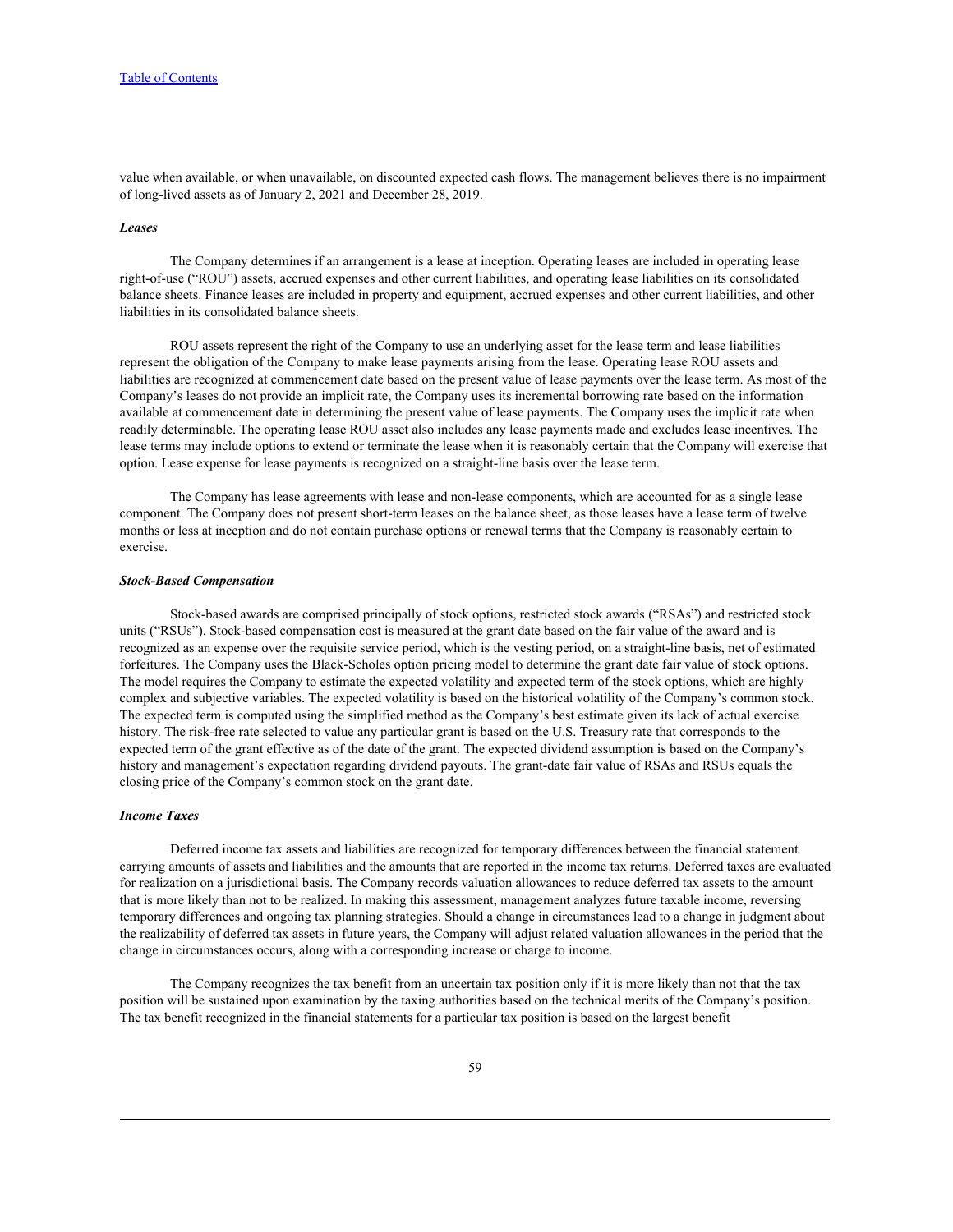that is more likely than not to be realized. The amount of unrecognized tax benefits is adjusted as appropriate for changes in facts and circumstances, such as significant amendments to existing tax laws, new regulations or interpretations by the taxing authorities, new information obtained during a tax examination, or resolution of an examination. The Company recognizes both accrued interest and penalties associated with uncertain tax positions as a component of provision for income taxes in the consolidated statements of operations.

The application of tax laws and regulations is subject to legal and factual interpretation, judgment and uncertainty. Tax laws and regulations may change as a result of changes in fiscal policy, changes in legislation, the evolution of regulations and court rulings. Therefore, the actual liability for U.S. or foreign taxes may be materially different from the Company's estimates, which could require the Company to record additional tax liabilities or to reduce previously recorded tax liabilities, as applicable.

### *Contingent Legal Expenses*

Contingent legal fees are expensed in the consolidated statements of operations in the period that the related revenues are recognized. In instances where there are no recoveries from potential infringers, no contingent legal fees are paid; however, the Company may be liable for certain out of pocket legal costs incurred pursuant to the underlying legal services agreement.

#### *Research and Development Expenses*

Research and development expenditures are expensed in the period incurred.

#### *Foreign Currency Remeasurement*

The functional currency of the Company's foreign subsidiaries is the U.S. dollar. Local currency financial statements are remeasured into U.S. dollars at the exchange rate in effect as of the balance sheet date for monetary assets and liabilities and the historical exchange rate for nonmonetary assets and liabilities. Expenses are remeasured using the average exchange rate for the period, except items related to nonmonetary assets and liabilities, which are remeasured using historical exchange rates. All remeasurement gains and losses are included in determining net loss. Transaction gains and losses were not significant during 2020 or 2019.

### *Net Loss Per Share*

Basic net loss per share is calculated by dividing net loss by the weighted-average common shares outstanding during the period. Diluted net loss per share is calculated by dividing the net loss by the weighted-average shares and dilutive potential common shares outstanding during the period. Dilutive potential shares consist of dilutive shares issuable upon the exercise of outstanding stock options and warrants computed using the treasury stock method, shares issuable under the conversion feature of a convertible note using the "if-converted" method, and shares issuable upon the vesting of RSAs and RSUs. In periods of net loss, basic and diluted loss per share are the same, as the effect of dilutive potential shares on loss per share is anti-dilutive.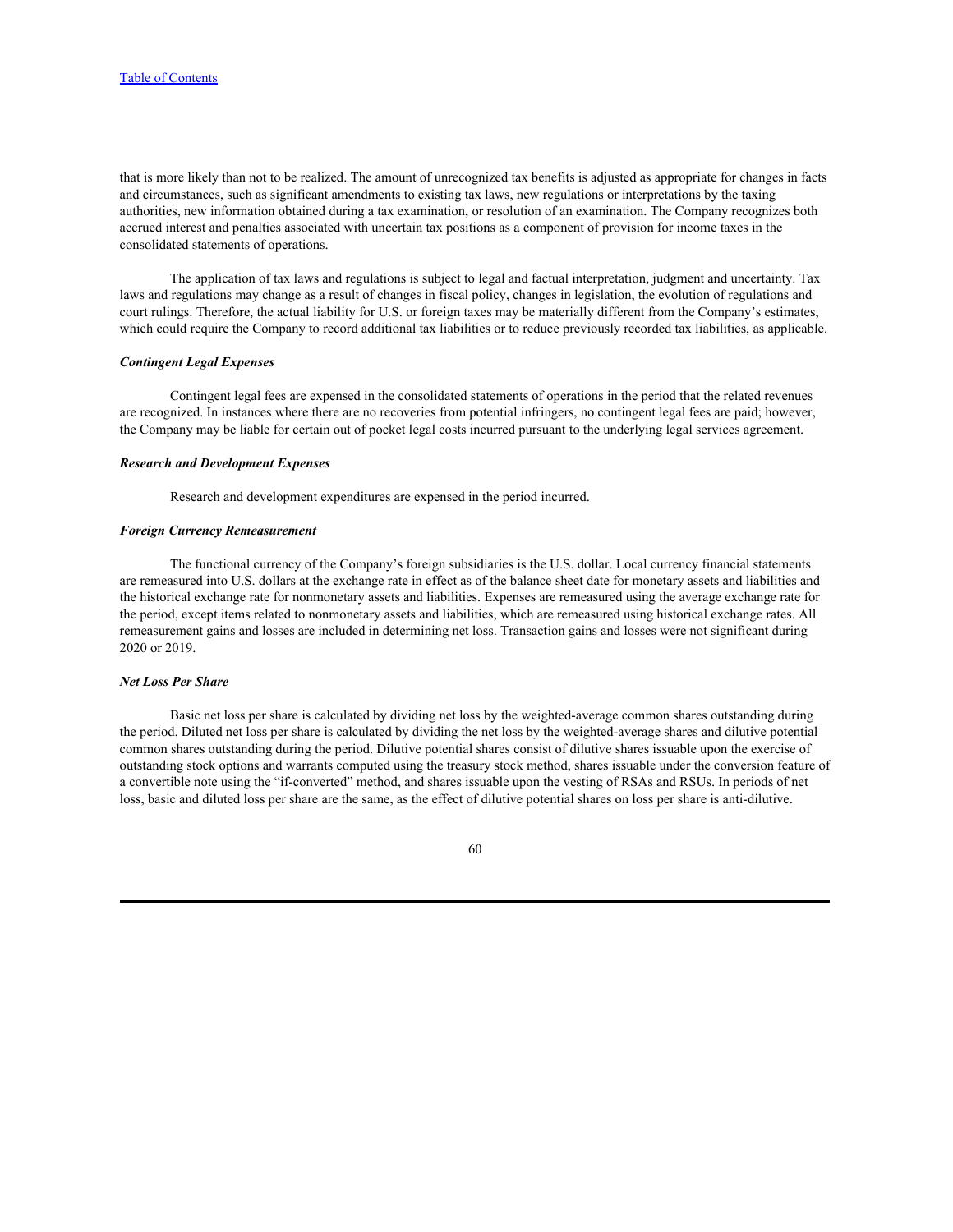## **Note 3—Supplemental Financial Information**

## *Inventories*

Inventories consisted of the following (in thousands):

|                 | January 2, |       | December 28, |
|-----------------|------------|-------|--------------|
|                 | 2021       |       | 2019         |
| Raw materials   |            | 578   | 1,052        |
| Work in process |            | ∸     | つく<br>ر گ    |
| Finished goods  |            | 2,618 | 2,419        |
|                 |            | 3,198 | 3,496        |

## *Property and Equipment, net*

Property and equipment, net consisted of the following (in thousands):

|                                                 | January 2,<br>2021 | December 28,<br>2019 |
|-------------------------------------------------|--------------------|----------------------|
| Machinery and equipment                         | 7.811              | 7,867                |
| Computer equipment and software                 | 2,523              | 2,447                |
| Leasehold improvements                          | 737                | 737                  |
| Furniture and fixtures                          | 55                 |                      |
|                                                 | 11,126             | 11,106               |
| Less: accumulated depreciation and amortization | (10, 944)          | (10, 820)            |
|                                                 | 182                | 286                  |

Substantially all the Company's property and equipment, net, are located within the United States as of January 2, 2021 and December 28, 2019.

## *Other Assets*

Other assets consisted of the following (in thousands):

|                            | January 2,<br>2021    | December 28,<br>2019 |
|----------------------------|-----------------------|----------------------|
| Refundable withholding tax |                       | 1,320                |
| Other assets               |                       | DС.                  |
|                            | 50<br>30 <sub>o</sub> | $\sim$<br>1, 3/0     |

Refundable withholding tax was the amount of tax withheld by the Company's customer in the Republic of Korea in November 2015 and was determined to be refundable from the Korean tax authority. During 2020, the Company received the full amount due from the Korean tax authority.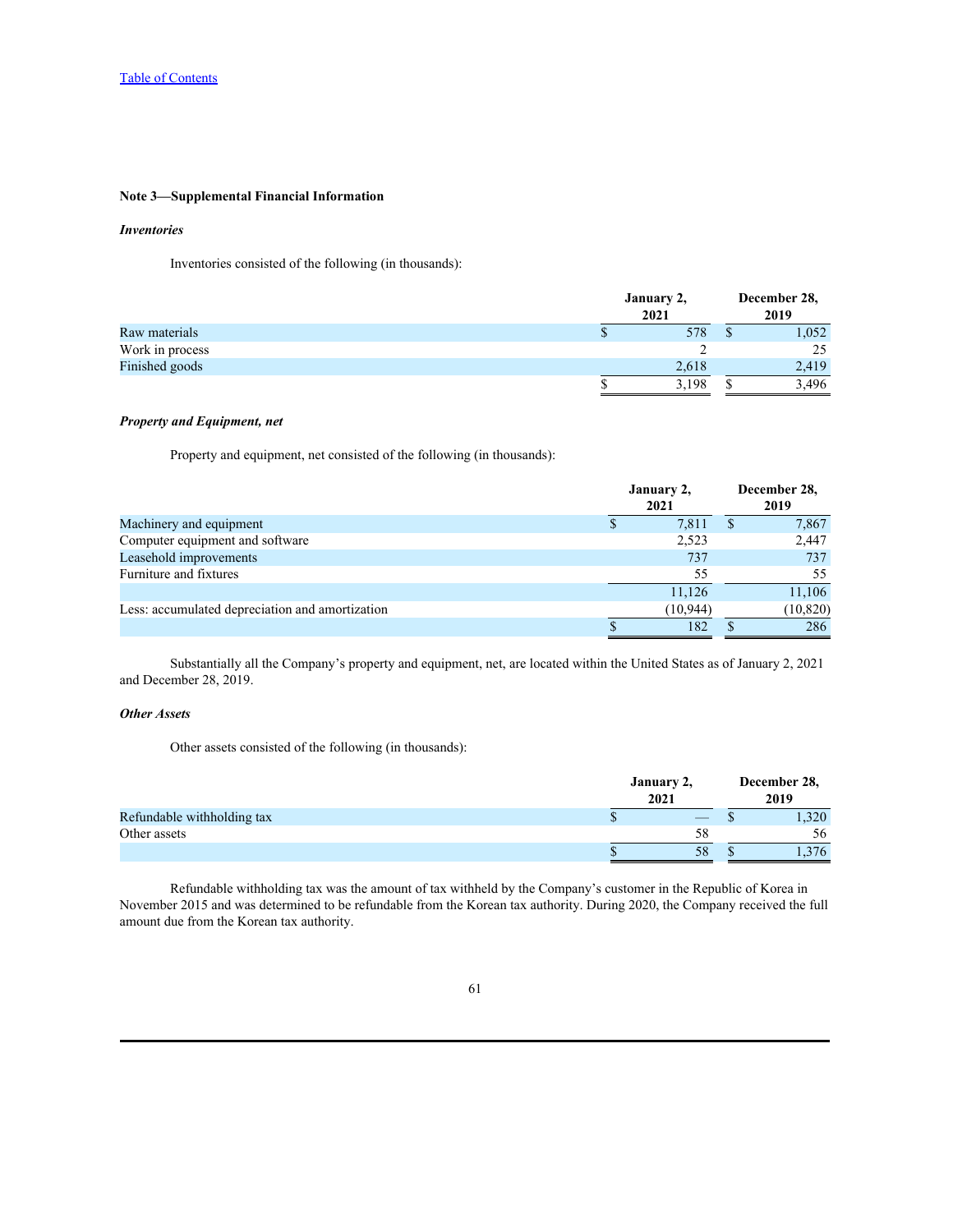## *Disaggregation of Net Sales*

The following table shows disaggregated net sales by major source (in thousands):

|                                                 | <b>Year Ended</b> |                    |  |                      |  |  |
|-------------------------------------------------|-------------------|--------------------|--|----------------------|--|--|
|                                                 |                   | January 2,<br>2021 |  | December 28.<br>2019 |  |  |
| Resales of third-party products                 |                   | 31,031             |  | 19,982               |  |  |
| Sale of the Company's modular memory subsystems |                   | 16.203             |  | 6,121                |  |  |
| Total net sales                                 |                   | 47,234             |  | 26,103               |  |  |

Net sales by country presented below are based on the billing location of the customer (in thousands):

|                      |  | <b>Year Ended</b>  |                      |        |  |  |
|----------------------|--|--------------------|----------------------|--------|--|--|
|                      |  | January 2,<br>2021 | December 28,<br>2019 |        |  |  |
| <b>United States</b> |  | 35,826             |                      | 19,919 |  |  |
| China(1)             |  | 6,071              |                      | 2,167  |  |  |
| Other countries      |  | 5,337              |                      | 4,017  |  |  |
| Total net sales      |  | 47,234             |                      | 26,103 |  |  |

## (1) China includes Hong Kong and Taiwan.

The United States and China accounted for more than 10% of the Company's net sales for 2020. For 2019, the United States was the only country that accounted for more than 10% of the Company's net sales.

#### *Net Loss Per Share*

The following table shows the computation of basic and diluted net loss per share of common stock (in thousands, except per share data):

|                                                                           | <b>Year Ended</b> |                    |  |                      |  |
|---------------------------------------------------------------------------|-------------------|--------------------|--|----------------------|--|
|                                                                           |                   | January 2,<br>2021 |  | December 28,<br>2019 |  |
| Numerator: Net loss                                                       |                   | (7.268)            |  | (12, 452)            |  |
| Denominator: Weighted-average common shares outstanding—basic and diluted |                   | 183,594            |  | 148.132              |  |
| Net loss per share—basic and diluted                                      |                   | (0.04)             |  | (0.08)               |  |

The Company computed net loss per share using the two-class method required for unvested participating securities through the three months ended March 28, 2020. No allocation of undistributed earnings to participating securities was performed for periods with net loss as such securities do not have a contractual obligation to share in the loss of the Company.

The table below sets forth potentially dilutive weighted average common share equivalents, consisting of shares issuable upon the exercise of outstanding stock options and warrants using the treasury stock method, shares issuable upon conversion of the SVIC Note (see Note 5) using the "if-converted" method, and the vesting of RSAs and RSUs.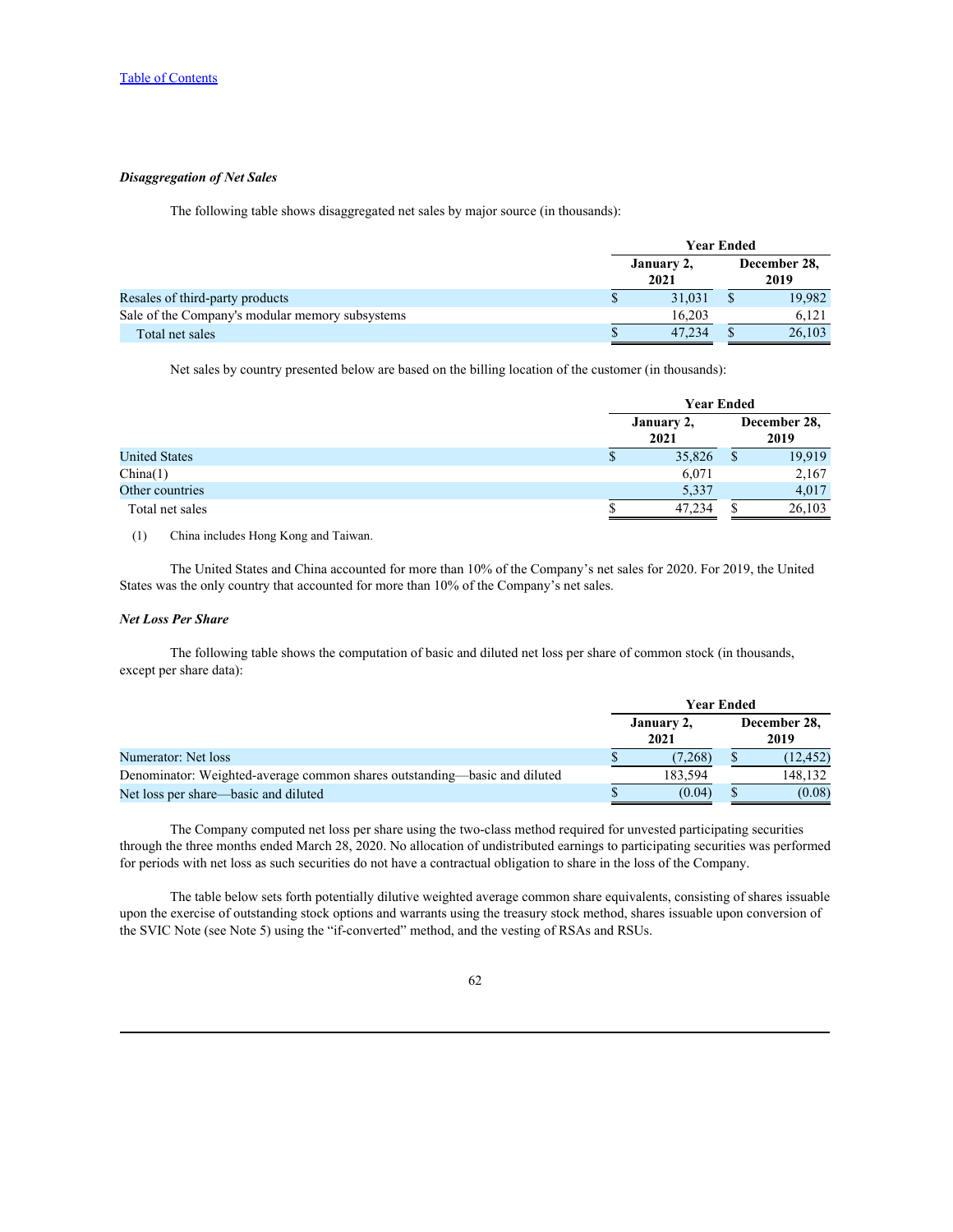These potential weighted average common share equivalents have been excluded from the diluted net loss per share calculations above as their effect would be anti-dilutive (in thousands):

|                                           | <b>Year Ended</b> |              |  |
|-------------------------------------------|-------------------|--------------|--|
|                                           | January 2,        | December 28. |  |
|                                           | 2021              | 2019         |  |
| Weighted average common share equivalents | 13,644            | 13,357       |  |

### *Cash Flow Information*

The following table shows supplemental disclosures of cash flow information and non-cash financing activities (in thousands):

|  |     |                    | December 28,<br>2019 |  |
|--|-----|--------------------|----------------------|--|
|  |     |                    |                      |  |
|  | 70  |                    | -62                  |  |
|  |     |                    |                      |  |
|  |     |                    | 2,448                |  |
|  | 262 |                    | 412                  |  |
|  |     | January 2,<br>2021 | <b>Year Ended</b>    |  |

## **Note 4—Credit Agreement**

On October 31, 2009, the Company and Silicon Valley Bank ("SVB") entered into a credit agreement (as the same may from time to time be amended, modified, supplemented or restated, the "SVB Credit Agreement"), which provides for a revolving line of credit up to \$5.0 million. The borrowing base is limited to 85% of the eligible accounts receivable, subject to certain adjustments. As of January 2, 2021, the borrowings under the SVB Credit Agreement bear interest based on the Wall Street Journal "prime rate" plus 2.75% and mature on April 30, 2021. The SVB Credit Agreement requires letters of credit to be secured by cash, which is classified as restricted cash in the accompanying consolidated balance sheets. As of January 2, 2021 and December 28, 2019, (i) outstanding letters of credit were \$3.2 million and \$2.8 million, respectively, (ii) outstanding borrowings were \$3.7 million and \$3.0 million, respectively, and (iii) availability under the revolving line of credit was \$0.1 million and \$0.2 million, respectively.

On April 12, 2017, the Company and SVB entered into an amendment to the SVB Credit Agreement to, among other things, obtain SVB's consent in connection with the Company's rights agreement with Computershare Trust Company, N.A., as rights agent (see Note 9), and make certain administrative changes in connection with the Company's funding arrangement with TR Global Funding V, LLC, an affiliate of TRGP Capital Management, LLC ("TRGP") (see Note 8).

For all periods before April 20, 2017, all obligations under the SVB Credit Agreement were secured by a first priority security interest in the Company's tangible and intangible assets, other than its patent portfolio, which was subject to a first priority security interest held by Samsung Venture Investment Co. ("SVIC") (see Note 5). Certain of these lien priorities were modified in April and May 2017 in connection with the Company's establishment of a funding arrangement with TRGP for certain of the Company's litigation expenses in connection with certain of its legal proceedings against SK hynix, Inc., a South Korean memory semiconductor supplier ("SK hynix"). On May 3, 2017, TRGP entered into an intercreditor agreement with each of SVIC and SVB, and on April 20, 2017, SVIC and SVB entered into an intercreditor agreement with each other (such intercreditor agreements, collectively, the "Intercreditor Agreements"). Pursuant to the terms of the Intercreditor Agreements, SVB's security interests in the Company's assets have been modified as follows: SVB has a first priority security interest in all of the Company's tangible and intangible assets other than its patent portfolio and its claims underlying and any proceeds it may receive from the SK hynix proceedings; a second priority security interest in the Company's patent portfolio other than the patents that are the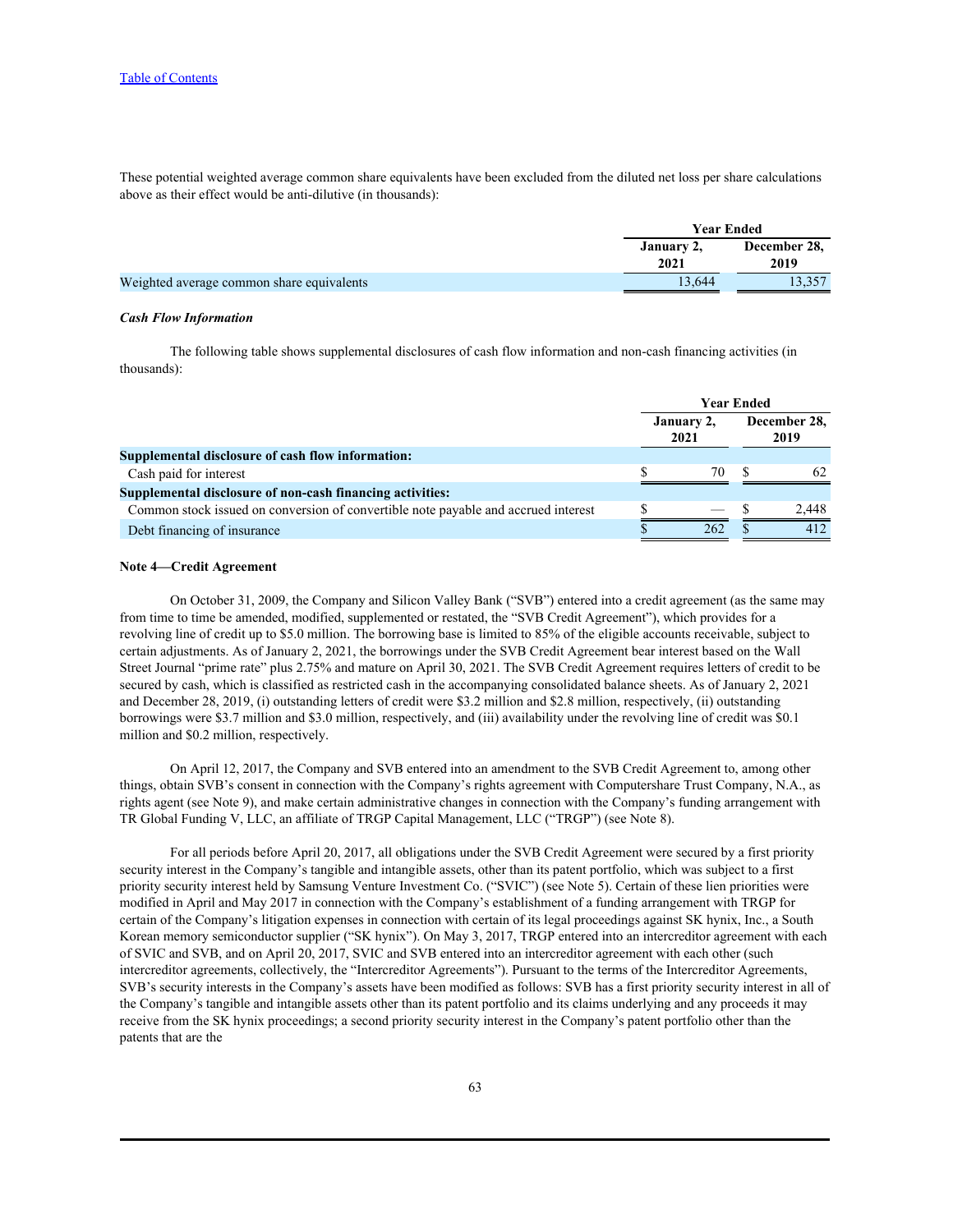subject of the SK hynix proceedings; and a third priority security interest in the Company's patents that are the subject of the SK hynix proceedings (see Note 8).

The SVB Credit Agreement subjects the Company to certain affirmative and negative covenants, including financial covenants with respect to the Company's liquidity and restrictions on the payment of dividends. As of January 2, 2021, the Company was in compliance with its covenants under the SVB Credit Agreement.

#### **Note 5—Debt**

The Company's debt consisted of the following (in thousands):

## *Secured Convertible Note*

On November 18, 2015, in connection with entering into the JDLA with Samsung, the Company issued to SVIC a secured convertible note ("SVIC Note") and stock purchase warrant ("SVIC Warrant"). The SVIC Note has an original principal amount of \$15.0 million, accrues interest at a rate of 2.0% per year, is due and payable in full on December 31, 2021, and is convertible into shares of the Company's common stock at a conversion price of \$1.25 per share, subject to certain adjustments, on the maturity date of the SVIC Note. Upon a change of control of the Company prior to the maturity date of the SVIC Note, the SVIC Note may, at the Company's option, be assumed by the surviving entity or be redeemed upon the consummation of such change of control for the principal and accrued but unpaid interest as of the redemption date. The SVIC Warrant grants SVIC a right to purchase 2,000,000 shares of the Company's common stock at an exercise price of \$0.30 per share, subject to certain adjustments, is only exercisable in the event the Company exercises its right to redeem the SVIC Note prior to its maturity date, and expires on December 31, 2025.

The SVIC Warrant was valued at \$1.2 million, based on its relative fair value, and was recorded as a debt discount. The Company also recorded \$0.2 million of debt issuance costs as a debt discount for professional services fees rendered in connection with the transaction. These amounts are being amortized to interest expense over the term of the SVIC Note using the interest method. For 2020 and 2019, the Company amortized \$0.2 million and \$0.2 million, respectively, to interest expense in the accompanying consolidated statements of operations. The effective interest rate, including accretion of the SVIC Note to par and amortization of debt issuance costs, was approximately 3.4%. As of January 2, 2021 and December 28, 2019, the outstanding principal and accrued interest on the SVIC Note was \$16.5 million and \$16.2 million, respectively, and the outstanding SVIC Note balance, net of unamortized debt discounts and issuance costs, was \$16.3 million and \$15.8 million, respectively.

In connection with the SVIC Note, SVIC was granted a first priority security interest in the Company's patent portfolio and a second priority security interest in all of the Company's other tangible and intangible assets. Upon issuance of the SVIC Note, the Company, SVB and SVIC entered into an Intercreditor Agreement pursuant to which SVB and SVIC agreed to their relative security interests in the Company's assets. In May 2017, SVIC, SVB and TRGP entered into additional Intercreditor Agreements to modify certain of these lien priorities (see Note 8). Additionally, upon issuance of the SVIC Note and the SVIC Warrant, the Company and SVIC entered into a Registration Rights Agreement pursuant to which the Company is obligated to register with the Securities and Exchange Commission, upon demand by SVIC, the shares of the Company's common stock issuable upon conversion of the SVIC Note or upon exercise of the SVIC Warrant.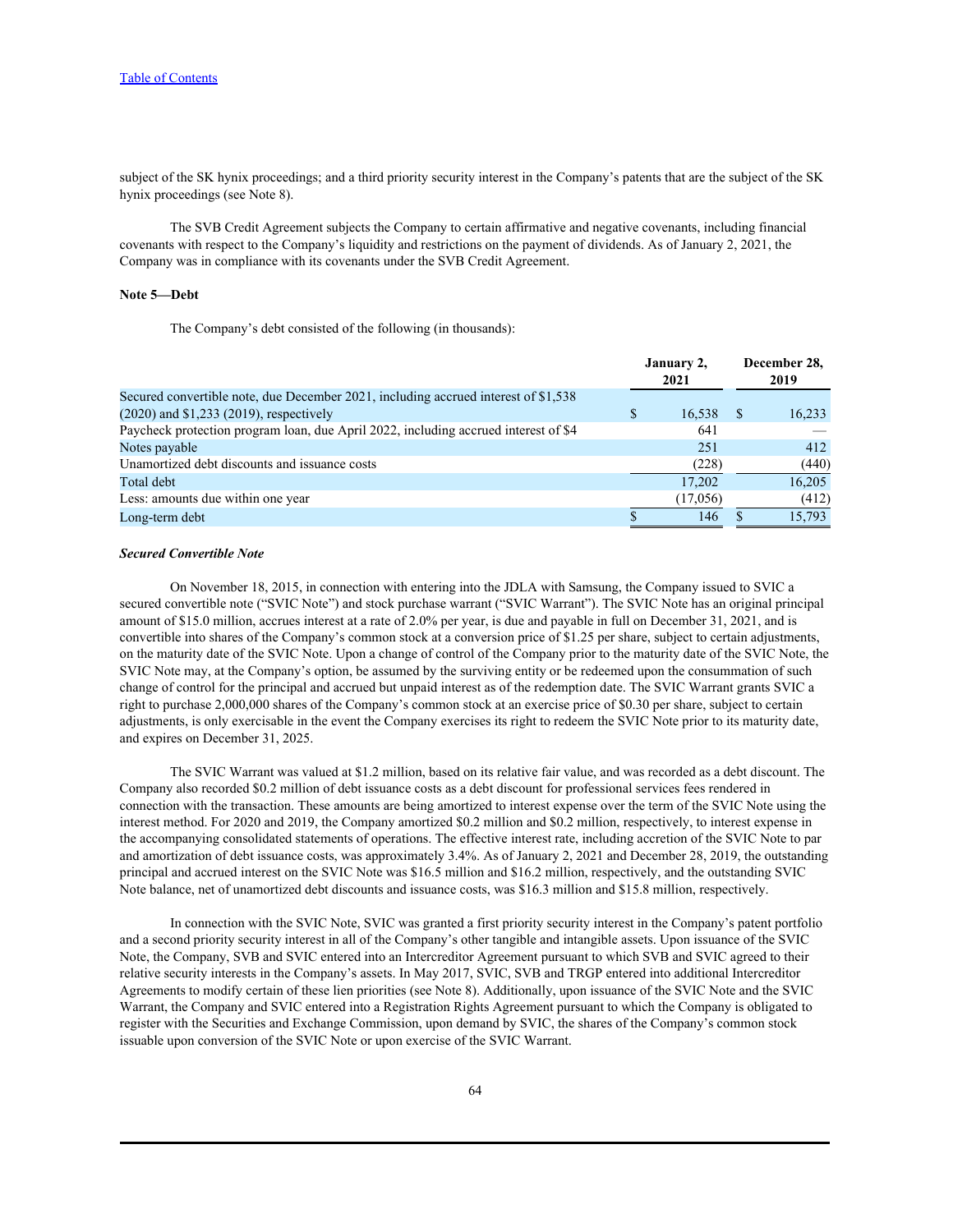The SVIC Note subjects the Company to certain affirmative and negative operating covenants. As of January 2, 2021, the Company was in compliance with its covenants under the SVIC Note.

#### *Unsecured Convertible Note*

On August 27, 2018, the Company entered into the Iliad Purchase Agreement, pursuant to which the Company issued the \$2.3 million Iliad Note with an original issue discount of \$0.2 million. The Iliad Note bore interest at an annual rate of 8% and would have matured on August 27, 2020, unless earlier repurchased, redeemed or converted in accordance with its terms.

During 2019, Iliad fully converted the outstanding principal and accrued interest on the Iliad Note to shares of the Company's common stock as follows: (1) \$1.9 million of the outstanding principal and accrued interest on the Iliad Note to 7,778,270 shares of the Company's common stock at the Redemption Conversion Price and (2) \$0.5 million of the outstanding principal and accrued interest on the Iliad Note to 1,388,890 shares of the Company's common stock at the Lender Conversion Price. As a result of these conversions, as of December 28, 2019, there were no outstanding principal and accrued interest on the Iliad Note.

### *Paycheck Protection Program Loan*

On April 23, 2020, the Company entered into the PPP Loan with a principal amount of \$0.6 million through Hanmi Bank under the PPP administered by the SBA and established as part of the CARES Act. The PPP Loan bears interest at 1.0% per annum and matures on April 23, 2022 with the first six months of interest and principal payments deferred. The amount borrowed under the PPP Loan is guaranteed by the SBA and is eligible for forgiveness in an amount equal to the sum of the eligible costs, including payroll, benefits, rent and utilities, incurred by the Company during the 24-week period beginning on the date the Company received the proceeds. The PPP Loan contains customary events of default, and the occurrence of an event of default may result in a claim for the immediate repayment of all amounts outstanding under the PPP Loan. In February 2021, the Company applied for forgiveness of the PPP Loan.

## *Contractual Maturities of Debt Obligations*

The aggregate contractual maturities of all borrowings due subsequent to January 2, 2021, including accrued interest, are as follows (in thousands):

| Amount |
|--------|
| 17,284 |
| 146    |
| 17,430 |
|        |

## **Note 6—Leases**

The Company has operating and finance leases primarily associated with office and manufacturing facilities and certain equipment. The determination of which discount rate to use when measuring the lease obligation was deemed a significant judgment.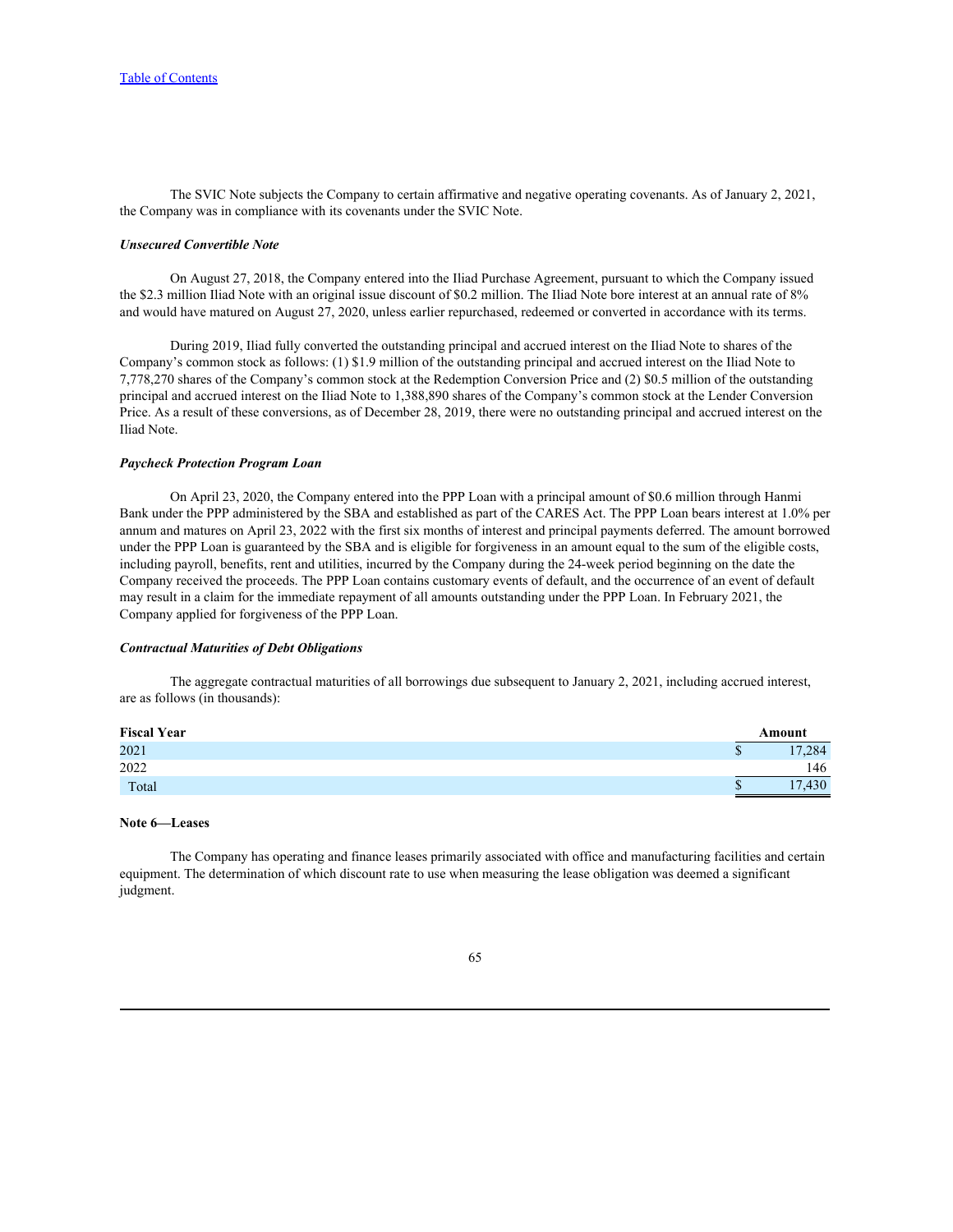Lease cost and supplemental cash flow information related to operating and finance leases were as follows (in thousands):

|                |                           | December 28,<br>2019 |
|----------------|---------------------------|----------------------|
|                |                           |                      |
|                |                           |                      |
|                |                           | 623                  |
|                |                           |                      |
| 19             |                           | 14                   |
|                |                           |                      |
| 23             |                           |                      |
|                |                           |                      |
|                |                           |                      |
| 561            |                           | 592                  |
| $\overline{4}$ |                           |                      |
| 18             |                           |                      |
|                |                           |                      |
|                |                           | 96                   |
| 365            |                           | __                   |
|                | January 2,<br>2021<br>565 | <b>Year Ended</b>    |

Supplemental balance sheet information related to leases was as follows (in thousands):

|                                                | January 2,<br>2021 |      | December 28,<br>2019 |       |
|------------------------------------------------|--------------------|------|----------------------|-------|
| <b>Operating Leases</b>                        |                    |      |                      |       |
| Operating lease right-of-use assets            |                    | 114  |                      | 968   |
| Accrued expenses and other current liabilities |                    | 118  |                      | 511   |
| Operating lease liabilities                    |                    |      |                      | 498   |
| Total operating lease liabilities              |                    | 118  |                      | 1,009 |
|                                                |                    |      |                      |       |
| <b>Finance Leases</b>                          |                    |      |                      |       |
| Property and equipment, at cost                |                    | 96   |                      | 96    |
| Accumulated depreciation                       |                    | (34) |                      | (14)  |
| Property and equipment, net                    |                    | 62   |                      | 82    |
| Accrued expenses and other current liabilities |                    | 19   |                      | 18    |
| Other liabilities                              |                    | 46   |                      | 65    |
| Total finance lease liabilities                |                    | 65   |                      | 83    |
|                                                |                    |      |                      |       |

The following table includes supplemental information:

| January 2,<br>2021 | December 28,<br>2019 |
|--------------------|----------------------|
|                    |                      |
| 0.4                | $\mathcal{L}$ . I    |
| 3.3                | 4.3                  |
|                    |                      |
|                    |                      |
| $6.1\%$            | 7.9%                 |
| 5.1%               | 5.1%                 |
|                    |                      |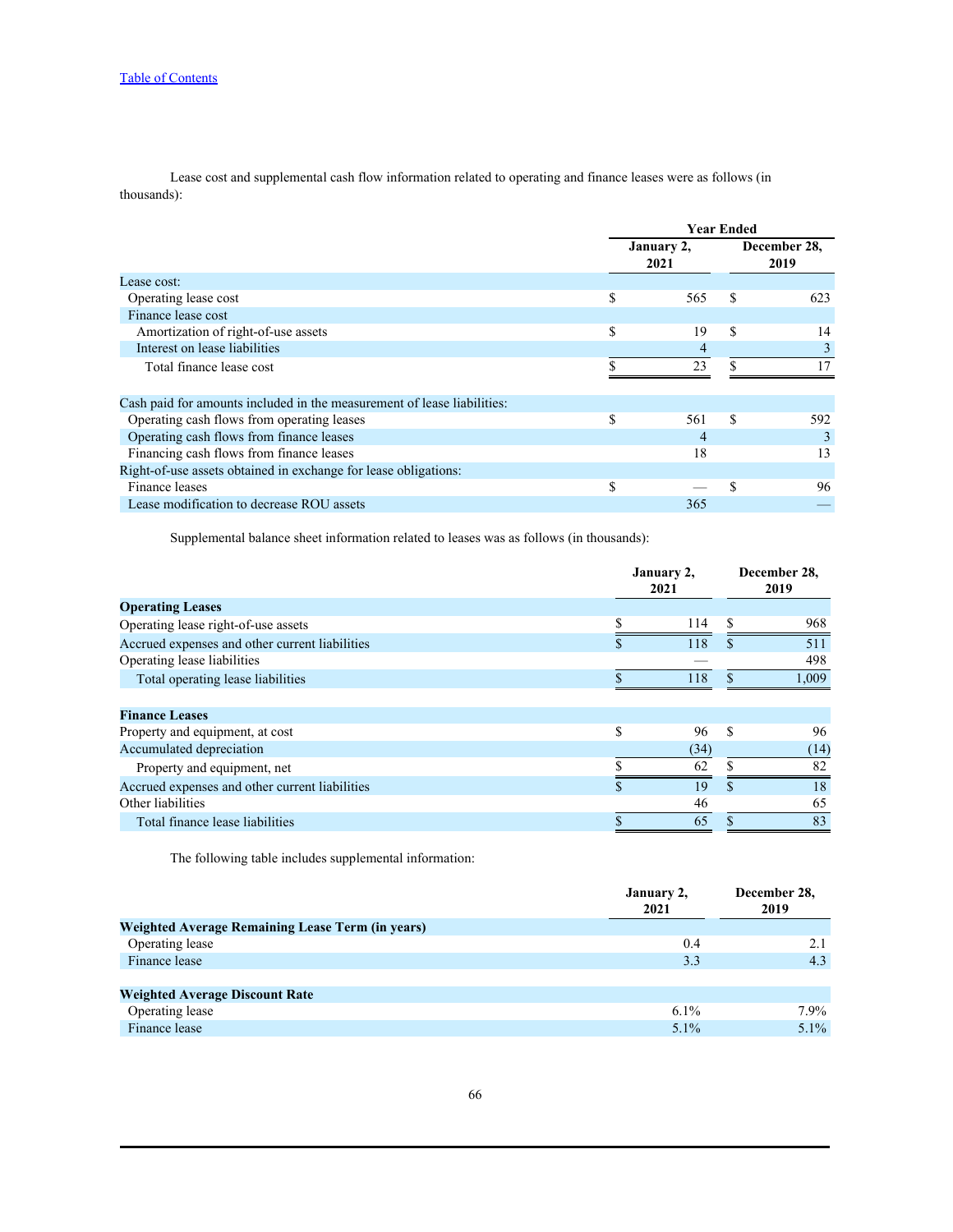| <b>Fiscal Year</b>     | <b>Operating Leases</b> | <b>Finance Leases</b> |
|------------------------|-------------------------|-----------------------|
| 2021                   | 120S                    | 22                    |
| 2022                   |                         | 22                    |
| 2023                   |                         | 22                    |
| 2024                   |                         |                       |
| Total lease payments   | 120                     |                       |
| Less: imputed interest |                         | (6)                   |
| Total                  | 118                     | 6J                    |

## Maturities of lease liabilities as of January 2, 2021 were as follows (in thousands):

## **Note 7—Income Taxes**

United States and foreign loss before provision for income taxes was as follows (in thousands):

|                      |                    | <b>Year Ended</b> |                      |  |
|----------------------|--------------------|-------------------|----------------------|--|
|                      | January 2,<br>2021 |                   | December 28,<br>2019 |  |
| <b>United States</b> | (6,741)            |                   | (11, 916)            |  |
| Foreign              | (526)              |                   | (523)                |  |
|                      | (7, 267)           |                   | (12, 439)            |  |

The provision for income taxes consisted of the following (in thousands):

|                               | <b>Year Ended</b>               |  |                      |  |
|-------------------------------|---------------------------------|--|----------------------|--|
|                               | January 2,<br>2021              |  | December 28,<br>2019 |  |
| Current:                      |                                 |  |                      |  |
| Federal                       | $\hspace{0.1mm}-\hspace{0.1mm}$ |  |                      |  |
| State                         |                                 |  |                      |  |
| Total current                 |                                 |  |                      |  |
| Deferred:                     |                                 |  |                      |  |
| Federal                       | (1, 402)                        |  | (2,256)              |  |
| State                         | (415)                           |  | (769)                |  |
| Foreign                       | 67                              |  | 166                  |  |
| Change in valuation allowance | 1,750                           |  | 2,859                |  |
| Total deferred                | $\hspace{0.05cm}$               |  |                      |  |
| Provision for income taxes    |                                 |  |                      |  |

Income taxes differ from the amounts computed by applying the statutory federal income tax rate of 21% for 2020 and 2019. The reconciliation of this difference is as follows (in thousands):

| January 2,<br>2021       | December 28,<br>2019 |
|--------------------------|----------------------|
| 21%                      | 21%                  |
| (19)%                    | (18)%                |
| $(2)\%$                  | (3)%                 |
| $\overline{\phantom{0}}$ | $-y_0$               |
|                          | <b>Year Ended</b>    |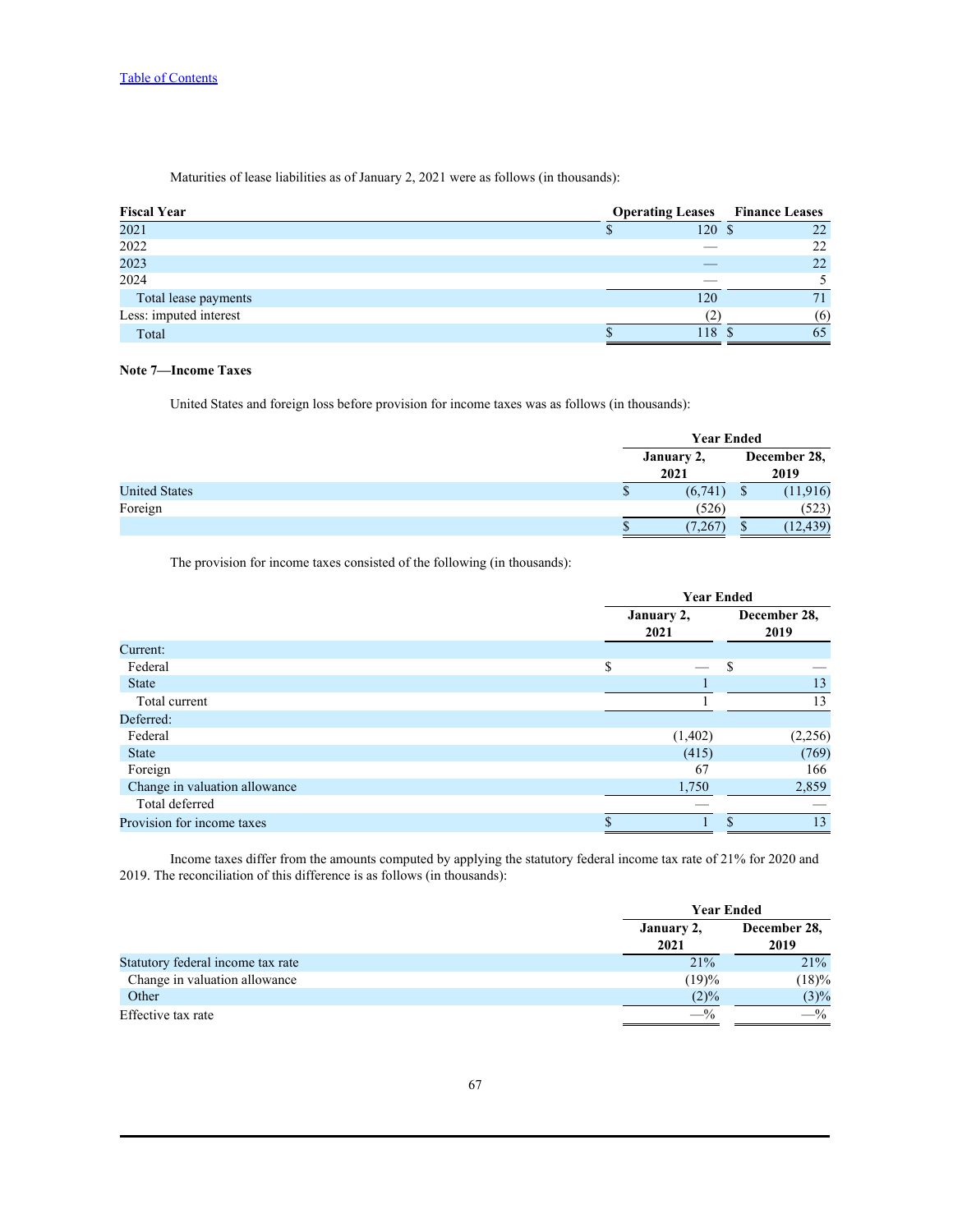Deferred income taxes reflect the net tax effects of temporary differences between the carrying amounts of assets and liabilities for financial reporting purposes and the amounts used for income tax purposes. The significant components of the deferred tax assets and liabilities are as follows (in thousands):

|                                      |    | January 2,<br>2021 |  | December 28,<br>2019 |  |
|--------------------------------------|----|--------------------|--|----------------------|--|
| Deferred tax assets:                 |    |                    |  |                      |  |
| Operating loss carryforward          | Ъ. | 33,564 \$          |  | 32,014               |  |
| Tax credit carryforwards             |    | 3,779              |  | 3,664                |  |
| Reserves and allowances              |    | 707                |  | 643                  |  |
| Foreign operating loss carryforward  |    | 692                |  | 759                  |  |
| Stock-based compensation             |    | 236                |  | 368                  |  |
| Other                                |    | 573                |  | 672                  |  |
| Total deferred tax assets            |    | 39,551             |  | 38,120               |  |
| Deferred tax liabilities:            |    |                    |  |                      |  |
| Operating lease right-of-use assets  |    | (121)              |  | (261)                |  |
| Prepaid expenses                     |    | (31)               |  | (161)                |  |
| Basis difference in warrant and note |    | (57)               |  | (106)                |  |
| Total deferred tax liabilities       |    | (209)              |  | (528)                |  |
| Net deferred tax assets              |    | 39,342             |  | 37,592               |  |
| Valuation allowance                  |    | (39, 342)          |  | (37, 592)            |  |
|                                      |    |                    |  |                      |  |

The Company evaluates whether a valuation allowance should be established against its deferred tax assets based on the consideration of all available evidence using a "more likely than not" standard. In making such judgments, significant weight is given to evidence that can be objectively verified. As of January 2, 2021 and December 28, 2019, a valuation allowance of \$39.3 million and \$37.6 million, respectively, has been provided based on the Company's assessment that it is more likely than not that sufficient taxable income will not be generated to realize the tax benefits of the temporary differences. The valuation allowance increased by \$1.7 million and \$2.9 million during 2020 and 2019, respectively. These increases in these years primarily relate to the increases in the net operating loss ("NOL") carryforward.

As of January 2, 2021, the Company had (i) \$136.8 million of federal NOL carryforwards, of which \$104.2 million will expire from 2029 through 2037, and \$32.6 million of which will be carried forward indefinitely, (ii) \$76.5 million of state NOL carryforwards, which begin to expire in 2029, (iii) federal tax credit carryforwards of \$1.9 million, which begin to expire in 2026, and (iv) state tax credit carryforwards of \$1.9 million, which will be carried forward indefinitely. In addition, as of January 2, 2021, the Company had \$2.7 million of foreign NOL carryforwards from various jurisdictions, which begin to expire in 2021. Utilization of the NOL and tax credit carryforwards is subject to an annual limitation due to the ownership percentage change limitations provided by Section 382 of the Internal Revenue Code (the "Code") and similar state and foreign law provisions. Under Section 382 of the Code, substantial changes in our ownership may limit the amount of NOL and tax credit carryforwards that are available to offset taxable income. The annual limitation would not automatically result in the loss of NOL and tax credit carryforwards but may limit the amount available in any given future period. Additional limitations on the use of these tax attributes could occur in the event of possible disputes arising in examination from various taxing authorities.

The Company files income tax returns with federal, state and foreign jurisdictions. The Company is no longer subject to Internal Revenue Service ("IRS") or state examinations for periods prior to 2016, although certain carryforward attributes that were generated prior to 2016 may still be adjusted by the IRS.

The Company includes interest and penalties related to uncertain tax positions within the provision for income taxes. As of January 2, 2021 and December 28, 2019, the interest or penalties accrued related to unrecognized tax benefits were insignificant, and during 2020 and 2019, the interest and penalties related to uncertain tax position recorded were insignificant. As of January 2, 2021, the Company had no unrecognized tax benefits that would significantly change in the next 12 months.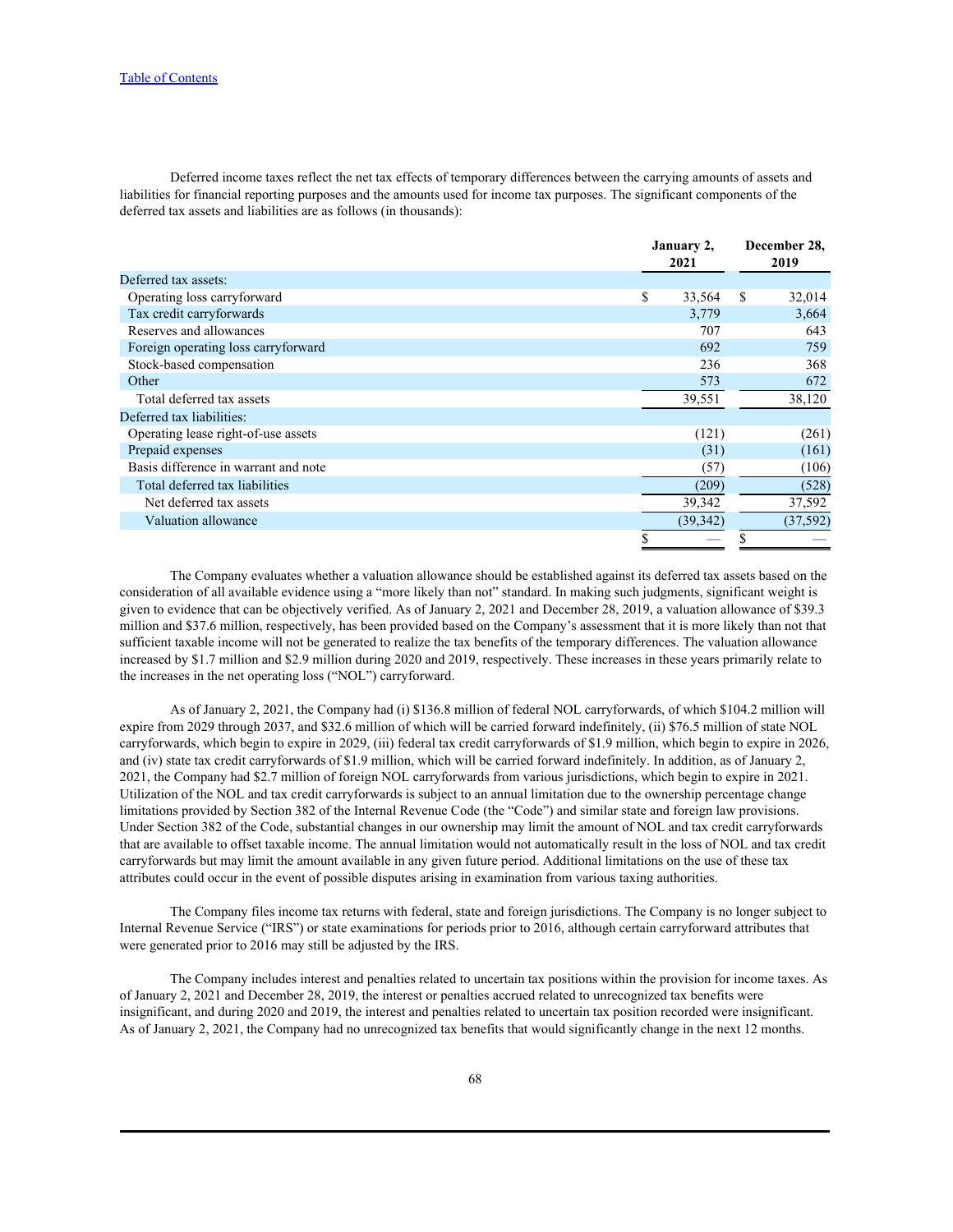#### **Note 8—Commitments and Contingencies**

#### *Contingent Legal Expenses*

The Company may retain the services of law firms that specialize in patent licensing and enforcement and patent law in connection with its licensing and enforcement activities. These law firms may be retained on a contingent fee basis whereby such law firms are paid on a scaled percentage of any negotiated fee, settlements or judgments awarded based on how and when the fees, settlements or judgments are obtained.

#### *TRGP Agreement and Related Intercreditor Agreements*

On May 3, 2017, the Company and TRGP entered into an investment agreement (the "TRGP Agreement"), which generally provided that TRGP directly fund the costs incurred by or on behalf of the Company in connection with the Company's first action in the U.S. International Trade Commission ("ITC") and its U.S. district court proceedings, but excluding all other proceedings (all such funded costs, collectively, the "Funded Costs"). In exchange for such funding, the Company agreed that, if the Company recovered any proceeds in connection with the funded SK hynix proceedings relating to certain patents, it would pay to TRGP the amount of the Funded Costs paid by TRGP plus an escalating premium based on when any such proceeds are recovered. In addition, pursuant to the terms of a separate security agreement between the Company and TRGP dated May 3, 2017 (the "Security Agreement"), the Company granted to TRGP (i) a first priority lien on, and security in, the claims underlying the funded SK hynix proceedings and any proceeds that may be received by the Company in connection with these proceedings, and (ii) a second priority lien on, and security in, the Company's patents that are the subject of the funded SK hynix proceedings. The TRGP Agreement and its amendment do not impose financial covenants on the Company. On January 23, 2020, the Company and TRGP entered into an amendment to the TRGP Agreement to alter the recovery sharing formula related to claims against SK hynix for alleged infringement of the Company's patents.

In connection with the TRGP Agreement, in May 2017, TRGP, SVIC and SVB entered into the Intercreditor Agreements. Pursuant to the terms of the Intercreditor Agreements, TRGP, SVB and SVIC have agreed to their relative security interest priorities in the Company's assets, such that: (i) TRGP has a first priority security interest in the Company's claims underlying the funded SK hynix proceedings and any proceeds that may be received by the Company in connection with these proceedings relating to certain patents, and a second priority security interest in the Company's patents that are the subject of the funded SK hynix proceedings, (ii) SVIC has a first priority security interest in the Company's complete patent portfolio and a second priority security interest in all of the Company's other tangible and intangible assets (other than the Company's claims underlying and any proceeds it may receive from the SK hynix proceedings funded under the TRGP Agreement), and (iii) SVB has a first priority security interest in all of the Company's tangible and intangible assets other than its patent portfolio and its claims underlying and any proceeds it may receive from the SK hynix proceedings funded under the TRGP Agreement, a second priority security interest in the Company's patent portfolio other than the patents that are the subject of the SK hynix proceedings funded under the TRGP Agreement, and a third priority security interest in the Company's patents that are the subject of the SK hynix proceedings funded under the TRGP Agreement. The Company consented and agreed to the terms of each of the Intercreditor Agreements.

Legal expenses incurred by the Company but paid by TRGP pursuant to the terms of the TRGP Agreement are excluded from the consolidated financial statements. During the years ended December 29, 2018 and December 30, 2017, the Company excluded legal expenses of \$1.8 million and \$10.2 million, respectively, as a result of TRGP's payment of these expenses under the TRGP Agreement. No further legal expenses will be paid by TRGP under this agreement. Any settlement or other cash proceeds the Company may recover in the future in connection with the funded SK hynix proceedings may be reduced by the aggregate amount of legal expenses excluded by the Company as a result of TRGP's payment of these expenses under the TRGP Agreement, plus the premium amount due to TRGP under the terms of the amended TRGP Agreement at the time of any such recovery.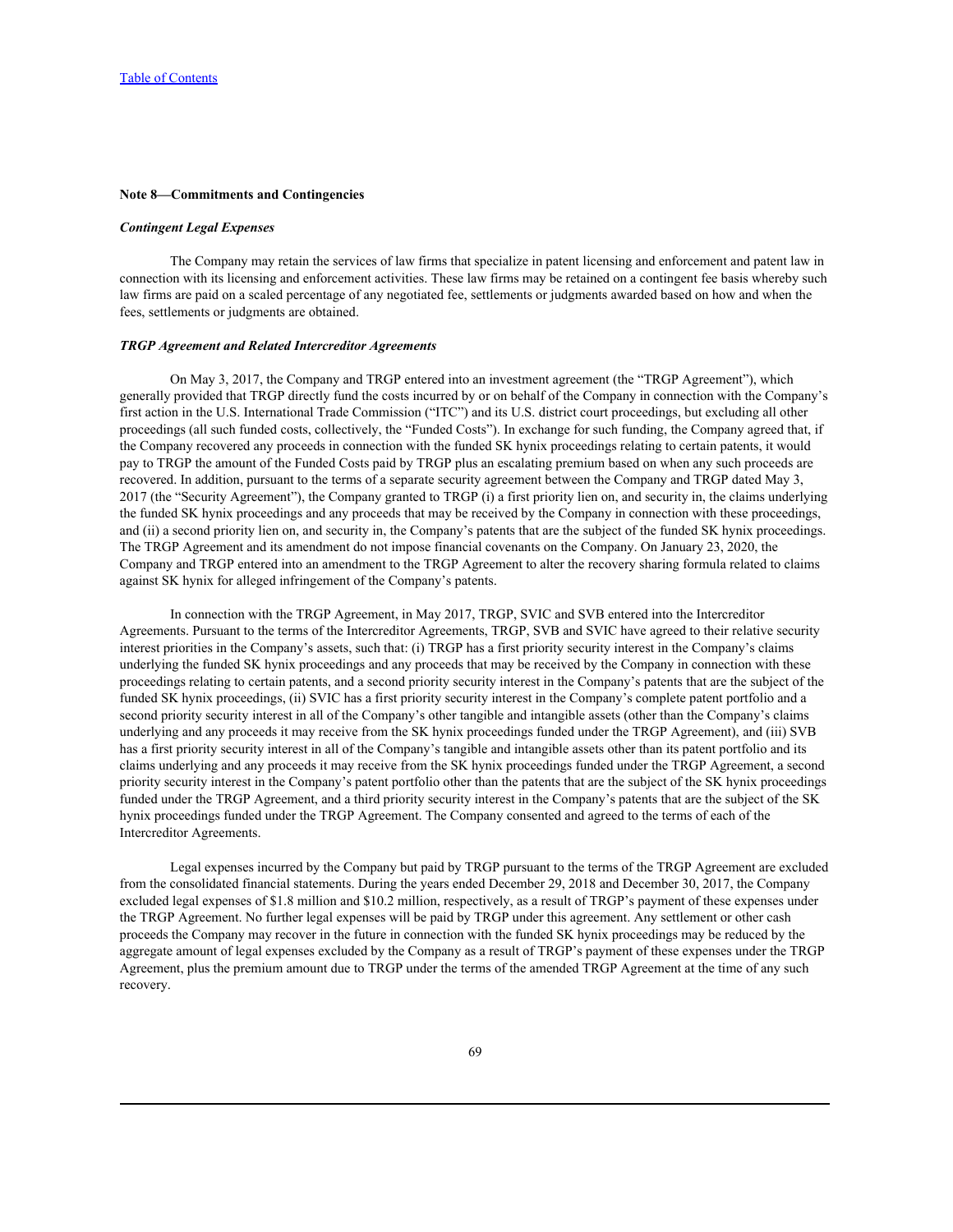## *Litigation and Patent Reexaminations*

The Company owns numerous patents and continues to seek to grow and strengthen its patent portfolio, which covers various aspects of the Company's innovations and includes various claim scopes. The Company plans to pursue avenues to monetize its intellectual property portfolio, in which it would generate revenue by selling or licensing its technology, and it intends to vigorously enforce its patent rights against alleged infringers of such rights. The Company dedicates substantial resources to protecting and enforcing its intellectual property rights, including with patent infringement proceedings it files against third parties and defense of its patents against challenges made by way of reexamination and review proceedings at the U.S. Patent and Trademark Office ("USPTO") and Patent Trial and Appeal Board ("PTAB"). The Company expects these activities to continue for the foreseeable future, with no guarantee that any ongoing or future patent protection or litigation activities will be successful, or that the Company will be able to monetize its intellectual property portfolio. The Company is also subject to litigation based on claims that it has infringed on the intellectual property rights of others.

Any litigation, regardless of its outcome, is inherently uncertain, involves a significant dedication of resources, including time and capital, and diverts management's attention from other activities of the Company. As a result, any current or future infringement claims or patent challenges by or against third parties, whether or not eventually decided in the Company's favor or settled, could materially adversely affect the Company's business, financial condition and results of operations. Additionally, the outcome of pending or future litigation and related patent reviews and reexaminations, as well as any delay in their resolution, could affect the Company's ability to continue to sell its products, protect against competition in the current and expected markets for its products or license or otherwise monetize its intellectual property rights in the future.

#### *Google Litigation*

On December 4, 2009, the Company filed a patent infringement lawsuit against Google, Inc. ("Google") in the U.S. District Court for the Northern District of California (the "Northern District Court"), seeking damages and injunctive relief based on Google's alleged infringement of the Company's U.S. Patent No. 7,619,912 (the "'912 patent"), which relates generally to technologies to implement rank multiplication. In February 2010, Google answered the Company's complaint and asserted counterclaims against the Company seeking a declaration that the patent is invalid and not infringed, and claiming that the Company committed fraud, negligent misrepresentation and breach of contract based on the Company's activities in the Joint Electron Device Engineering Council ("JEDEC") standard-setting organization. The counterclaim seeks unspecified compensatory damages. Accruals have not been recorded for loss contingencies related to Google's counterclaim because it is not probable that a loss has been incurred and the amount of any such loss cannot be reasonably estimated. In October 2010, Google requested and was later granted an *Inter Partes* Reexamination of the '912 patent by the USPTO. The reexamination proceedings are described below. In connection with the reexamination request, the Northern District Court granted the Company's and Google's joint request to stay the '912 patent infringement lawsuit against Google until the completion of the reexamination proceedings. On January 31, 2019, the PTAB, in response to Google's rehearing request, denied rehearing of the PTAB's previous decision upholding the validity of claims in Netlist's '912 patent. On April 16, 2019, Google filed an appeal to this decision. On June 15, 2020, the United States Court of Appeals for the Federal Circuit affirmed the PTAB's previous decision upholding the validity of claims in Netlist's '912 patent. The Google litigation is now resuming with issuance of the '912 reexamination certificate and the scheduling of a Markman hearing for March 9, 2022.

#### *Inphi Litigation*

On September 22, 2009, the Company filed a patent infringement lawsuit against Inphi Corporation ("Inphi") in the U.S. District Court for the Central District of California (the "Central District Court"). The complaint, as amended, alleges that Inphi is contributorily infringing and actively inducing the infringement of U.S. patents owned by the Company, including the '912 patent, U.S. Patent No. 7,532,537 (the "'537 patent"), which relates generally to memory modules with load isolation and memory domain translation capabilities, and U.S. Patent No. 7,636,274 (the "'274 patent"), which is related to the '537 patent and relates generally to load isolation and memory domain translation technologies. The Company is seeking damages and injunctive relief based on Inphi's use of the Company's patented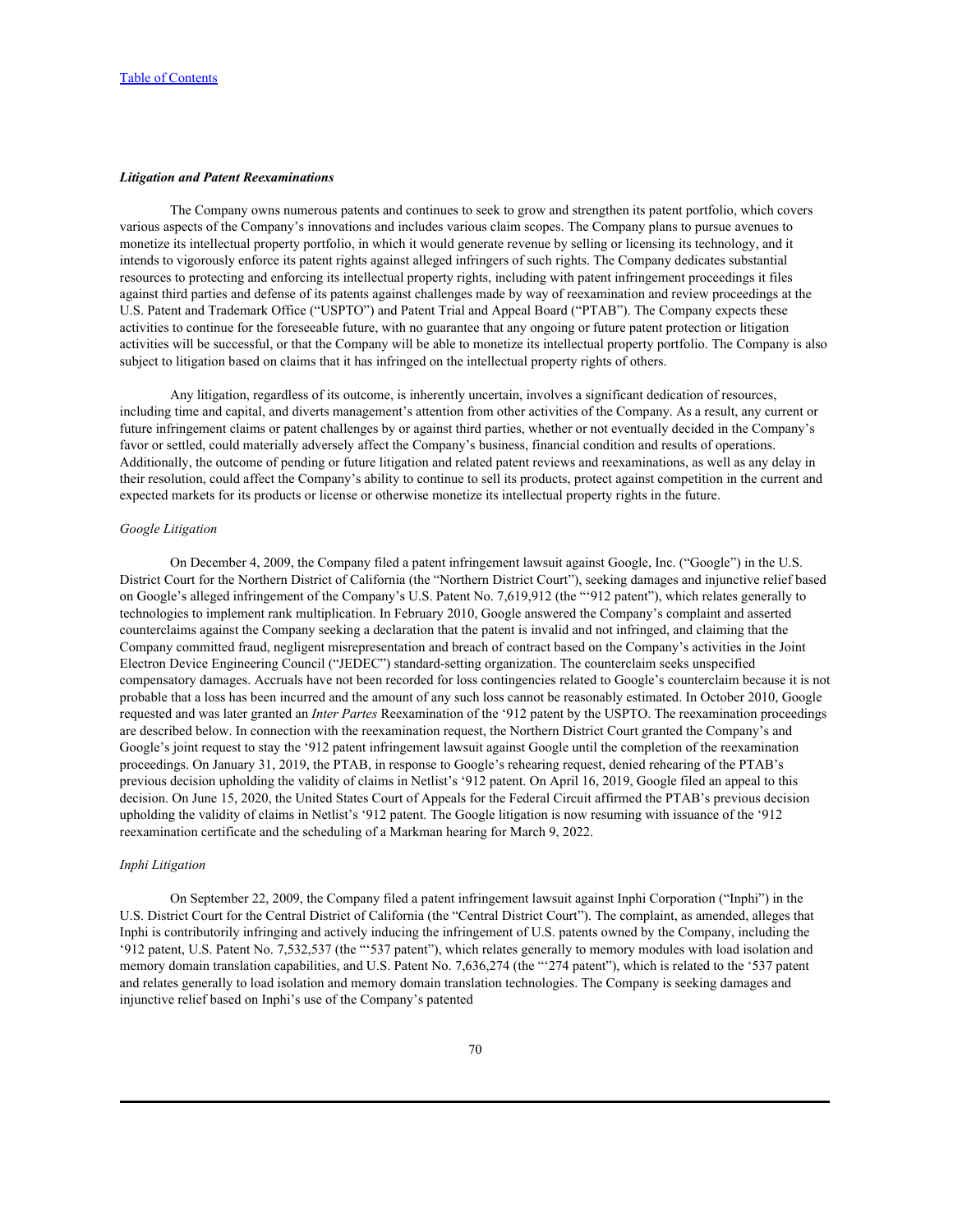technology. Inphi denied infringement and claimed that the three patents are invalid. In June 2010, Inphi requested and was later granted *Inter Partes* Reexaminations of the '912, '537 and '274 patents by the USPTO. The reexamination proceedings are described below (except for the reexamination proceeding related to the '537 patent, which have concluded with the confirmation of all of the claims of such patent). In connection with the reexamination requests, Inphi filed a motion to stay the patent infringement lawsuit with the Central District Court until completion of the reexamination proceedings, which was granted. On April 16, 2019, Inphi filed an appeal to the PTAB's January 31, 2019 decision upholding the validity of claims in Netlist's '912 patent. On June 15, 2020, the United States Court of Appeals for the Federal Circuit affirmed the PTAB's previous decision upholding the validity of claims in Netlist's '912 patent.

#### *'912 Patent Reexamination*

As noted above, in April 2010, June 2010 and October 2010, Google and Inphi submitted requests for an *Inter Partes* Reexamination of the '912 patent by the USPTO, claiming that the '912 patent is invalid and requesting that the USPTO reject the patent's claims and cancel the patent. Additionally, in October 2010, Smart Modular, Inc. ("Smart Modular") submitted another such reexamination request. On January 18, 2011, the USPTO granted such reexamination requests, and in February 2011, the USPTO merged the Inphi, Google and Smart Modular '912 patent reexaminations into a single proceeding. On March 21, 2014, the USPTO issued an Action Closing Prosecution ("ACP"), an office action that states the USPTO examiner's position on patentability and closes further prosecution, and on June 18, 2014 the USPTO issued a Right of Appeal Notice ("RAN"), a notice that triggers the rights of the involved parties to file a notice of appeal to the ACP, each of which confirmed the patentability of 92 of the '912 patent's claims and rejected the patent's 11 other claims. The parties involved filed various notices of appeal, responses and requests, and on November 24, 2015, the PTAB held a hearing on such appeals. On May 31, 2016, the PTAB issued a decision affirming certain of the examiner's decisions and reversing others. On February 9, 2017, the PTAB granted the Company's request to reopen prosecution before the USPTO examiner and remanded the consolidated proceeding to the examiner to consider the patentability of certain of the pending claims in view of the PTAB's May 31, 2016 decision and comments from the parties. On October 3, 2017, the examiner issued a determination as to the patentability of certain of the pending claims, which were found to be unpatentable. On June 1, 2018, the PTAB reversed the Examiner and found the pending amended claims to be patentable. On July 2, 2018, Google requested rehearing of the PTAB's decision. On January 31, 2019 the PTAB, in response to Google's rehearing request, denied rehearing of the PTAB's previous decision upholding the validity of claims in Netlist's '912 patent. On April 16, 2019, Inphi and Google filed an appeal to the '912 patent decision. On June 15, 2020, the United States Court of Appeals for the Federal Circuit affirmed the PTAB's previous decision upholding the validity of claims in Netlist's '912 patent. The reexamination certificate for the '912 issued on February 8, 2021. Accruals have not been recorded for loss contingencies related to the '912 patent reexamination proceedings because it is not probable that a loss has been incurred and the amount of any such loss cannot be reasonably estimated.

#### *SK hynix Litigation*

On September 1, 2016, the Company filed legal proceedings for patent infringement against SK hynix in the ITC (the "First ITC Action") and the Central District Court. These proceedings are based on the alleged infringement by SK hynix's RDIMM and LRDIMM enterprise memory products of six of the Company's U.S. patents. On October 31, 2017, the Company filed additional legal proceedings for patent infringement against SK hynix in the ITC (the "Second ITC Action") based on the alleged infringement by SK hynix's RDIMM and LRDIMM products of two additional U.S. patents owned by the Company. In all of the ITC proceedings, the Company has requested exclusion orders that direct U.S. Customs and Border Protection to stop allegedly infringing SK hynix RDIMM and LRDIMM products from entering the United States. In the Central District Court proceedings, the Company is primarily seeking damages. The First and Second ITC Actions are no longer pending and the parallel Central District Court infringement proceedings are currently stayed pending further order of the court.

On March 17, 2020, Netlist filed legal proceedings alleging patent infringement against SK hynix in the U.S. District Court for the Western District of Texas based on the infringement of Netlist U.S. Patent No. 9,858,218 and U.S. Patent No. 10,474,595 by SK hynix RDIMM and LRDIMM memory products. The case has been assigned to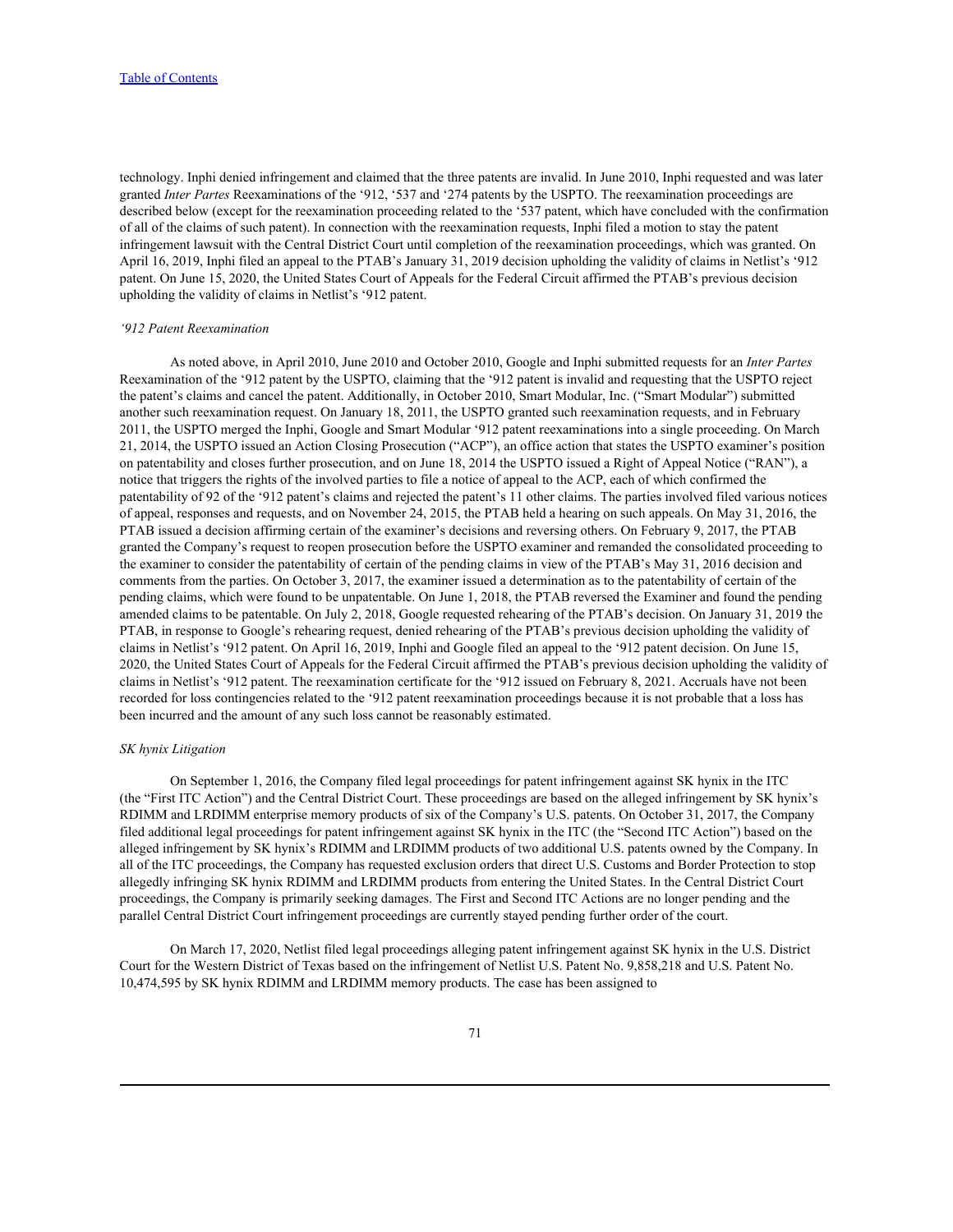the Hon. Alan D. Albright and is Case No. 6:20-cv-00194-ADA. The Markman hearing in this case occurred on March 4, 2021 and the trial is scheduled for July 6, 2021.

On June 15, 2020, Netlist filed a second round of legal proceedings alleging patent infringement against SK hynix in the U.S. District Court for the Western District of Texas based on the infringement of Netlist U.S. Patent No. 10,217,523 by SK hynix LRDIMM memory products. The case has been assigned to the Hon. Alan D. Albright and is Case No. 6:20-cv-00525- ADA. The Markman hearing in this case occurred on March 4, 2021 and the trial is scheduled for July 6, 2021.

### *Other Contingent Obligations*

In the ordinary course of its business, the Company has made certain indemnities, commitments and guarantees pursuant to which it may be required to make payments in relation to certain transactions. These include, among others: (i) intellectual property indemnities to the Company's customers and licensees in connection with the use, sale and/or license of Company products; (ii) indemnities to vendors and service providers pertaining to claims based on the Company's negligence or willful misconduct; (iii) indemnities involving the accuracy of representations and warranties in certain contracts; (iv) indemnities to directors and officers of the Company to the maximum extent permitted under the laws of the State of Delaware; (v) indemnities to TRGP, SVIC and SVB pertaining to all obligations, demands, claims, and liabilities claimed or asserted by any other party in connection with transactions contemplated by the applicable investment or loan documents, as applicable; and (vi) indemnities or other claims related to certain real estate leases, under which the Company may be required to indemnify property owners for environmental and other liabilities or may face other claims arising from the Company's use of the applicable premises. The duration of these indemnities, commitments and guarantees varies and, in certain cases, may be indefinite. The majority of these indemnities, commitments and guarantees do not provide for any limitation of the maximum potential for future payments the Company could be obligated to make. Historically, the Company has not been obligated to make significant payments as a result of these obligations, and no liabilities have been recorded for these indemnities, commitments and guarantees in the accompanying consolidated balance sheets.

# **Note 9—Stockholders' Equity**

#### *Serial Preferred Stock*

The Company's authorized capital stock includes 10,000,000 shares of serial preferred stock, with a par value of \$0.001 per share. No shares of preferred stock were outstanding as of January 2, 2021 or December 28, 2019.

On April 17, 2017, the Company entered into a rights agreement (as amended from time to time, the "Rights Agreement") with Computershare Trust Company, N.A., as rights agent. In connection with the adoption of the Rights Agreement and pursuant to its terms, the Company's board of directors authorized and declared a dividend of one right (each, a "Right") for each outstanding share of the Company's common stock to stockholders of record at the close of business on May 18, 2017 (the "Record Date"), and authorized the issuance of one Right for each share of the Company's common stock issued by the Company (except as otherwise provided in the Rights Agreement) between the Record Date and the Distribution Date (as defined below).

Each Right entitles the registered holder, subject to the terms of the Rights Agreement, to purchase from the Company, when exercisable and subject to adjustment, one unit consisting of one one-thousandth of a share (a "Unit") of Series A Preferred Stock of the Company (the "Preferred Stock"), at a purchase price of \$6.56 per Unit, subject to adjustment. Subject to the provisions of the Rights Agreement, including certain exceptions specified therein, a distribution date for the Rights (the "Distribution Date") will occur upon the earlier of (i) 10 business days following a public announcement that a person or group of affiliated or associated persons (an "Acquiring Person") has acquired or otherwise obtained beneficial ownership of 15% or more of the then-outstanding shares of the Company's common stock, and (ii) 10 business days (or such later date as may be determined by the Company's board of directors) following the commencement of a tender offer or exchange offer that would result in a person or group becoming an Acquiring Person. The Rights are not exercisable until the Distribution Date and, unless earlier redeemed or exchanged by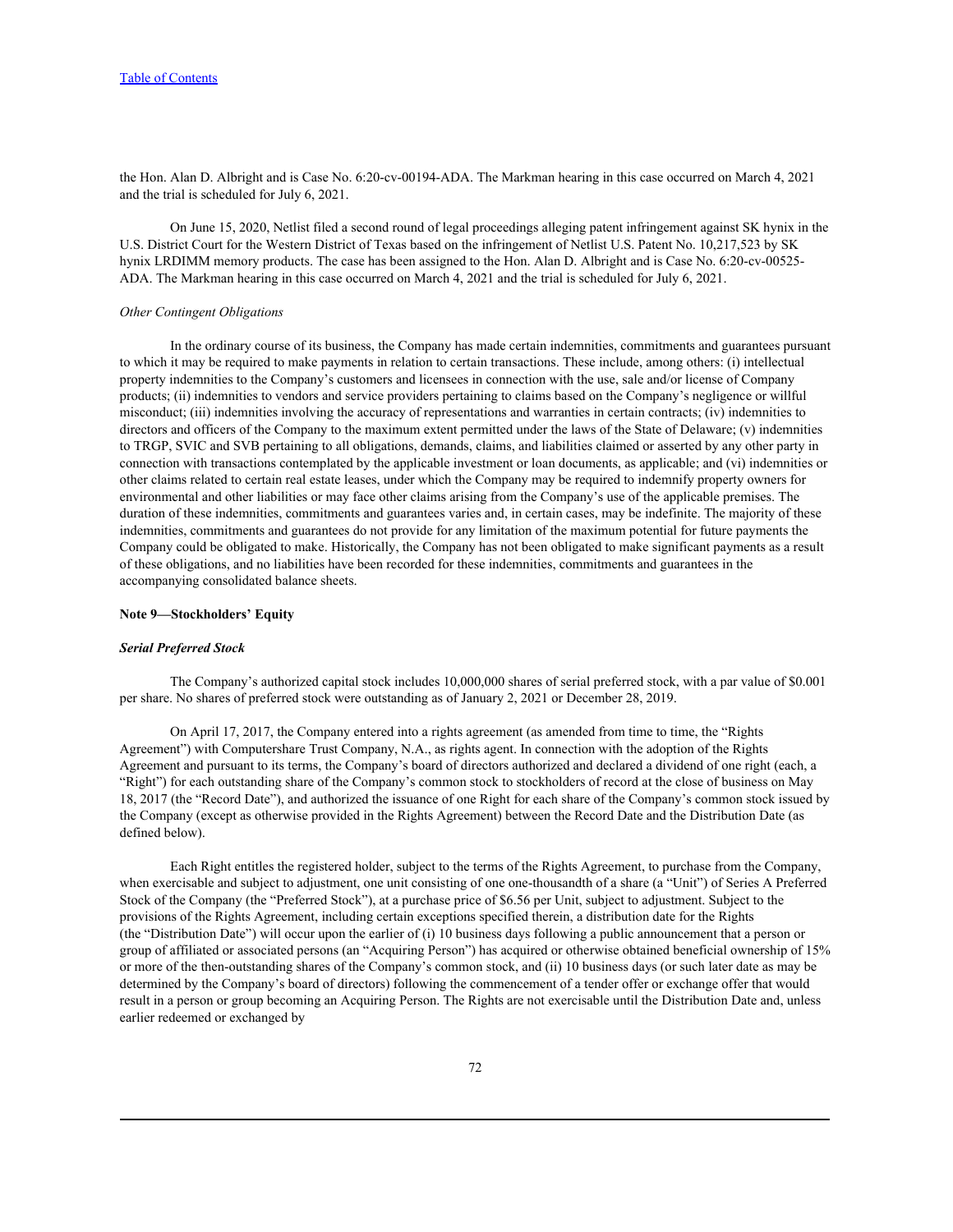the Company pursuant to the terms of the Rights Agreement (as amended on April 16, 2018, April 16, 2019 and August 14, 2020) will expire on the close of business on April 17, 2024.

In connection with the adoption of the Rights Agreement, the Company's board of directors approved a Certificate of Designation of the Series A Preferred Stock (the "Certificate of Designation") designating 1,000,000 shares of the Company's serial preferred stock as Series A Preferred Stock and setting forth the rights, preferences and limitations of the Preferred Stock. The Company filed the Certificate of Designation with the Secretary of State of the State of Delaware on April 17, 2017.

### *Common Stock*

The Company has one class of common stock with a par value of \$0.001 per share. On August 7, 2020, the Company's stockholders approved an amendment to the Restated Certificate of Incorporation to increase the number of shares of the common stock authorized for issuance from 300,000,000 to 450,000,000.

### *2019 Lincoln Park Purchase Agreement*

On June 24, 2019, the Company entered into the 2019 Purchase Agreement with Lincoln Park, pursuant to which the Company has the right to sell to Lincoln Park up to an aggregate of \$10 million in shares of its common stock subject to the conditions and limitations set forth in the 2019 Purchase Agreement. As consideration for entering into the 2019 Purchase Agreement, the Company issued to Lincoln Park 818,420 shares of its common stock as initial commitment shares in a noncash transaction on June 24, 2019 and will issue up to 818,420 additional shares of its common stock as additional commitment shares on a pro rata basis in connection with any additional purchases. The Company will not receive any cash proceeds from the issuance of these additional commitment shares.

Pursuant to the 2019 Purchase Agreement, on any business day and as often as every other business day over the 36 month term of the 2019 Purchase Agreement, the Company has the right, from time to time, at its sole discretion and subject to certain conditions, to direct Lincoln Park to purchase up to 400,000 shares of its common stock, with such amount increasing as the closing sale price of its common stock increases; provided Lincoln Park's obligation under any single such purchase will not exceed \$1.0 million, unless the Company and Lincoln Park mutually agree to increase the maximum amount of such single regular purchase. If the Company directs Lincoln Park to purchase the maximum number of shares of common stock it then may sell in a regular purchase, then in addition to such regular purchase, and subject to certain conditions and limitations in the 2019 Purchase Agreement, the Company may direct Lincoln Park to purchase an additional amount of common stock that may not exceed the lesser of (i) 300% of the number of shares purchased pursuant to the corresponding regular purchase or (ii) 30% of the total number of shares of its common stock traded during a specified period on the applicable purchase date as set forth in the 2019 Purchase Agreement. Under certain circumstances and in accordance with the 2019 Purchase Agreement, the Company may direct Lincoln Park to purchase shares in multiple accelerated purchases on the same trading day.

The Company controls the timing and amount of any sales of its common stock to Lincoln Park. There is no upper limit on the price per share that Lincoln Park must pay for the Company's common stock under the 2019 Purchase Agreement, but in no event will shares be sold to Lincoln Park on a day the closing price is less than the floor price specified in the 2019 Purchase Agreement. In all instances, the Company may not sell shares of its common stock to Lincoln Park under the 2019 Purchase Agreement if that would result in Lincoln Park beneficially owning more than 9.99% of its common stock.

The 2019 Purchase Agreement does not limit the Company's ability to raise capital from other sources at the Company's sole discretion, except that, subject to certain exceptions, the Company may not enter into any Variable Rate Transaction (as defined in the 2019 Purchase Agreement, including the issuance of any floating conversion rate or variable priced equity-like securities) during the 36 months after the date of the 2019 Purchase Agreement. The Company has the right to terminate the 2019 Purchase Agreement at any time, at no cost to the Company.

During 2019, Lincoln Park purchased an aggregate of 19,044,762 shares of the Company's common stock for a net purchase price of \$6.4 million under the 2019 Purchase Agreement. In connection with the purchases, the Company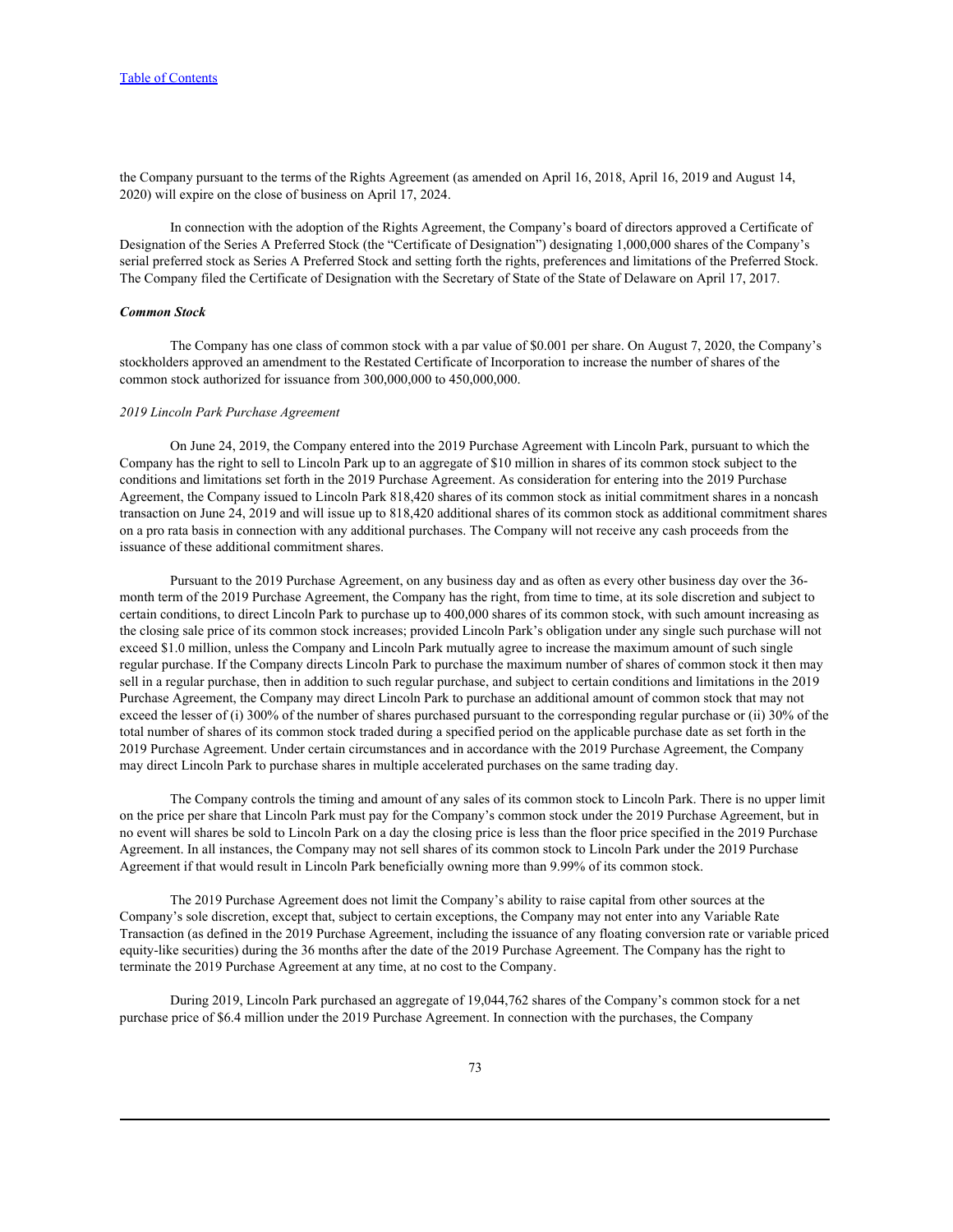issued to Lincoln Park an aggregate of 523,633 shares of its common stock as additional commitment shares in noncash transactions. During 2020, Lincoln Park did not purchase shares of the Company's common stock under the 2019 Purchase Agreement. Subsequent to January 2, 2021, Lincoln Park purchased an aggregate of 1,669,429 shares of the Company's common stock for a net purchase price of \$1.6 million under the 2019 Purchase Agreement. In connection with the purchases, the Company issued to Lincoln Park an aggregate of 129,468 shares of its common stock as additional commitment shares in noncash transactions.

#### *2020 Lincoln Park Purchase Agreement*

On March 5, 2020, the Company entered into the 2020 Purchase Agreement with Lincoln Park, pursuant to which the Company had the right to sell to Lincoln Park up to an aggregate of \$20 million in shares of its common stock over the 36-month term of the 2020 Purchase Agreement subject to the conditions and limitations set forth in the 2020 Purchase Agreement. As consideration for entering into the 2020 Purchase Agreement, the Company issued to Lincoln Park 1,529,052 shares of its common stock as initial commitment shares in a noncash transaction on March 6, 2020 and would issue up to 917,431 additional shares of its common stock as additional commitment shares on a pro rata basis in connection with any additional purchases. The Company would not receive any cash proceeds from the issuance of these additional commitment shares.

Pursuant to the 2020 Purchase Agreement, on any business day and as often as every other business day over the 36 month term of the 2020 Purchase Agreement, the Company had the right, from time to time, at its sole discretion and subject to certain conditions, to direct Lincoln Park to purchase up to 400,000 shares of its common stock, with such amount increasing as the closing sale price of its common stock increases; provided Lincoln Park's obligation under any single such purchase would not exceed \$1.0 million, unless the Company and Lincoln Park mutually agreed to increase the maximum amount of such single regular purchase. If the Company directed Lincoln Park to purchase the maximum number of shares of common stock it then might sell in a regular purchase, then in addition to such regular purchase, and subject to certain conditions and limitations in the 2020 Purchase Agreement, the Company might direct Lincoln Park to purchase an additional amount of common stock that might not exceed the lesser of (i) 300% of the number of shares purchased pursuant to the corresponding regular purchase or (ii) 30% of the total number of shares of its common stock traded during a specified period on the applicable purchase date as set forth in the 2020 Purchase Agreement. Under certain circumstances and in accordance with the 2020 Purchase Agreement, the Company might direct Lincoln Park to purchase shares in multiple accelerated purchases on the same trading day.

The Company controlled the timing and amount of any sales of its common stock to Lincoln Park. There was no upper limit on the price per share that Lincoln Park must pay for the Company's common stock under the 2020 Purchase Agreement, but in no event would shares be sold to Lincoln Park on a day the closing price was less than the floor price specified in the 2020 Purchase Agreement. In all instances, the Company might not sell shares of its common stock to Lincoln Park under the 2020 Purchase Agreement if that would result in Lincoln Park beneficially owning more than 9.99% of its common stock.

The 2020 Purchase Agreement did not limit the Company's ability to raise capital from other sources at the Company's sole discretion, except that, subject to certain exceptions, the Company might not enter into any Variable Rate Transaction (as defined in the 2020 Purchase Agreement, including the issuance of any floating conversion rate or variable priced equity-like securities) during the 36 months after the date of the 2020 Purchase Agreement. The Company had the right to terminate the 2020 Purchase Agreement at any time, at no cost to the Company.

During 2020, Lincoln Park purchased an aggregate of 23,400,122 shares of the Company's common stock for a net purchase price of \$12.2 million, under the 2020 Purchase Agreement. In connection with the purchases, during 2020, the Company issued to Lincoln Park an aggregate of 560,588 shares of its common stock, as additional commitment shares in noncash transactions. Subsequent to January 2, 2021, Lincoln Park purchased an aggregate of 9,544,595 shares of the Company's common stock for a net purchase price of \$7.8 million under the 2020 Purchase Agreement. In connection with the purchases, the Company issued to Lincoln Park an aggregate of 356,843 shares of its common stock as additional commitment shares in noncash transactions. In February 2021, the Company completed the sales under the 2020 Purchase Agreement.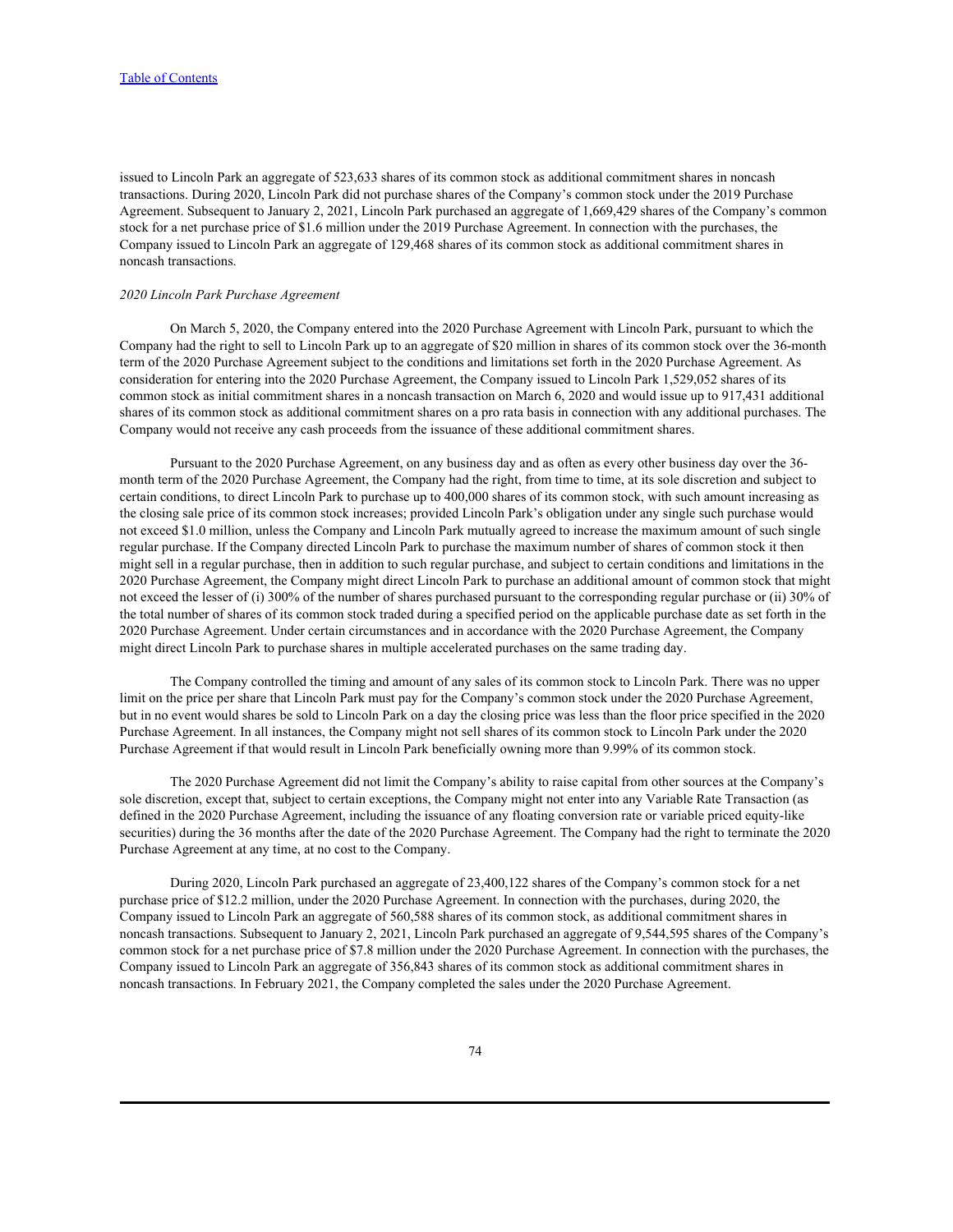# *Warrants*

Warrant activity during 2020 is as follows:

|                                     |                | Weighted |
|-------------------------------------|----------------|----------|
|                                     | Number of      | Average  |
|                                     | <b>Shares</b>  | Exercise |
|                                     | (in thousands) | Price    |
| Outstanding as of December 28, 2019 | 15,010         | 0.62     |
| Granted                             | 300            | 0.33     |
| Exercised                           | (300)          | 0.11     |
| Expired                             | (1,099)        | 1.00     |
| Outstanding as of January 2, 2021   | 13,911         | 0.59     |

In August and December 2020, the Company issued warrants to purchase up to 175,000 and 125,000 shares of its common stock at exercise prices of \$0.20 and \$0.50 per share, respectively, to a consulting firm as partial consideration for their services rendered. During 2020, the Company issued 255,813 shares of its common stock upon the cashless exercise of 300,000 of its warrants. Subsequent to January 2, 2021, the Company issued (i) 6,078,754 shares of its common stock upon the exercise of 6,078,754 of its warrants for total cash proceeds of \$3.6 million and (ii) 429,496 shares of its common stock upon the cashless exercise of 500,000 of its warrants.

# **Note 10—Stock-Based Awards**

The Company's Amended and Restated 2006 Equity Incentive Plan (the "Amended 2006 Plan") provides for broadbased equity grants to its employees and non-employee service providers. The Company also periodically grants equity-based awards outside the Amended 2006 Plan to certain new hires as an inducement to enter into employment with the Company. Subject to certain adjustments, as of January 2, 2021, the Company was authorized to issue a maximum of 16,205,566 shares of its common stock pursuant to awards granted under the Amended 2006 Plan. Pursuant to the terms of the Amended 2006 Plan, beginning January 1, 2017, the automatic annual increase to the number of shares of common stock that may be issued pursuant to awards granted under the Amended 2006 Plan is equal to the lesser of (i) 2.5% of the number of shares of common stock issued and outstanding as of the first day of the applicable calendar year, and (ii) 1,200,000 shares of common stock, subject to adjustment for certain corporate actions. As of January 2, 2021, the Company had 1,852,822 shares of common stock available for issuance pursuant to future awards to be granted under the Amended 2006 Plan.

### *Stock Options*

Stock options granted under the Amended 2006 Plan generally vest at a rate of at least 25% per year over four years and expire 10 years from the date of grant. The weighted-average assumptions used in the Black-Scholes option pricing model and the resulting weighted-average grant date fair value of stock options granted were as follows:

|                                                  | <b>Year Ended</b>               |                      |
|--------------------------------------------------|---------------------------------|----------------------|
|                                                  | January 2,<br>2021              | December 28,<br>2019 |
| Expected term (in years)                         | 6.26                            | 6.06                 |
| Expected volatility                              | 117%                            | 108%                 |
| Risk-free interest rate                          | 0.46%                           | 1.92%                |
| Expected dividends                               | $\hspace{0.1mm}-\hspace{0.1mm}$ |                      |
| Weighted-average grant date fair value per share | 0.44                            | 0.29                 |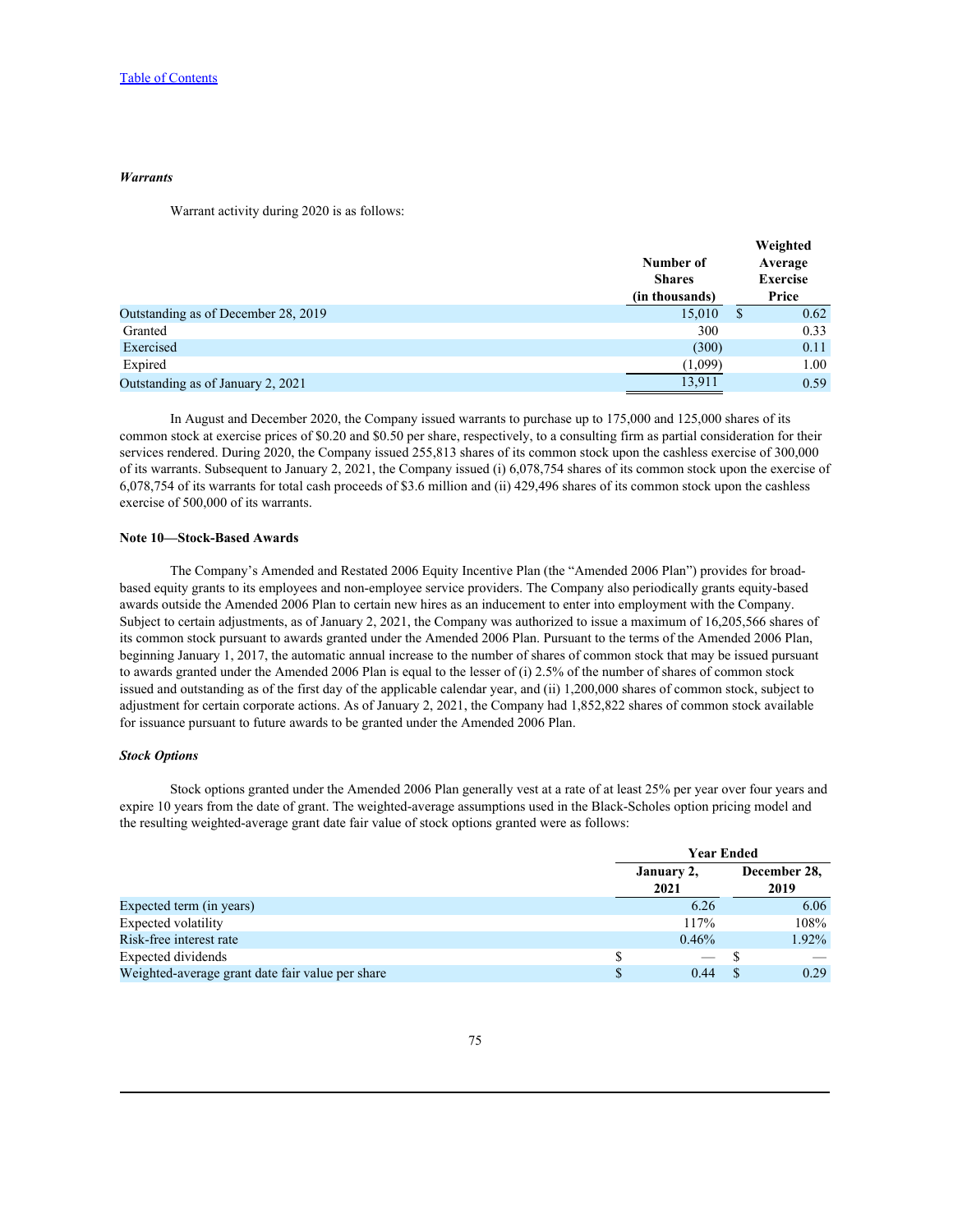|                                                   |                |                 | Weighted-   |   |                |
|---------------------------------------------------|----------------|-----------------|-------------|---|----------------|
|                                                   |                |                 | Average     |   |                |
|                                                   |                | Weighted-       | Remaining   |   | Aggregate      |
|                                                   | Number of      | Average         | Contractual |   | Intrinsic      |
|                                                   | <b>Shares</b>  | <b>Exercise</b> | Life        |   | Value          |
|                                                   | (in thousands) | Price           | (in years)  |   | (in thousands) |
| Outstanding as of December 28, 2019               | 7,357          | 1.17            | 5.54        |   | 127            |
| Granted                                           | 1,620          | 0.51            |             |   |                |
| Exercised                                         | $(226)$ \$     | 0.14            |             |   |                |
| Expired or forfeited                              | $(1,232)$ \$   | 0.80            |             |   |                |
| Outstanding as of January 2, 2021                 | 7,519          | 1.12            | 5.21        | S | 430            |
| Exercisable as of January 2, 2021                 | 5,693          | 1.33            | 3.88        | S | 156            |
| Vested and expected to vest as of January 2, 2021 | 7,128          | 1.16            | 4.97        |   | 378            |

The following table summarizes the activity related to stock options during 2020:

There was no significant intrinsic value of options exercised during 2020 and 2019.

## *Restricted Stock Awards and Restricted Stock Units*

RSAs granted under the Amended 2006 Plan vest annually on each anniversary of the grant date over a two-year term. RSUs granted for employees and consultants generally vest semi-annually from the grant date over a four-year term, and RSUs granted for independent directors fully-vested on the grant date. The following table summarizes the activity related to RSAs and RSUs during 2020:

|                                           |                | Weighted-         |
|-------------------------------------------|----------------|-------------------|
|                                           |                | Average           |
|                                           | Number of      | <b>Grant-Date</b> |
|                                           | <b>Shares</b>  | <b>Fair Value</b> |
|                                           | (in thousands) | per Share         |
| Balance nonvested as of December 28, 2019 | 3,066          | 0.52              |
| Granted                                   | 1,125          | 0.49              |
| Vested                                    | $(1,064)$ \$   | 0.47              |
| Forfeited                                 | $(90)$ \$      | 0.42              |
| Balance nonvested as of January 2, 2021   | 3,037          | 0.53              |

# *Stock-Based Compensation*

The following table summarizes the stock-based compensation expense by line item in the consolidated statements of operations (in thousands):

|                                     |                    |     | <b>Year Ended</b> |                      |
|-------------------------------------|--------------------|-----|-------------------|----------------------|
|                                     | January 2,<br>2021 |     |                   | December 28,<br>2019 |
| Cost of sales                       |                    | 10  |                   | 26                   |
| Research and development            |                    | 196 |                   | 213                  |
| Selling, general and administrative |                    | 557 |                   | 750                  |
| Total                               |                    | 763 |                   | 989                  |

As of January 2, 2021, the Company had approximately \$1.9 million, net of estimated forfeitures, of unearned stockbased compensation, which it expects to recognize over a weighted-average period of approximately 2.6 years.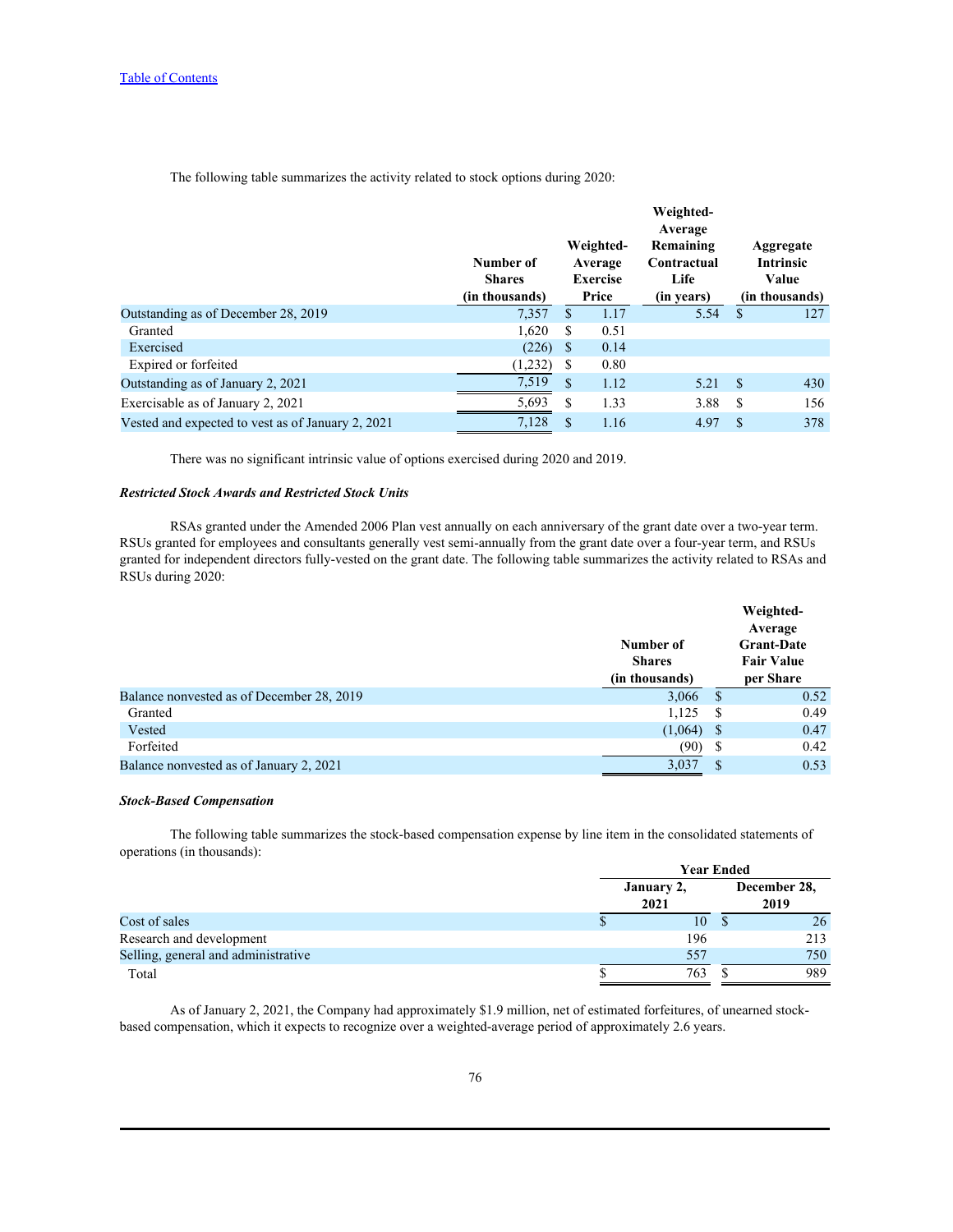#### **Note 11—Defined Contribution Plan**

The Company has a defined contribution plan under Section  $401(k)$  of the Code (" $401(k)$ ") covering full-time domestic employees who meet certain eligibility requirements. Under the 401(k) plan, eligible employees may contribute up to 100% of their eligible compensation on either a pre-tax or after-tax Roth 401(k) basis, or up to the annual maximum allowed by the IRS. The Company may make matching contributions on the contributions of a participant on a discretionary basis. During 2020 and 2019, the Company did not make any matching contributions.

### **Note 12—Major Customers, Suppliers and Products**

The Company's net sales have historically been concentrated in a small number of customers. The following table sets forth the percentage of net sales made to customers that each comprise 10% or more of total net sales:

|            | $\sim$<br>Year Ended       |  |
|------------|----------------------------|--|
|            | December 28,<br>January 2, |  |
|            | 2021<br>2019               |  |
| Customer A | 17%                        |  |

# Less than 10% of total net sales

As of January 2, 2021, one customer represented approximately 50% of aggregate gross accounts receivable. As of December 28, 2019, one customer represented approximately 25% of aggregate gross accounts receivable. The loss of any of the Company's significant customers or a reduction in sales to or difficulties collecting payments from any of these customers could significantly reduce the Company's net sales and adversely affect its operating results. The Company mitigates risks associated with foreign receivables by purchasing comprehensive foreign credit insurance.

The Company resells certain component products to end-customers that are not reached in the distribution models of the component manufacturers, including storage customers, appliance customers, system builders and cloud and datacenter customers. For 2020 and 2019, resales of these products represented approximately 66% and 77%, respectively, of the Company's net sales.

The Company's purchases are typically concentrated in a small number of suppliers. The following table shows the percentage of purchases made from suppliers that each comprise 10% or more of total purchases:

|            |                    | <b>Year Ended</b>    |  |  |
|------------|--------------------|----------------------|--|--|
|            | January 2,<br>2021 | December 28,<br>2019 |  |  |
| Supplier A | 28%                | 37%                  |  |  |
| Supplier B | 14%                |                      |  |  |
| Supplier C | 11%                | 17%                  |  |  |

# \* Less than 10% of purchases during the period

While the Company believes alternative suppliers may be available, its dependence on a small number of suppliers and the lack of any guaranteed sources for the essential components of its products and the components it resells exposes the Company to several risks, including the inability to obtain an adequate supply of these components, increases in their costs, delivery delays and poor quality. If the Company is not able to obtain these components in the amounts needed on a timely basis and at commercially reasonable prices, it may not be able to develop or introduce new products, it may experience significant increases in its cost of sales if it is forced to procure components from alternative suppliers and is not able to negotiate favorable terms with these suppliers, it may experience interruptions or failures in the delivery of its products, or it may be forced to cease sales of products dependent on the components or resales of the components it resells to customers directly. Any of these events could have a material adverse effect on the Company's business, operating results and financial condition.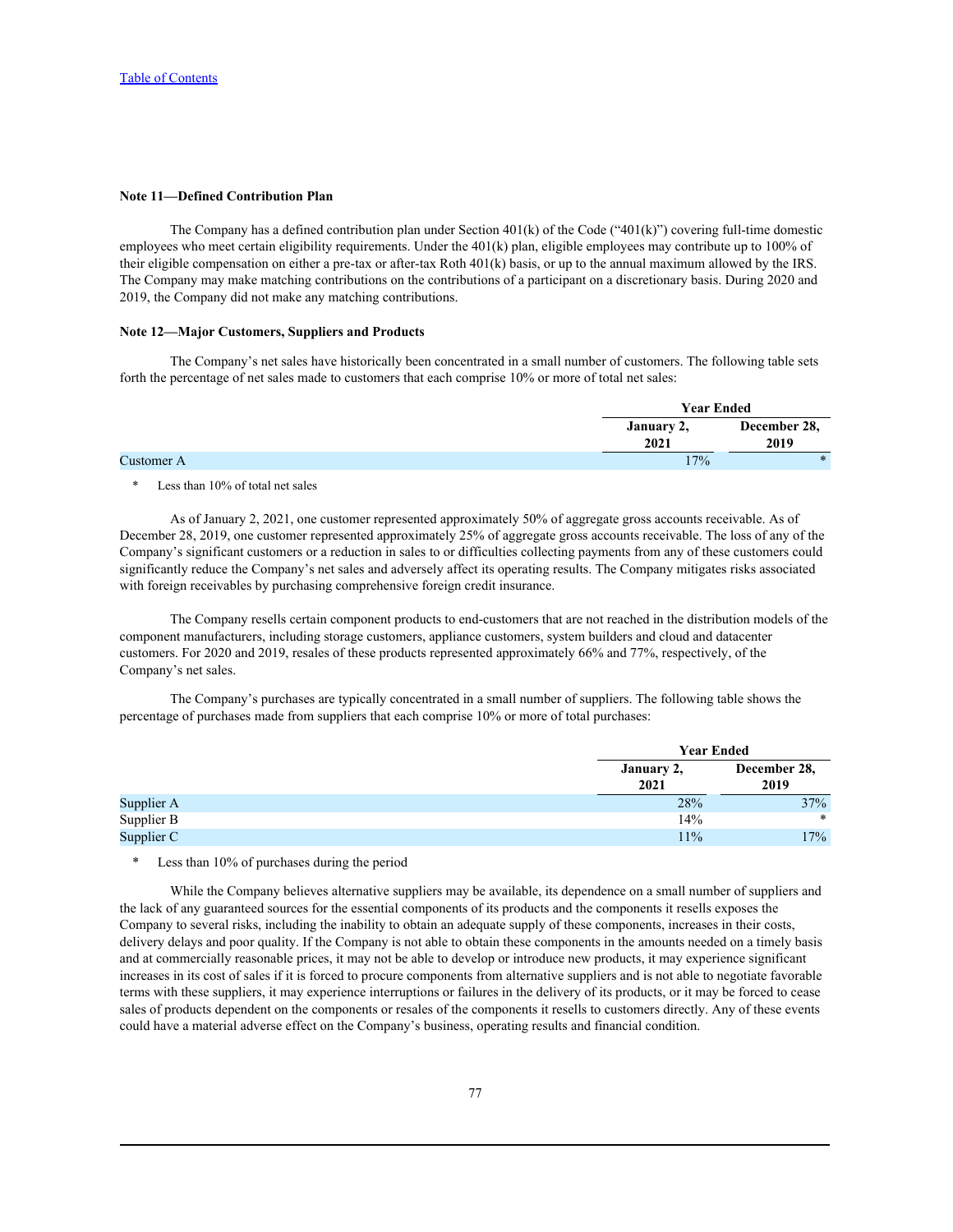# **REPORT OF INDEPENDENT REGISTERED PUBLIC ACCOUNTING FIRM**

<span id="page-78-0"></span>To the Stockholders and Sole Member of the Board of Directors Netlist, Inc.

# **Opinion on the Financial Statements**

We have audited the accompanying consolidated balance sheets of Netlist, Inc. and subsidiaries (the "Company") as of January 2, 2021 and December 28, 2019, the related consolidated statements of operations, stockholders' deficit, and cash flows for each of the years then ended, and the related notes (collectively referred to as the "consolidated financial statements"). In our opinion, the consolidated financial statements present fairly, in all material respects, the financial position of the Company as of January 2, 2021 and December 28, 2019, and the results of its operations and its cash flows for each of the years then ended, in conformity with accounting principles generally accepted in the United States of America.

### **Basis for Opinion**

These consolidated financial statements are the responsibility of the Company's management. Our responsibility is to express an opinion on these consolidated financial statements based on our audits. We are a public accounting firm registered with the Public Company Accounting Oversight Board (United States) ("PCAOB") and are required to be independent with respect to the Company in accordance with the U.S. federal securities laws and the applicable rules and regulations of the Securities and Exchange Commission and the PCAOB.

We conducted our audits in accordance with the standards of the PCAOB. Those standards require that we plan and perform the audit to obtain reasonable assurance about whether the consolidated financial statements are free of material misstatement, whether due to error or fraud. The Company is not required to have, nor were we engaged to perform, an audit of its internal control over financial reporting. As part of our audits we are required to obtain an understanding of internal control over financial reporting but not for the purpose of expressing an opinion on the effectiveness of the Company's internal control over financial reporting. Accordingly, we express no such opinion.

Our audits included performing procedures to assess the risks of material misstatement of the consolidated financial statements, whether due to error or fraud, and performing procedures that respond to those risks. Such procedures included examining, on a test basis, evidence regarding the amounts and disclosures in the consolidated financial statements. Our audits also included evaluating the accounting principles used and significant estimates made by management, as well as evaluating the overall presentation of the consolidated financial statements. We believe that our audits provide a reasonable basis for our opinion.

# **Critical Audit Matter**

The critical audit matter communicated below is a matter arising from the current period audit of the consolidated financial statements that was communicated or required to be communicated to the sole member of the board of directors and that: (1) relates to accounts or disclosures that are material to the consolidated financial statements and (2) involved our especially challenging, subjective, or complex judgments. The communication of the critical audit matter does not alter in any way our opinion on the consolidated financial statements, taken as a whole, and we are not, by communicating the critical audit matter below, providing a separate opinion on the critical audit matter or on the accounts or disclosures to which it relates.

### *Inventory Valuation*

# *Critical Audit Matter Description*

As described in Note 2 to the consolidated financial statements, inventories are valued at the lower of cost or the net realizable value. Management evaluates inventory balances for excess quantities and obsolescence on a regular basis by analyzing estimated demand, inventory on hand, sales levels and other information.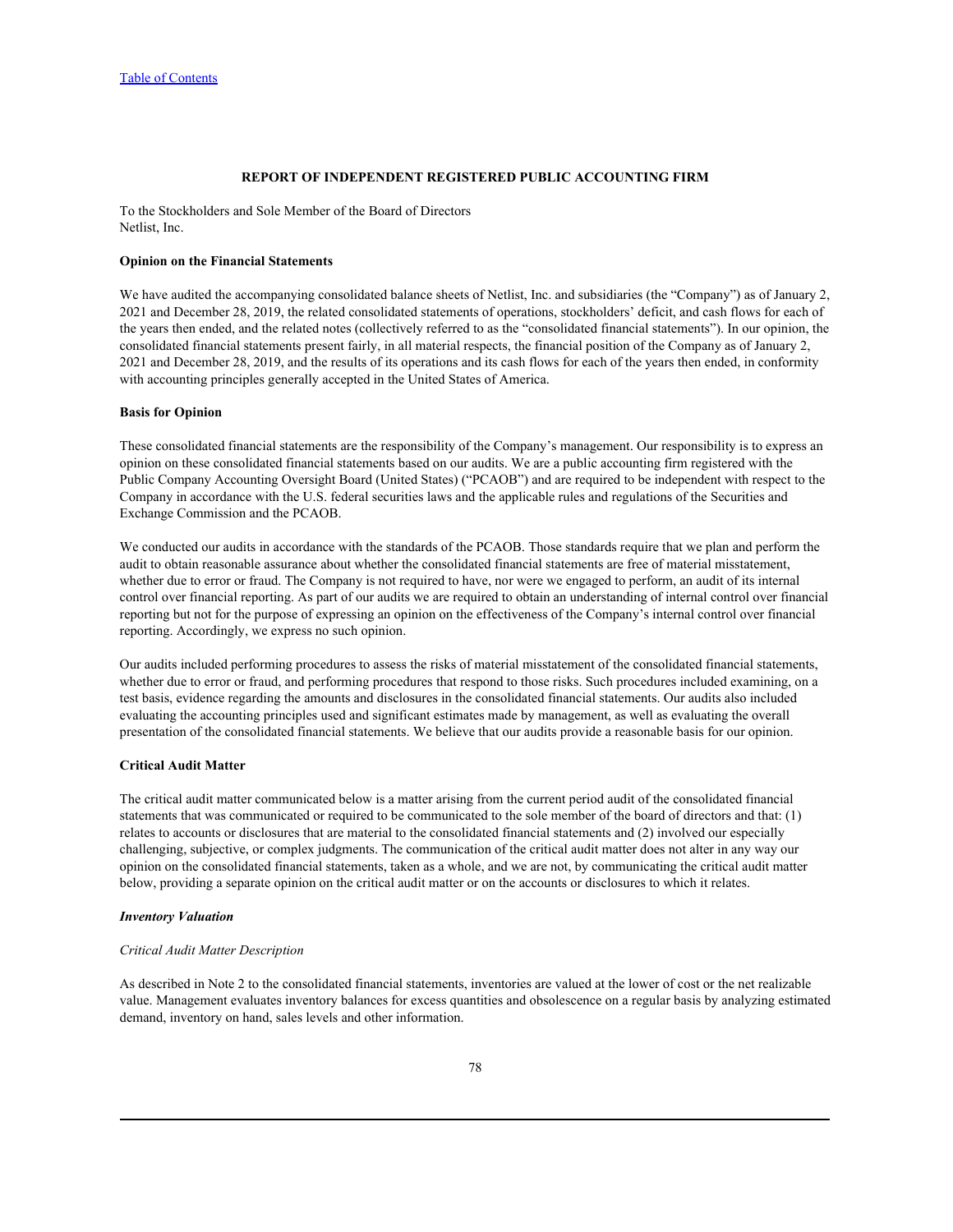Auditing management's assessment of net realizable value for inventory was challenging because the determination of lower of cost or net realizable value and excess and obsolete inventory reserves is judgmental and considers a number of factors that are affected by market and economic conditions, such as forecasted product demand, dynamic pricing environments, product life cycles and industry supply and demand. Additionally, for certain newer products there is limited historical data with which to evaluate forecasts.

### *How the Critical Audit Matter Was Addressed in the Audit*

We tested management's process for developing the estimates of the net realizable value of inventories and excess and obsolete inventory reserves, including evaluating management's assumptions of forecasted product demand and testing the completeness and accuracy of the underlying data used in the analyses. Evaluating management's product demand forecast for reasonableness involved considering historical sales by product, comparing prior period estimates to actual results of the same period, and considering macroeconomic trends within the industry that could impact the movement of the products provided by the Company. We performed procedures to compare recent sales transactions or market data to cost of inventories to assess that the carrying value of inventories was the lower of cost or net realizable value.

/s/ KMJ Corbin & Company LLP

We have served as the Company's auditor since 2005.

Irvine, California March 26, 2021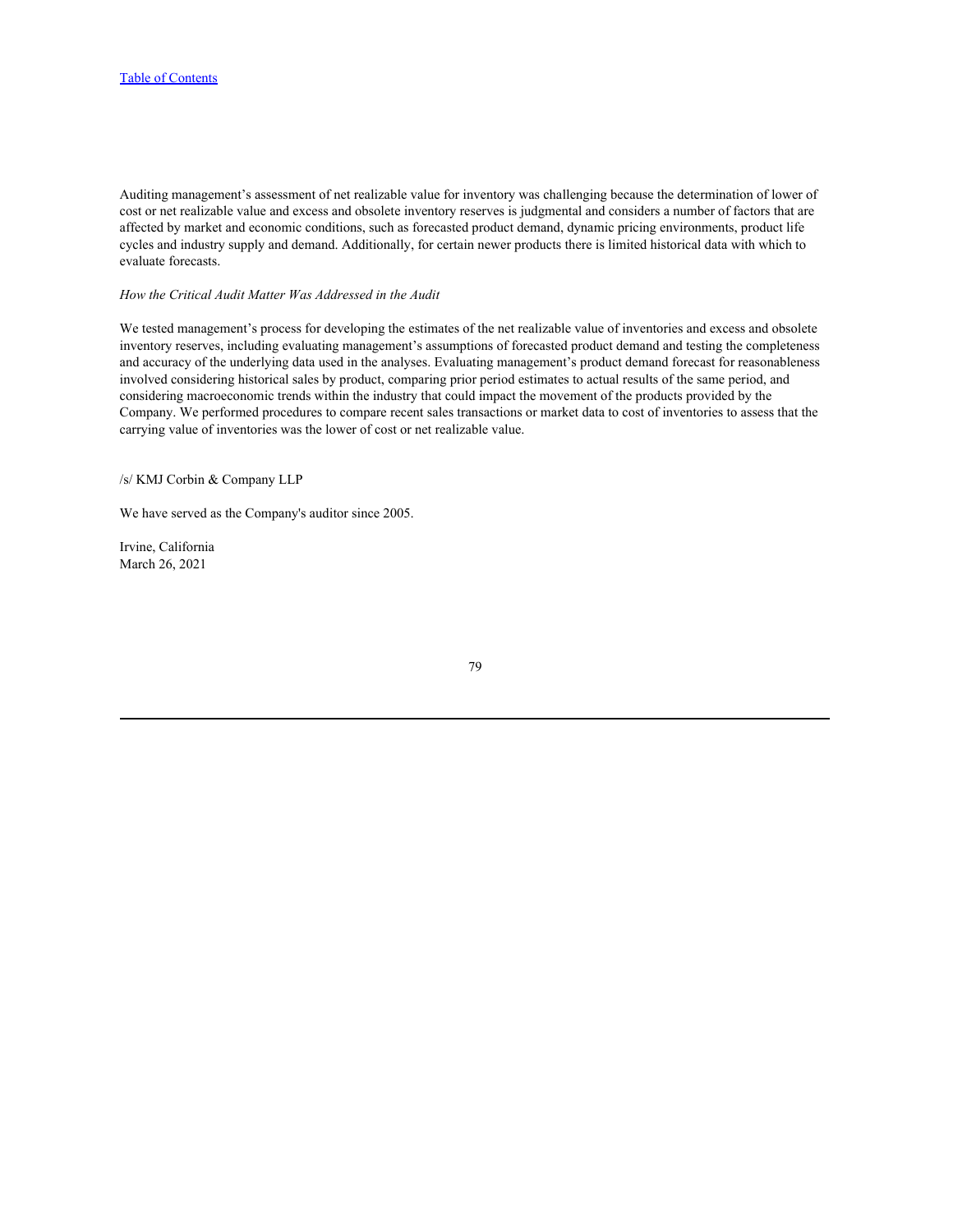## **Item 9. Changes in and Disagreements With Accountants on Accounting and Financial Disclosure**

None.

### **Item 9A. Controls and Procedures**

#### **Evaluation of Disclosure Controls and Procedures**

We maintain disclosure controls and procedures that are designed to ensure that information required to be disclosed by us in reports we file or submit under the Exchange Act is recorded, processed, summarized and reported within the time periods specified in the SEC's rules and forms, and is accumulated and communicated to our management, including our principal executive officer and principal financial officer, as appropriate to allow timely decisions regarding required disclosures.

Our management conducted an evaluation, with the participation of our principal executive officer and principal financial officer, of the effectiveness of our disclosure controls and procedures (as defined in Rules 13a-15(e) and 15d-15(e) promulgated under the Exchange Act) as of the end of the period covered by this report. Based on this evaluation, due to the elimination of our audit committee in August 2020, our principal executive officer and our principal financial officer concluded that our disclosure controls and procedures were not effective as of January 2, 2021.

Notwithstanding the material weakness in our internal control over financial reporting, we have concluded that the consolidated financial statements included in this Form 10-K fairly present, in all material respects, our financial position, results of operations and cash flows for the periods presented in conformity with accounting principles generally accepted in the United States of America ("U.S. GAAP").

### **Management's Annual Report on Internal Control Over Financial Reporting**

Our management is responsible for establishing and maintaining adequate internal control over financial reporting for our Company, as such term is defined in Rule 13a-15(f) under the Exchange Act. Our management conducted an evaluation, with the participation of our principal executive officer and principal financial officer, of the effectiveness of our internal control over financial reporting as of January 2, 2021, based on the criteria set forth in the *2013 Internal Control—Integrated Framework* issued by the Committee of Sponsoring Organizations of the Treadway Commission. Based on this evaluation, our management concluded that, due to the material weakness described below, our internal control over financial reporting was not effective as of January 2, 2021.

In designing our disclosure controls and procedures and internal control over financial reporting, our management recognizes that any control system, no matter how well-designed and operated, can provide only reasonable, not absolute, assurance of achieving the desired control objectives. Further, the design of our controls and procedures must reflect the fact that there are resource constraints, and management necessarily applies its judgment in evaluating the benefits of possible controls and procedures relative to their costs. Because of the inherent limitations, our disclosure and internal controls may not prevent or detect all instances of fraud, misstatements or other control issues, and our evaluations of disclosure and internal controls cannot provide assurance that all such control issues have been detected. In addition, projections of any evaluation of the effectiveness of disclosure or internal controls to future periods are subject to risks, including, among others, that controls may become inadequate because of changes in conditions or that compliance with policies or procedures may deteriorate.

Our management determined that we had a material weakness in internal control over financial reporting due to the ineffective oversight within the financial reporting process as a result of the elimination of an audit committee with a financial expert and lack of a majority of independent directors on our Board in August 2020.

This report does not include an attestation report of our independent registered public accounting firm regarding our internal control over financial reporting, in accordance with applicable SEC rules that permit us to provide only management's report in this report.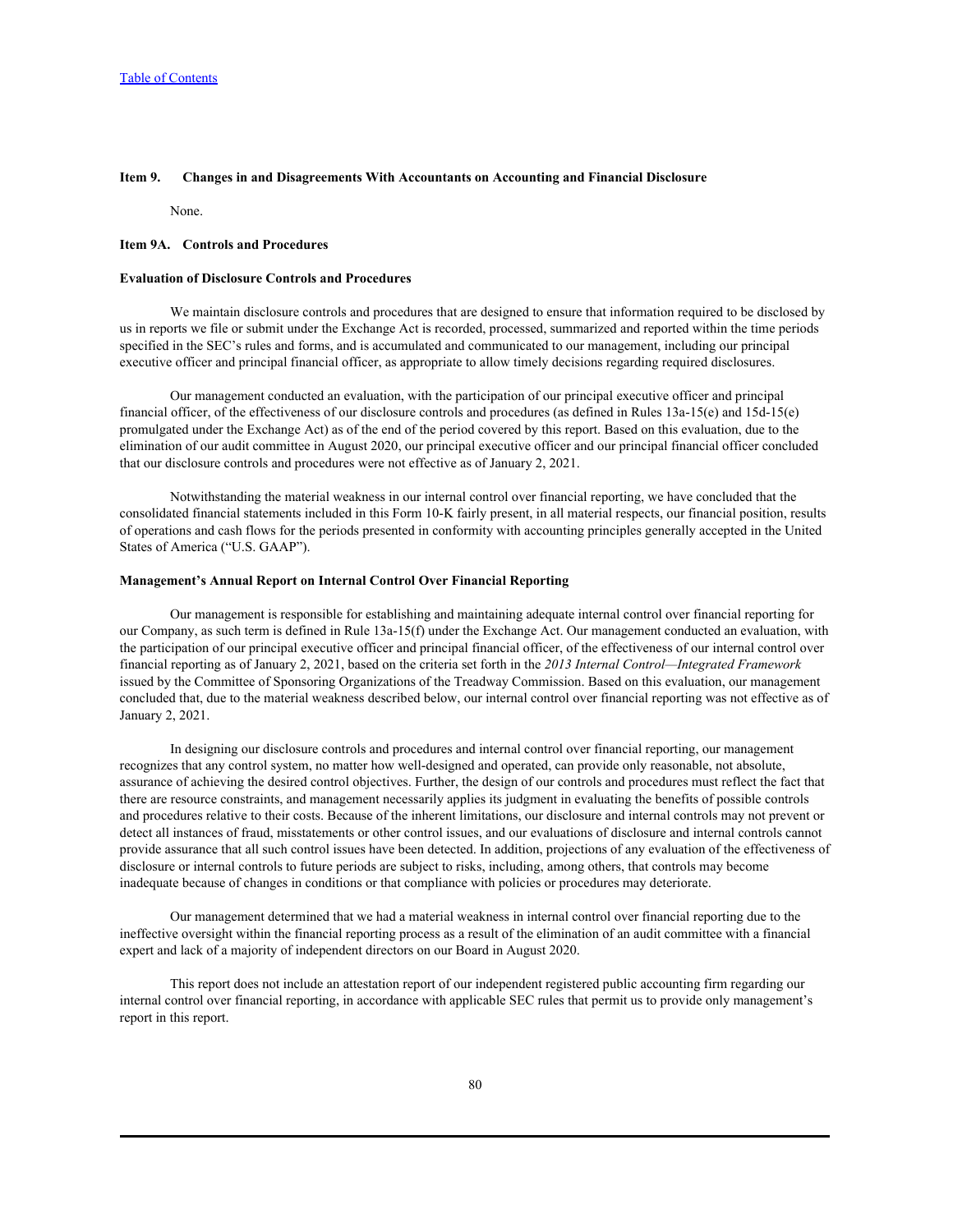# **Changes in Internal Control Over Financial Reporting**

There were no changes in our internal control over financial reporting during the most recently completed fiscal quarter that have materially affected, or are reasonably likely to materially affect, our internal control over financial reporting.

# **Remediation Initiatives**

In an effort to remediate the identified material weakness and enhance our internal controls, we continue to maintain our financial reporting process we followed to prepare financial statements in accordance with U.S. GAAP for audit committee meetings on a quarterly and annual basis. Our Chief Executive Officer and sole director will oversee the process to ensure all required disclosures are made in our financial statements on a quarterly and annual basis.

# **Item 9B. Other Information**

None.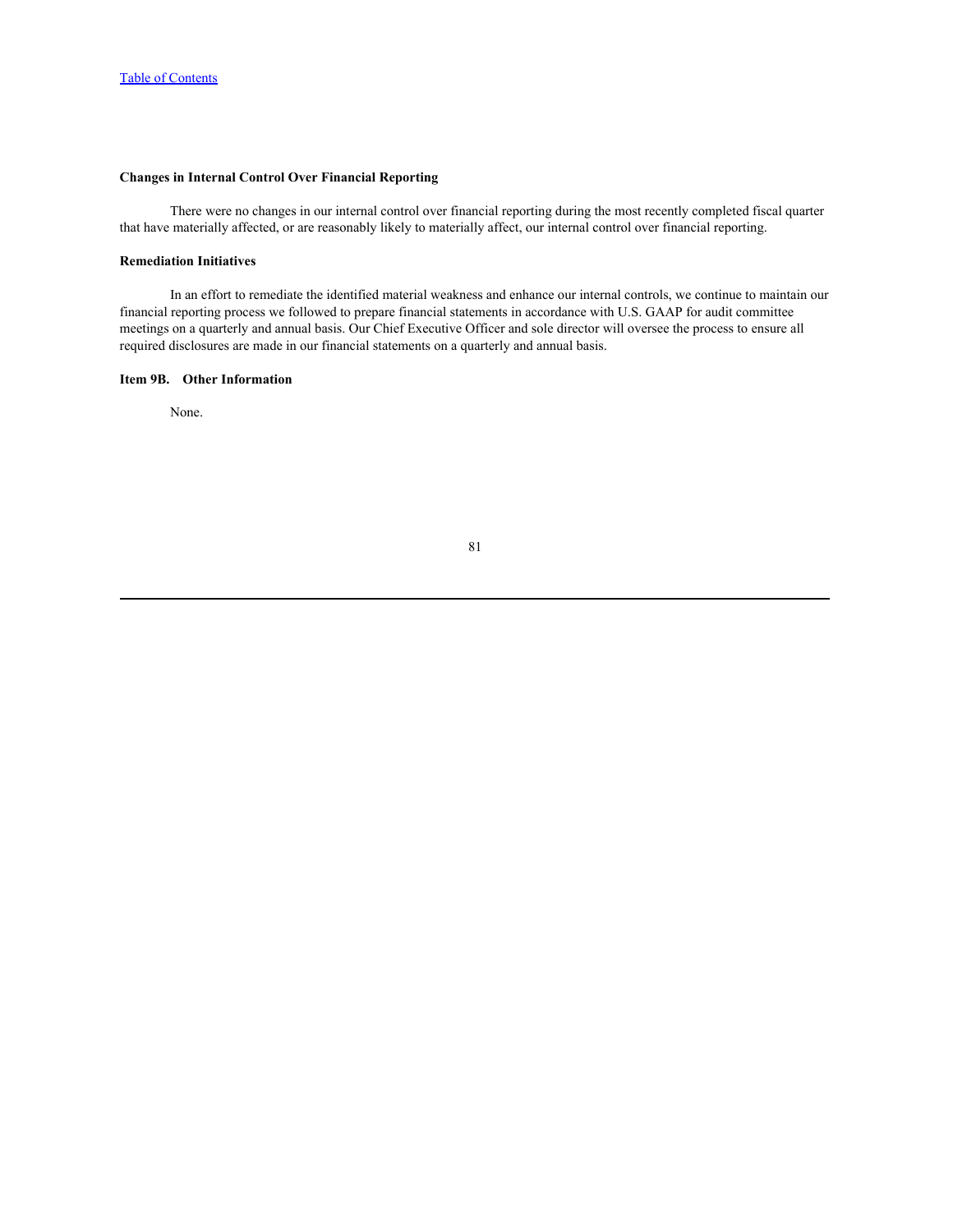# **PART III**

### **Item 10. Directors, Executive Officers and Corporate Governance**

In order to proactively address the economic effects of the recent coronavirus, our Board of Directors (referred to as our "Board" or "Board of Directors") evaluated various cost-cutting measures, including review of the Board and committee structure, operations and compensation of the members thereof. As a result of its evaluation and because we are no longer subject to Nasdaq rules, the Board determined it to be in the best interests of its stockholders to reduce the number of directors serving on the Board to one director and to dissolve all committees of the Board effective immediately after our 2020 Annual Meeting of Stockholders on August 7, 2020.

Each member of the Board is elected annually at a meeting of our stockholders and serves for a one-year term until the next annual meeting of our stockholders and until his or her successor is elected and qualified, or until an earlier resignation or removal. Each of our executive officers is appointed by, and serves at the direction of, our Board, subject to the terms of our employment agreement with our President and Chief Executive Officer, which is described under "Employment Agreements" in Item 11 of this Form 10-K, and which establishes, among other things, such executive officer's term of office.

The table and narrative below provide, for our current director and executive officers, each such individual's name; age as of March 22, 2021; current position(s) with our Company; tenure in such position(s); information about such individual's business experience and qualifications, including principal occupation or employment and principal business of the employer, if any, for at least the past five years, and involvement in certain legal or administrative proceedings, if any; and, for our director, other public company director positions held currently or at any time in the last five years and the experiences, qualifications, attributes and skills that led to the conclusion that such individual should serve as a director of our Company. There is no arrangement or understanding between any director or executive officer and any other person(s) pursuant to which such director or executive officer was or is to be selected as a director or executive officer of our Company, and there are no family relationships between any of our directors or executive officers.

| Name         | Age | Position(s)                                           |
|--------------|-----|-------------------------------------------------------|
| Chun K. Hong | 60  | President, Chief Executive Officer and Sole Director  |
| Gail Sasaki  | 64  | Vice President, Chief Financial Officer and Secretary |

*Chun K. Hong* is one of the founders of Netlist and has been our President and Chief Executive Officer and a director since our inception in June 2000. Mr. Hong assumed the title of Chairman of the Board of Directors in January 2004. Prior to his tenure at Netlist, Mr. Hong has served in various other executive positions including President and Chief Operating Officer of Infinilink Corporation, a DSL equipment company, as Executive Vice President of Viking Components, Inc., a memory subsystems manufacturing company, and as General Manager of Sales at LG Semicon Co., Ltd., a public semiconductor manufacturing company in South Korea. Mr. Hong received his Bachelor of Science degree in economics from Virginia Commonwealth University and his Master of Science degree in technology management from Pepperdine University's Graduate School of Management. As one of our founders and as our Chief Executive Officer, Mr. Hong brings to the Board extensive knowledge of our organization and our market.

*Gail Sasaki* has been our Vice President and Chief Financial Officer since January 2008 and our Secretary since August 2007. From 2006 to January 2008, Ms. Sasaki served as our Vice President of Finance. Prior to her tenure at Netlist, Ms. Sasaki served in various senior financial roles, including Chief Financial Officer of eMaiMai, Inc., a commercial technology company based in Hong Kong and mainland China; Chief Financial Officer, Senior Vice President of Finance, Secretary and Treasurer of eMotion, Inc. (a Kodak subsidiary and formerly Cinebase Software), a developer of business-to-business media management software and services, and Chief Financial Officer of MicroNet Technology, Inc., a leader in storage technology. Ms. Sasaki also spent seven years in public accounting leaving as an audit manager with Arthur Young (now known as Ernst &Young LLP). Ms. Sasaki earned a Bachelor's degree from the University of California at Los Angeles, and a Master of Business Administration degree from the University of Southern California.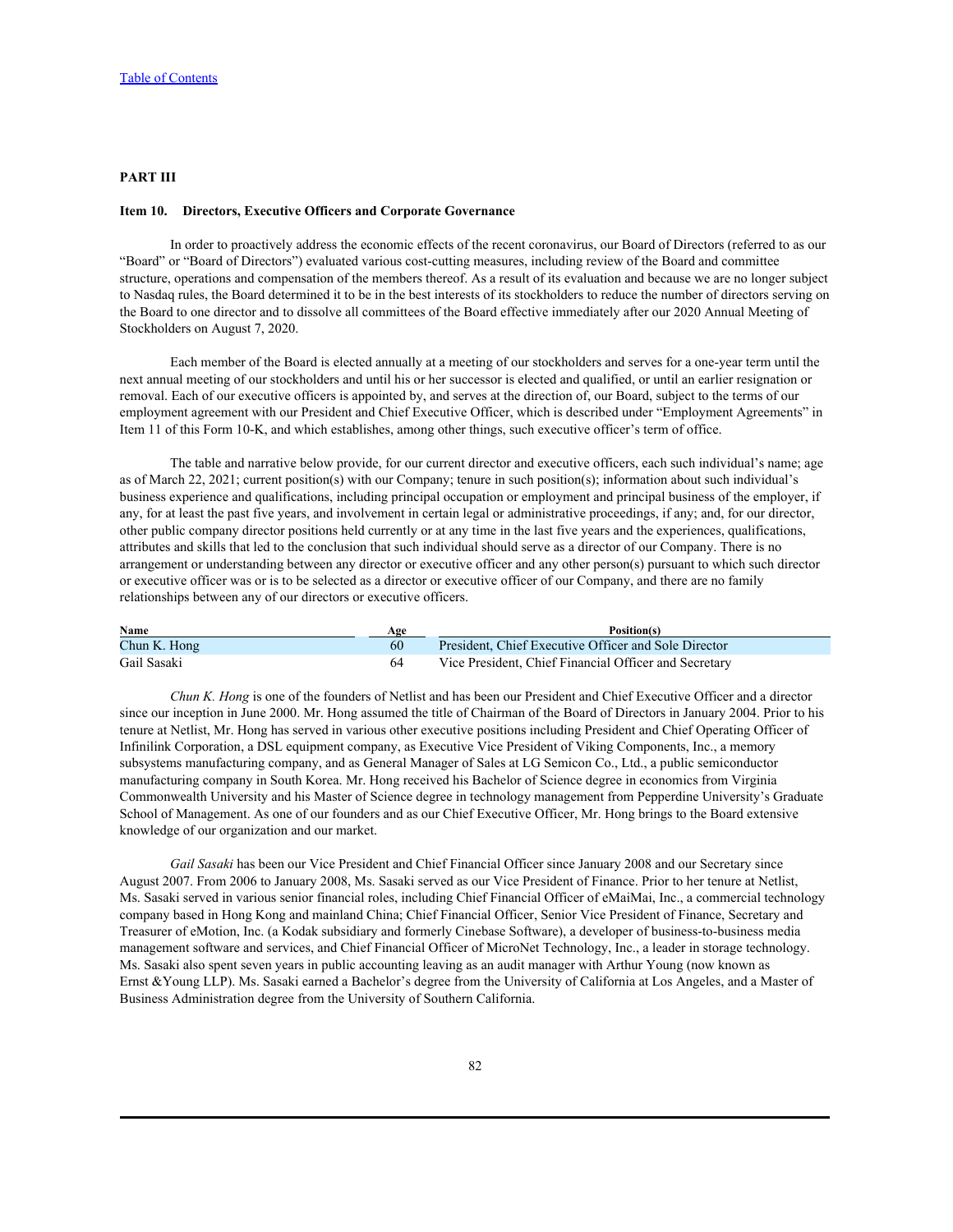### **Board Committees**

Prior to the dissolution of all committees of the Board on August 7, 2020, our Board had an Audit Committee, Compensation Committee, and Nominating and Corporate Governance Committee, each of which is described below and operated pursuant to a written charter adopted by our Board. The table below shows the membership of these committees during 2020 through August 6, 2020. Our 2019 fiscal year ended December 28, 2019.

|                  |          |                 | Nominating and<br>Corporate |
|------------------|----------|-----------------|-----------------------------|
| Name             | Audit(1) | Compensation(2) | Governance(3)               |
| Jun S. Cho       |          |                 |                             |
| Kiho Choi (4)    | Chair    |                 |                             |
| Blake A. Welcher |          | Chair           | Chair                       |

(1) Messrs. Choi (Chair), Cho and Welcher served on this committee during 2020 until August 2020.

(2) Messrs. Welcher (Chair) and Choi served on this committee during 2020 until August 2020.

(3) Messrs. Welcher (Chair) and Cho served on this committee during 2020 until August 2020.

(4) Our Board determined that Mr. Choi qualified as an "audit committee financial expert" in accordance with applicable SEC rules.

### *Audit Committee*

The primary functions of our Audit Committee were, among other things, to:

- oversee our financial reporting process, including discussing with our independent registered public accounting firm the scope and plans for all annual audits and discussing with management and our independent registered public accounting firm the adequacy and effectiveness of our accounting and financial controls, systems to monitor and manage business risk, and legal and ethical compliance programs;<br>review with management and our independent registered public accounting firm all of our audited and interim
- financial statements; review and approve in advance any transactions by us with related parties; appoint, terminate, replace, ensure the independence of and oversee our independent registered public accounting
- 
- firm;
- pre-approve all audit services and, subject to a "de minimus" exception, all permissible non-audit services to be performed by the independent registered public accounting firm;<br>be responsible for setting the corporate tone for quality financial reporting and sound business risk practices and
- ethical behavior; and<br>establish procedures for the confidential and anonymous submission, receipt, retention and treatment of concerns or
- complaints regarding accounting, internal accounting controls and auditing matters.

### *Compensation Committee*

The primary functions of our Compensation Committee were, among other things, to:

- review and approve, or make recommendations to the Board regarding, our programs and arrangements for our Section 16 executive officers, including salary, incentive compensation, equity compensation and perquisite programs; review the evaluation process and compensation structure for our non-Section 16 executive officers; <br>assist the Board in developing and evaluating potential candidates for executive positions and oversee the
- 
- development of executive succession plans; and<br>review and act as administrator of our incentive compensation and other stock-based plans.
-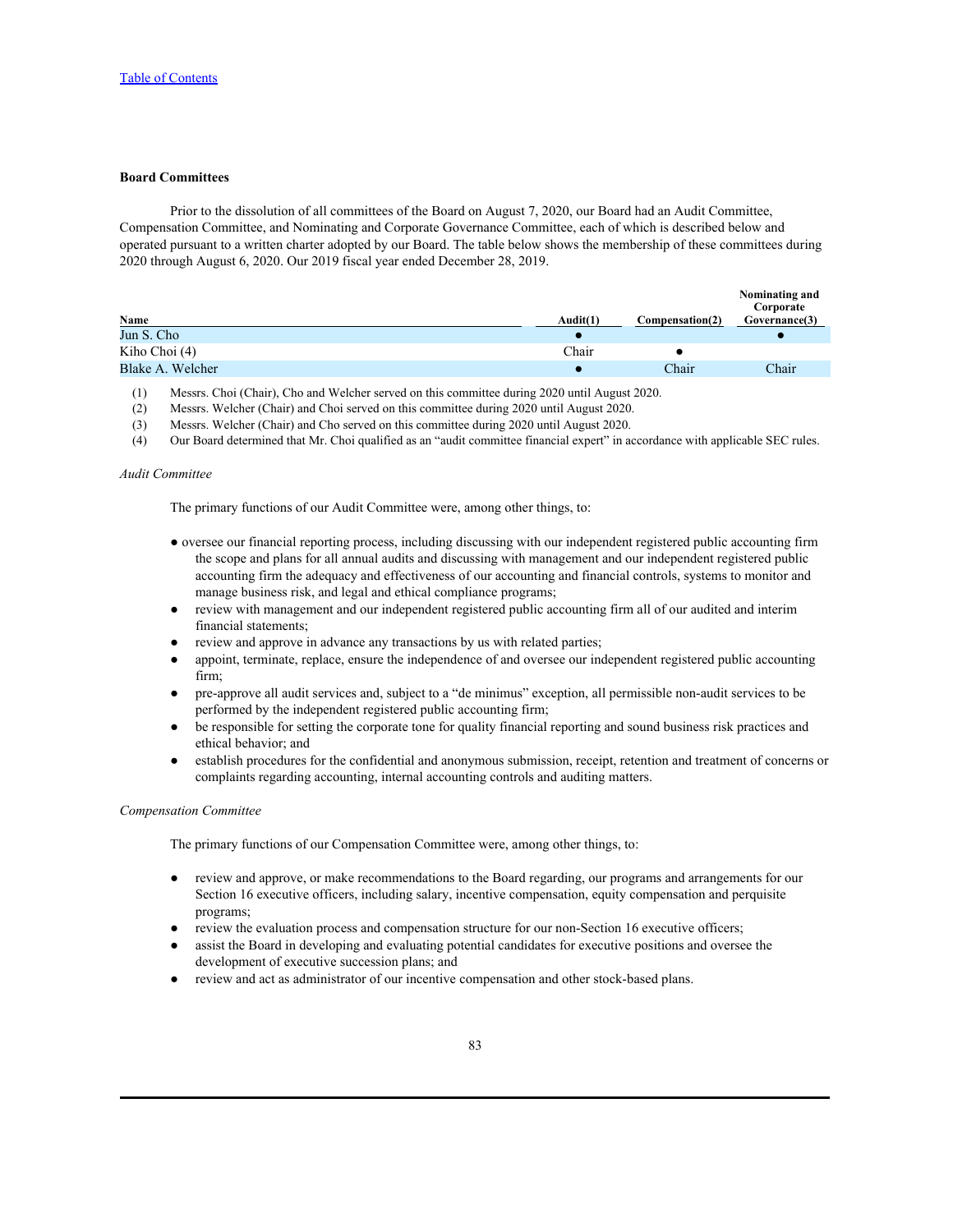### *Nominating and Corporate Governance Committee*

The primary functions of our Nominating and Corporate Governance Committee were, among other things, to:

- lead the search for individuals qualified to become members of the Board and select director nominees to be
- presented at our annual meetings of stockholders; review the standards to be applied by the Board in making determinations as to whether a director satisfies applicable independence requirements; ● review the Board's structure and the Board's committee structure and make recommendations as appropriate,
- including recommending to the Board the directors to serve as members of each Board committee;<br>
 conduct an annual performance evaluation of the Board and its committees;<br>
 advise the Board on candidates for the position
- 
- Executive Officer and other executive officer positions; develop, recommend to the Board and review a set of corporate governance guidelines and a code of business
- conduct and ethics; and<br>● review changes in legislation, regulations and other developments impacting corporate governance and make
- recommendations to the Board with respect to these matters and corporate governance matters generally.

### **Code of Business Conduct and Ethics**

Our Board has adopted a Code of Business Conduct and Ethics that applies to our principal executive officer, principal financial officer, principal accounting officer or controller, or persons performing similar functions, as well as all of our other executive officers and employees and all of our directors. Shareholders may download a free copy of our Code of Business Conduct and Ethics from our website (www.netlist.com). We intend to disclose on our website any amendments to or waivers from this code by posting the relevant material on our website (www.netlist.com) in accordance with SEC rules.

# **Item 11. Executive Compensation**

#### **2020 Compensation Adjustments**

On March 6, 2020, our Compensation Committee approved compensation for our two named executive officers beginning calendar year 2020. The Compensation Committee approved a base salary of \$450,000 per annum for Chun K. Hong, our Chief Executive Officer, and \$275,000 per annum for Gail Sasaki, our Chief Financial Officer. In making this determination, the Compensation Committee considered that both officers had held their positions since our initial public offering in 2006 and that Mr. Hong had not received an increase in his base salary for 13 years and Ms. Sasaki had not received any increase in her base salary for 10 years. In its deliberations regarding the adjustments to base salary, the Compensation Committee considered the cost of living increases in the United States, California and Orange County, California during the period since the initial public offering as calculated according to various government and private publications. The final determination of base salary levels was made after considering the range of calculations as well as a number of other factors that the Compensation Committee determined to be relevant in the exercise of its business judgment. The Compensation Committee also established bonus targets for the officers of 100% of base salary dependent upon achieving agreed financial objectives. Finally, the Compensation Committee approved awards of 300,000 restricted stock units for Mr. Hong and 75,000 restricted stock units for Ms. Sasaki, subject to four-year vesting.

### **Executive Compensation**

The table below provides information about the compensation awarded to, earned by or paid to each of the following individuals, which we refer to collectively as our "named executive officers," for 2020 and 2019: each person serving at any time during 2020 as our principal executive officer (our President and Chief Executive Officer, Mr. Hong); and our only other executive officer serving as such at any time during 2020 (our Vice President, Chief Financial Officer and Secretary, Ms. Sasaki).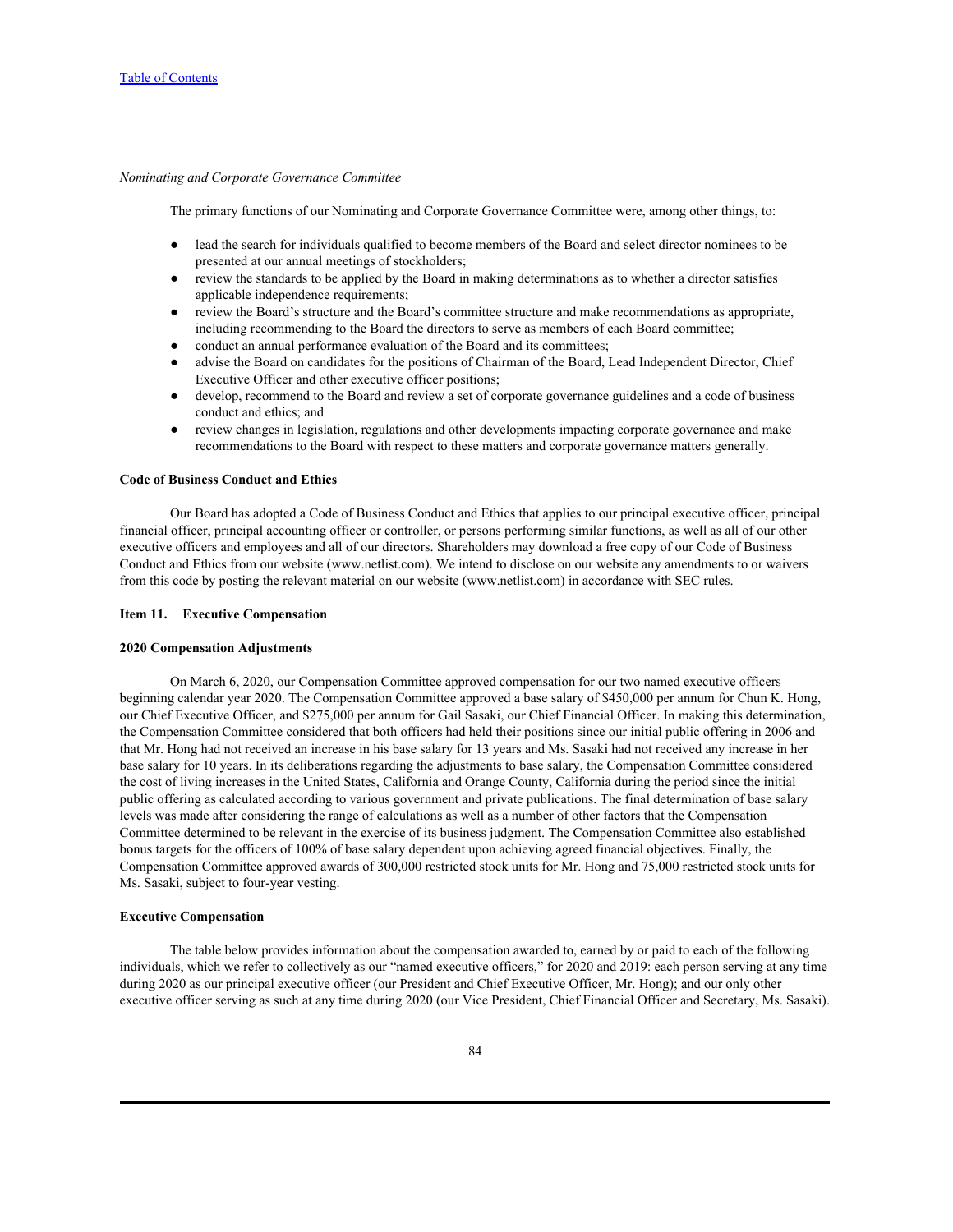#### *Summary Compensation Table*

|                                             |      | <b>Base</b>       |           | <b>Stock</b>            | <b>All Other</b>         |           |
|---------------------------------------------|------|-------------------|-----------|-------------------------|--------------------------|-----------|
| <b>Name and Principal Position</b>          | Year | <b>Salary(\$)</b> | Bonus(\$) | Awards $(\text{\$})(1)$ | Comparison(5)(2)         | Total(\$) |
| Chun K. Hong                                | 2020 | 467,308           | 180,000   | 94,290                  | 62,092                   | 803,690   |
| President and Chief Executive Officer       | 2019 | 323,000           |           | 408,004                 | 1,486                    | 782,490   |
| Gail Sasaki                                 | 2020 | 285.577           | 103.125   | 23,573                  | 22,254                   | 434,529   |
| Vice President, Chief Financial Officer and |      |                   |           |                         |                          |           |
| Secretary                                   | 2019 | 200,000           |           | 223,992                 | $\overline{\phantom{0}}$ | 423,992   |

(1) Represents the grant date fair value of the restricted stock units ("RSUs") granted during the year calculated in accordance with Financial Accounting Standards Board Accounting Standards Codification Topic 718, Compensation—Stock Compensation ("ASC 718"). The grant date fair value was determined using the fair value of the underlying shares of our common stock.

(2) For 2020, the amount consists of (a) for Mr. Hong, \$10,936 for automobile rental payments, \$7,509 for other vehicle-related costs, \$24,600 for a country club membership, \$14,769 for a health club membership, and \$4,278 for income tax and estate planning costs incurred on Mr. Hong's behalf, and (b) for Ms. Sasaki, the amount is for a health club membership. For 2019, the amount consists of \$10,936 for automobile rental payments, \$8,694 for other vehicle-related costs, \$22,052 for a country club membership, \$4,532 for a health club membership, and \$5,272 for income tax and estate planning costs incurred on Mr. Hong's behalf.

### *Employment Agreements*

We entered into an employment agreement with our President and Chief Executive Officer, Mr. Hong, in September 2006. This agreement provides for an initial base salary of \$323,000 plus other specified benefits, including the reimbursement of professional fees and expenses incurred in connection with income and estate tax planning and preparation, income tax audits and the defense of income tax claims; the reimbursement of membership fees and expenses for professional organizations and one country club; the reimbursement of employment-related legal fees; automobile rental payments and other vehicle-related expenses; and the reimbursement of health club membership fees and other similar health-related expenses. Mr. Hong may earn annual cash performance bonuses, at the discretion of our Compensation Committee or our Board, of up to 100% of his base salary based upon the achievement of individual and Company performance objectives.

Mr. Hong's employment agreement automatically renews for additional one-year periods unless we provide or Mr. Hong provides notice of termination six months prior to the renewal date, but at all times Mr. Hong may terminate his employment upon six months' advance written notice to us and we may terminate Mr. Hong's employment upon 30 days' advance written notice to Mr. Hong. If we terminate Mr. Hong's employment without cause or if he resigns from his employment for good reason, which includes a termination or resignation upon a change of control of our Company, Mr. Hong would be entitled to receive continued payments of his base salary for one year, reimbursement of medical insurance premiums during that period unless he becomes employed elsewhere, a pro-rated portion of his annual performance bonus, and, if any severance payment is deemed to be an "excess parachute payment" within the meaning of Section 280G of the Code, an amount equal to any excise tax imposed under Section 4999 of the Code. In addition, upon any such termination or resignation, any unvested stock options held by Mr. Hong would immediately become fully vested and exercisable as of the effective date of the termination or resignation. If Mr. Hong's employment is terminated due to death or disability, he or his estate would receive a lump-sum payment equal to half of his annual base salary and any stock options held by Mr. Hong would vest to the same extent as they would have vested one year thereafter. Additionally, if Mr. Hong's employment is terminated due to death or disability, 25% of the shares subject to outstanding stock options, or such lesser amount as is then unvested, would immediately vest and become exercisable. If Mr. Hong resigns without good reason or is terminated for cause, we would have no further obligation to him other than to pay his base salary or other amounts earned by him through the date of resignation or termination.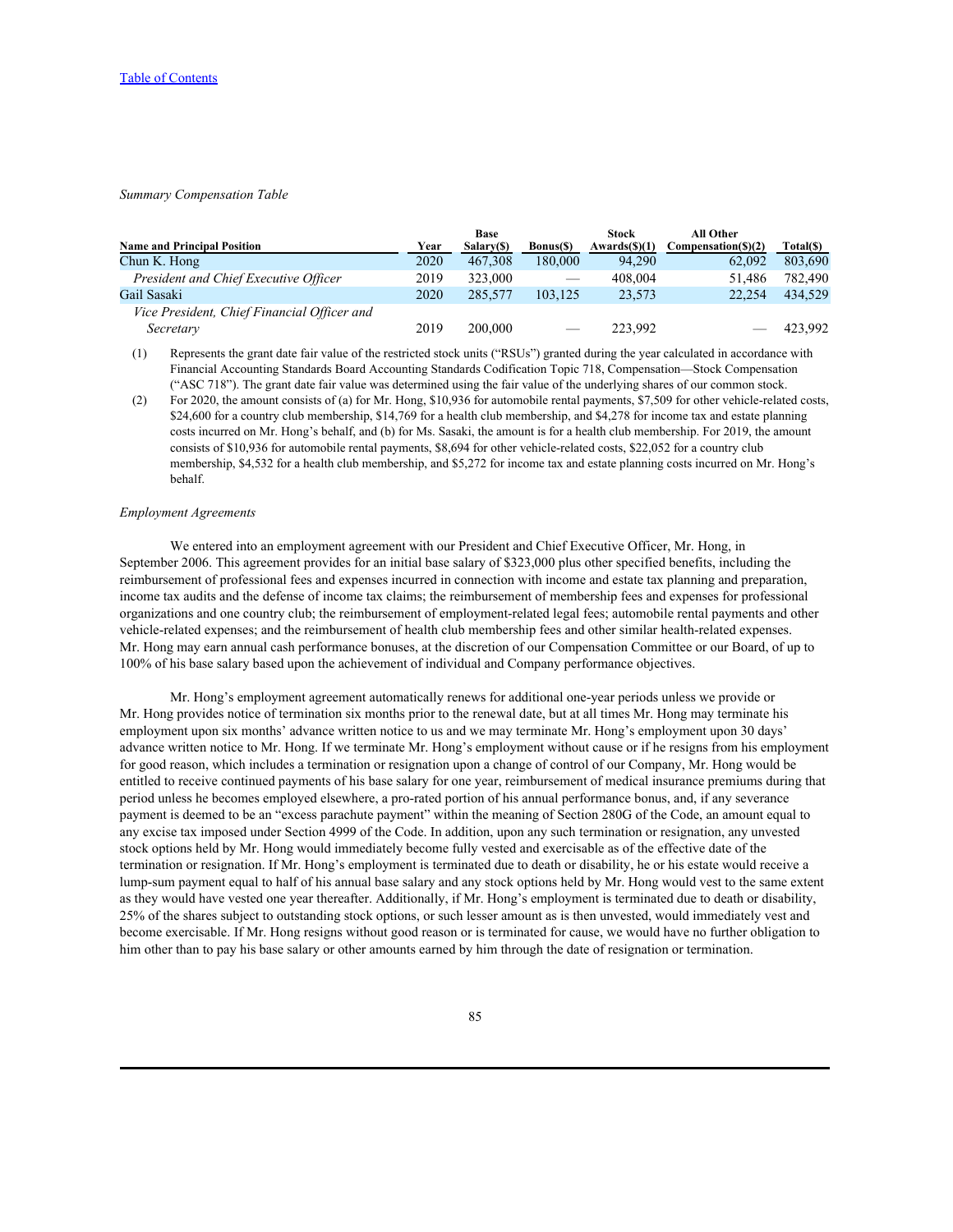For purposes of Mr. Hong's employment agreement:

- "cause" means a reasonable determination by the Board, acting in good faith based upon actual knowledge at the time, that Mr. Hong has (i) materially breached the terms of his employment agreement, or any other material agreement between us and Mr. Hong, including an arbitration agreement and a proprietary information and invention assignment agreement, (ii) committed gross negligence or engaged in serious misconduct in the execution of his assigned duties, (iii) been convicted of a felony or other serious crime involving moral turpitude, (iv) materially refused to perform any lawful duty or responsibility consistent with Mr. Hong's position with our Company, or (v) materially breached his fiduciary duty or his duty of loyalty to our Company;  $"good reason" means (i) the assignment to Mr. Hong, without his consent, of duties inconsistent with his position$
- so as to constitute a diminution of status with our Company, including an assignment of Mr. Hong to a position other than President and Chief Executive Officer of our Company, (ii) our reduction of Mr. Hong's base salary as in effect at any time without Mr. Hong's consent, other than a decrease of up to (and including) 10% in connection with an adverse change in the business operations or financial condition of our Company, (iii) the occurrence of a change of control, or (iv) a requirement that Mr. Hong relocate (or report on a regular basis) to an office outside of Orange County without his consent; and<br>a "change of control" means the occurrence of any of the following: (i) any person or entity is or becomes the
- beneficial owner (within the meaning of Rule 13d-3 under the Exchange Act), directly or indirectly, of securities of our Company representing a percentage of the combined voting power of our then-outstanding securities that is greater than 50%, (ii) the following individuals cease for any reason to constitute a majority of the number of directors then serving: individuals who, on the date of Mr. Hong's employment agreement, constituted our Board and any new director (other than a director whose initial assumption of office is in connection with an actual or threatened election contest, including but not limited to a consent solicitation, relating to the election of directors of our Company) whose appointment or election by the Board or nomination for election by our stockholders is approved or recommended by a vote of at least two-thirds of the directors then still in office who either were directors on the date of Mr. Hong's employment agreement or whose appointment, election or nomination for election was previously so approved or recommended; (iii) there is consummated a merger or consolidation of our Company in which our Company does not survive or our Company survives but the shares of our common stock outstanding immediately prior to such merger or consolidation represent 50% or less of the voting power of our Company after such merger or consolidation; or (iv) our stockholders approve a plan of our complete liquidation or dissolution or there is consummated an agreement for our sale or disposition of all or substantially all of our assets, other than a sale or disposition of all or substantially all of our assets to an entity, at least 50% of the combined voting power of the voting securities of which are owned by our stockholders in substantially the same proportions as their ownership of our Company immediately prior to such sale.

We have not entered into an employment agreement with Ms. Sasaki, our Vice President, Chief Financial Officer and Secretary. For 2019, Ms. Sasaki received an annualized base salary of \$200,000. If Ms. Sasaki's employment is terminated due to death or disability, any stock options held by Ms. Sasaki would vest to the same extent as they would have vested one year thereafter. Additionally, if Ms. Sasaki's employment is terminated due to death or disability, 25% of the shares subject to outstanding stock options, or such lesser amount as is then unvested, would immediately vest and no additional shares would vest thereafter. Ms. Sasaki is eligible for a target cash bonus of 75% of her base salary, which is to be determined by our Board in its discretion based on various factors.

# *Cash Bonuses*

For 2020, Mr. Hong and Ms. Sasaki received cash bonuses of \$180,000 and \$103,125, respectively, based on factors related to the Company's performance during such period. No cash bonuses were paid to either Mr. Hong or Ms. Sasaki for 2019.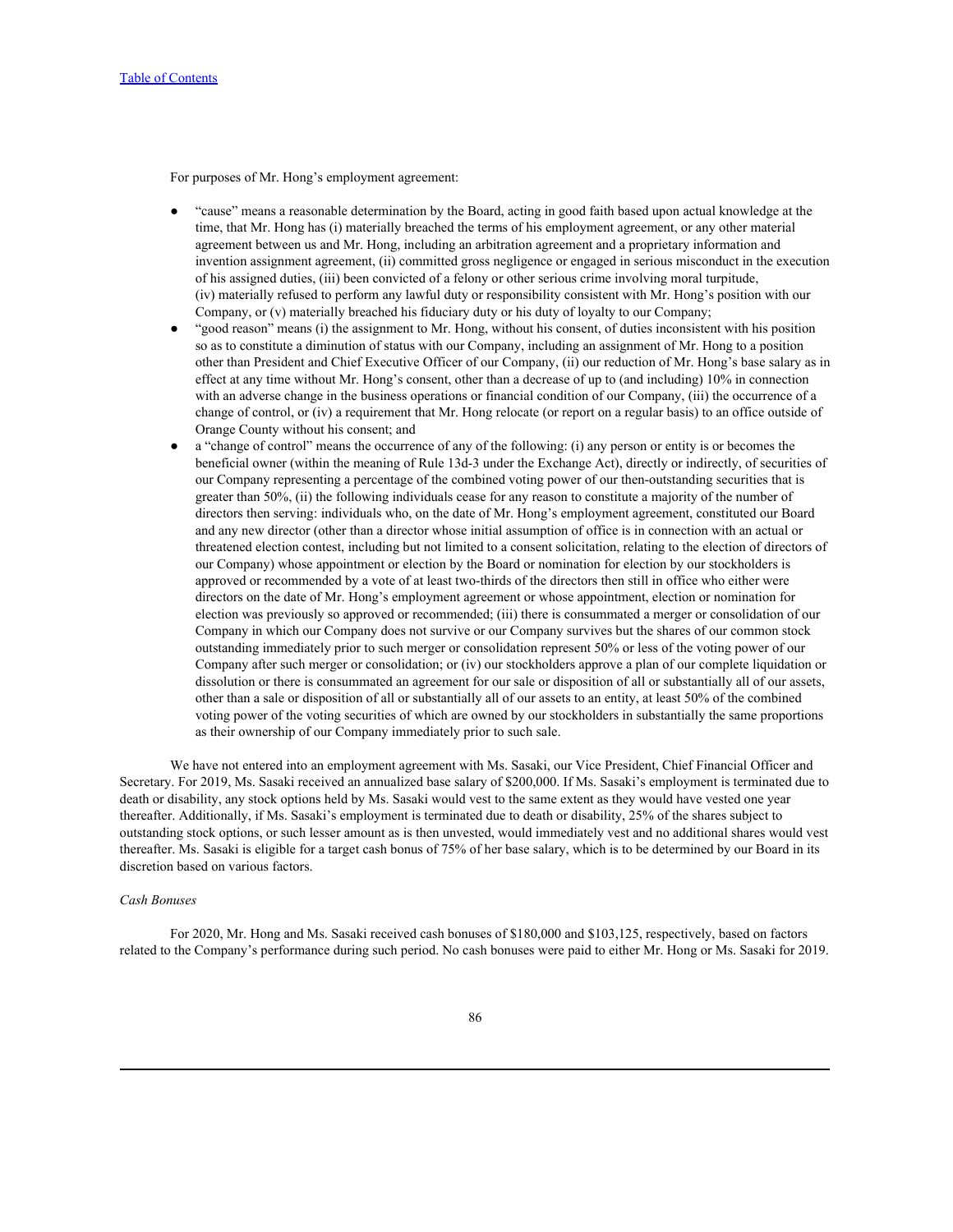### *Retirement Benefits*

We maintain a savings plan that qualifies as a defined contribution plan under Section 401(k) of the Code, to which all of our employees, including our named executive officers, are able to contribute up to the limit prescribed by applicable tax rules on a before-tax basis. All of these employee contributions are fully-vested upon contribution. In addition, we may make matching contributions on the contributions of our employees on a discretionary basis. In 2020 and 2019, we did not make matching contributions.

### *Outstanding Equity Awards at Fiscal Year End*

The following table shows information about the equity awards held by our named executive officers as of January 2, 2021:

|              |                   |                                                                                                    | <b>Option Awards</b>                                                                          |                                        |                                     | <b>Stock Awards</b>                                                       |                                                                                       |  |
|--------------|-------------------|----------------------------------------------------------------------------------------------------|-----------------------------------------------------------------------------------------------|----------------------------------------|-------------------------------------|---------------------------------------------------------------------------|---------------------------------------------------------------------------------------|--|
| Name         | <b>Grant Date</b> | Number of<br><b>Securities</b><br>Underlying<br>Unexercised<br><b>Options</b><br>Exercisable(#)(1) | Number of<br><b>Securities</b><br>Underlying<br>Unexercised<br>Options<br>Unexercisable(#)(1) | Option<br><b>Exercise</b><br>Price(\$) | Option<br><b>Expiration</b><br>Date | Number of<br><b>Shares</b><br><b>That Have</b><br>Not<br>Vested $(\#)(2)$ | <b>Market Value</b><br>of<br><b>Shares That</b><br><b>Have Not</b><br>Vested $(S)(2)$ |  |
| Chun K. Hong | 3/17/2011         | 300,000                                                                                            | $\hspace{0.05cm}$                                                                             | 2.21                                   | 3/17/2021                           |                                                                           |                                                                                       |  |
|              |                   |                                                                                                    |                                                                                               |                                        |                                     |                                                                           |                                                                                       |  |
|              | 2/27/2012         | 300,000                                                                                            | $\hspace{0.05cm}$                                                                             | 3.59                                   | 2/27/2022                           |                                                                           |                                                                                       |  |
|              | 2/11/2013         | 300,000                                                                                            | $\hspace{0.05cm}$                                                                             | 0.71                                   | 2/11/2023                           |                                                                           |                                                                                       |  |
|              | 2/21/2014         | 300,000                                                                                            | $\hspace{0.05cm}$                                                                             | 2.05                                   | 2/21/2024                           |                                                                           |                                                                                       |  |
|              | 1/6/2015          | 300,000                                                                                            | $\hspace{0.05cm}$                                                                             | 0.84                                   | 1/6/2025                            |                                                                           |                                                                                       |  |
|              | 1/8/2016          | 300,000                                                                                            | $\hspace{0.05cm}$                                                                             | 0.70                                   | 1/18/2026                           |                                                                           |                                                                                       |  |
|              | 2/14/2017         | 281,250                                                                                            | 18,750                                                                                        | 1.02                                   | 2/14/2027                           |                                                                           |                                                                                       |  |
|              | 3/7/2019          | $\overbrace{\phantom{12332}}$                                                                      |                                                                                               |                                        | $\overbrace{\phantom{123321}}$      | 464,062                                                                   | 279,783                                                                               |  |
|              | 3/6/2020          | $\overbrace{\phantom{12332}}$                                                                      |                                                                                               |                                        |                                     | 262,500                                                                   | 158,261                                                                               |  |
| Gail Sasaki  | 3/17/2011         | 75,000                                                                                             | $\hspace{0.05cm}$                                                                             | $2.2^{\circ}$                          | 3/17/2021                           |                                                                           | __                                                                                    |  |
|              | 2/27/2012         | 75,000                                                                                             | $\hspace{0.1mm}-\hspace{0.1mm}$                                                               | 3.59                                   | 2/27/2022                           |                                                                           | __                                                                                    |  |
|              | 2/11/2013         | 75,000                                                                                             | $\hspace{0.05cm}$                                                                             | 0.71                                   | 2/11/2023                           |                                                                           | __                                                                                    |  |
|              | 2/21/2014         | 75,000                                                                                             | $\hspace{0.05cm}$                                                                             | 2.05                                   | 2/21/2024                           |                                                                           |                                                                                       |  |
|              | 1/6/2015          | 75,000                                                                                             | $\hspace{0.05cm}$                                                                             | 0.84                                   | 1/6/2025                            |                                                                           |                                                                                       |  |
|              | 1/18/2016         | 75,000                                                                                             | $\hspace{0.05cm}$                                                                             | 0.70                                   | 1/18/2026                           |                                                                           |                                                                                       |  |
|              | 2/14/2017         | 70,312                                                                                             | 4,688                                                                                         | 1.02                                   | 2/14/2027                           |                                                                           |                                                                                       |  |
|              | 3/18/2019         |                                                                                                    |                                                                                               |                                        |                                     | 257,344                                                                   | 155,153                                                                               |  |
|              | 3/6/2020          | $\overbrace{\phantom{aaaaa}}^{}$                                                                   |                                                                                               |                                        |                                     | 65,625                                                                    | 39,565                                                                                |  |

(1) Represents stock option awards granted under the Netlist, Inc. Amended and Restated 2006 Equity Incentive Plan (the "Equity Plan"). These stock option awards that are not fully exercisable vest in 16 equal quarterly installments, subject to continued service on each vesting date, subject to accelerated vesting in certain circumstances as described under "Employment Agreements" above.

(2) Represents RSUs granted under the Equity Plan. Restrictions on RSUs lapse in eight equal semi-annual installments from the grant date.

# **Director Compensation**

### *Non-Employee Director Compensation*

Our non-employee directors received annual cash compensation of \$30,000, which was paid in four equal quarterly installments, and additional cash payments of \$1,000 for each regularly scheduled Board meeting and each Board committee meeting not held on the same day as a Board meeting that was attended by the director. The Lead Independent Director and the Chair of our Audit Committee each received additional cash compensation of \$5,000 per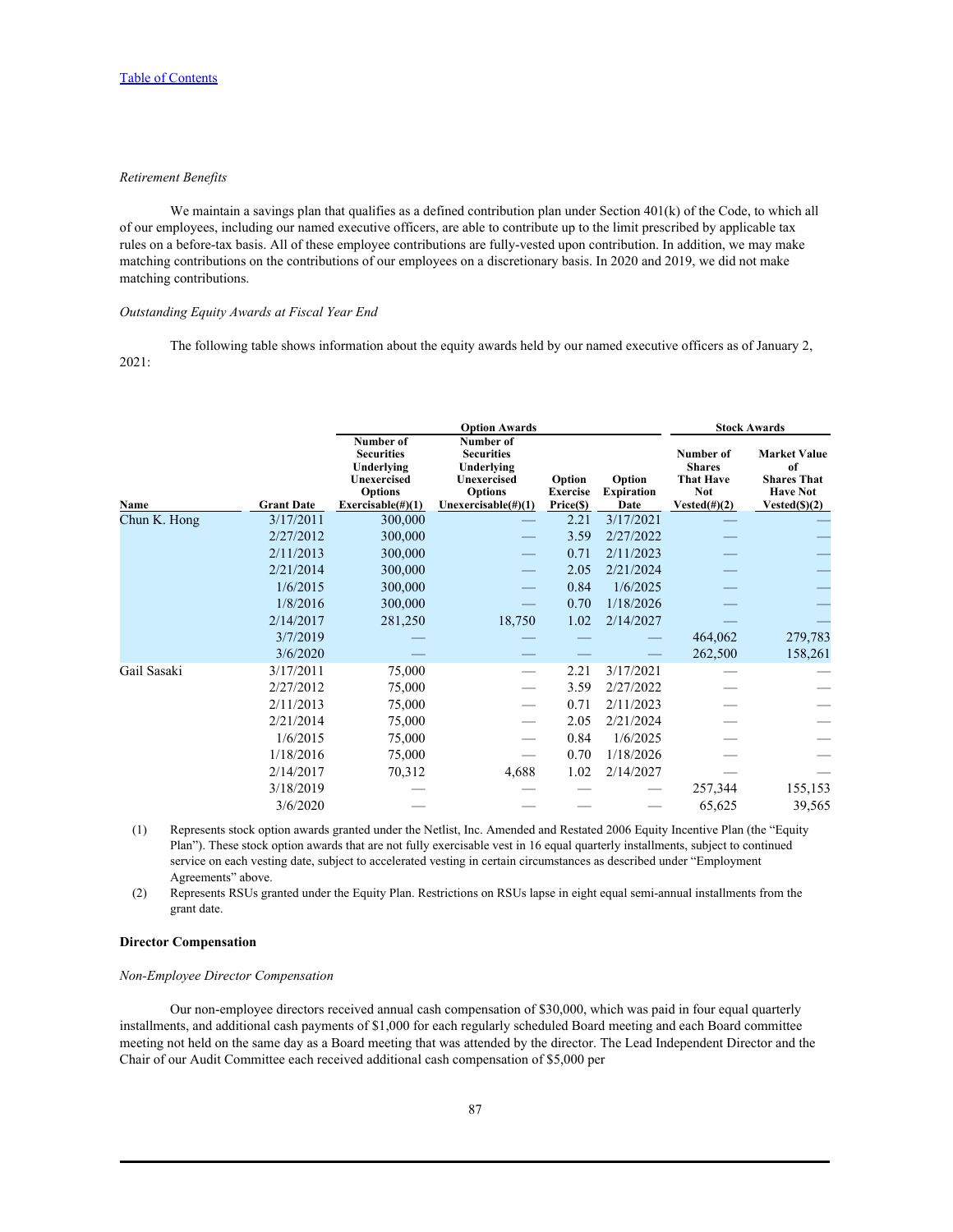year. All of our directors, including our non-employee directors, were also reimbursed for their reasonable out-of-pocket expenses incurred in attending Board and Board committee meetings.

In addition, each of our non-employee directors was granted a stock option award to purchase up to 25,000 shares of our common stock upon his or her initial appointment or election to the Board, and a stock option award to purchase up to 20,000 shares of our common stock each year in which he or she continued to serve as a director. For awards granted to non-employee directors before 2017, all stock options vested in 16 equal quarterly installments, and for awards granted to non-employee directors in 2017 and thereafter, all stock options vested in one installment on the, earlier of, the one-year anniversary of the award or the day prior to the next annual shareholders meeting, in all cases subject to continued service on each vesting date. All stock option awards granted to non-employee directors were granted under our equity compensation plans then in effect and had an exercise price equal to the fair market value of our common stock on the grant date of the award.

Directors who were our employees received no additional compensation for their service as directors.

#### *Director Compensation Table*

The following table shows the compensation of our non-employee directors for 2020 prior to the dissolution of all committees in August 2020. Mr. Hong, our President and Chief Executive Officer, is not included in this table because he is our employee and receives no additional compensation for his service as a director. The compensation received by Mr. Hong as our employee is described in this Item 11 above.

|                     | <b>Fees Earned or</b> | <b>Stock</b>                    |           |
|---------------------|-----------------------|---------------------------------|-----------|
| Name                | Paid in Cash(\$)      | Awards(3)(1)                    | Total(\$) |
| Jun S. $Cho(2)$     | 27,078                | 105,135                         | 132,213   |
| Kiho Choi           | 27,078                | $\hspace{0.1mm}-\hspace{0.1mm}$ | 27,078    |
| Blake A. Welcher(3) | 25,065                | 70,090                          | 95,155    |

(1) Represent the grant-date fair value of RSUs granted on August 10, 2020 calculated in accordance with ASC 718. The grant-date fair value was determined using the fair value of the underlying shares of our common stock. These RSUs fully-vested on the grant date.

(2) At the end of Fiscal 2020, Mr. Cho held stock options to purchase 105,000 shares of our common stock.

(3) At the end of Fiscal 2020, Mr. Welcher held stock options to purchase 125,000 shares of our common stock.

### **Equity Compensation Plans**

We currently maintain one equity incentive plan, the Equity Plan. The Equity Plan initially became effective in 2006, was amended and restated in 2010, 2016 and 2019. Our Board and, when required, our stockholders have previously approved the Equity Plan, including all amendments and restatements of such plan. The terms of the Equity Plan are summarized below.

#### *Share Reserve and Share Limits*

Each January 1, the number of shares reserved for issuance under the Equity Plan will continue to be automatically increased by the lesser of (i) 2.5% of the shares then issued and outstanding, or (ii) 1,200,000 shares. As of March 22, 2021, there were 16,205,566 total shares reserved for issuance under the Equity Plan, including 10,073,535 shares subject to outstanding equity awards granted under this plan.

Any shares subject to an award or portion of an award which is forfeited, canceled or expired shall be deemed not to have been issued for purposes of determining the maximum aggregate number of shares which may be issued under the Equity Plan. Shares that have been issued under the Equity Plan pursuant to an award generally shall not be returned to the reserve under the Equity Plan and shall not become available for future issuance under the Equity Plan, except that if unvested shares are forfeited, or repurchased by us at the lower of their original purchase price or their fair market value at the time of repurchase, such shares shall become available for future grant under the Equity Plan. Shares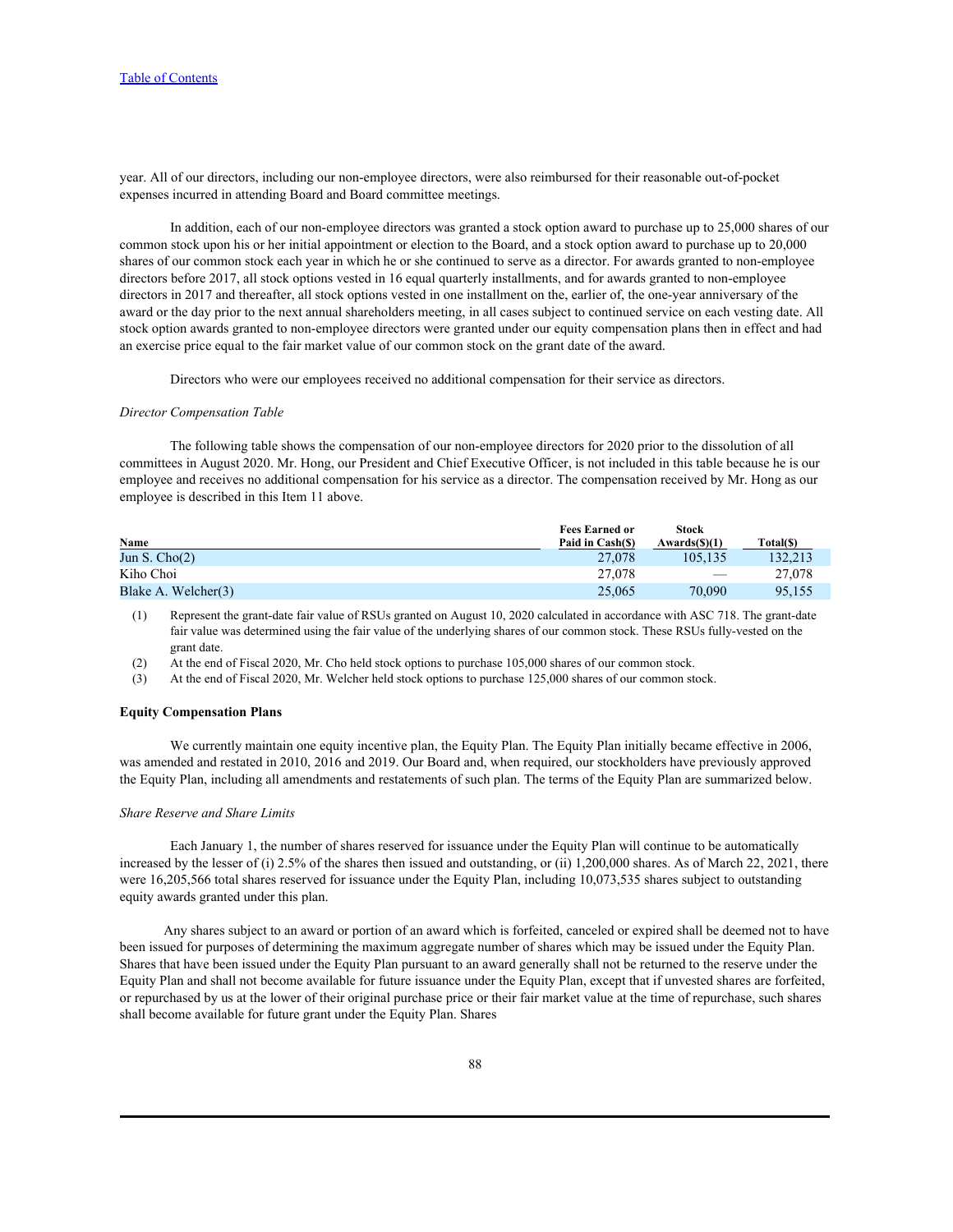tendered or withheld in payment of an option exercise price shall not be returned to or become available for future issuance under the Equity Plan.

The maximum number of shares with respect to which options and stock appreciation rights may be granted to a participant during a calendar year is 1,000,000 shares (with an additional 1,000,000 shares of stock in connection with the participant's initial employment). For awards of restricted stock, restricted stock units, and performance units that are intended to be performance-based compensation under Section 162(m) of the Code, the maximum number of shares granted to a participant during a calendar year is 1,000,000 shares.

### *Administration*

The Equity Plan is administered, with respect to grants of awards to employees, directors, officers, and consultants, by the administrator, which is defined as the Board or one or more committees designated by the Board. With respect to grants to officers and directors, the committee shall be constituted in such a manner as to satisfy applicable laws, including Rule 16b-3 under the Exchange Act and Section 162(m) of the Code. The Equity Plan is administered by the Compensation Committee of our Board, the composition of which satisfies such tax and SEC rules, subject to such committee's delegation to management to grant awards to certain eligible persons of up to 25,000 shares.

# *Eligibility*

Persons eligible to receive awards under the Equity Plan include directors, officers and other employees of and consultants and advisors to our Company or any of our subsidiaries. As of January 2, 2021, approximately 70 officers and other employees of our Company and our subsidiaries (including all of the named executive officers) are eligible to receive awards under the Equity Plan.

### *Vesting*

Although the Equity Plan provides the administrator with the discretion to determine the vesting schedule of any awards granted under the plan, stock option awards granted to employees under the Equity Plan typically vest over four years in either 16 equal quarterly installments or one installment of 25% of the shares subject to the award on the one-year anniversary of the grant date and 12 equal quarterly installments thereafter, subject to continued service on each vesting date. RSAs granted to employees under the Equity Plan vest annually on each anniversary of the grant date over a two-year term, and RSUs granted for employees and consultants under the Equity Plan typically vest semi-annually from the grant date over a four-year term, subject to continued service on each vesting date. RSUs granted for independent directors under the Equity Plan fully-vest on the grant date.

### *Adjustments Upon Corporate Transactions*

The Equity Plan provides that, in the event of an "acquisition," as defined in the Equity Plan, the administrator may provide for the termination of outstanding awards under the Equity Plan, unless awards are assumed or replaced by the successor entity in the acquisition. Except as provided in an individual award agreement, for the portion of each award that is not assumed or replaced by the successor entity, such portion of the award may be vested and become exercisable in full or be released from any repurchase or forfeiture rights before the effective date of the acquisition, provided that the participant's continuous service has not terminated before such date.

### *Amendment, Suspension and Termination*

The Equity Plan will be for a term of 10 years from its 2016 amendment and restatement, unless sooner terminated by the Board. The Board may at any time amend, suspend or terminate the Equity Plan, subject to obtaining stockholder approval for any amendment to the extent necessary to comply with applicable laws and rules.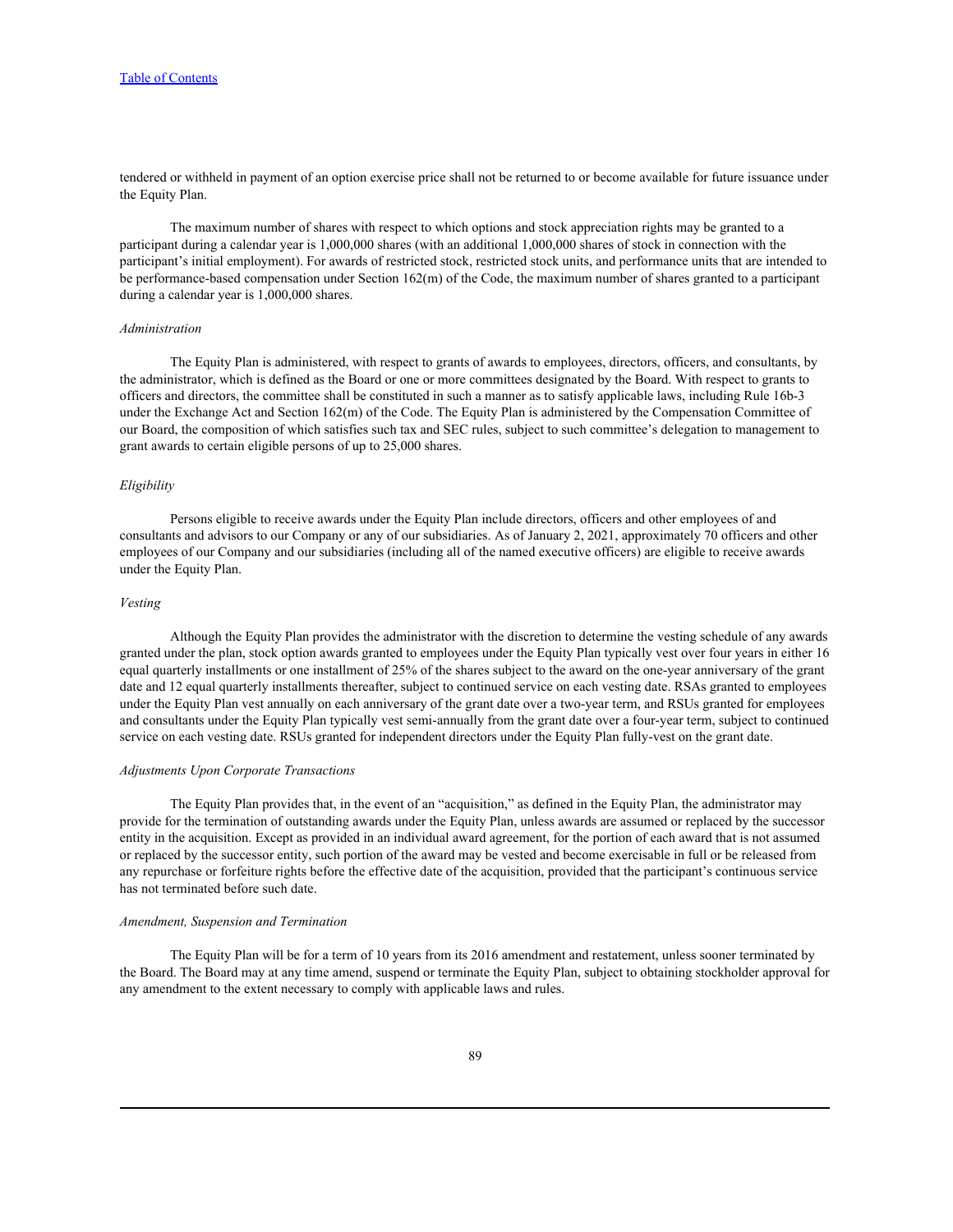# **Item 12. Security Ownership of Certain Beneficial Owners and Management and Related Stockholder Matters**

### **Security Ownership of Certain Beneficial Owners and Management**

The table below sets forth information regarding the ownership of our common stock, as of March 22, 2021 (the "Table Date") unless otherwise indicated in the footnotes to the table, by (i) all persons known by us to beneficially own more than 5% of our common stock, (ii) each of our current directors, (iii) each of our named executive officers, and (iv) all of our directors and executive officers as a group. Unless otherwise indicated, each person named below possesses sole voting and investment power over all shares of common stock shown as beneficially owned by such person. Unless otherwise indicated, the address for each person named below is c/o Netlist, Inc., 175 Technology Drive, Suite 150, Irvine, CA 92618.

|                                                                 | <b>Shares</b>       |            |  |
|-----------------------------------------------------------------|---------------------|------------|--|
|                                                                 | <b>Beneficially</b> | Percent of |  |
| <b>Name of Beneficial Owner</b>                                 | Owned               | Class(1)   |  |
| Chun K. Hong $(2)$                                              | 8,656,169           | 4.0%       |  |
| Gail Sasaki (3)                                                 | 712,421             |            |  |
| All executive officers and directors as a group (2 persons) (4) | 9,368,590           | 4.3%       |  |

\* Represents beneficial ownership of less than 1%.

(1) All ownership percentages are based on 215,013,027 shares of our common stock outstanding as of the Table Date.

- (2) Represents (i) 1,862,500 shares of common stock issuable upon the exercise of stock options that are or will be vested and exercisable within 60 days after the Table Date and (ii) 6,793,669 outstanding shares of common stock, of which 6,439,233 shares are held by Mr. Hong and his wife, Won K. Cha, as co-trustees of the Hong-Cha Community Property Trust. Mr. Hong and Ms. Cha possess shared voting and investment power over the shares of common stock held by the Hong-Cha Community Property Trust, and each disclaims beneficial ownership of such shares except to the extent of his or her pecuniary interest therein.
- (3) Represents (i) 450,000 shares of common stock issuable upon the exercise of stock options that are or will be vested and exercisable within 60 days after the Table Date and (ii) 262,421 outstanding shares of common stock.
- (4) Represents (i) 2,312,500 shares of common stock issuable upon the exercise of stock options that are or will be vested and exercisable within 60 days after the Table Date and (ii) 7,056,090 outstanding shares of common stock.

### **Securities Authorized for Issuance under Equity Compensation Plans**

The following table provides information as of January 2, 2021 about compensation plans under which our equity securities are authorized for issuance:

|                                                |                                                                                  | <b>Equity Compensation Plan Information</b>                                              |                                                                         |  |  |  |  |
|------------------------------------------------|----------------------------------------------------------------------------------|------------------------------------------------------------------------------------------|-------------------------------------------------------------------------|--|--|--|--|
|                                                | Number of securities to<br>be issued<br>upon exercise of<br>outstanding options, | Weighted-average<br>exercise price of<br>outstanding options,<br>warrants and rights(\$) | <b>Number of securities</b><br>remaining<br>available for future equity |  |  |  |  |
| <b>Plan Category</b>                           | warrants and rights                                                              |                                                                                          | compensation plans                                                      |  |  |  |  |
| Equity compensation plans approved by security |                                                                                  |                                                                                          |                                                                         |  |  |  |  |
| holders                                        | 10,155,893(2)                                                                    | 1.16                                                                                     | 1,852,822(3)                                                            |  |  |  |  |
| Equity compensation plans not approved by      |                                                                                  |                                                                                          |                                                                         |  |  |  |  |
| security holders                               | 400,000(4)                                                                       | 0.34                                                                                     |                                                                         |  |  |  |  |
| Total                                          | 10,555,893                                                                       | 1.12                                                                                     | 1,852,822                                                               |  |  |  |  |
|                                                |                                                                                  |                                                                                          |                                                                         |  |  |  |  |

(1) The weighted-average exercise price is calculated based solely on the exercise prices of the outstanding options and do not reflect the shares that will be issued upon the vesting of outstanding awards of RSUs, which have no exercise price.

(4) Consists of 400,000 stock option awards outstanding as of January 2, 2021.

<sup>(2)</sup> This number includes the following outstanding awards granted under the Equity Plan: 7,119,258 shares subject to outstanding stock options and 3,036,635 shares subject to outstanding RSUs.

<sup>(3)</sup> Subject to certain adjustments, as of January 2, 2021, we were authorized to issue a maximum of 16,205,566 shares of our common stock pursuant to awards granted under the Equity Plan.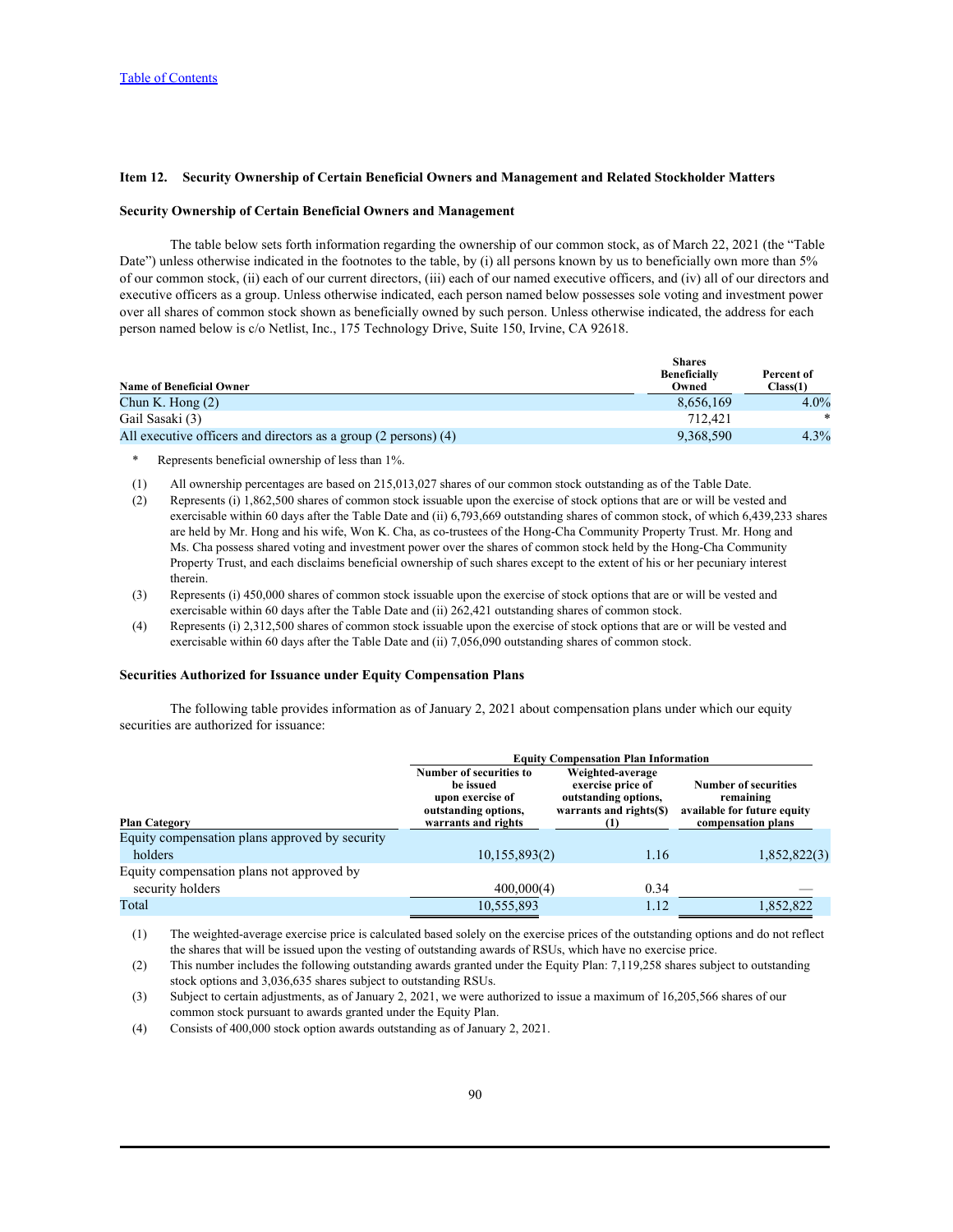### **Item 13. Certain Relationships and Related Transactions, and Director Independence**

### **Related Party Transactions**

Except as described below and except for employment arrangements and compensation for Board service, which are described in Item 11 above, since December 30, 2018, there has not been, nor is there currently proposed, any transaction or series of transactions in which our Company was or is to be a participant, in which the amount involved exceeds the lesser of \$120,000 or 1% of the average of our total assets at year-end for our last two completed fiscal years, and in which any director, officer or beneficial owner of more than 5% of our common stock, or member of any such person's immediate family, had or will have a direct or indirect material interest.

Our Vice President of Netlist Base and Commodity Sales (formally, our Vice President of Operations), Paik K. Hong, is the brother of Chun K. Hong, our President, Chief Executive Officer and Sole Director. For 2020, Mr. P. K. Hong earned cash salary of \$238,846 and cash bonus of \$256,200, received \$8,791 for a health club membership, and was granted 300,000 shares of restricted stock units with the grant-date fair value of \$153,000 measured in accordance with ASC 718. For 2019, Mr. P. K. Hong earned cash salary of \$225,001 and cash bonus of \$112,500 and was granted 411,750 shares of restricted stock units with the grant-date fair value of \$223,992 measured in accordance with ASC 718. The grant-date fair value was determined using the fair value of the underlying shares of our common stock.

We have entered into indemnification agreements with each of our director and executive officers. In general, these agreements require us to indemnify each such individual to the fullest extent permitted under Delaware law against certain liabilities that may arise by reason of their service for us, and to advance expenses incurred as a result of any such proceeding as to which any such individual could be indemnified.

#### **Director Independence**

Our common stock was listed on The Nasdaq Capital Market until September 27, 2018. On September 27, 2018, our common stock began trading on the OTCQX® Best Market. On August 11, 2020, our common stock began trading on the OTCQB®. OTCQX® Best Market and OTCQB® do not require that a majority of the board of directors be independent. Our Board continued to consider the independence of our directors under the listing standards of The Nasdaq Capital Market until August 6, 2020.

Our Board determined that each of our directors served at any time in 2019 through August 2020, other than our President and Chief Executive Officer, Mr. Hong, was independent. In addition, our Board determined that each director served in 2019 through August 2020 as a member of our Audit Committee, Compensation Committee or Nominating and Corporate Governance Committee were independent under the listing standards of The Nasdaq Capital Market.

91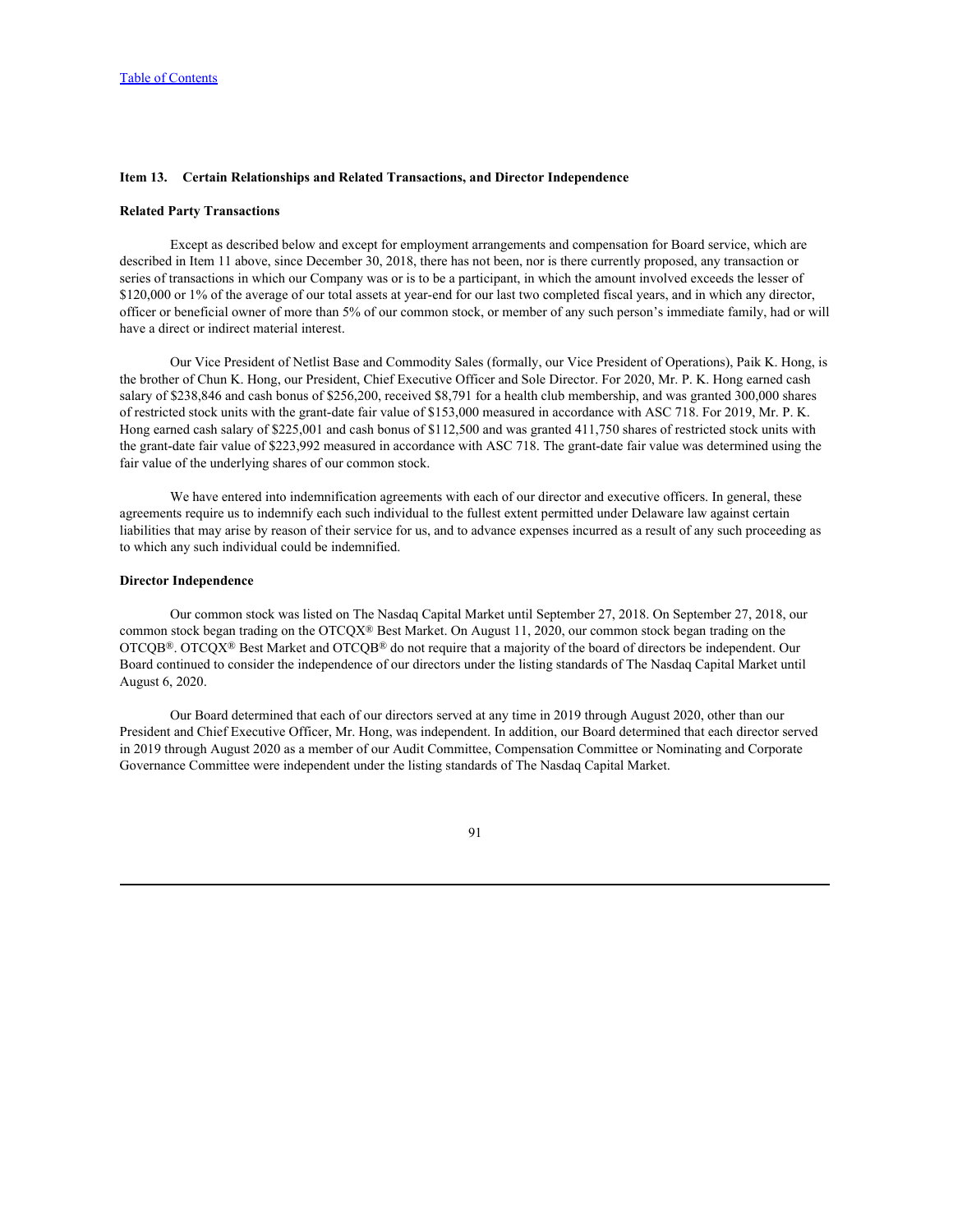### **Item 14. Principal Accounting Fees and Services**

#### **Fees Paid to Independent Registered Public Accounting Firm**

The following table presents the aggregate fees billed to us by our independent registered public accounting firm, KMJ Corbin & Company LLP ("KMJ"), for 2020 and 2019:

|                        | 2020 <sub>(\$</sub>      | $2019($ S)                      |
|------------------------|--------------------------|---------------------------------|
| Audit Fees (1)         | 118,550                  | 126,800                         |
| Audit-Related Fees (2) |                          | $\hspace{0.1mm}-\hspace{0.1mm}$ |
| Tax Fees $(2)$         | $\overline{\phantom{a}}$ |                                 |
| All Other Fees (2)     |                          | $\overline{\phantom{a}}$        |
| <b>Total Fees</b>      | 118,550                  | 126,800                         |

(1) Audit fees consist of fees billed to us for professional services rendered for the audit of our annual consolidated financial statements and the review of our interim condensed consolidated financial statements included in our quarterly reports. These fees also include fees billed to us for professional services that are normally provided in connection with statutory and regulatory filings or engagements, including the review of our registration statements on Form S-3 and Form S-8 and certain other related matters, such as the delivery of comfort letters and consents in connection with these registration statements.

(2) KMJ did not bill to us any audit-related fees, tax fees or other fees in 2020 or 2019.

### **Pre-Approval Policies and Procedures**

Prior to its dissolution, our Audit Committee's charter required our Audit Committee to pre-approve all audit and permissible non-audit services to be performed for us by our independent registered public accounting firm, except for certain "de minimus" non-audit services that may be ratified by the Audit Committee in accordance with applicable SEC rules, in order to assure that the provision of such services is compatible with maintaining the independence of our independent registered public accounting firm. Our Audit Committee pre-approved all services performed by KMJ in 2020 and 2019.

92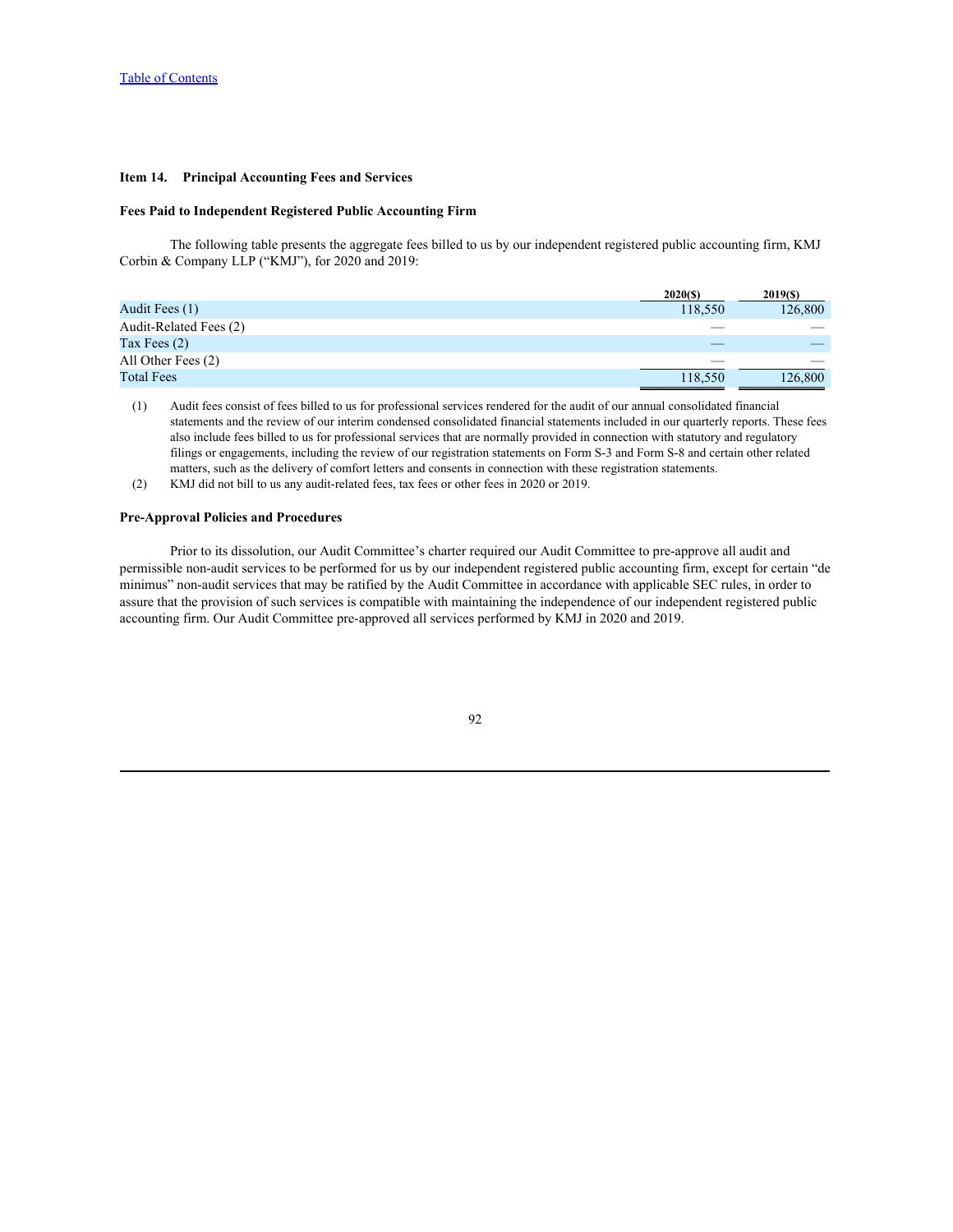# **PART IV**

# **Item 15. Exhibits, Financial Statement Schedules**

**(a) Documents filed as part of this report**

# **(1) All financial statements**

# **Index to Consolidated Financial Statements Page**

|                                                         | $-1$ |
|---------------------------------------------------------|------|
| <b>Consolidated Balance Sheets</b>                      | 49   |
| <b>Consolidated Statements of Operations</b>            | 50   |
| <b>Consolidated Statements of Stockholders' Deficit</b> |      |
| <b>Consolidated Statements of Cash Flows</b>            | ىدر  |
| Notes to Consolidated Financial Statements              |      |
| Report of Independent Registered Public Accounting Firm | 78   |
|                                                         |      |

# **(2) Financial statement schedules**

All financial statement schedules have been omitted, as they are not required, not applicable, or the required information is otherwise included.

# **(3) Exhibit listing**

|             |                                                                                                   |                          | <b>Incorporated by Reference</b> |           |         |                    |
|-------------|---------------------------------------------------------------------------------------------------|--------------------------|----------------------------------|-----------|---------|--------------------|
| Exhibit No. | <b>Description</b>                                                                                | <b>Filed</b><br>Herewith | Form                             | File No.  | Exhibit | <b>Filing Date</b> |
| 3.1         | <b>Restated Certificate of Incorporation of</b>                                                   |                          | $10-Q$                           | 001-33170 | 3.1     | August 15, 2017    |
|             | Netlist, Inc.                                                                                     |                          |                                  |           |         |                    |
| 3.1.1       | <b>Certificate of Amendment to the Restated</b>                                                   |                          | $10-Q$                           | 001-33170 | 3.1.1   | August 15, 2017    |
|             | Certificate of Incorporation of Netlist, Inc.                                                     |                          |                                  |           |         |                    |
| 3.1.2       | Certificate of Amendment of the Restated                                                          |                          | $8-K$                            | 001-33170 | 3.1     | August 17, 2018    |
|             | Certificate of Incorporation of Netlist, Inc.                                                     |                          |                                  |           |         |                    |
| 3.1.3       | Certificate of Designation of the Series A                                                        |                          | $10-Q$                           | 001-33170 | 3.1.2   | August 15, 2017    |
|             | Preferred Stock of Netlist, Inc.                                                                  |                          |                                  |           |         |                    |
| 3.2         | <b>Amended and Restated Bylaws of Netlist,</b>                                                    |                          | $8-K$                            | 001-33170 | 3.1     | December 20, 2012  |
|             | Inc.                                                                                              |                          |                                  |           |         |                    |
| 3.2.1       | Certificate of Amendment to Amended and                                                           |                          | $8-K$                            | 001-33170 | 3.1     | December 29, 2017  |
|             | Restated Bylaws of Netlist, Inc.                                                                  |                          |                                  |           |         |                    |
| 4.1         | Description of the Registrant's Securities                                                        |                          | $10-K$                           | 001-33170 | 4.1     | March 10, 2020     |
| 4.2         | Form of Warrant issued pursuant to the                                                            |                          | 8-K                              | 001-33170 | 4.1     | July 18, 2013      |
|             | Securities Purchase Agreement, dated July                                                         |                          |                                  |           |         |                    |
| 4.3         | 17, 2013                                                                                          |                          | $8-K$                            | 001-33170 | 4.1     |                    |
|             | <b>Senior Secured Convertible Promissory Note,</b><br>dated November 18, 2015, issued by Netlist, |                          |                                  |           |         | November 19, 2015  |
|             | Inc. to SVIC No. 28 New Technology                                                                |                          |                                  |           |         |                    |
|             | <b>Business Investment LLP</b>                                                                    |                          |                                  |           |         |                    |
| 4.4         | Stock Purchase Warrant, dated November 18,                                                        |                          | $8-K$                            | 001-33170 | 4.2     | November 19, 2015  |
|             | 2015, issued by Netlist, Inc. to SVIC No. 28                                                      |                          |                                  |           |         |                    |
|             | <b>New Technology Business Investment LLP</b>                                                     |                          |                                  |           |         |                    |
| 4.5         | Stock Purchase Warrant, dated November 18,                                                        |                          | $10-K$                           | 001-33170 | 4.4     | March 31, 2017     |
|             | 2015, issued by Netlist, Inc.                                                                     |                          |                                  |           |         |                    |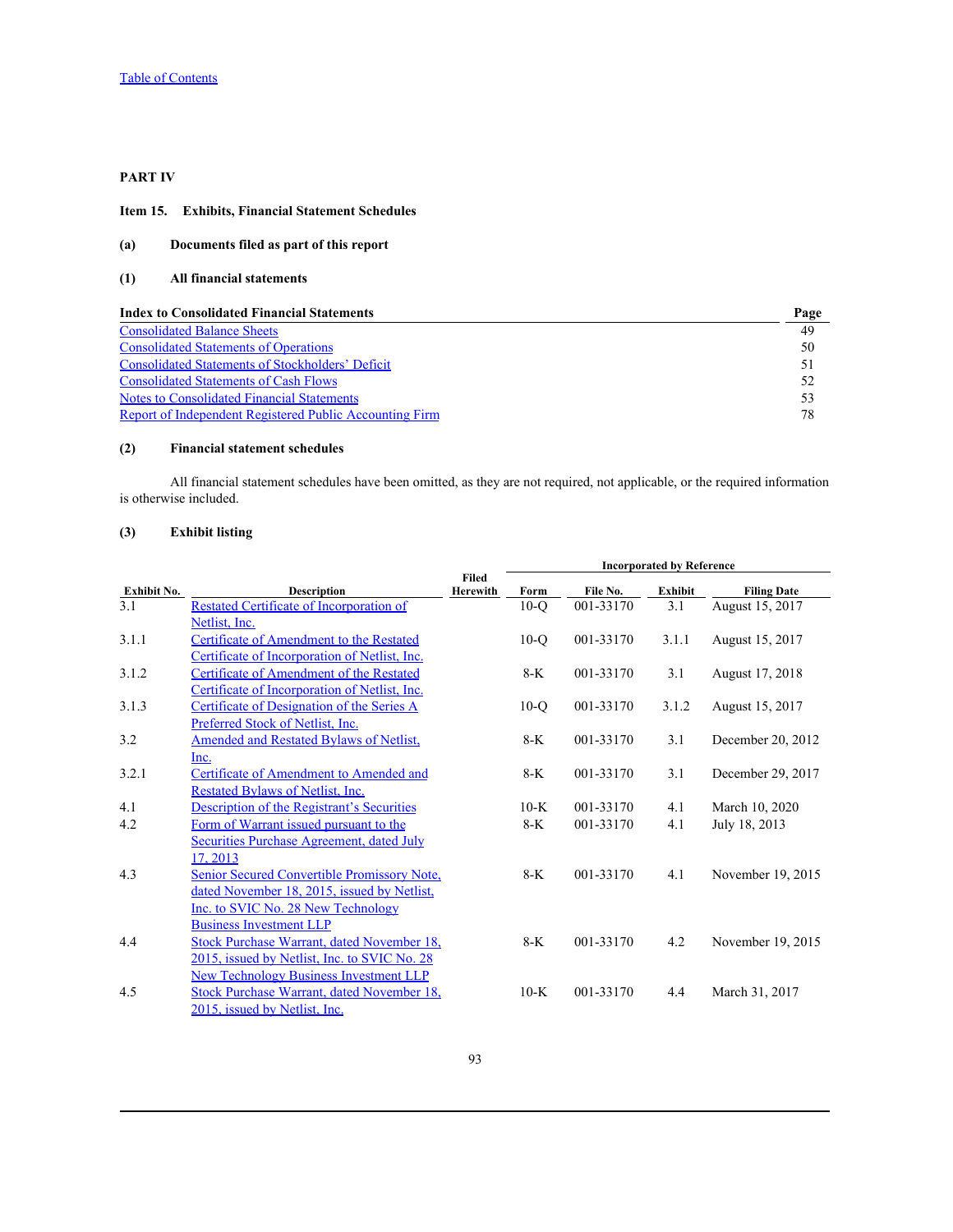|             |                                                   |                   |        |            | <b>Incorporated by Reference</b> |                    |
|-------------|---------------------------------------------------|-------------------|--------|------------|----------------------------------|--------------------|
| Exhibit No. | <b>Description</b>                                | Filed<br>Herewith | Form   | File No.   | Exhibit                          | <b>Filing Date</b> |
| 4.6         | Rights Agreement, dated as of April 17,           |                   | $8-K$  | 001-33170  | 4.1                              | April 17, 2017     |
|             | 2017, by and between Netlist, Inc. and            |                   |        |            |                                  |                    |
|             | Computershare Trust Company, N.A., as             |                   |        |            |                                  |                    |
|             | rights agent                                      |                   |        |            |                                  |                    |
| 4.7         | Amendment No. 1 to Rights Agreement,              |                   | $8-K$  | 001-33170  | 4.1                              | April 17, 2018     |
|             | dated as of April 16, 2018, by and between        |                   |        |            |                                  |                    |
|             | Netlist, Inc. and Computershare Trust             |                   |        |            |                                  |                    |
|             | Company, N.A., as rights agent.                   |                   |        |            |                                  |                    |
| 4.8         | Amendment No. 2 to Rights Agreement,              |                   | 8-K    | 001-33170  | 4.1                              | April 17, 2019     |
|             | dated as of April 16, 2019, by and between        |                   |        |            |                                  |                    |
|             | the Company and Computershare Trust               |                   |        |            |                                  |                    |
|             | Company, N.A., as rights agent                    |                   |        |            |                                  |                    |
| 4.9         | Amendment No. 3 to Rights Agreement,              |                   | 8-K    | 001-33170  | 4.1                              | August 14, 2020    |
|             | dated as of August 14, 2020, by and between       |                   |        |            |                                  |                    |
|             | Netlist, Inc. and Computershare Trust             |                   |        |            |                                  |                    |
|             | Company, as rights agent                          |                   |        |            |                                  |                    |
| 4.10        | Form of Warrant Agreement to Purchase             |                   | $8-K$  | 001-33170  | 4.1                              | September 14, 2018 |
|             | Common Stock issued pursuant to the               |                   |        |            |                                  |                    |
|             | <b>Securities Purchase Agreement</b> , dated      |                   |        |            |                                  |                    |
|             | September 12, 2018.                               |                   |        |            |                                  |                    |
| 10.1#       | Form of Indemnity Agreement for officers          |                   | $S-1$  | 333-136735 | 10.12                            | August 18, 2006    |
|             | and directors                                     |                   |        |            |                                  |                    |
| 10.2#       | Employment Agreement, dated September 5,          |                   | $S-1$  | 333-136735 | 10.13                            | September 27, 2006 |
|             | 2006, between Netlist, Inc. and Chun K.           |                   |        |            |                                  |                    |
|             | Hong                                              |                   |        |            |                                  |                    |
| 10.3#       | <b>Amended and Restated 2006 Equity Incentive</b> |                   | $10-K$ | 001-33170  | 10.3                             | March 22, 2019     |
|             | Plan of Netlist, Inc.                             |                   |        |            |                                  |                    |
| 10.4#       | Form of Restricted Stock Award Agreement          |                   | $10-Q$ | 001-33170  | 10.2                             | May 17, 2010       |
|             | issued pursuant to the Amended and Restated       |                   |        |            |                                  |                    |
|             | 2006 Equity Incentive Plan of Netlist, Inc.       |                   |        |            |                                  |                    |
| 10.5#       | Form of Incentive Stock Option Award              |                   | $10-K$ | 001-33170  | 10.6                             | March 31, 2017     |
|             | Agreement issued pursuant to the Amended          |                   |        |            |                                  |                    |
|             | and Restated 2006 Equity Incentive Plan of        |                   |        |            |                                  |                    |
|             | Netlist, Inc.                                     |                   |        |            |                                  |                    |
| 10.6        | Loan and Security Agreement, dated October        |                   | 8-K    | 001-33170  | 10.1                             | November 2, 2009   |
|             | 31, 2009, between Silicon Valley Bank and         |                   |        |            |                                  |                    |
|             | Netlist, Inc.                                     |                   |        |            |                                  |                    |
| 10.7        | <b>Intercompany Subordination Agreement,</b>      |                   | $8-K$  | 001-33170  | 10.2                             | November 2, 2009   |
|             | dated October 31, 2009, among Silicon             |                   |        |            |                                  |                    |
|             | Valley Bank, Netlist, Inc., and Netlist           |                   |        |            |                                  |                    |
|             | Technology Texas, L.P.                            |                   |        |            |                                  |                    |
| 10.8        | <b>Guarantor Security Agreement, dated</b>        |                   | $8-K$  | 001-33170  | 10.3                             | November 2, 2009   |
|             | October 31, 2009, between Silicon Valley          |                   |        |            |                                  |                    |
|             | <b>Bank and Netlist Technology Texas LP</b>       |                   |        |            |                                  |                    |
| 10.9        | <b>Intellectual Property Security Agreement,</b>  |                   | $8-K$  | 001-33170  | 10.4                             | November 2, 2009   |
|             | dated October 31, 2009, between Silicon           |                   |        |            |                                  |                    |
|             | <b>Valley Bank and Netlist, Inc.</b>              |                   |        |            |                                  |                    |
| 10.10       | <b>Amendment to Loan Documents, dated</b>         |                   | $10-Q$ | 001-33170  | 10.1                             | May 7, 2010        |
|             | March 24, 2010, between Silicon Valley            |                   |        |            |                                  |                    |
|             | <b>Bank and Netlist</b> , Inc.                    |                   |        |            |                                  |                    |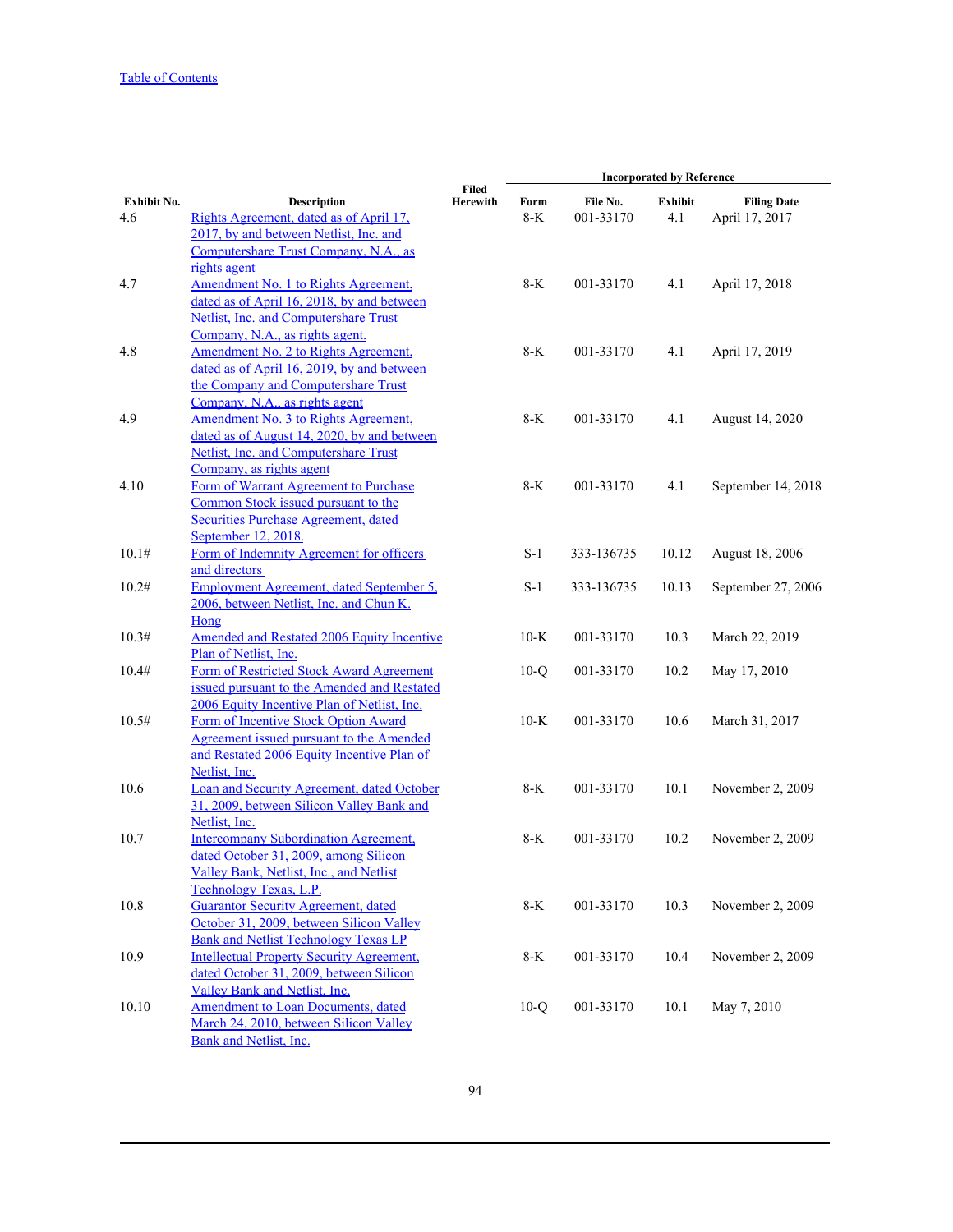|                    |                                                   |                   |        |           | <b>Incorporated by Reference</b> |                    |
|--------------------|---------------------------------------------------|-------------------|--------|-----------|----------------------------------|--------------------|
| <b>Exhibit No.</b> | <b>Description</b>                                | Filed<br>Herewith | Form   | File No.  | <b>Exhibit</b>                   | <b>Filing Date</b> |
| 10.11              | Amendment to Loan Documents, dated June           |                   | $10-o$ | 001-33170 | 10.2                             | August 12, 2010    |
|                    | 30, 2010, between Silicon Valley Bank and         |                   |        |           |                                  |                    |
|                    | Netlist, Inc.                                     |                   |        |           |                                  |                    |
| 10.12              | <b>Amendment to Loan Documents, dated</b>         |                   | $10-Q$ | 001-33170 | 10.1                             | November 16, 2010  |
|                    | September 30, 2010, between Silicon Valley        |                   |        |           |                                  |                    |
|                    | <b>Bank and Netlist, Inc.</b>                     |                   |        |           |                                  |                    |
| 10.13              | <b>Amendment to Loan Documents, dated May</b>     |                   | $10-Q$ | 001-33170 | 10.1                             | May 12, 2011       |
|                    | 11, 2011, between Silicon Valley Bank and         |                   |        |           |                                  |                    |
|                    | Netlist, Inc.                                     |                   |        |           |                                  |                    |
| 10.14              | Amendment to Loan Documents, dated                |                   | $10-Q$ | 001-33170 | 10.1                             | August 15, 2011    |
|                    | August 10, 2011, between Silicon Valley           |                   |        |           |                                  |                    |
|                    | <b>Bank and Netlist, Inc.</b>                     |                   |        |           |                                  |                    |
| 10.15              | <b>Amendment to Loan Documents, dated May</b>     |                   | $10-Q$ | 001-33170 | 10.1                             | May 15, 2012       |
|                    | 14, 2012, between Silicon Valley Bank and         |                   |        |           |                                  |                    |
|                    | Netlist, Inc.                                     |                   |        |           |                                  |                    |
| 10.16              | Forbearance to Loan and Security                  |                   | $10-K$ | 001-33170 | 10.32                            | March 29, 2013     |
|                    | Agreement, dated March 27, 2013, between          |                   |        |           |                                  |                    |
|                    | Netlist, Inc. and Silicon Valley Bank             |                   |        |           |                                  |                    |
| 10.17              | <b>Amendment to Loan Documents, dated July</b>    |                   | $10-Q$ | 001-33170 | 10.6                             | November 12, 2013  |
|                    | 17, 2013, between Netlist, Inc. and Silicon       |                   |        |           |                                  |                    |
|                    | <b>Valley Bank</b>                                |                   |        |           |                                  |                    |
| 10.18              | Amendment to Loan Documents, dated                |                   | $10-K$ | 001-33170 | 10.24                            | March 27, 2015     |
|                    | September 30, 2014, between Netlist, Inc.         |                   |        |           |                                  |                    |
|                    | and Silicon Valley Bank                           |                   |        |           |                                  |                    |
| 10.19              | <b>Senior Secured Convertible Promissory Note</b> |                   | $8-K$  | 001-33170 | 10.1                             | November 19, 2015  |
|                    | and Warrant Purchase Agreement, dated             |                   |        |           |                                  |                    |
|                    | November 18, 2015, between Netlist, Inc. and      |                   |        |           |                                  |                    |
|                    | <b>SVIC No. 28 New Technology Business</b>        |                   |        |           |                                  |                    |
|                    | <b>Investment LLP</b>                             |                   |        |           |                                  |                    |
| 10.20              | <b>Registration Rights Agreement, dated</b>       |                   | $8-K$  | 001-33170 | 10.2                             | November 19, 2015  |
|                    | November 18, 2015, between Netlist, Inc. and      |                   |        |           |                                  |                    |
|                    | <b>SVIC No. 28 New Technology Business</b>        |                   |        |           |                                  |                    |
|                    | <b>Investment LLP</b>                             |                   |        |           |                                  |                    |
| 10.21              | Amendment to Loan Documents, dated                |                   | $8-K$  | 001-33170 | 10.1                             | February 1, 2016   |
|                    | January 29, 2016, between Netlist, Inc. and       |                   |        |           |                                  |                    |
|                    | <b>Silicon Valley Bank</b>                        |                   |        |           |                                  |                    |
| 10.22              | Amendment to Loan and Security                    |                   | $8-K$  | 001-33170 | 10.1                             | March 29, 2017     |
|                    | Agreement, dated March 27, 2017, between          |                   |        |           |                                  |                    |
|                    | Netlist, Inc. and Silicon Valley Bank             |                   |        |           |                                  |                    |
| 10.23              | <b>Amendment to Loan and Security</b>             |                   | $10-Q$ | 001-33170 | 10.1                             | August 15, 2017    |
|                    | Agreement, dated April 12, 2017, by and           |                   |        |           |                                  |                    |
|                    | between Netlist, Inc. and Silicon Valley Bank     |                   |        |           |                                  |                    |
| 10.24              | <b>Amendment to Loan and Security</b>             |                   | $8-K$  | 001-33170 | 10.1                             | March 26, 2018     |
|                    | Agreement, dated March 20, 2018, by and           |                   |        |           |                                  |                    |
|                    | between Netlist, Inc. and Silicon Valley Bank     |                   |        |           |                                  |                    |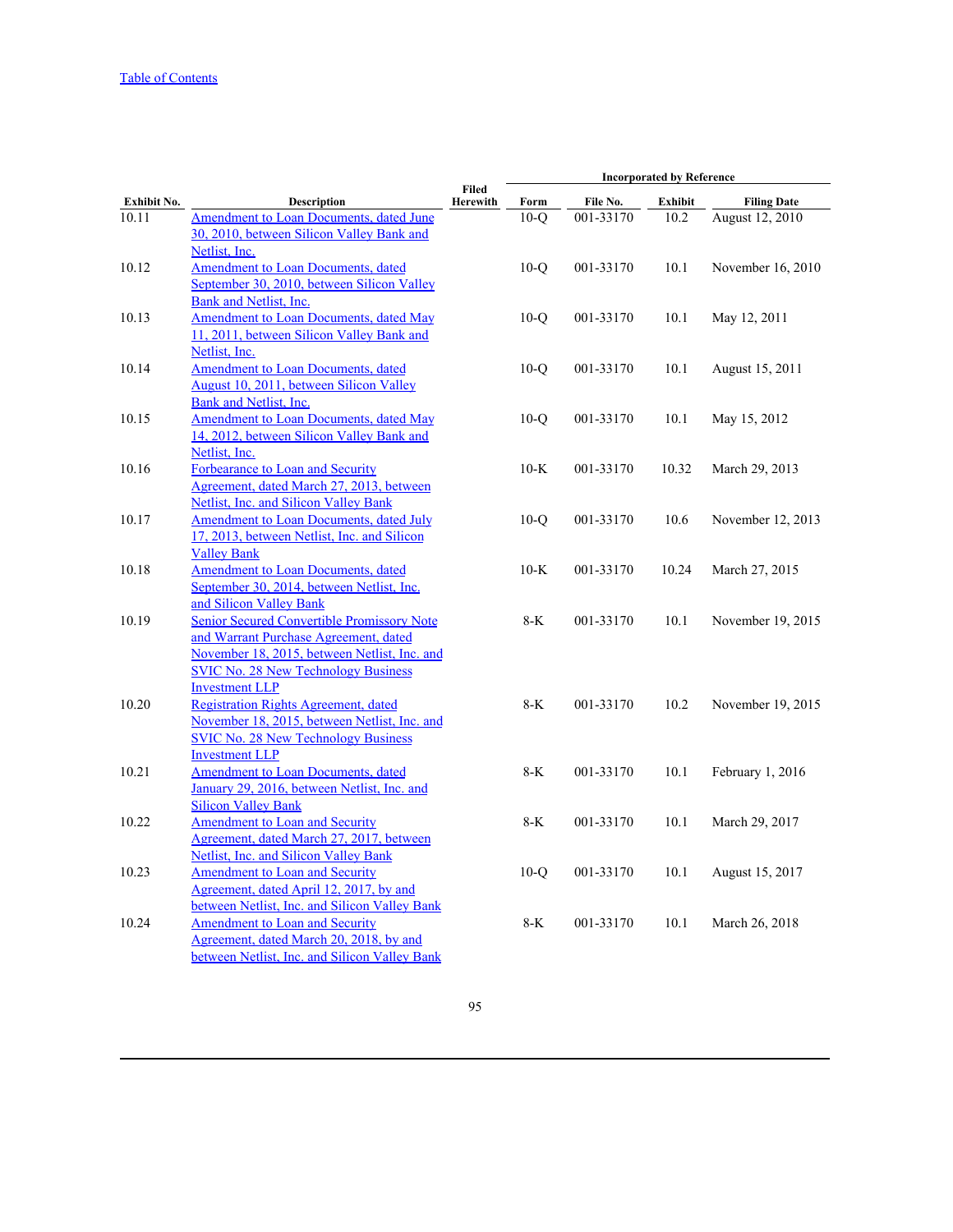|             |                                                      |                           |        |           | <b>Incorporated by Reference</b> |                    |
|-------------|------------------------------------------------------|---------------------------|--------|-----------|----------------------------------|--------------------|
| Exhibit No. | <b>Description</b>                                   | Filed<br>Herewith         | Form   | File No.  | Exhibit                          | <b>Filing Date</b> |
| 10.25       | <b>Amendment to Loan and Security</b>                |                           | $10-K$ | 001-33170 | 10.25                            | March 22, 2019     |
|             | Agreement, dated March 21, 2019, by and              |                           |        |           |                                  |                    |
|             | between Netlist, Inc. and Silicon Valley Bank        |                           |        |           |                                  |                    |
| 10.26       | <b>Amendment to Loan and Security</b>                |                           | $10-K$ | 001-33170 | 10.26                            | March 10, 2020     |
|             | Agreement, dated February 27, 2020, by and           |                           |        |           |                                  |                    |
|             | between Netlist, Inc. and Silicon Valley Bank        |                           |        |           |                                  |                    |
| $10.27\$    | Investment Agreement, dated May 3, 2017,             |                           | $10-Q$ | 001-33170 | 10.2                             | August 15, 2017    |
|             | by and between Netlist, Inc. and TR Global           |                           |        |           |                                  |                    |
|             | <b>Funding V, LLC</b>                                |                           |        |           |                                  |                    |
| 10.28       | Security Agreement, dated May 3, 2017, by            |                           | $10-Q$ | 001-33170 | 10.3                             | August 15, 2017    |
|             | and between Netlist, Inc. and TR Global              |                           |        |           |                                  |                    |
|             | Funding V, LLC                                       |                           |        |           |                                  |                    |
| 10.29       | Intercreditor Agreement, dated May 3, 2017,          |                           | $10-Q$ | 001-33170 | 10.4                             | August 15, 2017    |
|             | by and between SVIC No. 28 New                       |                           |        |           |                                  |                    |
|             | Technology Business Investment L.L.P. and            |                           |        |           |                                  |                    |
|             | TR Global Funding V, LLC and consented               |                           |        |           |                                  |                    |
|             | and agreed to by Netlist, Inc.                       |                           |        |           |                                  |                    |
| 10.30       | Intercreditor Agreement, dated May 3, 2017,          |                           | $10-Q$ | 001-33170 | 10.5                             | August 15, 2017    |
|             | by and between Silicon Valley Bank and TR            |                           |        |           |                                  |                    |
|             | Global Funding V, LLC and consented and              |                           |        |           |                                  |                    |
|             | agreed to by Netlist, Inc.                           |                           |        |           |                                  |                    |
| 10.31       | <b>Amended and Restated Intercreditor</b>            |                           | $10-Q$ | 001-33170 | 10.6                             | August 15, 2017    |
|             | Agreement, dated April 20, 2017, by and              |                           |        |           |                                  |                    |
|             | between SVIC No. 28 New Technology                   |                           |        |           |                                  |                    |
|             | <b>Business Investment L.L.P and Silicon</b>         |                           |        |           |                                  |                    |
|             | Valley Bank and consented and agreed to by           |                           |        |           |                                  |                    |
|             | Netlist, Inc.                                        |                           |        |           |                                  |                    |
| 10.32       | Purchase Agreement, dated June 24, 2019,             |                           | $8-K$  | 001-33170 | 1.1                              | June 24, 2019      |
|             | between Netlist, Inc. and Lincoln Park               |                           |        |           |                                  |                    |
|             | Capital Fund, LLC                                    |                           |        |           |                                  |                    |
| 10.33       | Purchase Agreement, dated March 5, 2020,             |                           | $10-K$ | 001-33170 | 10.37                            | March 10, 2020     |
|             | between Netlist, Inc. and Lincoln Park               |                           |        |           |                                  |                    |
|             | Capital Fund, LLC                                    |                           |        |           |                                  |                    |
| 21.1        | <b>Subsidiaries of Netlist, Inc.</b>                 | X                         |        |           |                                  |                    |
| 23          | Consent of KMJ Corbin & Company LLP                  | X                         |        |           |                                  |                    |
| 31.1        | Rule $13a-14(a)$ / $15d-14(a)$ Certification of      | $\boldsymbol{X}$          |        |           |                                  |                    |
|             | <b>Chief Executive Officer</b>                       |                           |        |           |                                  |                    |
| 31.2        | Rule $13a-14(a)$ / $15d-14(a)$ Certification of      | Χ                         |        |           |                                  |                    |
|             | <b>Chief Financial Officer</b>                       |                           |        |           |                                  |                    |
| $32+$       | Section 1350 Certifications of Chief                 | $\mathbf X$               |        |           |                                  |                    |
|             | <b>Executive Officer and Chief Financial Officer</b> |                           |        |           |                                  |                    |
| 101.INS     | <b>XBRL</b> Instance Document                        | $\mathbf X$               |        |           |                                  |                    |
| 101.SCH     | XBRL Taxonomy Extension Schema                       | $\mathbf X$               |        |           |                                  |                    |
|             | Document                                             |                           |        |           |                                  |                    |
| 101.CAL     | XBRL Taxonomy Extension Calculation                  | $\boldsymbol{\mathrm{X}}$ |        |           |                                  |                    |
|             | Linkbase Document                                    |                           |        |           |                                  |                    |
| 101.LAB     | XBRL Taxonomy Extension Label Linkbase               | $\boldsymbol{\mathrm{X}}$ |        |           |                                  |                    |
|             | Document                                             |                           |        |           |                                  |                    |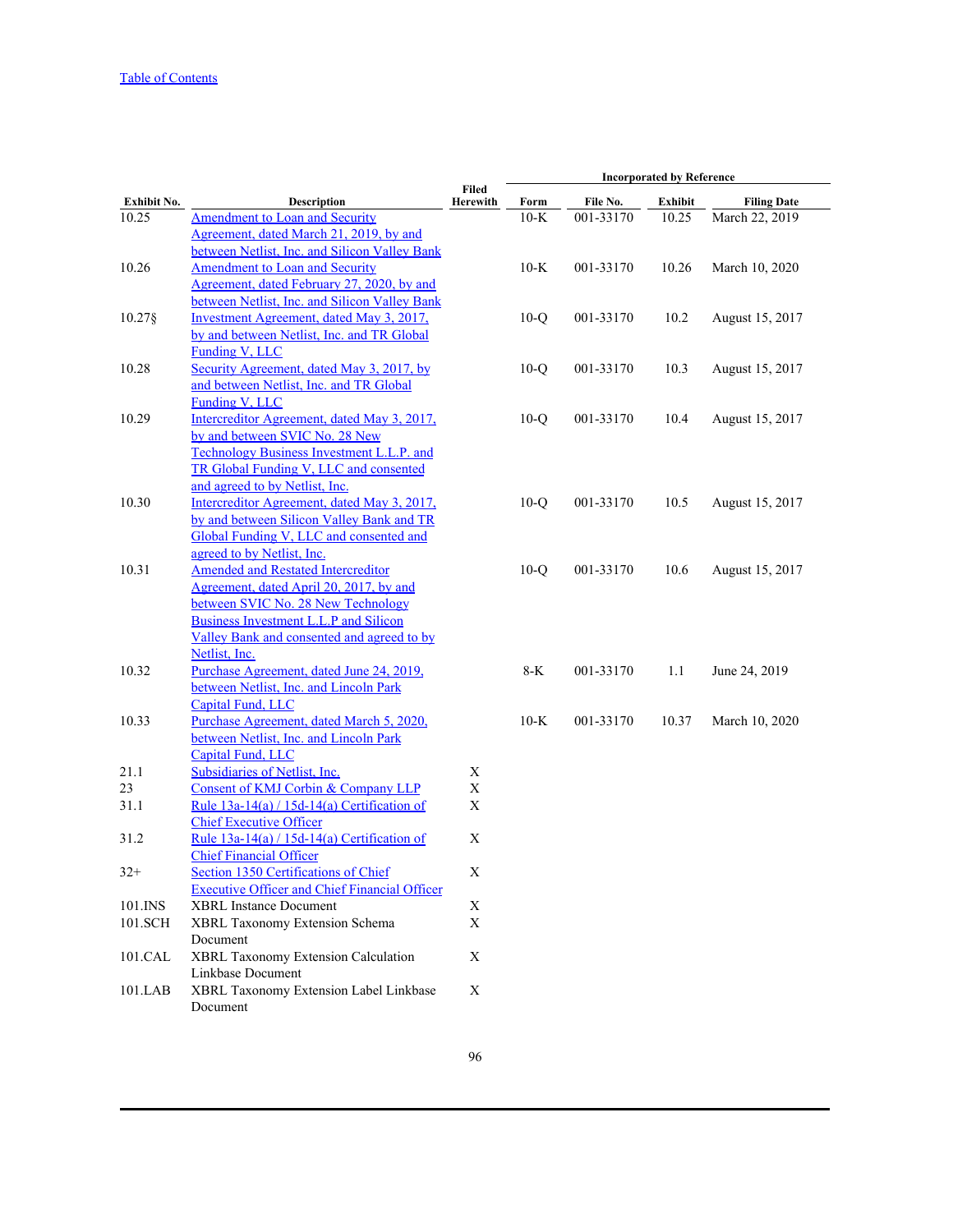| Exhibit No. | <b>Description</b>                          | Filed<br>Herewith | Form | File No. | <b>Exhibit</b> | <b>Filing Date</b> |  |
|-------------|---------------------------------------------|-------------------|------|----------|----------------|--------------------|--|
| 101.PRE     | <b>XBRL Taxonomy Extension Presentation</b> | △                 |      |          |                |                    |  |
|             | Linkbase Document                           |                   |      |          |                |                    |  |
| 101.DEF     | <b>XBRL Taxonomy Extension Definition</b>   |                   |      |          |                |                    |  |
|             | Linkbase Document                           |                   |      |          |                |                    |  |
|             |                                             |                   |      |          |                |                    |  |
|             |                                             |                   |      |          |                |                    |  |

+ Furnished herewith.<br>
# Management contrac

**#** Management contract or compensatory plan or arrangement.

§ Confidential treatment has been granted with respect to portions of this exhibit.

# **Item 16. Form 10-K Summary.**

None.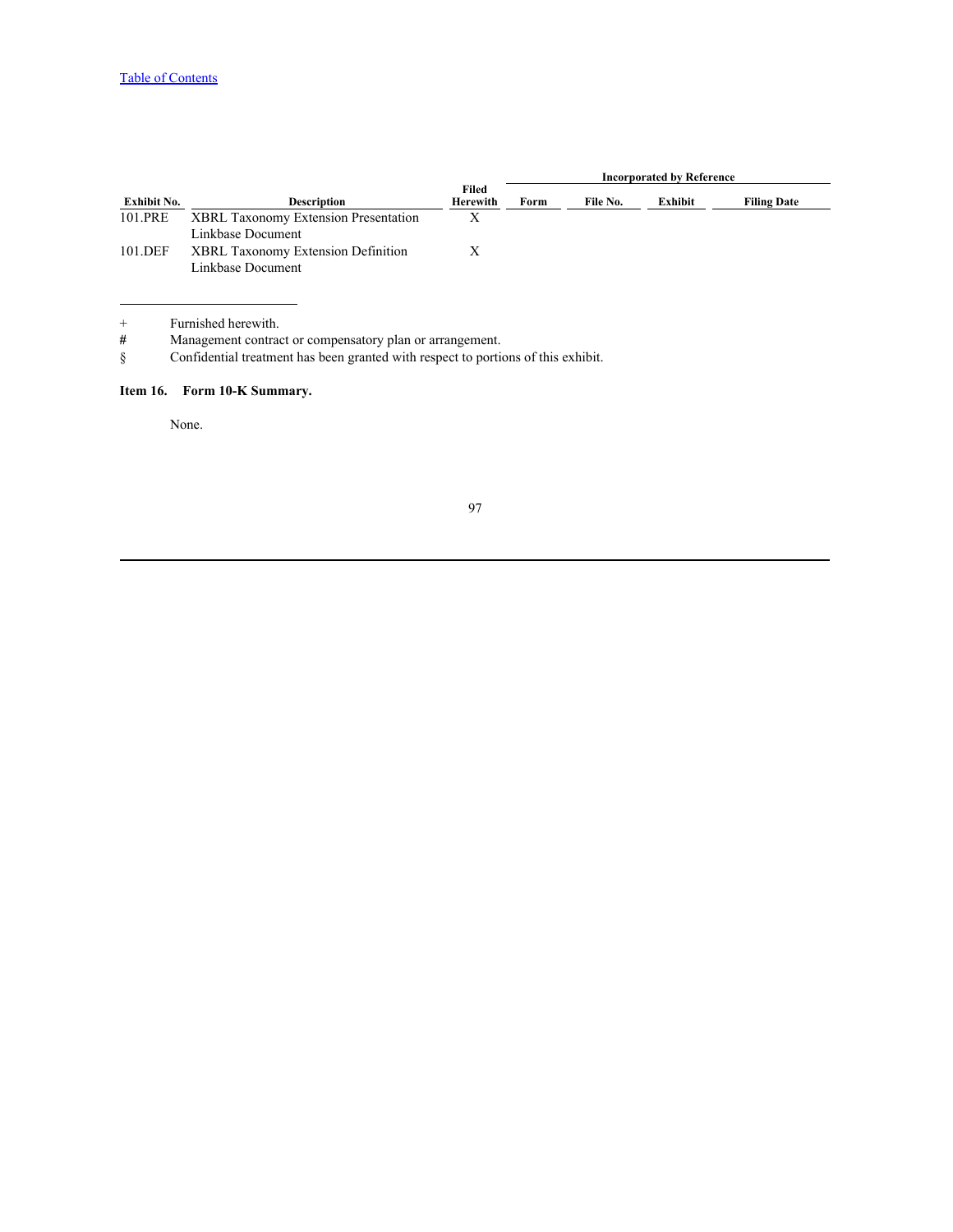# **SIGNATURES**

Pursuant to the requirements of Section 13 or 15(d) of the Securities Exchange Act of 1934, the registrant has duly caused this report to be signed on its behalf by the undersigned, thereunto duly authorized.

Date: March 26, 2021

Netlist, Inc.

By: /s/ Chun K. Hong Chun K. Hong

President, Chief Executive Officer and Sole Director

Pursuant to the requirements of the Securities Exchange Act of 1934, this report has been signed below by the following persons on behalf of the registrant and in the capacities and on the dates indicated:

| Signature                        | Title                                                                                      | Date           |
|----------------------------------|--------------------------------------------------------------------------------------------|----------------|
| /s/ Chun K. Hong<br>Chun K. Hong | President, Chief Executive Officer and Sole<br>Director<br>(Principal Executive Officer)   | March 26, 2021 |
| /s/ Gail Sasaki<br>Gail Sasaki   | Vice President and Chief Financial Officer<br>(Principal Financial and Accounting Officer) | March 26, 2021 |

98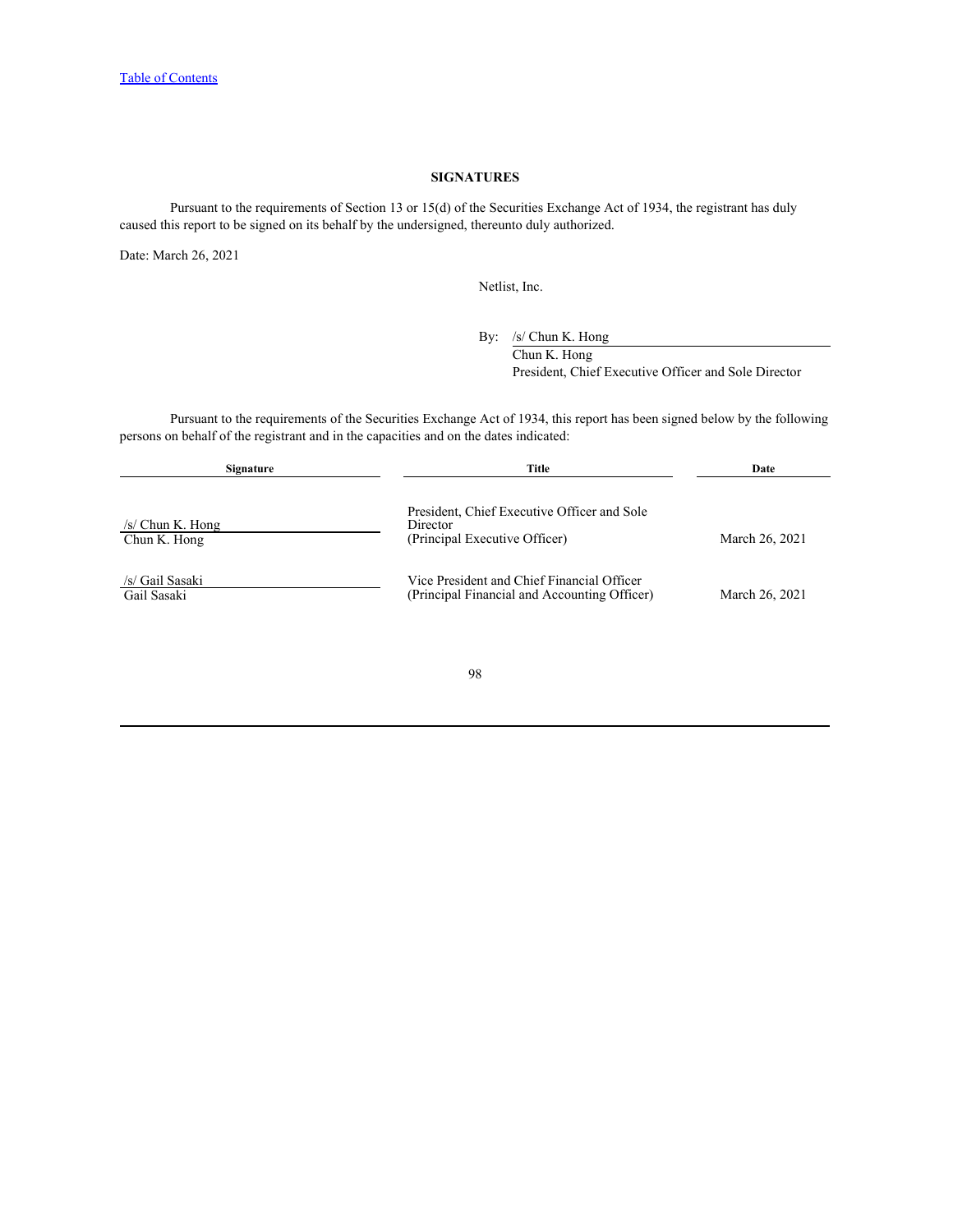# **SUBSIDIARIES OF NETLIST, INC.**

<span id="page-99-0"></span>The following is a list of wholly owned subsidiaries of Netlist, Inc. as of the end of the year covered by this report:

| <b>Entity Name</b>                    | <b>Jurisdiction of Organization</b> |
|---------------------------------------|-------------------------------------|
| Netlist Electronics (Suzhou) Co., Ltd | People's Republic of China          |
| Netlist HK Limited                    | Hong Kong                           |
| Netlist Luxembourg S.a r.l.           | Luxembourg                          |
|                                       |                                     |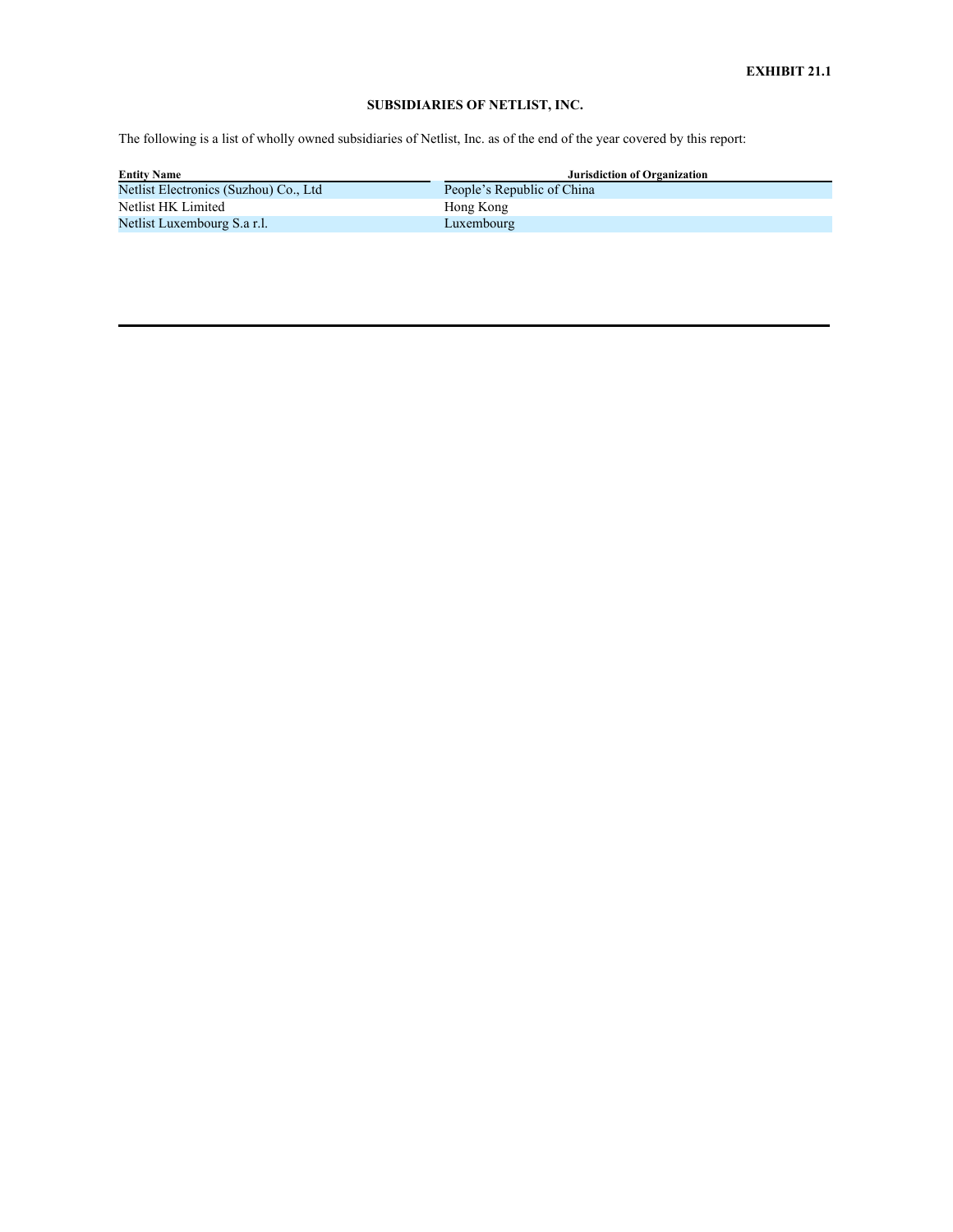# <span id="page-100-0"></span>**CONSENT OF INDEPENDENT REGISTERED PUBLIC ACCOUNTING FIRM**

We hereby consent to the incorporation by reference in Registration Statement Nos. 333-139435, 333-146141, 333-151644, 333-161832, 333-161834, 333-164261, 333-165916, 333-168330, 333-173646, 333-179776, 333-193862, 333-211658, 333-221655, EXHIBIT 23<br>
CONSENT OF INDEPENDENT REGISTERED PUBLIC ACCOUNTING FIRM<br>
We hereby consent to the incorporation by reference in Registration Statement Nos. 333-139435, 333-146141, 333-1522487, 333-164261, 333-164261, 333-1659 EXHIBIT 23<br>
CONSENT OF INDEPENDENT REGISTERED PUBLIC ACCOUNTING FIRM<br>
We hereby consent to the incorporation by reference in Registration Statement Nos. 333-139435, 333-146141, 333-151644, 333-<br>
161832, 333-12484, 333-2228 statements of Netlist, Inc. and subsidiaries, appearing in this Annual Report on Form 10-K of Netlist, Inc. for the year ended January 2, 2021.

/s/ KMJ Corbin & Company LLP

Irvine, California March 26, 2021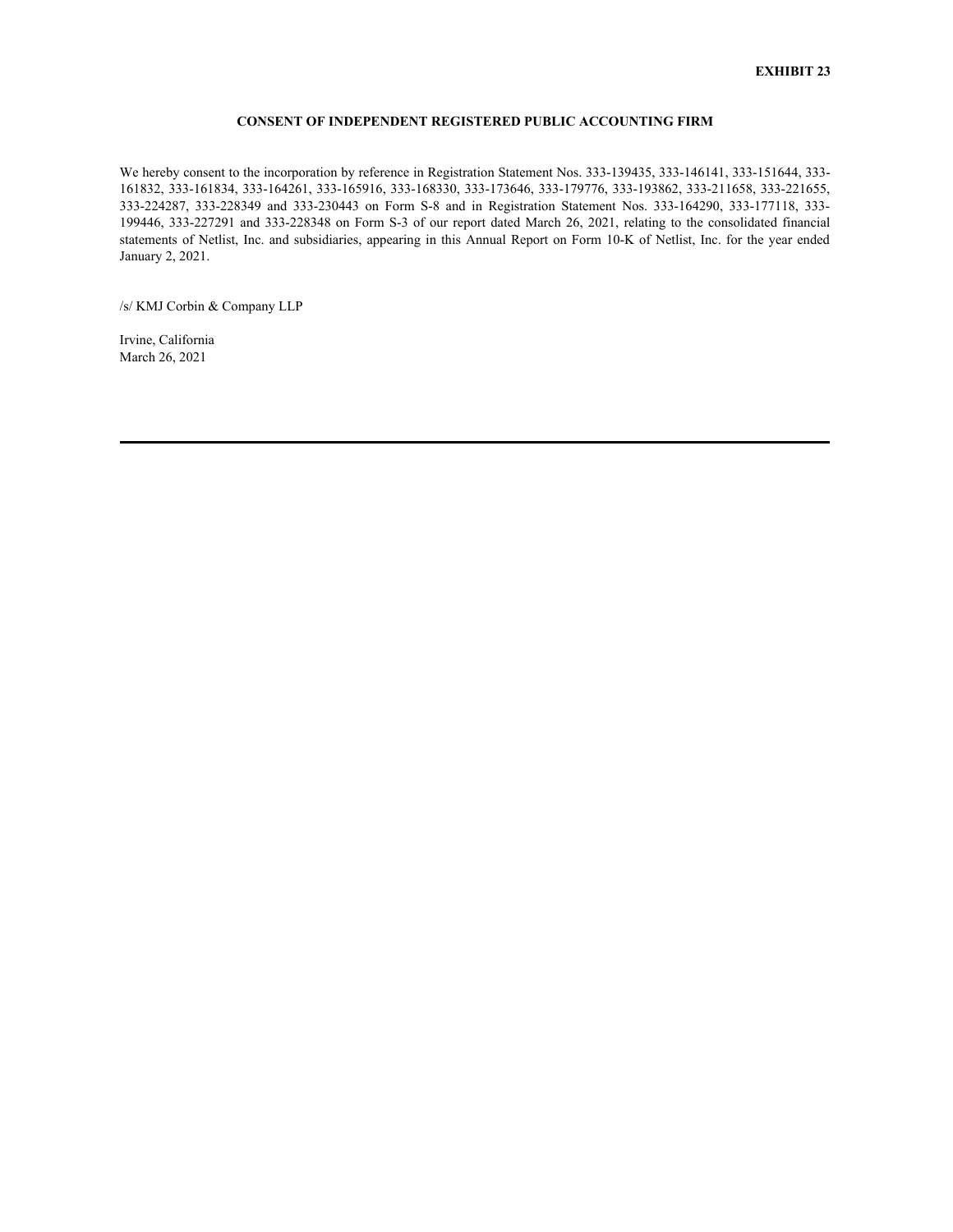# **CERTIFICATION**

<span id="page-101-0"></span>I, Chun K. Hong, certify that:

- 1. I have reviewed this Annual Report on Form 10-K for the fiscal year ended January 2, 2021 of Netlist, Inc., a Delaware corporation (the "Registrant");
- 2. Based on my knowledge, this report does not contain any untrue statement of a material fact or omit to state a material fact necessary to make the statements made, in light of the circumstances under which such statements were made, not misleading with respect to the period covered by this report;
- 3. Based on my knowledge, the financial statements, and other financial information included in this report, fairly present in all material respects the financial condition, results of operations and cash flows of the Registrant as of, and for, the periods presented in this report;
- 4. The Registrant's other certifying officer and I are responsible for establishing and maintaining disclosure controls and procedures (as defined in Exchange Act Rules 13a-15(e) and 15d-15(e)) and internal control over financial reporting (as defined in Exchange Act Rules 13a-15(f) and 15d-15(f)) for the Registrant and have:
	- a) Designed such disclosure controls and procedures, or caused such disclosure controls and procedures to be designed under our supervision, to ensure that material information relating to the Registrant, including its consolidated subsidiaries, is made known to us by others within those entities, particularly during the period in which this report is being prepared;
	- b) Designed such internal control over financial reporting, or caused such internal control over financial reporting to be designed under our supervision, to provide reasonable assurance regarding the reliability of financial reporting and the preparation of financial statements for external purposes in accordance with generally accepted accounting principles;
	- c) Evaluated the effectiveness of the Registrant's disclosure controls and procedures and presented in this report our conclusions about the effectiveness of the disclosure controls and procedures, as of the end of the period covered by this report based on such evaluation; and
	- d) Disclosed in this report any change in the Registrant's internal control over financial reporting that occurred during the Registrant's most recent quarter (the Registrant's fourth quarter in the case of an annual report) that has materially affected, or is reasonably likely to materially affect, the Registrant's internal control over financial reporting.
- 5. The Registrant's other certifying officer and I have disclosed, based on our most recent evaluation of internal control over financial reporting, to the Registrant's auditors and the audit committee of the Registrant's board of directors (or persons performing the equivalent functions):
	- a) All significant deficiencies and material weaknesses in the design or operation of internal control over financial reporting which are reasonably likely to adversely affect the Registrant's ability to record, process, summarize and report financial information; and
	- b) Any fraud, whether or not material, that involves management or other employees who have a significant role in the Registrant's internal control over financial reporting.

Date: March 26, 2021 /s/ Chun K. Hong

Chun K. Hong President, Chief Executive Officer and Sole Director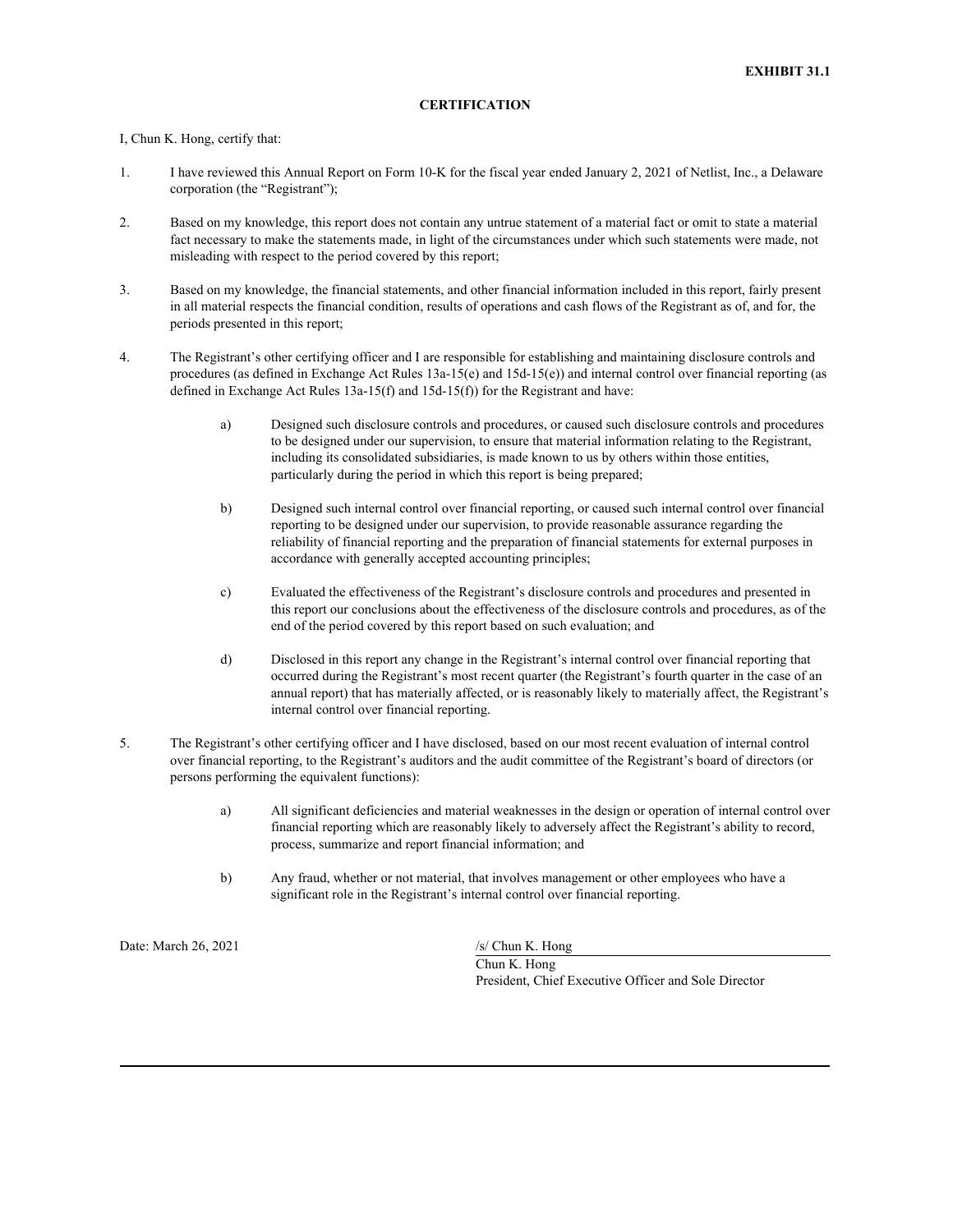# **CERTIFICATION**

<span id="page-102-0"></span>I, Gail Sasaki, certify that:

- 1. I have reviewed this Annual Report on Form 10-K for the fiscal year ended January 2, 2021 of Netlist, Inc., a Delaware corporation (the "Registrant");
- 2. Based on my knowledge, this report does not contain any untrue statement of a material fact or omit to state a material fact necessary to make the statements made, in light of the circumstances under which such statements were made, not misleading with respect to the period covered by this report;
- 3. Based on my knowledge, the financial statements, and other financial information included in this report, fairly present in all material respects the financial condition, results of operations and cash flows of the Registrant as of, and for, the periods presented in this report;
- 4. The Registrant's other certifying officer and I are responsible for establishing and maintaining disclosure controls and procedures (as defined in Exchange Act Rules 13a-15(e) and 15d-15(e)) and internal control over financial reporting (as defined in Exchange Act Rules 13a-15(f) and 15d-15(f)) for the Registrant and have:
	- a) Designed such disclosure controls and procedures, or caused such disclosure controls and procedures to be designed under our supervision, to ensure that material information relating to the Registrant, including its consolidated subsidiaries, is made known to us by others within those entities, particularly during the period in which this report is being prepared;
	- b) Designed such internal control over financial reporting, or caused such internal control over financial reporting to be designed under our supervision, to provide reasonable assurance regarding the reliability of financial reporting and the preparation of financial statements for external purposes in accordance with generally accepted accounting principles;
	- c) Evaluated the effectiveness of the Registrant's disclosure controls and procedures and presented in this report our conclusions about the effectiveness of the disclosure controls and procedures, as of the end of the period covered by this report based on such evaluation; and
	- d) Disclosed in this report any change in the Registrant's internal control over financial reporting that occurred during the Registrant's most recent quarter (the Registrant's fourth quarter in the case of an annual report) that has materially affected, or is reasonably likely to materially affect, the Registrant's internal control over financial reporting.
- 5. The Registrant's other certifying officer and I have disclosed, based on our most recent evaluation of internal control over financial reporting, to the Registrant's auditors and the audit committee of the Registrant's board of directors (or persons performing the equivalent functions):
	- a) All significant deficiencies and material weaknesses in the design or operation of internal control over financial reporting which are reasonably likely to adversely affect the Registrant's ability to record, process, summarize and report financial information; and
	- b) Any fraud, whether or not material, that involves management or other employees who have a significant role in the Registrant's internal control over financial reporting.

Date: March 26, 2021 /s/ Gail Sasaki

Gail Sasaki Vice President and Chief Financial Officer